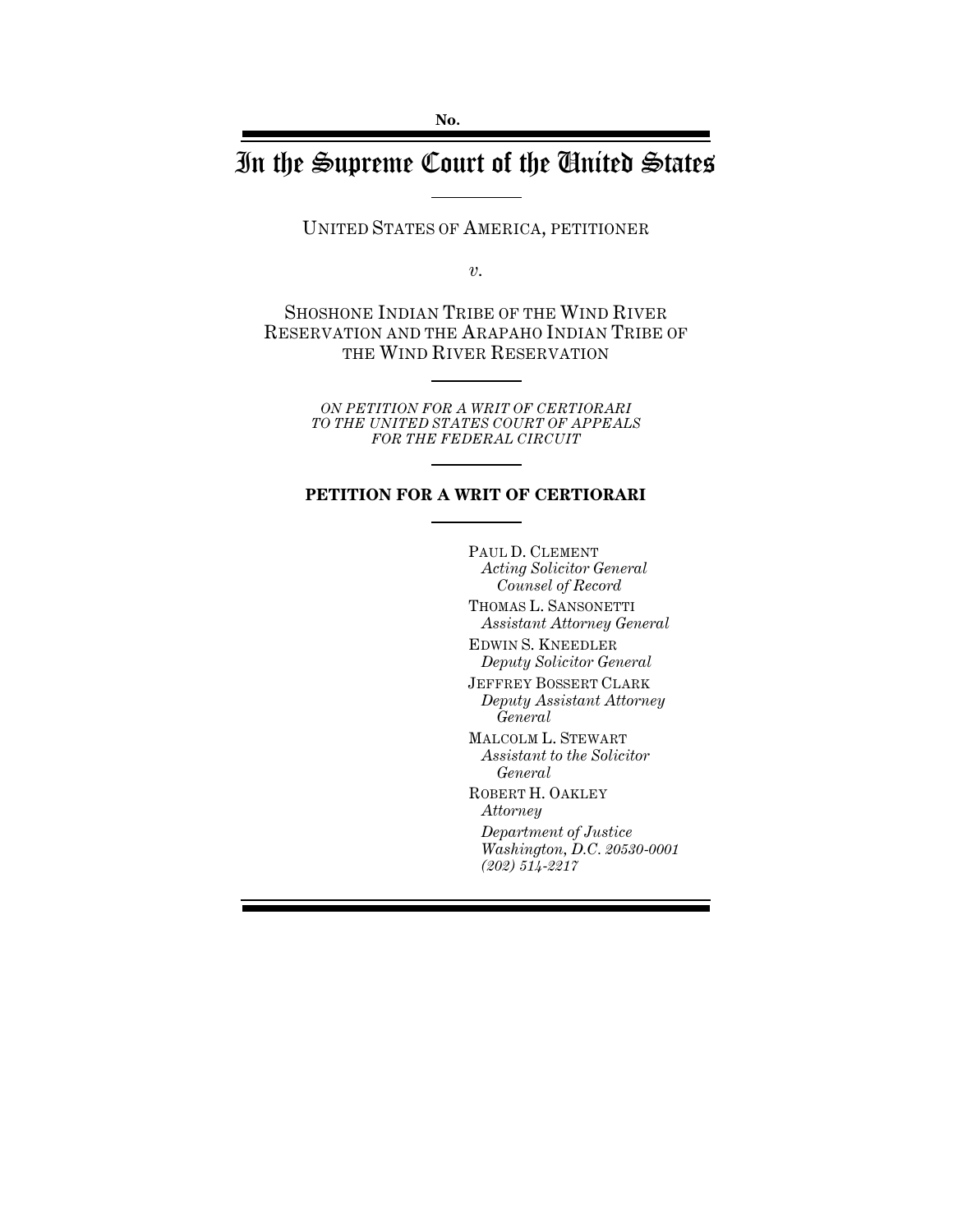#### **QUESTIONS PRESENTED**

1. Whether provisions contained in appropriations Acts for the Department of Interior since 1990 have the effect of reviving claims that (a) had already expired under the applicable statute of limitations before the passage of the first such appropriations law, or (b) alleged a failure by the government to bring revenues into the relevant tribal trust accounts.

2. Whether the respondent Tribes can recover prejudgment interest on funds that the United States ought to have collected on their behalf but that were not deposited into tribal trust accounts.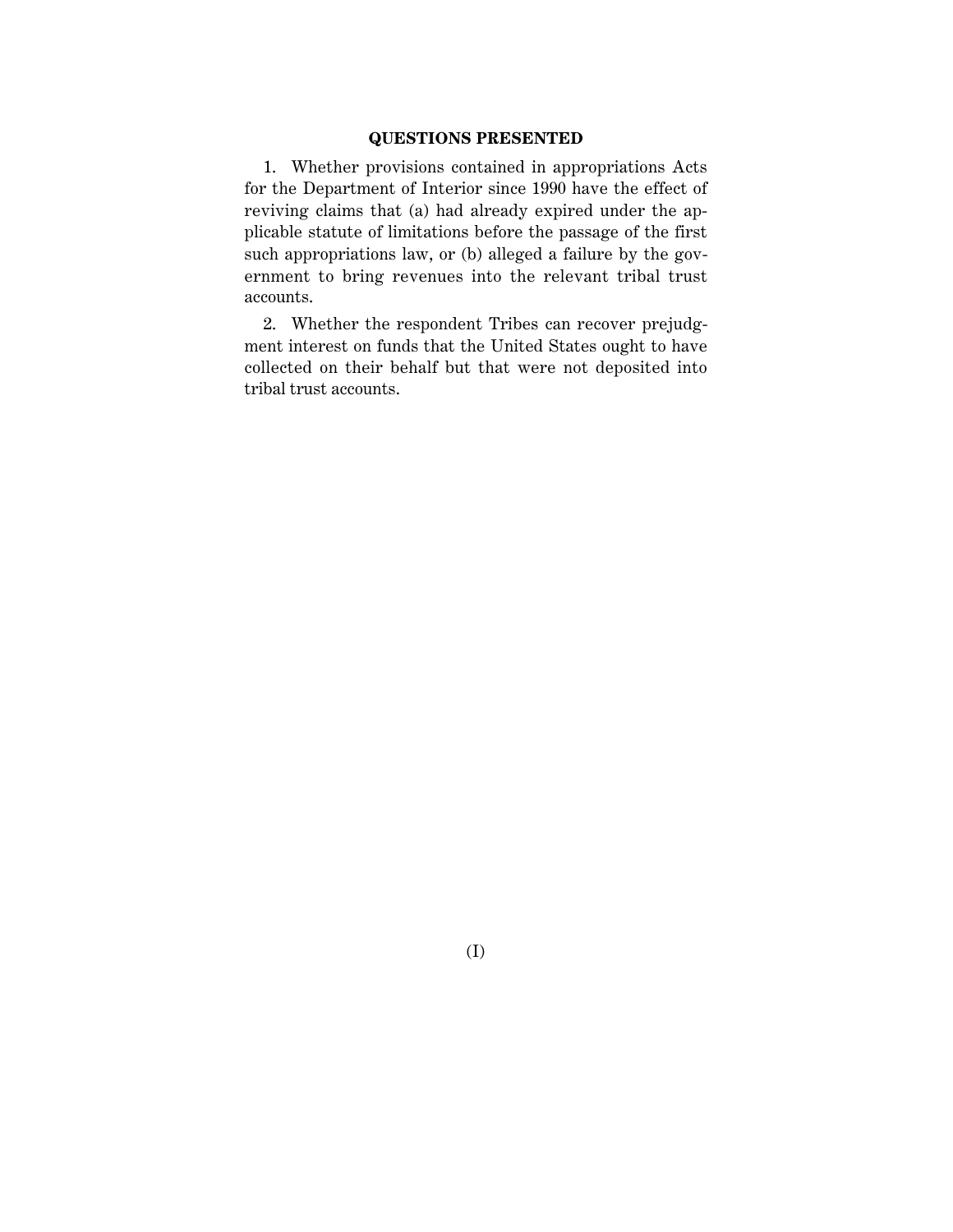## TABLE OF CONTENTS

|    |                                                     | 1  |
|----|-----------------------------------------------------|----|
|    |                                                     | 2  |
|    |                                                     | 3  |
|    |                                                     | 9  |
| L. | This Court should grant review of the court of      |    |
|    | appeals' decision to revive moribund claims,        |    |
|    | including claims alleging failure to derive         |    |
|    | revenues from the Tribes' natural resources         | 12 |
| Н. | This Court should also review the court of appeals' |    |
|    | erroneous holding on prejudgment interest           | 23 |
|    |                                                     | 30 |
|    |                                                     |    |

## TABLE OF AUTHORITIES

## Cases:

| Benedict v. City of New York, 250 U.S. 321          |           |
|-----------------------------------------------------|-----------|
|                                                     | 18        |
| Blackfeather v. United States, 190 U.S. 368         |           |
|                                                     | 15        |
|                                                     | 14        |
| Brown v. United States, 195 F.3d 1334 (Fed.         |           |
|                                                     | 19        |
| Chase Sec. Corp. v. Donaldson, 325 U.S. 304 (1945)  | 14        |
| Chenault v. United States Postal Serv., 37 F.3d 535 |           |
|                                                     | 13        |
| Cobell v. Babbitt, 30 F. Supp. 2d 24 (D.D.C. 1998)  | 17        |
| Cobell v. Norton:                                   |           |
|                                                     | 4, 10, 21 |
|                                                     | 22        |
| No. 03-5314, 2004 WL 2828059 (D.C. Cir. Dec. 10,    |           |
|                                                     | 22.24     |

(III)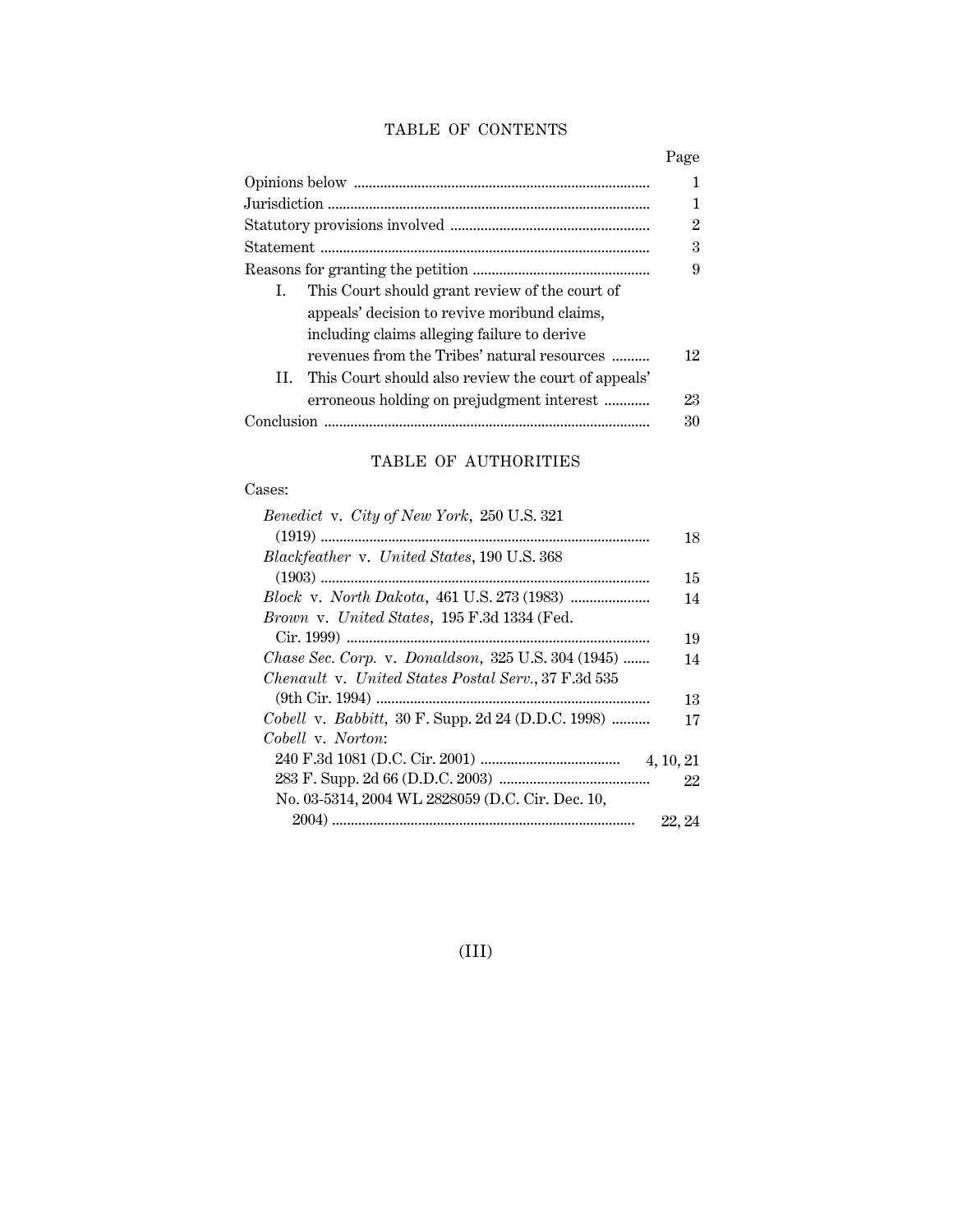| Cases—Continued:                                      | Page   |
|-------------------------------------------------------|--------|
| Hopland Band of Pomo Indians v. United States,        |        |
|                                                       | 19     |
| Hughes Aircraft Co. v. United States ex rel. Schumer, |        |
|                                                       | 13, 17 |
| Jones v. United States, 801 F.2d 1334 (Fed. Cir.      |        |
|                                                       | 19     |
| Klamath & Moadoc Tribes v. United States,             |        |
|                                                       | 15     |
| Landgraf v. USI Film Prods., 511 U.S. 244 (1994)      | 14     |
| Library of Congress v. Shaw, 478 U.S. 310             |        |
| .                                                     | 25     |
| McDonald v. First National Bank, 968 F. Supp.         |        |
|                                                       | 19     |
| Menominee Tribe v. United States, 726 F.2d 718        |        |
| (Fed. Cir.), cert. denied, 469 U.S. 826 (1984)        | 19     |
| Mitchell v. United States, 664 F.2d 265 (1981), aff'd |        |
|                                                       | 27     |
| Peoria Tribe of Indians v. United States,             |        |
|                                                       |        |
|                                                       | 18     |
| Plaut v. Spendthrift Farm, Inc., 514 U.S. 211 (1995)  | 13     |
| Raygor v. Regents of Univ. of Minn., 534 U.S. 533     |        |
| .                                                     | 14     |
| Resolution Trust Corp. v. Seale, 13 F.3d 850          |        |
|                                                       | 13, 17 |
|                                                       | 18     |
|                                                       | 13     |
| United States v. First National Bank, 234 U.S.        |        |
|                                                       | 30     |
| United States v. Kimberlin, 776 F.2d 1344             |        |
| (7th Cir. 1985), cert. denied, 476 U.S. 1142          |        |
|                                                       | 13     |
|                                                       | 14     |
| United States v. Mitchell, 445 U.S. 535 (1980)        | 24     |
|                                                       | 14     |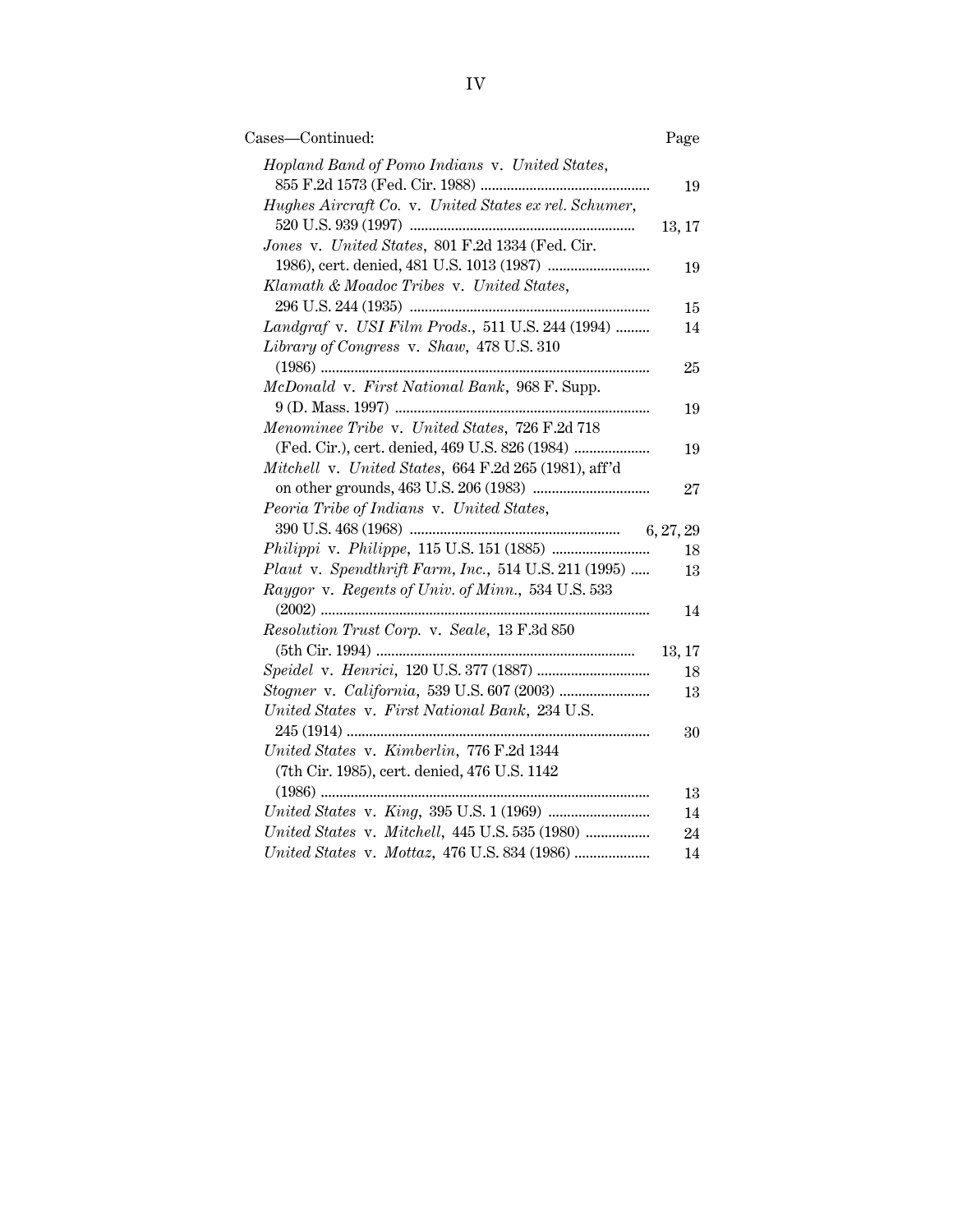| Cases-Continued:                                    | Page           |
|-----------------------------------------------------|----------------|
| United States v. Navajo Nation, 537 U.S. 488        |                |
|                                                     | 7, 24, 28      |
| United States v. Nordic Vill., Inc., 503 U.S.       |                |
|                                                     | 14             |
| United States v. Testan, 424 U.S. 392 (1976)        | 14             |
| United States v. Thayer-West Point Hotel Co.,       |                |
|                                                     | 25             |
| Village of Bellwood v. Dwivedi, 895 F.2d 1521       |                |
|                                                     | 13             |
| Washington v. Washington State Commercial           |                |
| Passenger Fishing Vessel Ass'n, 443 U.S. 658        |                |
|                                                     | 29             |
|                                                     |                |
| Treaty, constitution, statutes, and regulations:    |                |
|                                                     | 27             |
|                                                     | 13             |
| Act of Nov. 5, 1990, Pub. L. No. 101-512, Tit. I,   |                |
|                                                     | $\overline{2}$ |
| Act of Nov. 13, 1991, Pub. L. No. 102-154, Tit. I,  |                |
|                                                     | $\overline{2}$ |
| Act of Oct. 5, 1992, Pub. L. No. 102-381, Tit. I,   |                |
|                                                     | $\overline{2}$ |
| Act of Nov. 11, 1993, Pub. L. No. 103-138, Tit. I,  |                |
|                                                     | $\overline{2}$ |
| Act of Sept. 30, 1994, Pub. L. No. 103-332, Tit. I, |                |
|                                                     | $\overline{2}$ |
| Act of Apr. 26, 1996, Pub. L. No. 104-134, Tit. I,  |                |
|                                                     | $\overline{2}$ |
| Act of Sept. 30, 1996, Pub. L. No. 104-208, Tit. I, |                |
|                                                     | $\overline{2}$ |
| Act of Nov. 14, 1997, Pub. L. No. 105-83, Tit. I,   |                |
|                                                     | 3              |
| Act of Nov. 29, 1999, Pub. L. No. 106-113, App. C.  |                |
|                                                     | 3              |
| Act of Oct. 11, 2000, Pub. L. No. 106-291, Tit. I,  |                |
|                                                     | 3              |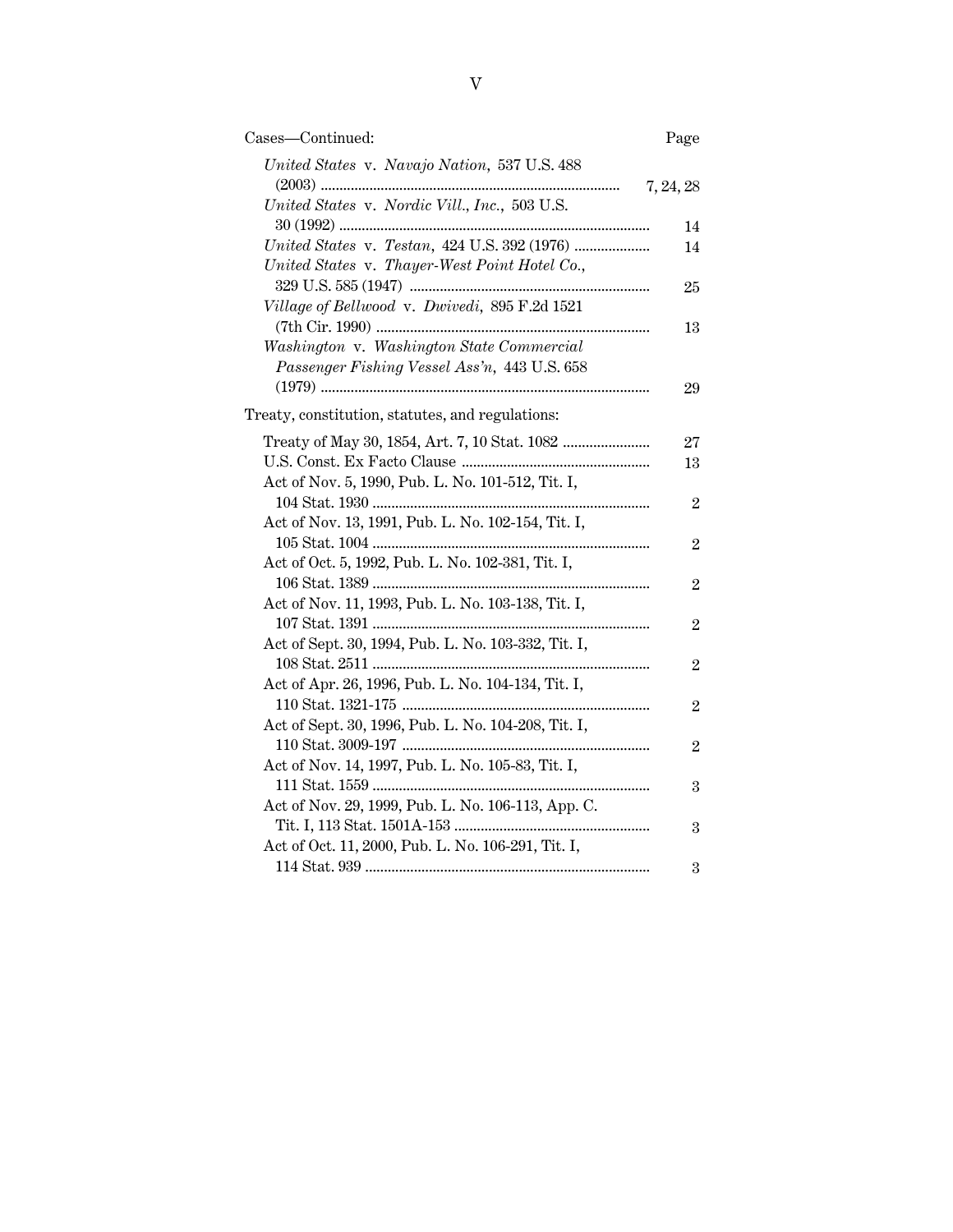| Statutes and regulation-Continued:                    | Page           |
|-------------------------------------------------------|----------------|
| Act of Nov. 5, 2001, Pub. L. No. 107-63, Tit. I,      |                |
|                                                       | 3              |
| Act of Feb. 20, 2003, Pub. L. No. 108-7, Div. F,      |                |
|                                                       | 3              |
| Act of Nov. 10, 2003, Pub. L. No. 108-108, Tit. I,    |                |
|                                                       | 2, 3, 22       |
| American Indian Trust Fund Management Reform          |                |
| Act of 1994, Pub. L. No. 103-412, 108 Stat. 4239      | 4,10           |
| Financial Institutions Reform, Recovery, and Enforce- |                |
| ment Act of 1989, Pub. L. No. 101-73, 103 Stat. 183   | 17             |
| Indian Mineral Leasing Act of 1938, ch. 198, 52 Stat. |                |
|                                                       | $\overline{7}$ |
|                                                       | 20             |
|                                                       | 27, 29         |
|                                                       | 26             |
|                                                       | 26             |
|                                                       | 26, 27, 29     |
|                                                       | 20, 27, 29     |
|                                                       | 26             |
|                                                       | 26             |
|                                                       | 26             |
|                                                       | 20             |
|                                                       |                |
|                                                       | 4, 21          |
|                                                       | 12             |
|                                                       |                |
|                                                       | 8              |
|                                                       |                |
|                                                       | 28             |
| 30 C.F.R. Ch. II:                                     |                |
|                                                       | 28             |
|                                                       | 28             |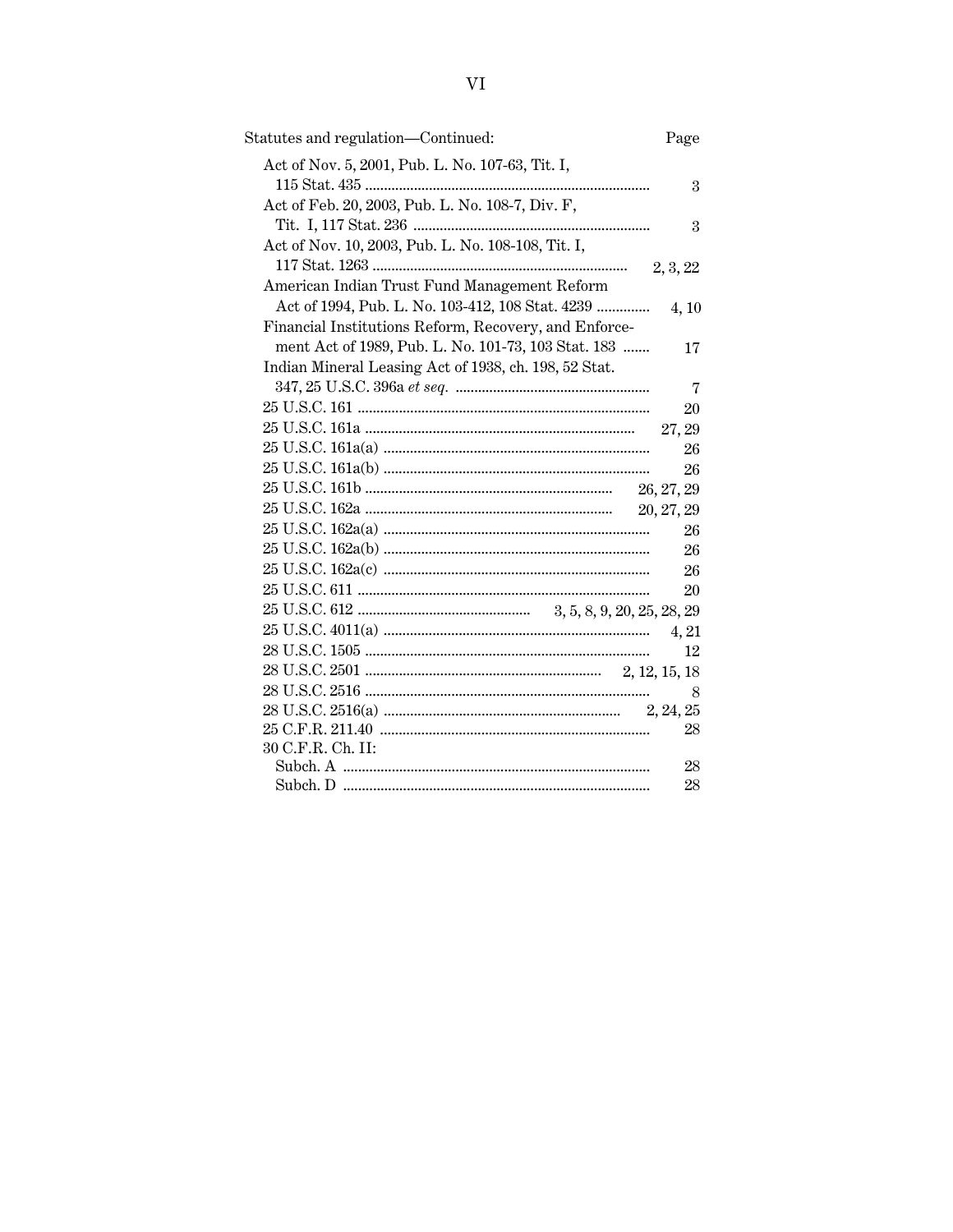| Miscellaneous:                                         |    |
|--------------------------------------------------------|----|
| DOI, Strengthening the Circle: Interior Indian         |    |
|                                                        | 11 |
| H.R. Conf. Rep. No. 330, 108th Cong., 1st Sess. (2003) | 22 |
|                                                        | 23 |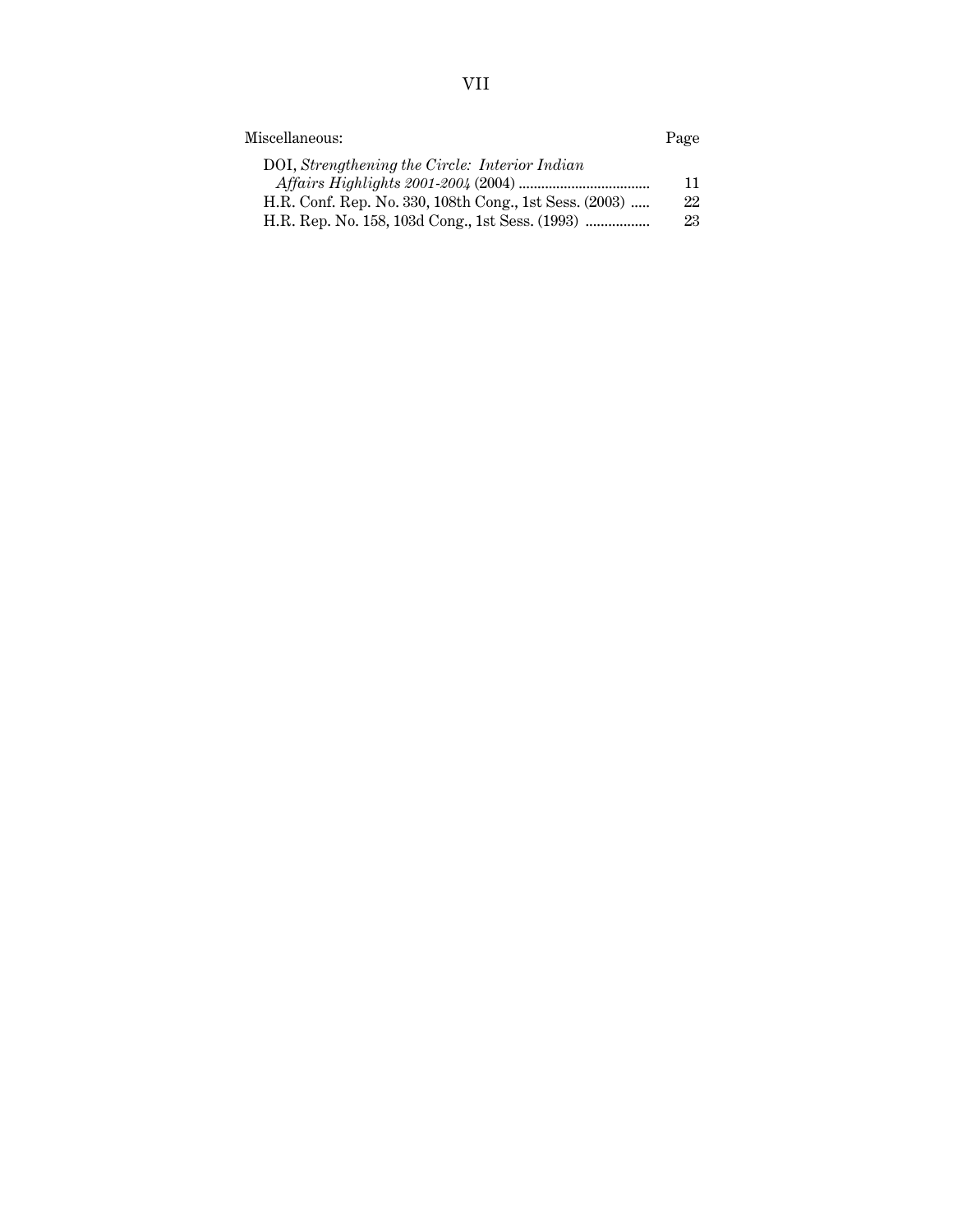## In the Supreme Court of the United States

No.

UNITED STATES OF AMERICA, PETITIONER

*v.*

SHOSHONE INDIAN TRIBE OF THE WIND RIVER RESERVATION AND THE ARAPAHO INDIAN TRIBE OF THE WIND RIVER RESERVATION

> *ON PETITION FOR A WRIT OF CERTIORARI TO THE UNITED STATES COURT OF APPEALS FOR THE FEDERAL CIRCUIT*

#### **PETITION FOR A WRIT OF CERTIORARI**

The Acting Solicitor General, on behalf of the United States of America, respectfully petitions for a writ of certiorari to review the judgment of the United States Court of Appeals for the Federal Circuit in this case.

#### **OPINIONS BELOW**

The opinion of the court of appeals (App. 1a-32a) is reported at 364 F.3d 1339. The opinion of the Court of Federal Claims (CFC) addressing the statute of limitations issue (App. 33a-54a) is reported at 51 Fed. Cl. 60. The opinion of the CFC addressing the prejudgment interest issue (App. 55a-60a) is unreported.

#### **JURISDICTION**

The judgment of the court of appeals was entered on April 7, 2004. Petitions for rehearing were denied on August 26, 2004 (App. 72a-75a). On November 12, 2004, the Chief Justice extended the time within which to file a petition for a writ of certiorari to and including December 24, 2004. On

(1)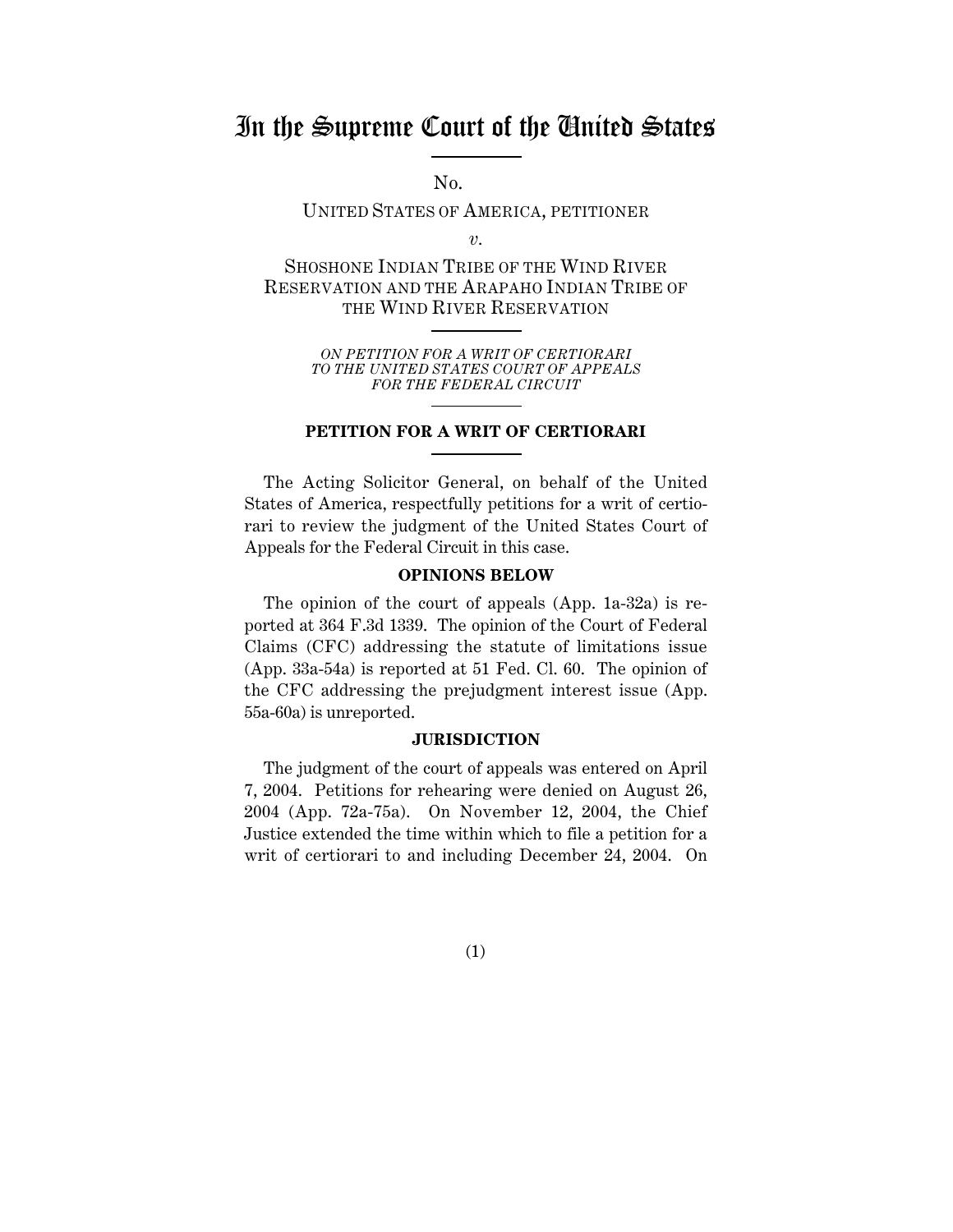December 14, 2004, the Chief Justice further extended the time to file to and including January 7, 2005. The jurisdiction of this Court is invoked under 28 U.S.C. 1254(1).

#### **STATUTORY PROVISIONS INVOLVED**

1. Section 2501 of Title 28, United States Code, provides in pertinent part that "[e]very claim of which the United States Court of Federal Claims has jurisdiction shall be barred unless the petition thereon is filed within six years after such claim first accrues." 28 U.S.C. 2501.

2. Section 2516(a) of Title 28, United States Code, provides: "Interest on a claim against the United States shall be allowed in a judgment of the United States Court of Federal Claims only under a contract or Act of Congress expressly providing for payment thereof." 28 U.S.C. 2516(a).

3. Every Department of Interior (DOI) appropriations law since 1990 has contained a provision substantially similar to the following:

That notwithstanding any other provision of law, the statute of limitations shall not commence to run on any claim, including any claim in litigation pending on the date of the enactment of this Act, concerning losses to or mismanagement of trust funds, until the affected tribe or individual Indian has been furnished with an accounting of such funds from which the beneficiary can determine whether there has been a loss.

Act of Nov. 10, 2003, Pub. L. No. 108-108, Tit. I, 117 Stat. 1263.1

<sup>1</sup> See Act of Nov. 5, 1990, Pub. L. No. 101-512, Tit. I, 104 Stat. 1930; Act of Nov. 13, 1991, Pub. L. No. 102-154, Tit. I, 105 Stat. 1004; Act of Oct. 5, 1992, Pub. L. No. 102-381, Tit. I, 106 Stat. 1389; Act of Nov. 11, 1993, Pub. L. No. 103-138, Tit. I, 107 Stat. 1391; Act of Sept. 30, 1994, Pub. L. No. 103-332, Tit. I, 108 Stat. 2511; Act of Apr. 26, 1996, Pub. L. No. 104- 134, Tit. I, 110 Stat. 1321-175; Act of Sept. 30, 1996, Pub. L. No. 104-208, Tit. I, 110 Stat. 3009-197 to 3009-198; Act of Nov. 14, 1997, Pub. L. No. 105-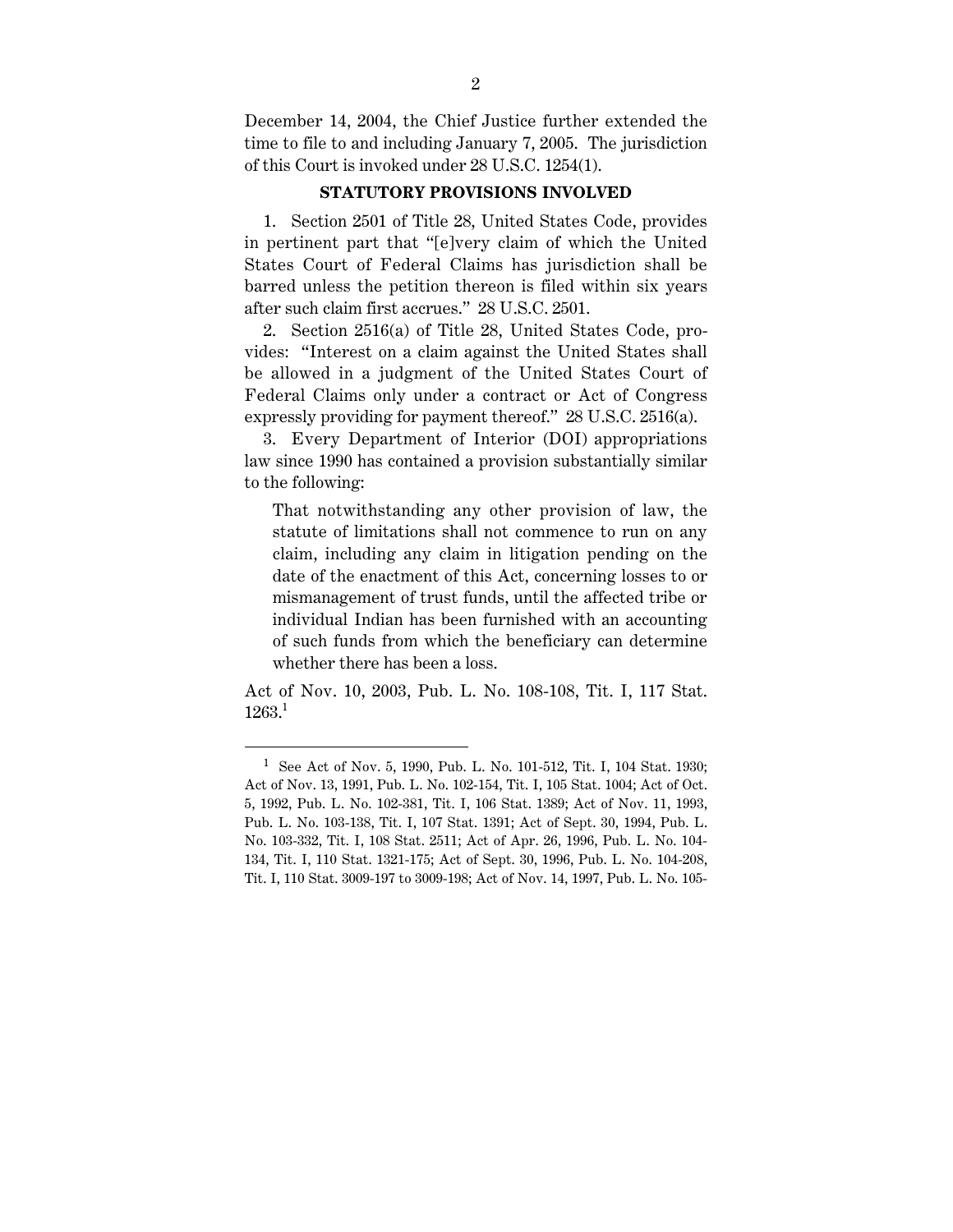4. Section 612 of Title 25, United States Code, provides as follows:

The Secretary of the Treasury, upon request of the Secretary of the Interior, is authorized and directed to establish a trust fund account for each tribe and shall make such transfer of funds on the books of his department as may be necessary to effect the purpose of section 611 of this title: *Provided*, That interest shall accrue on the principal fund only, at the rate of 4 per centum per annum, and shall be credited to the interest trust fund accounts established by this section: *Provided further*, That all future revenues and receipts derived from the Wind River Reservation under any and all laws, and the proceeds from any judgment for money against the United States hereafter paid jointly to the Shoshone and Arapahoe Tribes of the Wind River Reservation, shall be divided in accordance with section 611 of this title and credited to the principal trust fund accounts established herein; and the proceeds from any judgment for money against the United States hereafter paid to either of the tribes singly shall be credited to the appropriate principal trust fund account.

25 U.S.C. 612.

 $\overline{a}$ 

#### **STATEMENT**

1. The Shoshone Indian Tribe of the Wind River Reservation and the Arapaho Indian Tribe of the Wind River Reservation (the Tribes), respondents in this Court, share an undivided interest in the Wind River Indian Reservation in Wyoming. App. 34a. That undivided interest includes min-

<sup>83,</sup> Tit. I, 111 Stat. 1559; Act of Nov. 29, 1999, Pub. L. No. 106-113, App. C, Tit. I, 113 Stat. 1501A-153; Act of Oct. 11, 2000, Pub. L. No. 106-291, Tit. I, 114 Stat. 939; Act of Nov. 5, 2001, Pub. L. No. 107-63, Tit. I, 115 Stat. 435; Act of Feb. 20, 2003, Pub. L. No. 108-7, Div. F, Tit. I, 117 Stat. 236; Act of Nov. 10, 2003, Pub. L. No. 108-108, Tit. I, 117 Stat. 1263.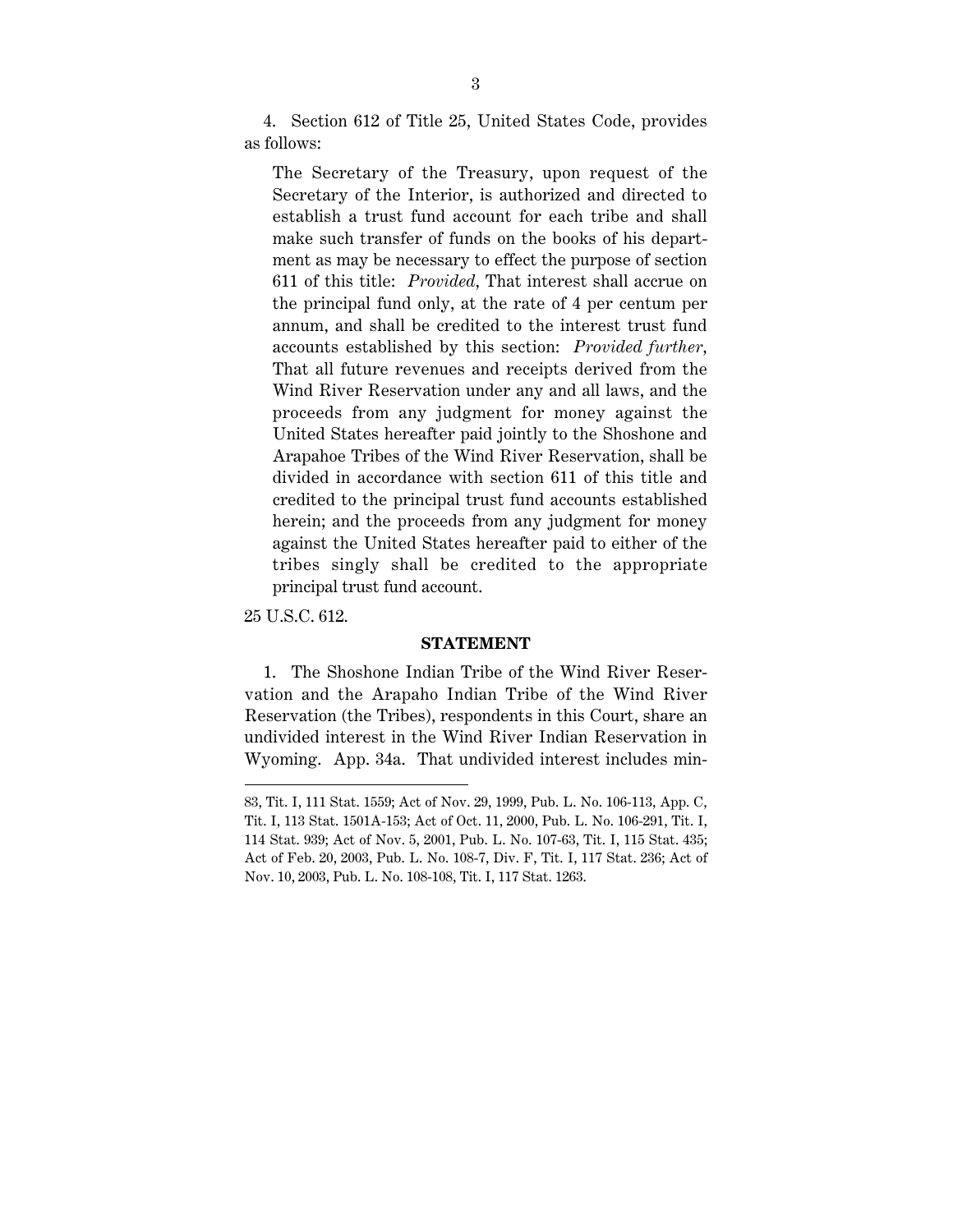eral and other resources such as oil, gas, sand, and gravel located on the Reservation. See *id*. at 35a. On October 10, 1979, the Tribes filed separate complaints in the Court of Federal Claims (CFC), alleging that the United States had breached its trust responsibilities by (1) mismanaging the natural resources on the Reservation, thereby failing to generate adequate revenues for the Tribes; and (2) mishandling tribal funds after collection. See *id*. at 33a-34a. The Tribes sought damages for all such breaches of trust occurring since August 14, 1946. See C.A. App. 69, 82; App. 5a, 35a.

2. The separate actions filed by the two Tribes were consolidated by the CFC. The court divided the case into four "phases," the first of which involved the Tribes' claims relating to sand and gravel resources. App. 35a. The parties filed pretrial motions addressing legal issues that would affect the scope of the anticipated trial on those claims. This petition for a writ of certiorari concerns the resolution by the CFC, and subsequently by the court of appeals, of two such issues.

a. In a ruling issued November 30, 2001, the CFC addressed the impact of recent appropriations Acts (see p. 2 & note 1, *supra*) on the Tribes' ability to pursue their claims. App. 33a-54a. Those Acts have provided since 1990 that the applicable limitations period "shall not commence to run on any claim \* \* \* concerning losses to or mismanagement of trust funds, until the affected tribe or individual Indian has been furnished with an accounting of such funds."<sup>2</sup> The CFC

<sup>2</sup> The American Indian Trust Fund Management Reform Act of 1994, Pub. L. No. 103-412, 108 Stat. 4239, requires the Secretary of the Interior to "account for the daily and annual balance of all funds held in trust by the United States for the benefit of an Indian tribe or an individual Indian which are deposited or invested pursuant to section 162a of [Title 25]." 25 U.S.C. 4011(a); see *Cobell* v. *Norton*, 240 F.3d 1081, 1102-1104 (D.C. Cir. 2001). It is undisputed for present purposes that the respondent Tribes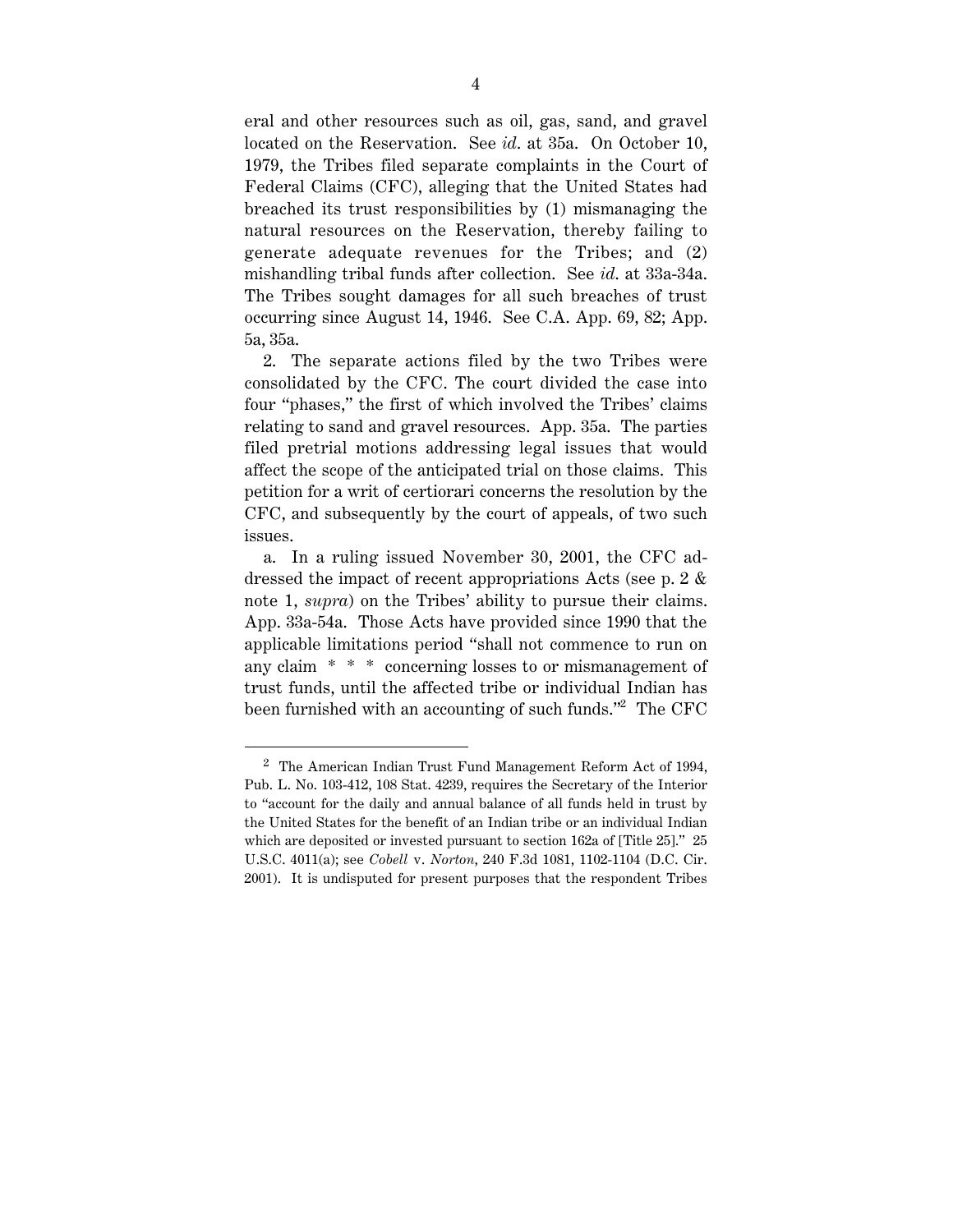identified two disputed issues concerning the proper interpretation of those Acts: "[1] whether the Acts preserve claims time-barred before the passage of the first of [the] Acts and, if so, [2] whether the Acts preserve only claims related to money already received by [the government] or also preserve claims for monies that should have been received by the trust but were not received because of mismanagement of the Tribes' resources." App. 38a.

The CFC resolved both those questions in the Tribes' favor. The court found that the appropriations Acts eliminated any potential barrier to the Tribes' claims, regardless of when those claims accrued, because the Tribes had not previously received an accounting. App. 47a-51a. The CFC also held that "the Acts cover claims both for monies received in trust by [the government] and thereafter mismanaged and to \* \* \* monies that should have been received by the trust but were not received because of mismanagement of the Tribes' mineral and other assets." *Id*. at 51a.

b. In a subsequent order (App. 55a-60a), the CFC held that the Tribes would not be entitled to prejudgment interest on any funds that ought to have been deposited in tribal trust accounts but were not in fact deposited. See *id*. at 56a-58a. The court was "unpersuaded" that 25 U.S.C. 612, which establishes trust accounts in the Treasury for the respondent Tribes and provides for the payment of interest at the rate of 4% on amounts deposited in those accounts, "provides the necessary 'hook' which would remove this case from the general prohibition against awarding prejudgment interest against the United States." App. 57a. The court noted that Section 612 "specifically refers to the accrual of interest on

have not yet received an "accounting," within the meaning of the relevant appropriations Acts, with respect to the sand and gravel revenues at issue in this appeal.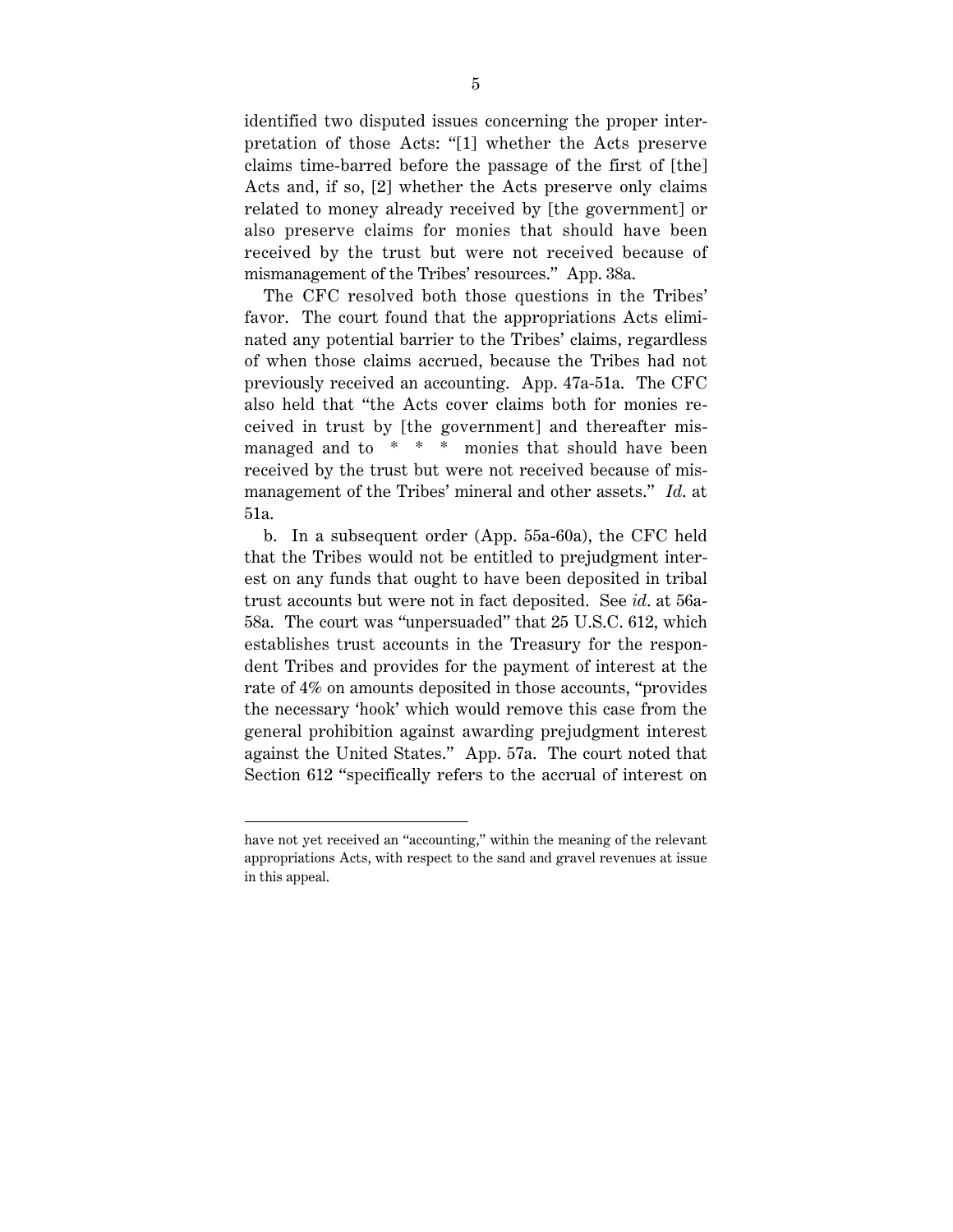'proceeds from any judgment,' thus expressly contemplating postjudgment interest but not prejudgment interest." *Ibid*.

The CFC further concluded that this Court's decision in *Peoria Tribe of Indians* v. *United States*, 390 U.S. 468 (1968), did not support the Tribes' claim to prejudgment interest. App. 57a-58a. The court found that, "[i]n contrast to the legislation involved in *Peoria*, Section 612 focuses on the entitlement to interest *after* receipt of money." *Id*. at 57a. The CFC explained that "Section 612 does not state, as the legislation involved in *Peoria* [did], that the United States shall sell land and then invest, nor does it appear to impose such a responsibility by any similar phrasing." *Id*. at 58a.

3. After the CFC entered those orders, the parties entered into a settlement of the sand and gravel claims. See App. 65a-71a. Under the terms of the settlement agreement, the United States agreed to pay the Tribes a total of \$2.75 million, and the parties reserved their rights to appeal the rulings described above. See *id*. at 68a-69a. The United States further agreed to pay the Tribes an additional \$50,000 if the statute of limitations issue is finally resolved in the Tribes' favor, and to pay the Tribes an additional \$500,000 if the Tribes prevail on their appeal of the CFC's prejudgment interest ruling. *Id*. at 69a. The CFC approved the settlement and entered judgment on the Tribes' sand and gravel claims. *Id*. at 61a-64a.

4. The Court of Appeals for the Federal Circuit affirmed in part, reversed in part, and remanded. App. 1a-32a.

a. The court of appeals held that the relevant appropriations Acts categorically eliminate any statute-of-limitations barrier to the Tribes' assertion of claims falling within the Acts' coverage. The court placed primary reliance on the phrases "[n]otwithstanding any other provision of law" and "shall not commence to run," which have appeared in each of the appropriations Acts. App. 12a. The court found that "[t]he introductory phrase '[n]otwithstanding any other pro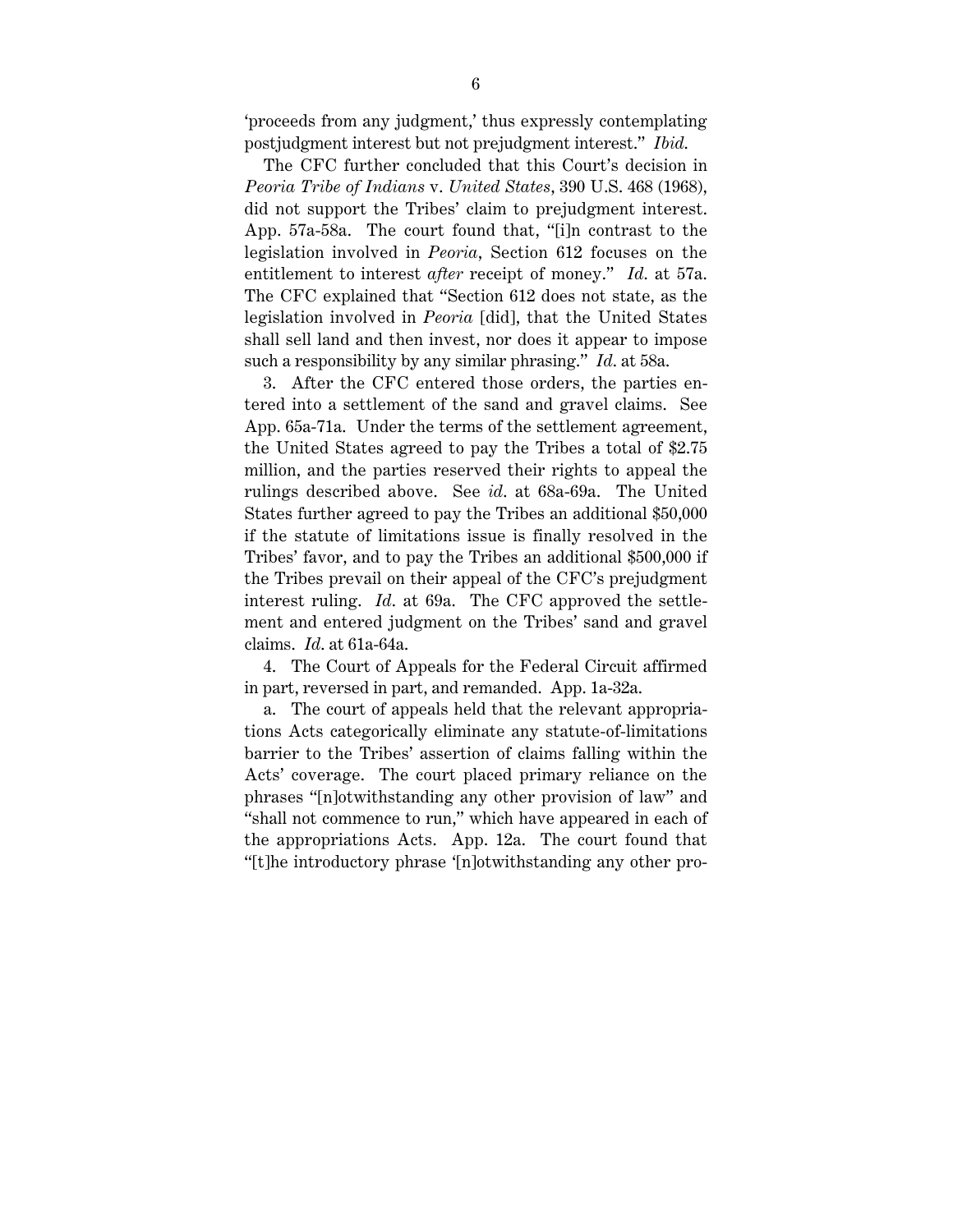vision of law' connotes a legislative intent to displace any other provision of law that is contrary to the Act, including 28 U.S.C. § 2501." *Ibid*. The court then stated that "[t]he next important phrase of the Act, 'shall not commence to run,' unambiguously delays the commencement of the limitations period until an accounting has been completed that reveals whether a loss has been suffered." *Ibid*. The court of appeals rejected the government's contention that the relevant appropriations Act language is a tolling provision that applies only to claims that remained live at the time that the first of the Acts was enacted or that accrued after that date. The court noted that "most statutes use the word 'toll' when the purpose of the statute is to interrupt the statute of limitations," and it construed Congress's failure to use the word "toll" in the appropriations laws to reflect a different intent. *Ibid*.

The court of appeals also concluded that its interpretation of the relevant appropriations laws would "comport[] with fundamental trust law principles." App. 14a. The court observed that "[b]eneficiaries of a trust are permitted to rely on the good faith and expertise of their trustees; because of this reliance, beneficiaries are under a lesser duty to discover malfeasance relating to their trust assets." *Ibid*. In recognition of that reliance interest, the court stated, it is "common for the statute of limitations to not commence to run against the beneficiaries until a final accounting has occurred that establishes the deficit of the trust." *Id*. at 15a (citations omitted).

With respect to the range of potential claims that the appropriations Acts would have the effect of preserving, the court of appeals adopted a position between those taken by the parties. See App. 16a-21a. Relying on this Court's interpretation of the Indian Mineral Leasing Act of 1938 (IMLA), ch. 198, 52 Stat. 347, 25 U.S.C. 396a *et seq*., in *United States* v. *Navajo Nation*, 537 U.S. 488 (2003), the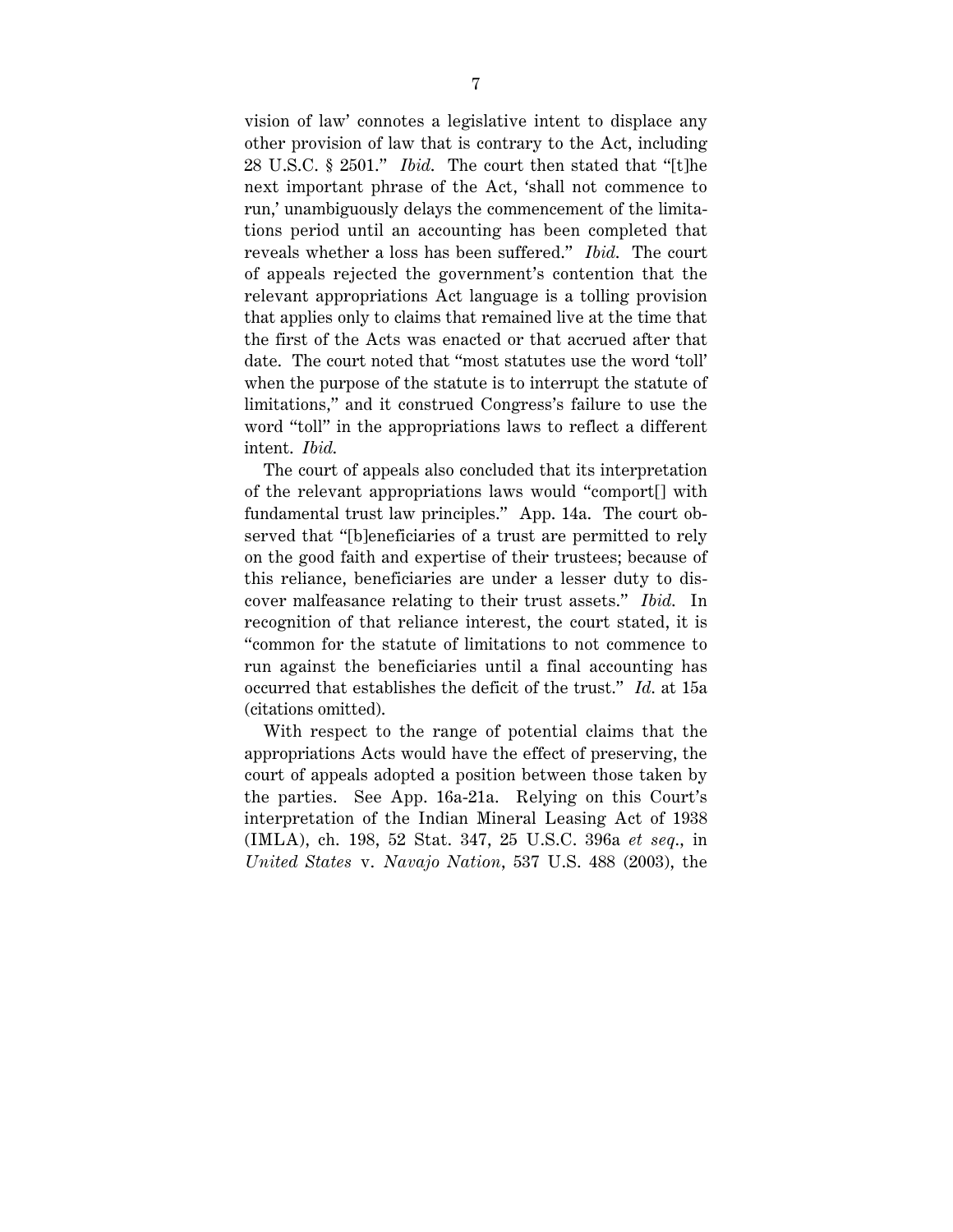court rejected the Tribes' contention that the appropriations Acts preserved claims based on the government's alleged failure to negotiate adequate prices for sand and gravel leases. App. 18a-19a. The court held, however, that *Navajo Nation* "does not foreclose liability for failing to manage or collect the *proceeds* from the approved mining contracts in violation of the trust responsibilities owed under the implementing regulations of the IMLA." *Id*. at 20a. The court concluded that the relevant appropriations laws "cover[] any claims that allege the Government mismanaged funds after they were collected, as well as any claims that allege the Government failed to timely collect amounts due and owing to the Tribes under its sand and gravel contracts." *Id*. at 21a.

b. The court of appeals also held that the Tribes were entitled to prejudgment interest on funds that should have been brought into the trust accounts in the Treasury but that were not collected, or that were collected in an unreasonably delayed fashion, as a result of the government's mismanagement. App. 21a-29a. The court stated that, "[b]ecause the Government was obligated under 25 U.S.C. § 612 to both credit the principal account with *all* future revenues and receipts and to accrue interest at the stated rate," Section 612 should be construed "to permit recovery for interest on revenues and receipts that the Government failed to collect or delayed in collecting under the Tribes' sand and gravel contracts." *Id*. at 23a. The court relied in part on this Court's decision in *Peoria Tribe*, which held that the government was required to pay interest on money that would have been brought into a tribal trust if the government had properly performed its treaty responsibilities in selling tribal land. *Id*. at 25a-26a.

c. Judge Rader dissented on the issue of prejudgment interest. App. 30a-32a. Judge Rader explained that, "[a]s a general proposition, 28 U.S.C. § 2516 relieves the United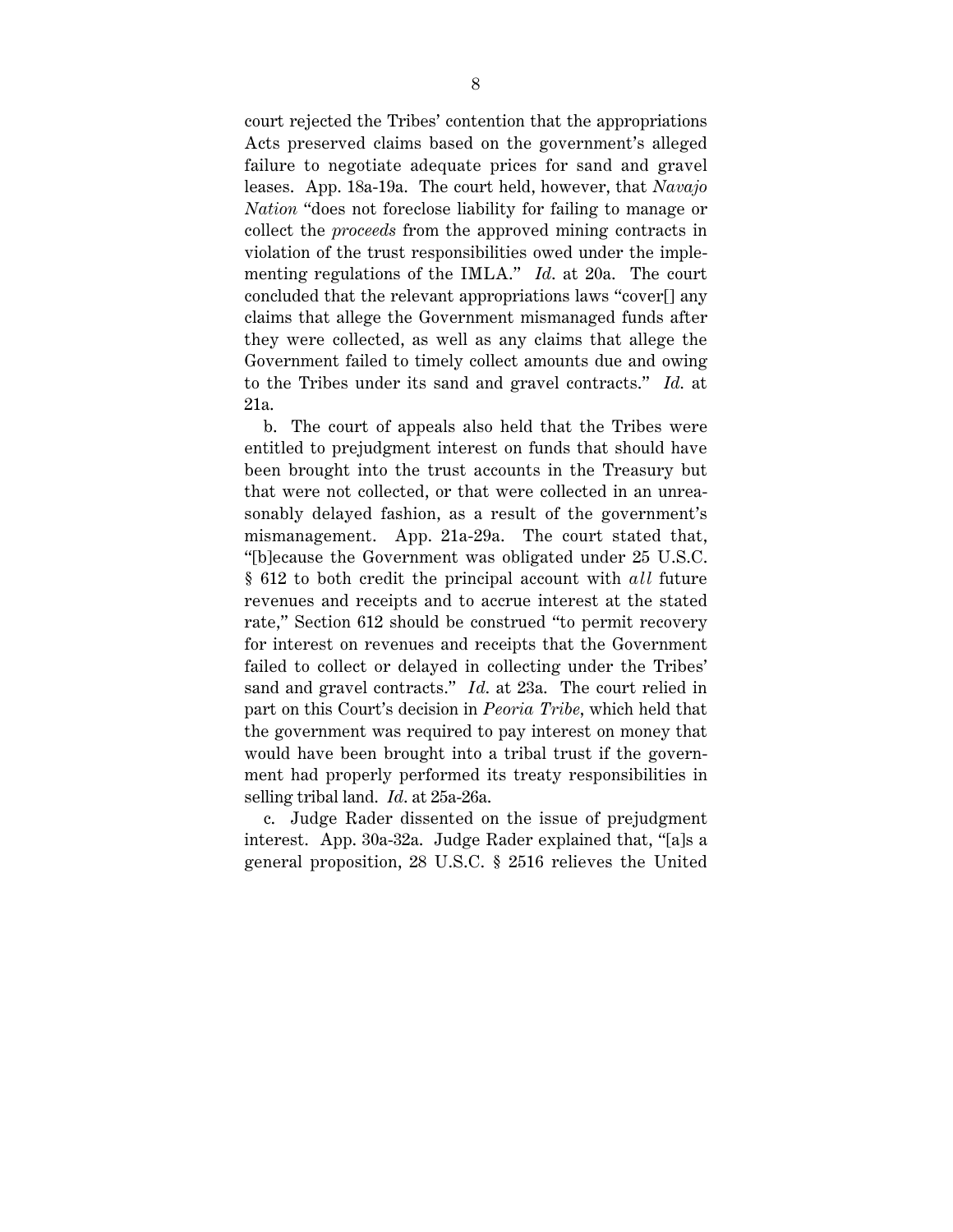States of any liability for prejudgment interest, except where Congress has expressly authorized that payment." *Id*. at 30a. Judge Rader would have held that 25 U.S.C. 612 does not provide clear authorization for a prejudgment interest award because Section 612 "makes the United States responsible only for interest on funds actually collected and deposited in the trust account" and "does not obligate interest on funds that the United States should have collected or should have deposited." App. 30a. Judge Rader found *Peoria Tribe* to be distinguishable because that case involved the breach by the United States of a "very specific" treaty obligation (the duty to sell tribal lands at public auction rather than by private sale), while the Tribes in this case have simply alleged "negligence in general administration of a trust." *Id*. at 32a.

#### **REASONS FOR GRANTING THE PETITION**

The Federal Circuit's decision in this case is seriously flawed. If allowed to stand, it will revive long-moribund claims and substantially increase the potential liability and litigation burdens of the United States associated with damages actions alleging mismanagement of Indian trust assets or accounts. Although the amounts of money that remain at issue in this petition are relatively modest, eight such lawsuits brought by Indian Tribes, alleging total damages of more than \$3 billion, are already pending before the Court of Federal Claims.<sup>3</sup> Other Tribes are likely to file similar actions. Many additional suits could be generated by

 <sup>3</sup> See *Chippewa Cree Tribe of the Rocky Boy's Reservation* v. *United States*, No. 92-cv-00675; *Confederated Tribes of the Warm Springs Reservation of Or.* v. *United States*, No. 02-cv-00126; *Delaware Tribe of Indians* v. *United States*, No. 02-cv-00026; *Jicarilla Apache Nation* v. *United States*, No. 02-cv-00025; *Osage Nation* v. *United States*, No. 00-cv-00169; *Pueblo of Laguna* v. *United States*, No. 02-cv-00024; *Osage Nation* v. *United States*, No. 99-00550; and *Wolfchild* v. *United States*, No. 03-cv-2684.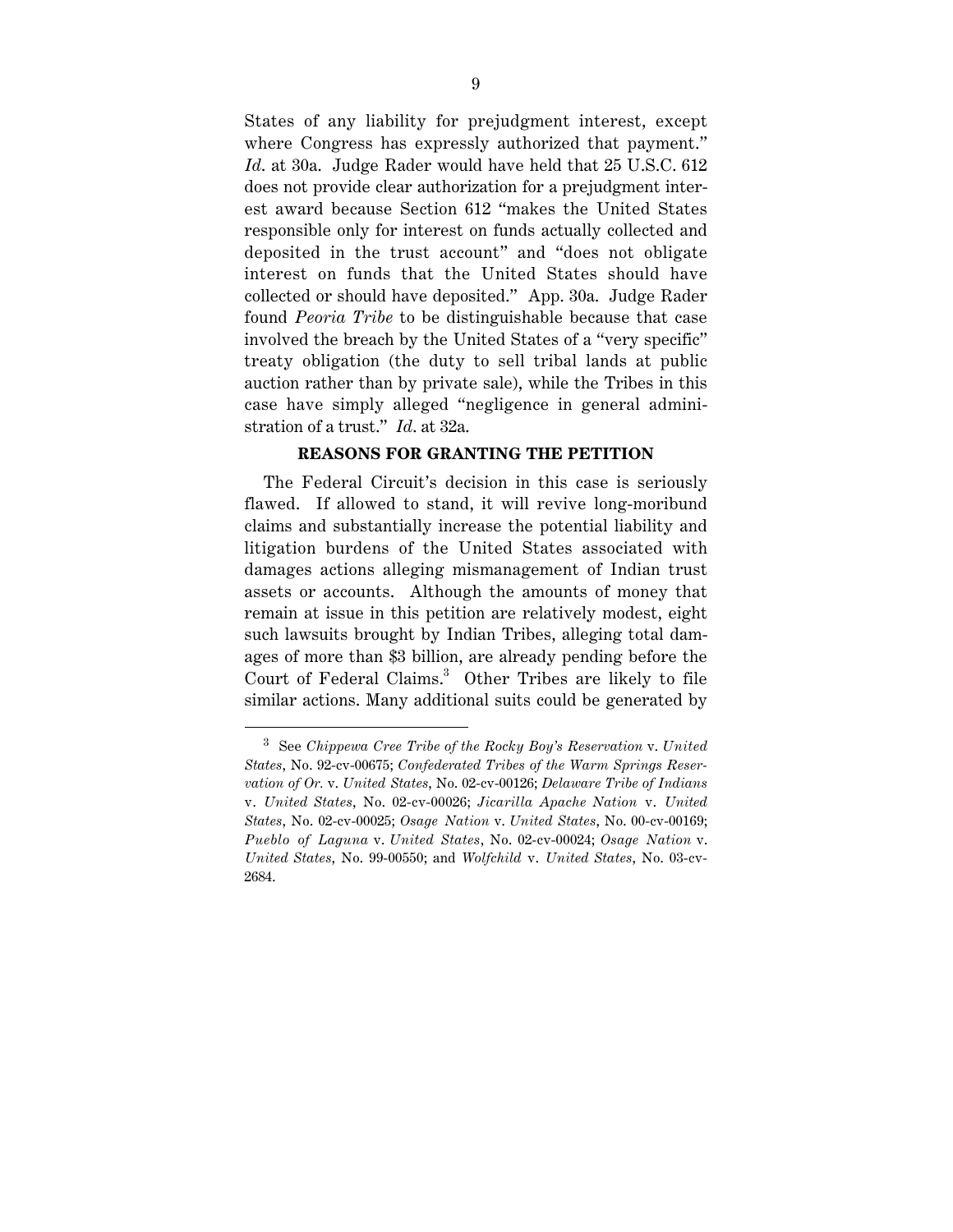the scores of thousands of individual Indians for whom the United States held funds in trust prior to 1984.<sup>4</sup>

Both the number and the potential dollar value of possible breach-of-trust claims against the United States are enormous. As a recent DOI report explained, in fiscal year 2003, DOI collected revenues from leasing, use permits, sales, and interest of approximately \$195 million for 240,000 individual Indian money (IIM) accounts, and approximately \$375 million for 1,400 tribal accounts. DOI also manages approximately \$2.9 billion in tribal funds and \$400 million in

<sup>4</sup> The potential impact of the decision below is suggested by the number of suits that have been brought in district court by Tribes or individual Indians seeking an accounting of trust accounts. See *Cobell* v. *Norton*, No. 96-cv-1285 (D.D.C.); *Santee Sioux Tribe of Neb.* v. *Norton*, No. 03-cv-01602 (D.D.C.); *Shoshone-Bannock Tribes of Fort Hall Indian Reservation* v. *Norton*, No. 02-cv-00254 (D.D.C.); *Standing Rock Sioux Tribe* v. *Norton*, No. 02-cv-00040 (D.D.C.); *Three Affiliated Tribes of the Fort Berthold Reservation* v. *Norton*, No. 02-cv-00253 (D.D.C.); *Western Shoshone National Council* v. *United States*, No. 03-cv-02009 (D.D.C.); *Crow Tribe of Indians* v. *Norton*, No. 02-cv-00284 (D.D.C.); *Oglala Sioux Tribe* v. *Norton*, No. 04-cv-01126 (D.D.C.); *Omaha Tribe of Neb.* v. *Norton*, No. 04-cv-00901 (D.D.C.); *Osage Tribe of Indians of Okla.* v. *United States*, No. 04-cv-00283 (D.D.C.); *Chippewa Cree Tribe of the Rocky Boy's Reservation* v. *Norton*, No. 02-cv-00276 (D.D.C.) *Assiniboine and Sioux Tribes of the Fort Peck Indian Reservation* v. *Norton*, No. 02-cv-00035 (D.D.C.); *Confederated Tribes of the Warm Springs Reservation of Or.* v. *Norton*, No. 02-cv-02040 (D.D.C.); *Crow Creek Sioux Tribe* v. *Norton*, No. 04-cv-00900 (D.D.C.); *Yankton Sioux Tribe* v. *Norton*, No. 03-cv-01603 (D.D.C.). Although those suits do not involve claims for monetary relief, the plaintiffs in those actions may seek in the future to recover damages in the CFC. In *Cobell* v. *Norton*, No. 96-cv-1285 (D.D.C.), the court of appeals held that the Department of the Interior had unreasonably delayed in the performance of its accounting of individual Indian trust accounts under the American Indian Trust Fund Management Reform Act of 1994, Pub. L. No. 103-412, 108 Stat. 4239, discussed at pp. 21-22, *infra*. See *Cobell* v. *Norton*, 240 F.3d 1081, 1104-1106 (D.C. Cir. 2001). The plaintiffs in that case are currently asking the district court to adjust account balances and are asserting an entitlement to accrued interest.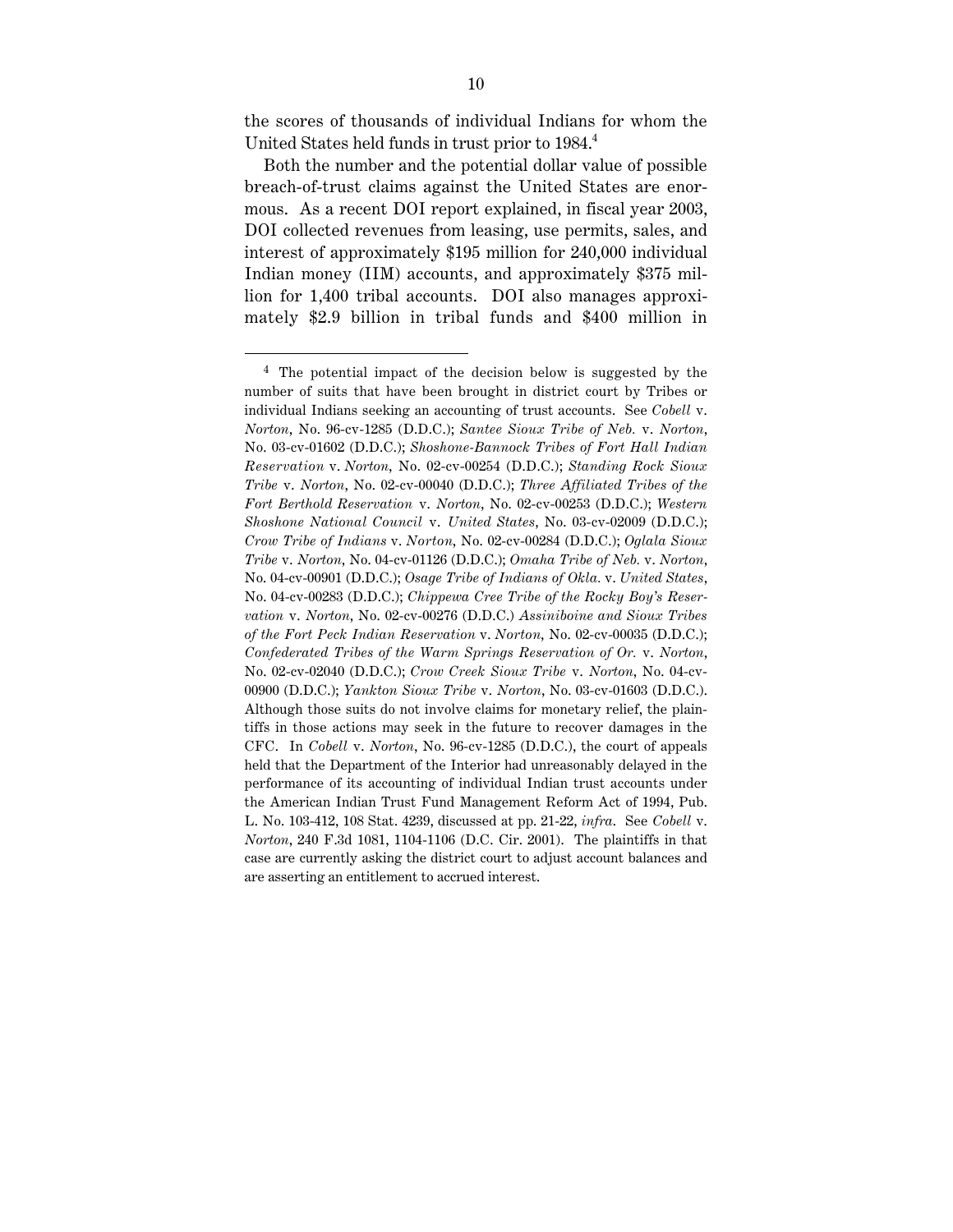individual Indian funds. DOI, *Strengthening the Circle: Interior Indian Affairs Highlights 2001-2004*, at 10 (2004). And because the Federal Circuit has exclusive jurisdiction over appeals in cases involving damages claims against the United States, all such actions will be controlled by the Federal Circuit's rulings in this case.

If suits alleging breach of the government's trust obligations—in this case, for claims arising out of events dating back to 1946—may proceed without regard to the otherwiseapplicable statute of limitations, both the potential dollar amounts of any recoveries that the plaintiffs may ultimately obtain, and the burden and expense of locating, assembling, and assessing the evidence necessary to resolve the claims of trust mismanagement, will be greatly increased. The availability of prejudgment interest on damages resulting from mismanagement of trust assets would likewise substantially increase the government's potential exposure in any given suit, and it would also increase the volume of trust litigation by inducing plaintiffs to sue even when their damages are small. Indeed, the court of appeals' ruling on prejudgment interest exacerbates the practical difficulties threatened by the court's construction of the appropriations Acts, since the availability of interest creates a particular incentive for plaintiffs to pursue claims that arose in the distant past. This Court's review is warranted to prevent those highly disruptive consequences.<sup>5</sup>

<sup>5</sup> The Tribes have filed a petition for a writ of certiorari seeking review of the court of appeals' decision insofar as it holds that the appropriations Acts do not extend the statute of limitations for claims based on mismanagement of trust resources, except for alleged failures to collect payments under existing contacts, to deposit collected monies into interest-bearing accounts, or to assess penalties against lessees for late payments. See *Eastern Shoshone Tribe of the Wind River Reservation, et al.* v. *United States*, petition for cert. pending, No. 04-731 (filed Nov. 24, 2004).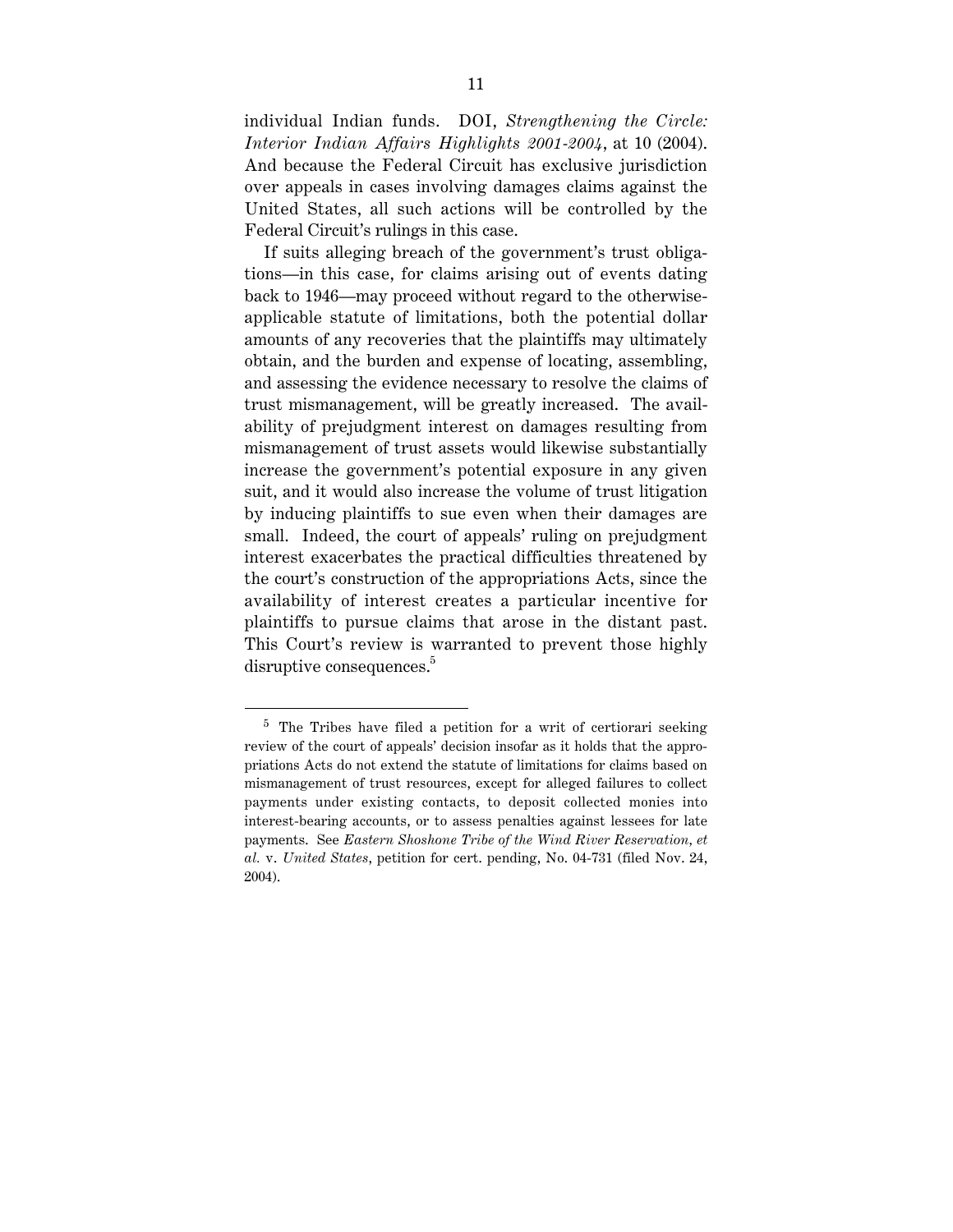In two distinct respects, the court of appeals gave unduly broad effect to the recent appropriations Acts. First, the court's construction of the Acts would have the effect of reviving claims for which the applicable limitations period had already expired when the first of the Acts was passed. Second, the court interpreted the statutory phrase "losses to or mismanagement of trust funds" to encompass situations in which the government is alleged to have breached its obligations not by dissipating or otherwise "losing" money on deposit in a trust account, but by failing to bring money into the account in the first instance. Those holdings are erroneous.

A. As a general rule, any claim within the jurisdiction of the CFC "shall be barred unless the petition thereon is filed within six years after such claim first accrues." 28 U.S.C. 2501. Although the Tribes filed suit in this case on October 10, 1979, they sought damages not only for claims accruing on or after October 10, 1973, but for all breaches of trust that may have occurred since August 14, 1946. See p. 4, *supra*; 28 U.S.C. 1505 (CFC has jurisdiction over claims by Tribes against the United States "accruing after August 13, 1946"); App. 5a. Although some of those claims became time-barred as early as 1952, the court of appeals held that all claims "concerning losses to or mismanagement of trust funds" (as the court understood that phrase, see pp. 20-23, *infra*) could go forward, without regard to the length of time that had passed between the accrual of the claim and the filing of suit. The effect of the court's decision is to revive claims against the government that had long ago expired through lapse of time before the first of the appropriations Acts was passed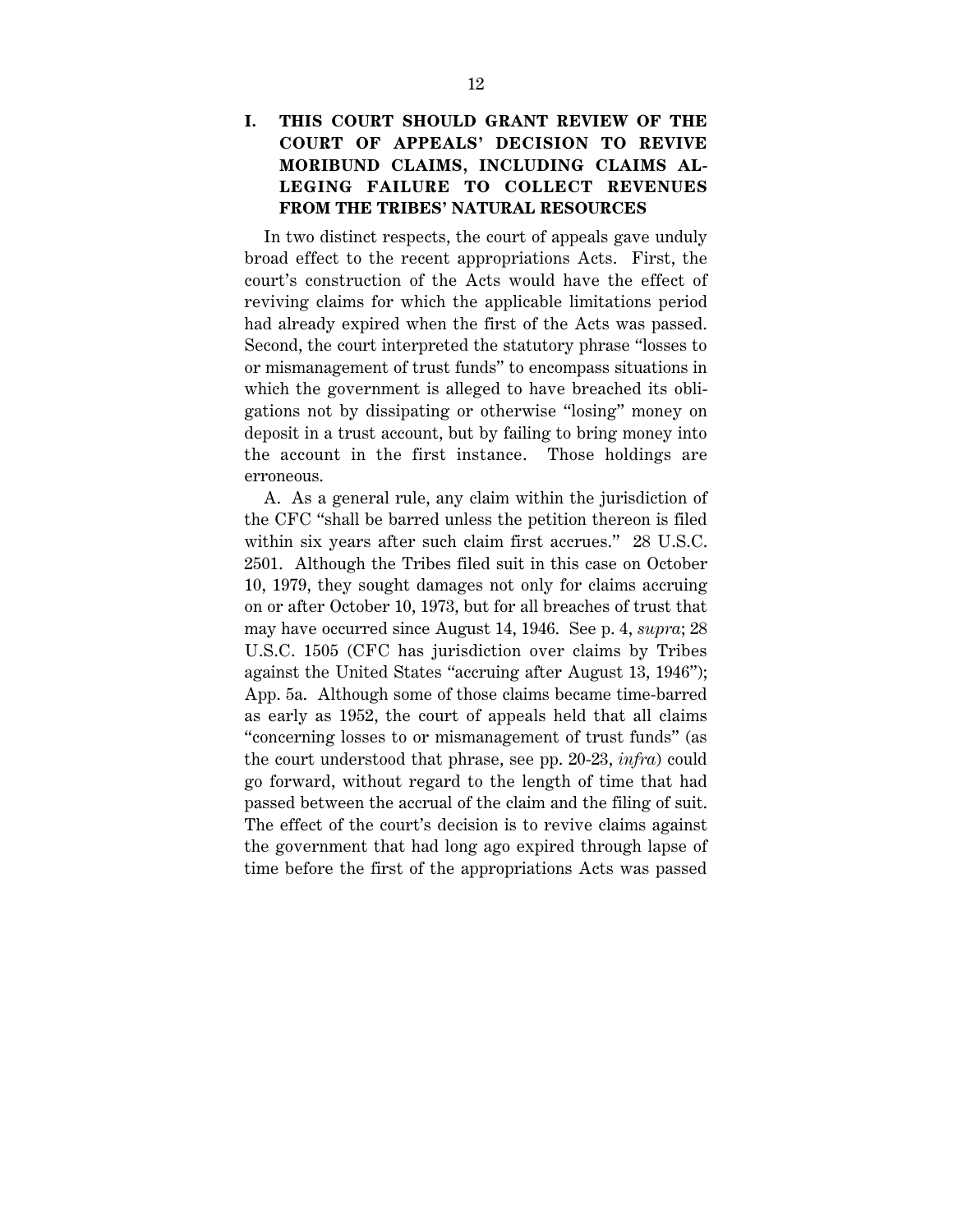—even if the alleged breach of trust occurred as early as 1946, and even if the tribal plaintiff was or should have been aware of the nature of the alleged breach at the time that it occurred. Nothing in the text or history of the Acts suggests that Congress intended that extraordinary result.

1. Applicable canons of statutory interpretation make clear that the relevant appropriations laws could properly be construed to revive lapsed claims only if the language of the Acts unambiguously compels that result. As a general rule, "[s]ubsequent extensions of a limitations period will not revive barred claims in the absence of a clear expression of contrary legislative intent." *Resolution Trust Corp.* v. *Seale*, 13 F.3d 850, 853 (5th Cir. 1994). See *Hughes Aircraft Co.* v. *United States ex rel. Schumer*, 520 U.S. 939, 950 (1997) ("[E]xtending a statute of limitations after the pre-existing period of limitations has expired impermissibly revives a moribund cause of action."); *Chenault* v. *United States Postal Serv.*, 37 F.3d 535, 539 (9th Cir. 1994) ("[A] newly enacted statute that lengthens the applicable statute of limitations may not be applied retroactively to revive a plaintiff 's claim that was otherwise barred under the old statutory scheme."), quoted in *Hughes Aircraft*, 520 U.S. at 950; *Village of Bellwood* v. *Dwivedi*, 895 F.2d 1521, 1527 (7th Cir. 1990) (new statute extending a limitations period "presumptively would not apply to a claim that became barred under the old law before the new one was enacted") (quoting *United States* v. *Kimberlin*, 776 F.2d 1344, 1347 (7th Cir. 1985), cert. denied, 476 U.S. 1142 (1986)). Cf. *Stogner* v. *California*, 539 U.S. 607 (2003) (statute that revives timebarred criminal cause of action violates Ex Post Facto Clause).<sup>6</sup>

 $6$  As a constitutional matter, this Court's decisions recognize that a statute of limitations in a civil case "can be extended, without violating the Due Process Clause, after the cause of the action arose and even after the statute itself has expired." *Plaut* v. *Spendthrift Farm, Inc.*, 514 U.S. 211,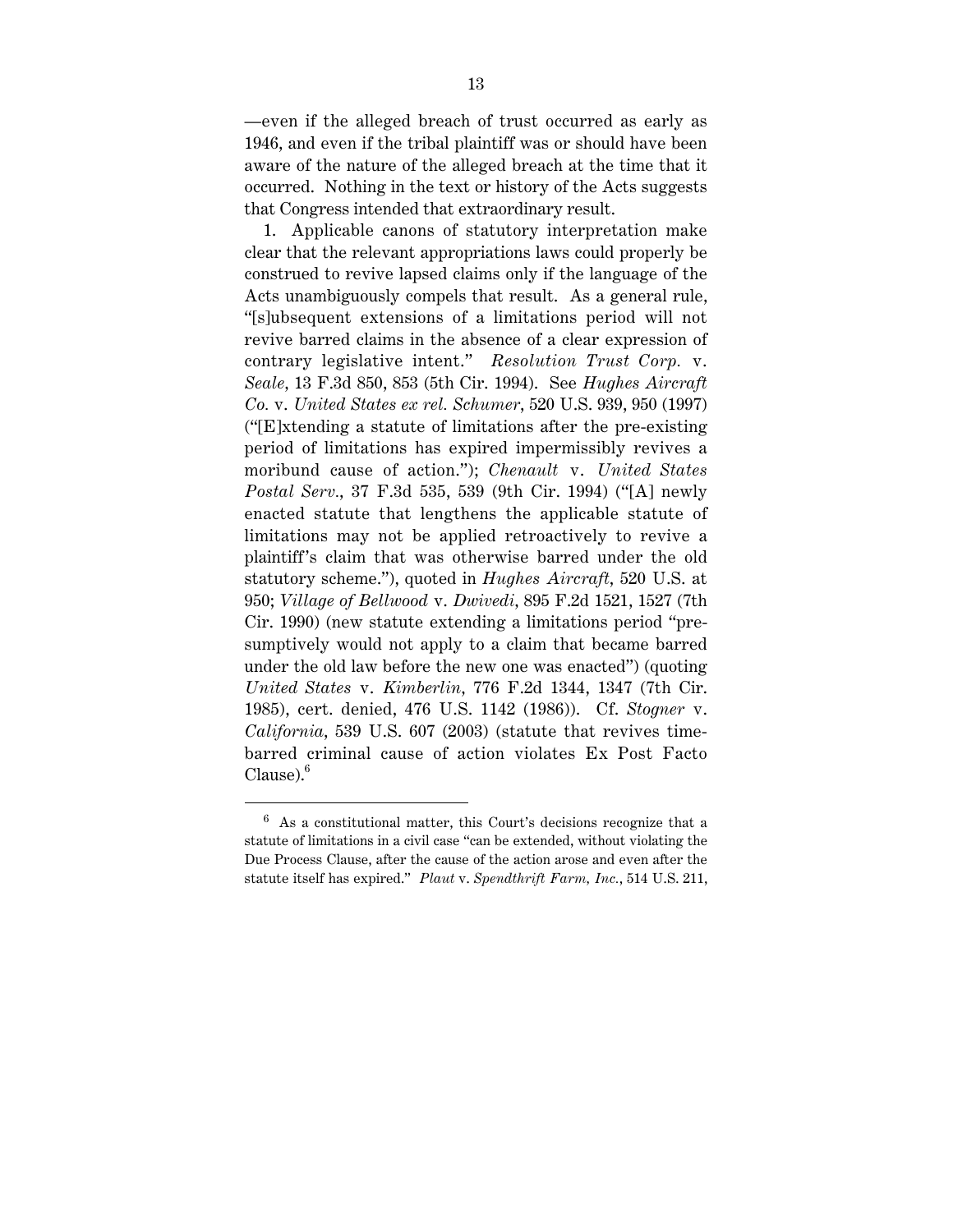In the instant case, that rule of construction is reinforced by firmly established principles of sovereign immunity. "[T]he United States, as sovereign, is immune from suit save as it consents to be sued," *United States* v. *Testan*, 424 U.S. 392, 399 (1976) (citation and internal quotation marks omitted), and waivers of sovereign immunity "cannot be implied but must be unequivocally expressed," *United States* v. *King*, 395 U.S. 1, 4 (1969). When a plaintiff 's right to sue the United States is made subject to a statute of limitations, "the limitations provision constitutes a condition on the waiver of sovereign immunity." *Block* v. *North Dakota*, 461 U.S. 273, 287 (1983); see *United States* v. *Mottaz*, 476 U.S. 834, 841 (1986); cf. *Raygor* v. *Regents of Univ. of Minn.*, 534 U.S. 533, 543-544 (2002) (similar for suits against a State). Because "the Government's consent to be sued must be construed strictly in favor of the sovereign, and not enlarged beyond what the language requires," *United States* v. *Nordic Village, Inc.*, 503 U.S. 30, 34 (1992) (citations, brackets, ellipses, and internal quotation marks omitted), any ambiguity in the relevant appropriations Acts must be resolved in a manner that avoids subjecting the government to previously lapsed claims.

The relationship between Indian Tribes and the United States provides no basis for declining to apply the canons of construction described above. Even in cases involving Indian plaintiffs, statutory waivers of the government's sovereign immunity must be narrowly construed, and the court's jurisdiction must be limited to that which Congress clearly intended. See, *e.g.*, *Mottaz*, 476 U.S. at 851 ("[E]ven for Indian plaintiffs, a waiver of sovereign immunity cannot

<sup>229 (1995);</sup> see, *e.g.*, *Chase Sec. Corp.* v. *Donaldson*, 325 U.S. 304, 315-316 (1945). The existence of congressional *power* to revive lapsed claims, however, does not vitiate the rule of construction that requires a clear statement of congressional intent to accomplish that result. Compare *Landgraf* v. *USI Film Products*, 511 U.S. 244, 267-268 (1994).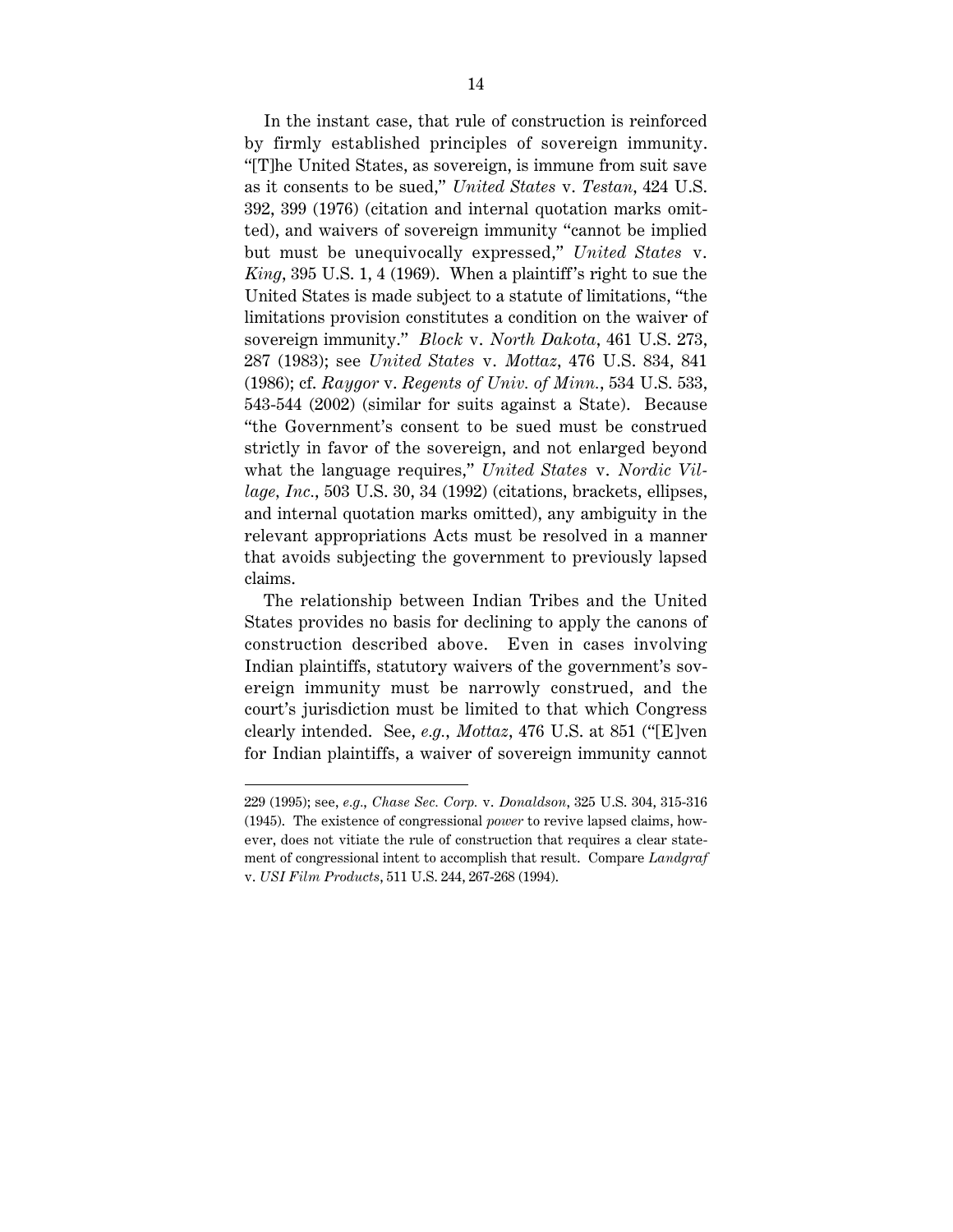be lightly implied but must be unequivocally expressed.") (brackets and internal quotation marks omitted); *Klamath & Moadoc Tribes* v. *United States*, 296 U.S. 244, 250 (1935) ("The Act grants a special privilege to plaintiffs and is to be strictly construed and may not by implication be extended to cases not plainly within its terms."); *Blackfeather* v. *United States*, 190 U.S. 368, 376 (1903) ("As these statutes extend the jurisdiction of the Court of Claims and permit the Government to be sued for causes of action therein referred to, the grant of jurisdiction must be shown clearly to cover the case before us, and if it do[es] not, it will not be implied.").

2. The appropriations Acts do not provide the requisite clear statement of congressional intent to revive stale claims. In holding that the "plain language" of the Acts supported the Tribes' position, the court of appeals stated that "[t]he operative language of the Act[s] is the combination of the phrases '[n]otwithstanding any other provision of law' and the directive that the statute of limitations 'shall not commence to run' on any claim until an accounting is provided." App. 11a-12a. Those phrases do not support the Tribes' position.

The phrase "[n]otwithstanding any other provision of law" simply makes clear that, if a particular claim is timely under the terms of the appropriations Acts, no limitations period contained in another federal law can provide a basis for dismissal. For example, if a Tribe brings suit in the year 2000 to assert a claim of trust funds mismanagement that accrued in 1992, its action would be timely in part because of the "notwithstanding" language. That language would make clear that the appropriations Acts, which have been in effect since 1990 and would prevent the limitations period on a claim of that nature from "commenc[ing] to run," trump the general rule set forth in 28 U.S.C. 2501 that a claim in the CFC is barred unless suit is filed "within six years after such claim first accrues." But while the phrase "[n]otwithstand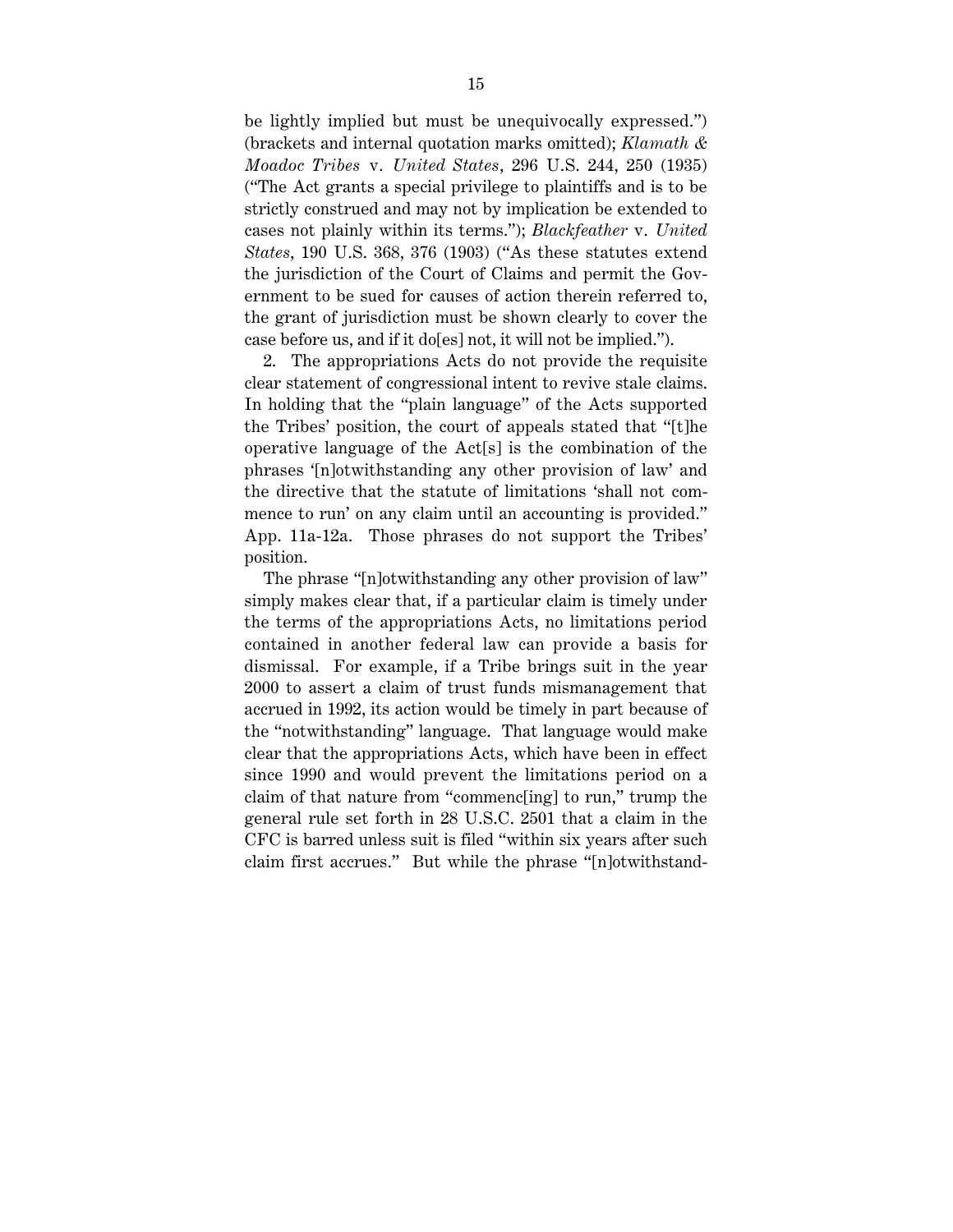ing any other provision of law" makes clear that other statutes cannot limit the effect of the appropriations Acts, that phrase has no bearing on the question of *what* effect Congress intended the appropriations Acts to have.

The relevant inquiry thus centers on the statutory phrase "shall not commence to run"; and that language does not support the Tribes' position. Because the phrase addresses the question of when the limitations period *begins* to run, it has no logical application to limitations periods that not only had begun to run, but had *already expired*, before the first of the appropriations laws was enacted. Rather, the pertinent appropriations Act language is best construed as a tolling provision that preserves causes of action that were not yet time-barred as of the passage of the first appropriations provision (*i.e.*, claims that first accrued on or after November 5, 1984). See note 1, *supra*. The Acts prevent the statute of limitations from running during the specified period (*i.e.*, between the passage of the first of the Acts and DOI's provision of an accounting), but they do not purport to revive a moribund claim and *undo* the effect of a plaintiff 's *prior* failure to assert its rights within the time specified by Congress in 28 U.S.C.  $2501$ .<sup>7</sup>

 $\frac{7}{1}$  Viewed in isolation, the phrase "shall not commence to run" suggests that the Acts' tolling effect is limited to claims that accrued after the enactment in 1990 of the first of the appropriations provisions. On that reading, a claim that accrued in (*e.g.*) 1988 would be unaffected by the Acts (because the limitations period on such a claim would have already "commence[d] to run"), and the time for filing suit would expire in 1994. Since 1993, however, the annual appropriations provisions have all been made applicable to "any claim in litigation pending on the date of" the enactment of the relevant appropriations law. See App. 7a n.2. That language suggests that the Acts' tolling effect extends to filed claims that were not time-barred when filed. No similar contextual evidence suggests, however, that the Acts are intended to revive claims that were already timebarred when the Acts were passed. And, while the government's reading of the appropriations Acts accords operative significance to the more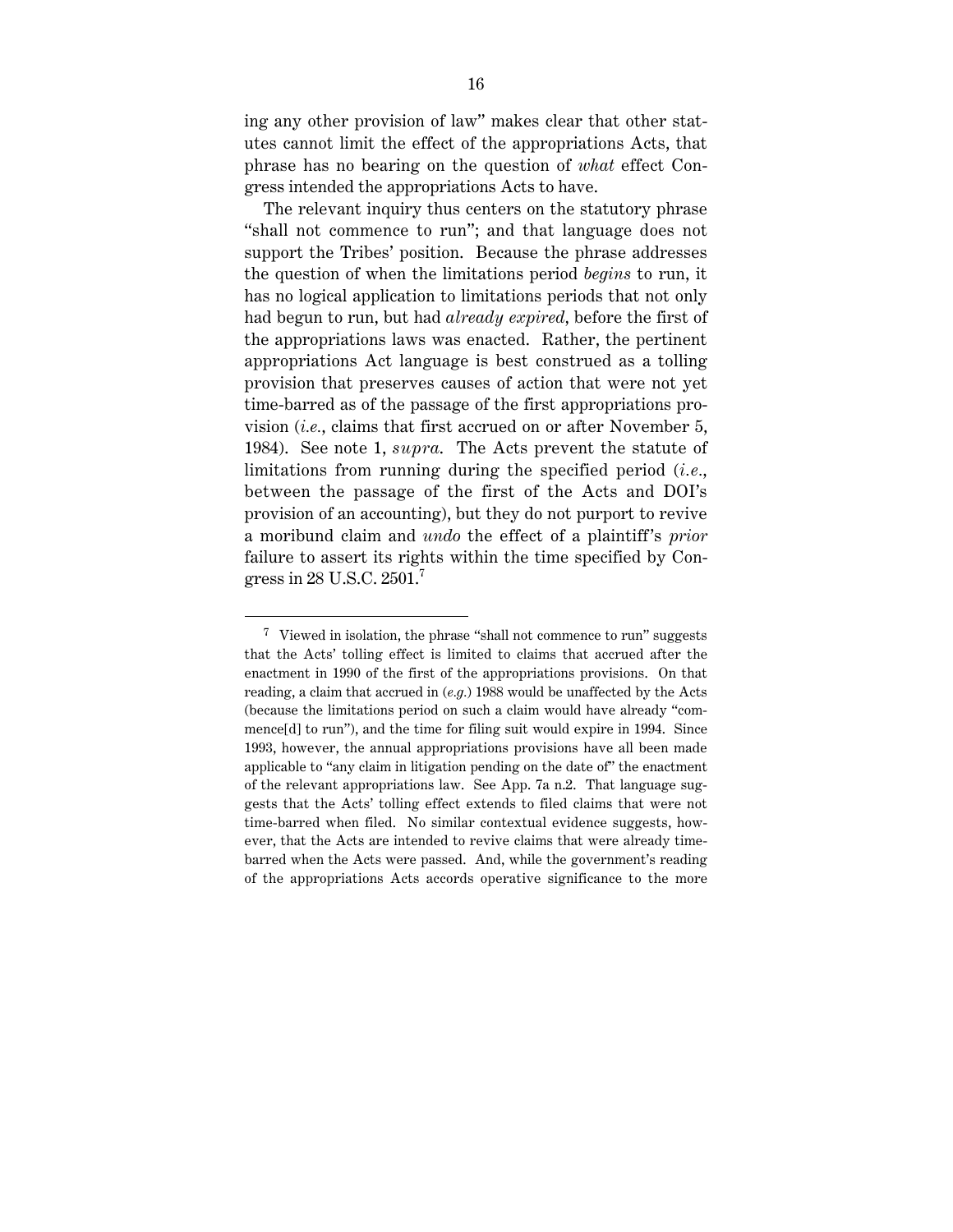The court of appeals' reliance (App. 11a) on the supposed "plain language" of the appropriations Acts is flawed in another, related respect as well. $8$  Emphasis on the fact that revived claims fall within the "plain terms" of a new limitations rule fails to give full effect to the requirement of a clear statement of legislative intent to revive moribund claims. Cf. *Hughes Aircraft*, 520 U.S. at 950. Decisions holding that new limitations periods are presumptively inapplicable to expired claims *typically* involve statutory amendments that, *if* applicable to the disputes before the courts, would treat the plaintiffs' claims as timely. See, *e.g.*, *Seale*, 13 F.3d at 851-853 (suit filed within the new period specified by the Financial Institutions Reform, Recovery, and Enforcement Act of 1989 (FIRREA), Pub. L. No. 101-73, 103 Stat. 183, should be dismissed as untimely because the plaintiff 's claims had expired under state limitations rules before FIRREA was enacted, and the FIRREA limitations period applies only to claims that remained live on FIRREA's effective date). The text of the relevant appropriations Acts thus provides no basis for rejecting the usual presumption that new limitations provisions will not be construed to revive lapsed claims, both because the phrase "shall not commence to run" has no obvious application to claims that have already expired, and because the Acts do not expressly provide for the revival of moribund claims.<sup>9</sup>

1

recent statutes' references to pending litigation (since those references can serve to dispel the otherwise-permissible reading that the riders apply only to claims that accrued after the first rider was enacted), those statutory references would be wholly superfluous under respondents' construction of the Acts.

<sup>8</sup> Indeed, as noted, see n.7, *supra*, the "plain language" reading of the Acts would render them applicable only prospectively to claims on which the limitations period had not yet begun to run.

 $9\text{ In contrast to the court of appears in this case, the district court in }$ *Cobell* v. *Babbitt*, 30 F. Supp. 2d 24, 44 (D.D.C. 1998), held that the relevant appropriations provisions toll the statute of limitations for live claims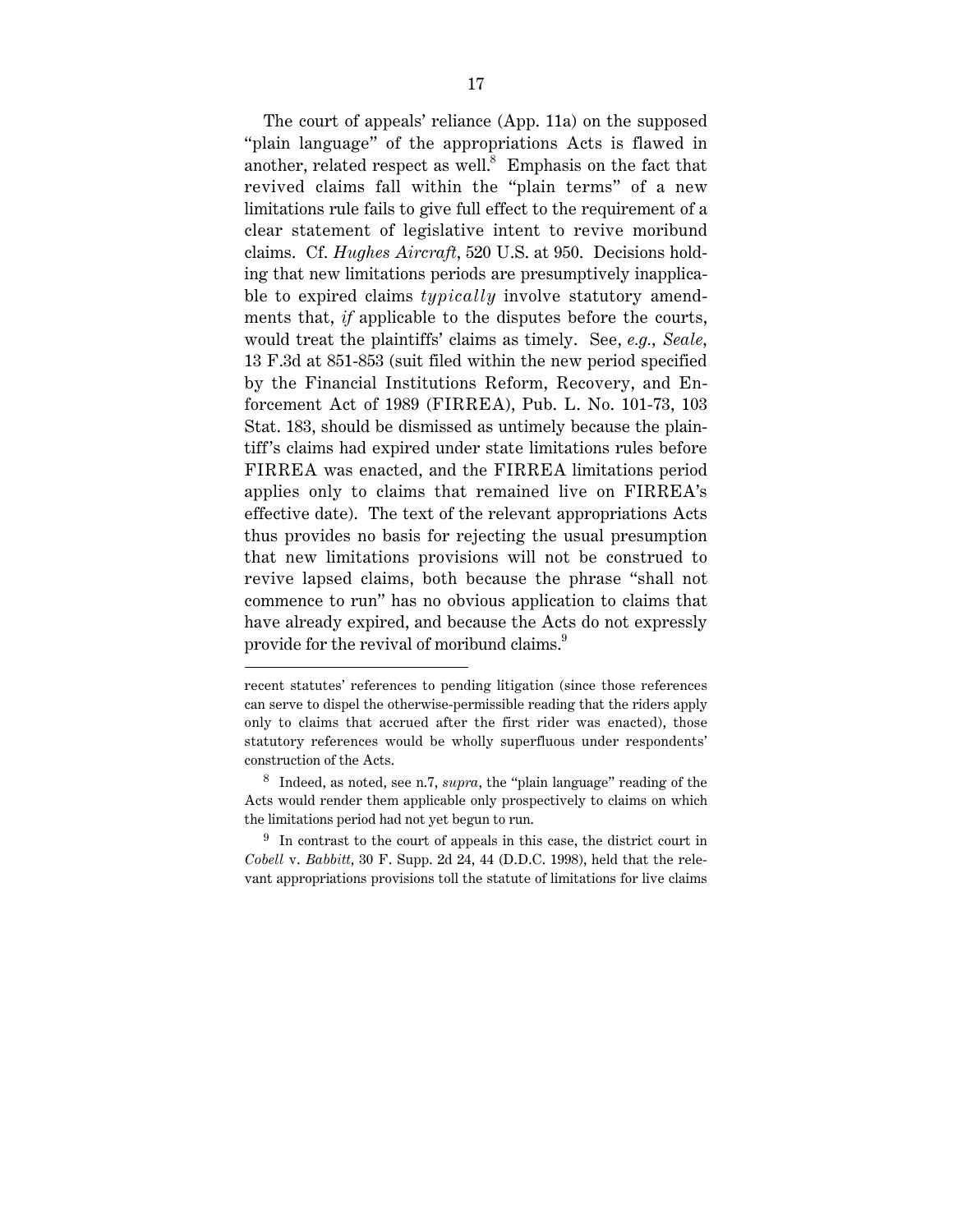3. The court of appeals also believed that its construction of the appropriations Acts "comport[ed] with fundamental trust law principles." App. 14a. The court based that statement on its understanding that the statute of limitations on a breach-of-trust claim commonly begins to run only when "a final accounting has occurred that establishes the deficit of the trust." *Id*. at 15a. If the provision of an accounting were an invariable prerequisite to the commencement of the limitations period in breach-of-trust cases, the appropriations provisions at issue here would not have the effect of reviving lapsed claims, but would simply codify the commonlaw accrual rule. In fact, however, the court of appeals' analysis reflects a serious misunderstanding—or at least a substantial oversimplification—of background common-law principles governing the commencement of limitations periods on claims for breach of trust.

This Court has frequently found breach-of-trust claims to be time-barred, even in the absence of a formal accounting, when the conduct constituting the alleged breach had been known to the plaintiff long before suit was filed. See *Philippi* v. *Philippe*, 115 U.S. 151, 156-157 (1885); *Speidel* v. *Henrici*, 120 U.S. 377, 386 (1887); *Benedict* v. *City of New York*, 250 U.S. 321, 327 (1919). The Federal Circuit has held more generally that a breach-of-trust claim brought by a Tribe or individual Indian against the United States "first accrues" within the meaning of 28 U.S.C. 2501 "when all the events which fix the government's alleged liability have

but do *not* revive claims that had previously expired. The court explained that, "[a]bsent some clear, contrary expression of congressional intent that would lead to the conclusion that Congress meant to revive stale claims, the plaintiffs' interpretation of the tolling language \* \* \* must be rejected." *Id*. at 44 (citing *Seale*). The court found nothing in the text or history of the appropriations Acts that would suggest an intent to revive claims that had become time-barred before the first of the Acts was passed. *Ibid*.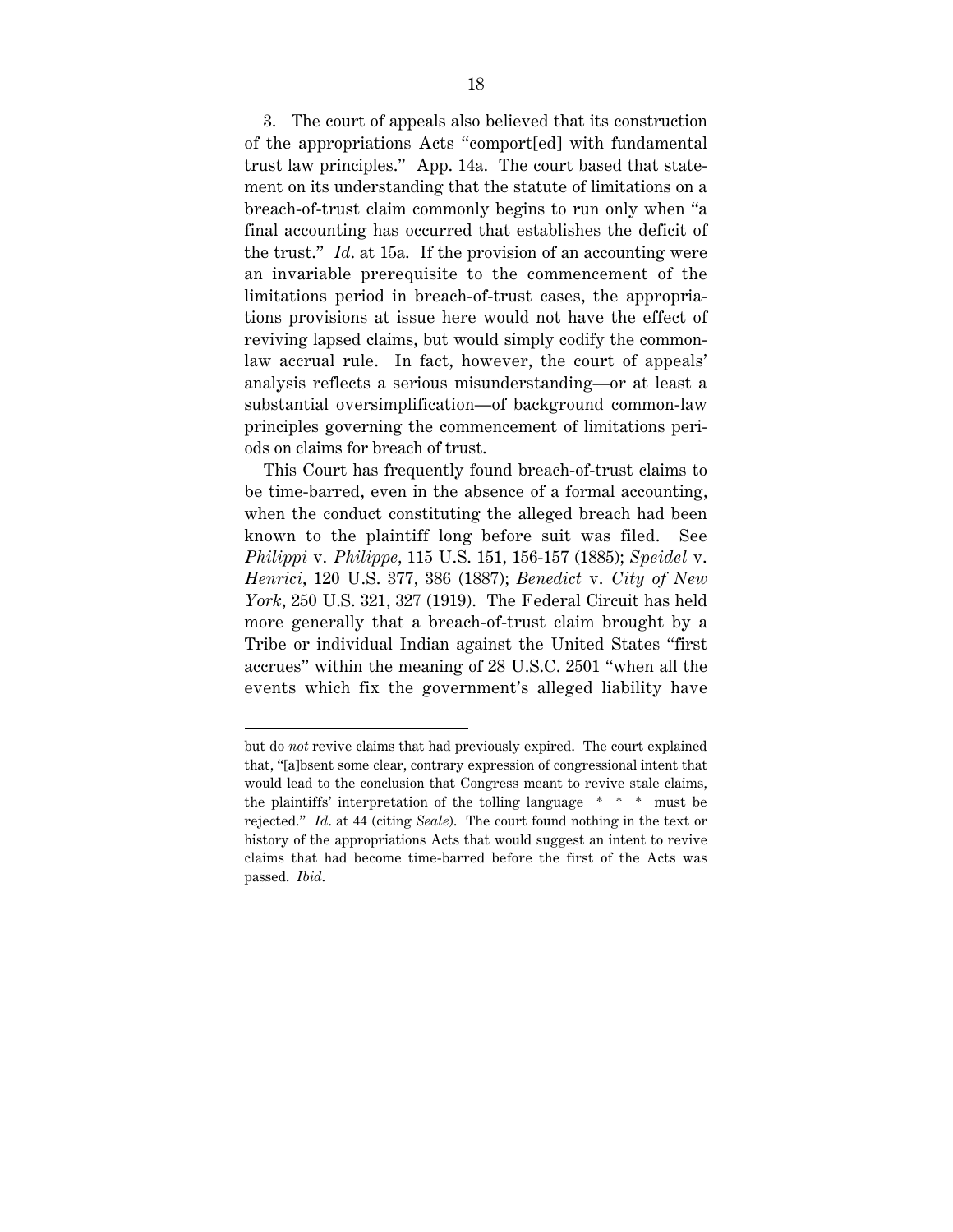occurred and the plaintiff was or should have been aware of their existence." *Hopland Band of Pomo Indians* v. *United States*, 855 F.2d 1573, 1577 (Fed. Cir. 1988); accord *Jones* v. *United States*, 801 F.2d 1334, 1335 (Fed. Cir. 1986) ("Generally, an action for breach of fiduciary duty accrues when the trust beneficiary knew or should have known of the breach."), cert. denied, 481 U.S. 1013 (1987); *Brown* v. *United States*, 195 F.3d 1334, 1337-1338 (Fed. Cir. 1999); *Menominee Tribe* v. *United States*, 726 F.2d 718, 721 (Fed. Cir.), cert. denied, 469 U.S. 826 (1984).

Cases could arise in which the beneficiary is not placed on notice of an alleged breach of trust, and the statute of limitations on his claim does not begin to run, until the trustee has provided an accounting that furnishes the beneficiary with sufficient information to constitute the requisite notice. In many circumstances, however, the statute of limitations will commence because the trust has terminated or the beneficiary has alternative means of acquiring actual or constructive knowledge of the trustee's allegedly wrongful conduct, even in the absence of an accounting. Thus, at least in a great number of the cases to which the Federal Circuit's reading of the appropriations Acts will apply, the effect of the court's decision will be to revive breach-of-trust claims that had previously accrued and expired under generally applicable limitations principles.<sup>10</sup>

 $10$  The only case cited by the court of appeals in support of the proposition that an accounting is commonly required in order to trigger the limitations period in a breach-of-trust case was *McDonald* v. *First National Bank*, 968 F. Supp. 9, 14 (D. Mass. 1997). See App. 15a. The Federal Circuit's reliance on *McDonald* was misplaced. The district court in *McDonald* did not treat an accounting as an essential prerequisite to the accrual of a breach-of-trust cause of action, but simply held that the statute of limitations had not run in that case because the plaintiffs had not received "accountings *or other information* that would have alerted them to the trustees' alleged mismanagement of the trusts' assets." 968 F. Supp. at 14 (emphasis added).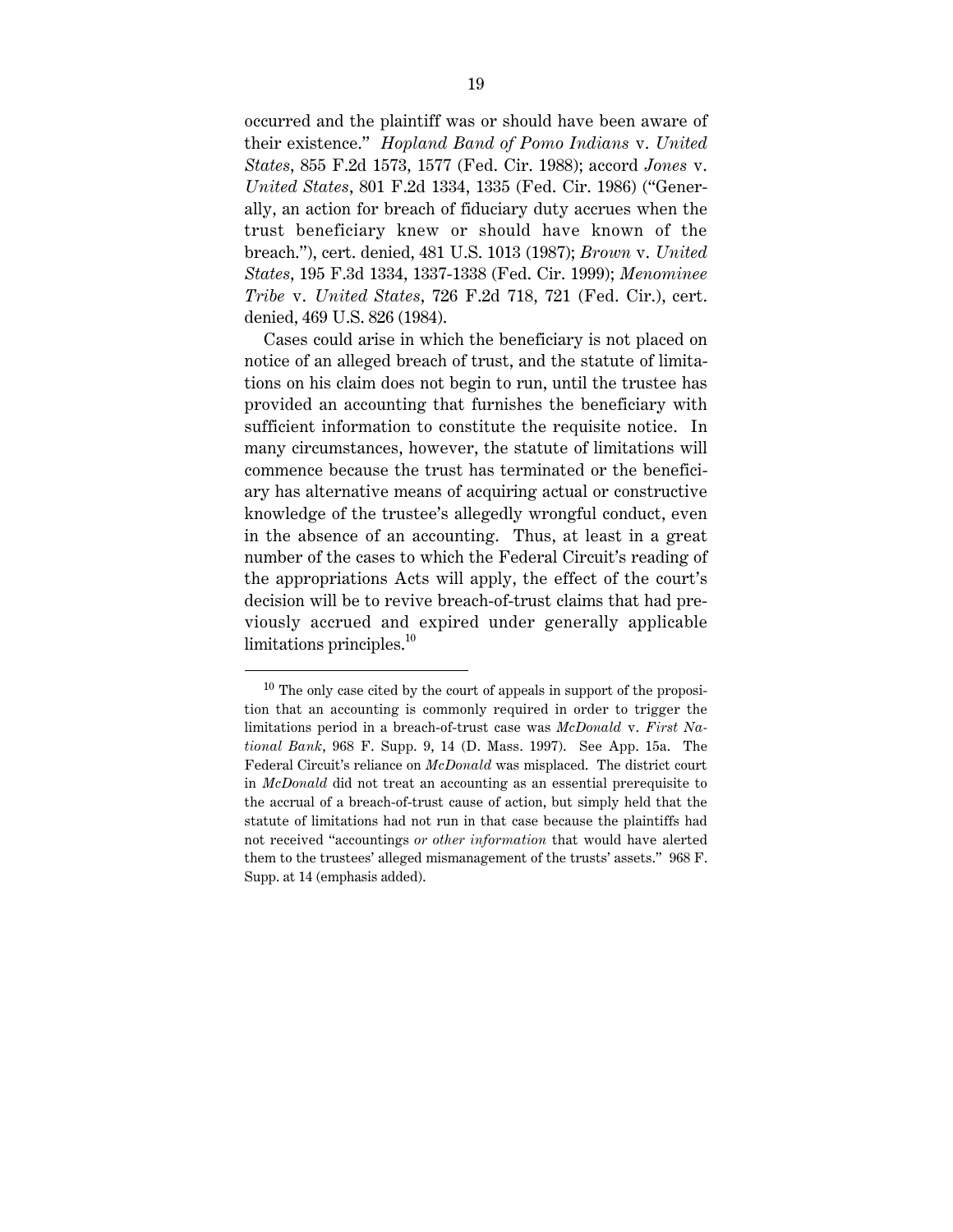B. The court of appeals compounded its error by giving an unduly broad reading to the phrase "losses to or mismanagement of trust funds." The court did not appear to dispute the government's contention (see App. 17a) that "mismanagement of trust funds" can occur only when the government mishandles money that has actually been taken into the trust. The court construed the phrase "losses to \* \* \* trust funds," however, to encompass instances in which the United States wrongfully failed to collect and deposit money owed to the Tribes under existing mineral leases. See *id*. at 20a. That holding is inconsistent with the text and purposes of the relevant appropriations provisions.

1. Various provisions of Title 25 refer to tribal "trust funds" and require that "funds" held in trust for Tribes or individual Indians be deposited in specified accounts in the United States Treasury or invested in public debt securities. See, *e.g.*, 25 U.S.C. 161, 162a, 611, 612. Those provisions can be sensibly applied only if the term "funds" is understood, in accordance with its usual meaning, as limited to *monetary* assets. The term "funds" in the relevant appropriations Acts therefore cannot be construed to include the tribal sand and gravel resources that the government is alleged to have mismanaged.

2. The government's failure to collect and deposit monies owed under the Tribes' mineral leases is not properly regarded as a "loss[]" to the tribal trust accounts in the United States Treasury or the monies located in those accounts. In ordinary parlance, a "trust fund" can sustain a "loss" only with respect to money that is first contained in the fund and then is dissipated, not with respect to money that was never paid into the trust in the first place but that allegedly would have been obtained if income-generating activities had been conducted in a more productive or prudent fashion. And, to the extent that the term "losses" in the appropriations Acts is ambiguous, that ambiguity must be resolved in the gov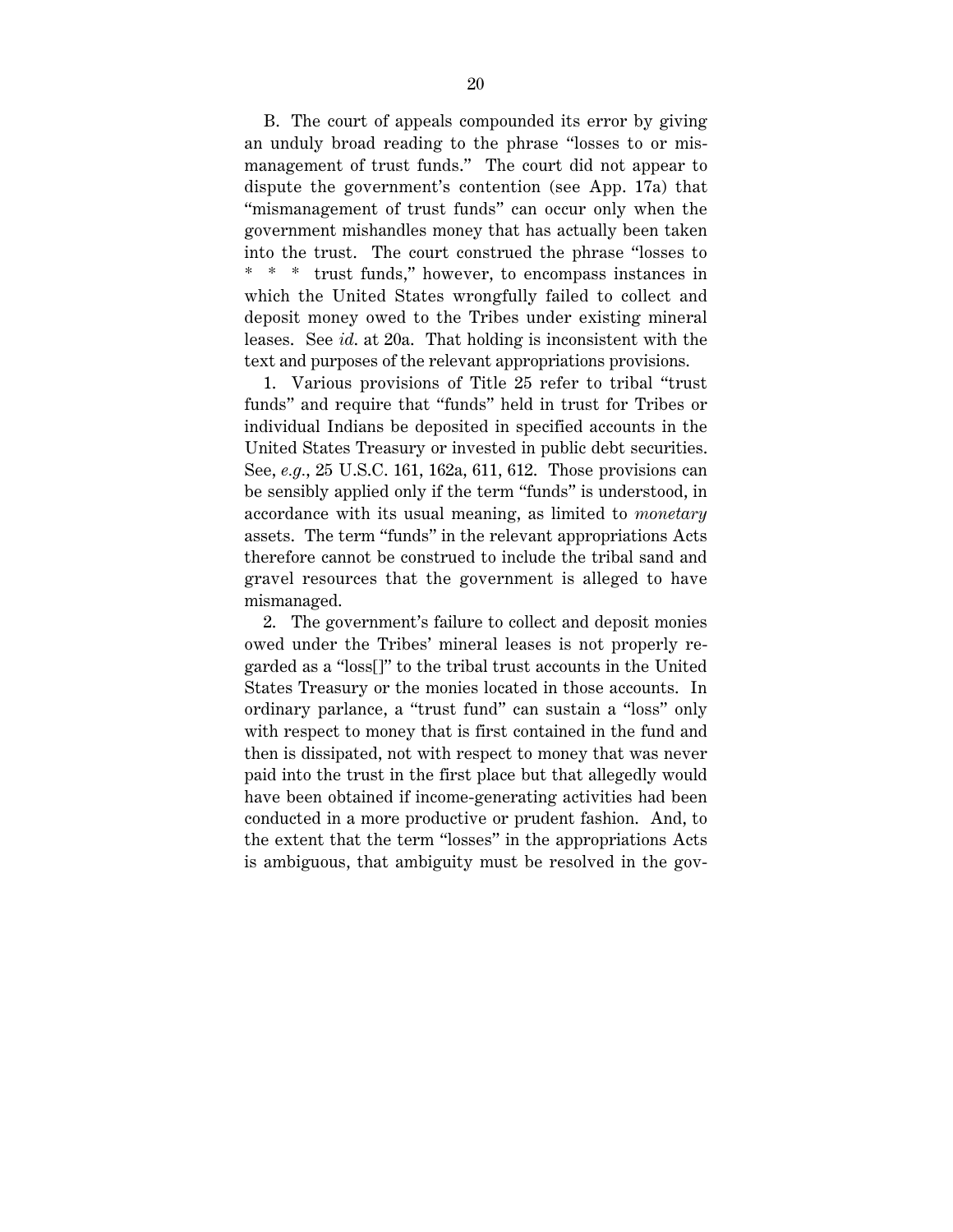ernment's favor in accordance with the interpretive principles set forth at pp. 14-15, *supra*.

3. Construing the phrase "losses to \* \* \* trust funds" to encompass the government's failure to derive revenue from the natural resources of a Tribe or individual Indian would not further the purpose of the relevant appropriations provisions. The Acts by their terms delay the running of the statute of limitations "until the affected tribe or individual Indian has been furnished with an accounting *of such funds*." Deferral of the statute of limitations until an accounting has been provided makes sense, however, only with respect to the sorts of claims as to which the accounting is intended to furnish information bearing on the proper disposition of the suit—*i.e*., claims challenging the management of the trust funds themselves.

This focus on the trust funds is reinforced by the American Indian Trust Fund Management Reform Act of 1994 which refers only to an accounting of *money* held in distinct trusts in the Treasury or otherwise deposited or invested in a manner specified by law, not an accounting of the land or minerals that are separately held in trust by the United States for Tribes or individual Indians. See 25 U.S.C. 4011(a) ("The Secretary shall account for the daily and annual balance of all funds held in trust by the United States for the benefit of an Indian tribe or an individual Indian which are deposited or invested pursuant to section 162a of [Title 25]."). A straightforward reading of that language requires an accounting only of the sums *actually* paid into the relevant trust accounts. See also *Cobell* v. *Norton*, 240 F.3d 1084, 1102-1104 (D.C. Cir. 2001). The government need not attempt to determine what additional monies the accounts *would have* received if *other* assets, separately held in trust by the United States, had been managed in a more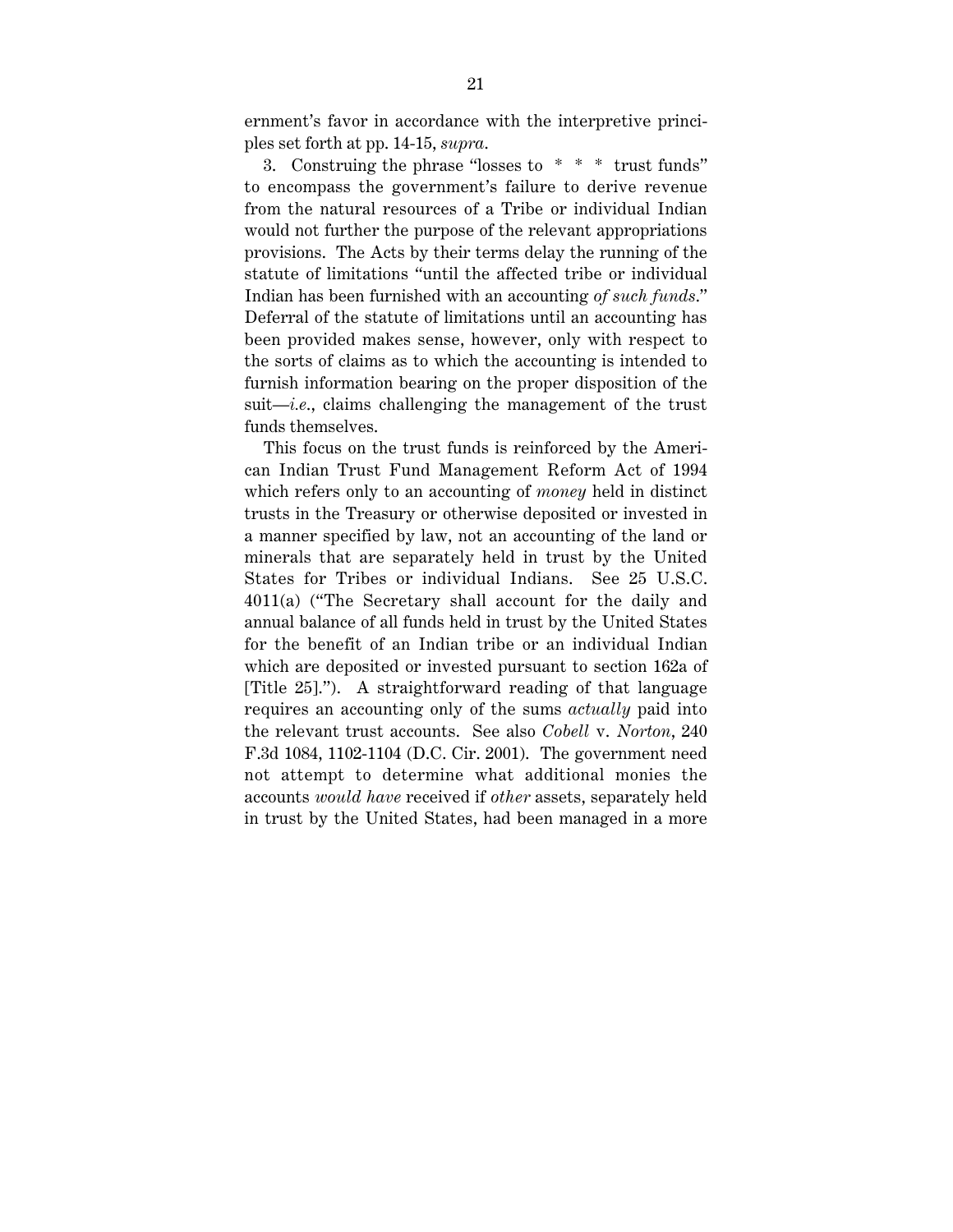productive fashion.<sup>11</sup> Because the accounting was not intended to determine whether the Tribes should have realized greater revenues from tribal natural resources, the appropriations riders should not be construed to defer the adjudication of suits alleging wrongful failure to collect and deposit such revenues.

The final words of the appropriations provisions also reinforce the conclusion that the phrase "losses to  $* * *$  trust funds" refers only to dissipation of monies that were actually contained in trust accounts. The appropriations Acts delay the running of the statute of limitations "until the affected tribe or individual Indian has been furnished with an accounting *of such funds from which the beneficiary can determine whether there has been a loss*." Given the nature of the accountings contemplated by the appropriations Acts ("of such *funds*") and mandated by the 1994 Act, however, the only "loss" that the accounting could be expected to reveal is a dissipation of funds that at one time were in a

 <sup>11</sup> The district court in *Cobell* v. *Norton*, No. 96-cv-1285 (D.D.C.) took a significantly broader view of the obligations entailed in the accounting for individual Indians required by the 1994 Act than did the government, and the court enjoined the government to proceed in compliance with that understanding. See *Cobell* v. *Norton*, 283 F. Supp. 2d 66, 294 (D.D.C. 2003). Finding that the injunction would cost six to twelve billion dollars to implement, see H.R. Conf. Rep. No. 330, 108th Cong., 1st Sess. 117 (2003), Congress amended the governing law, in an appropriations provision that expired on December 31, 2004, to state that the government would not be required "to commence or continue historical accounting activities with respect to the Individual Indian Money Trust" during the period that provision remained in effect. See Act of Nov. 10, 2003, Pub. L. No. 108-108, Tit. I, 117 Stat. 1263. The court of appeals vacated the injunction, stating that it would address the merits of the district court's ruling if the district court determined to reinstate its order. See *Cobell* v. *Norton*, No. 03-5314, 2004 WL 2828059, at \*3-\*6 (D.C. Cir. Dec. 10, 2004).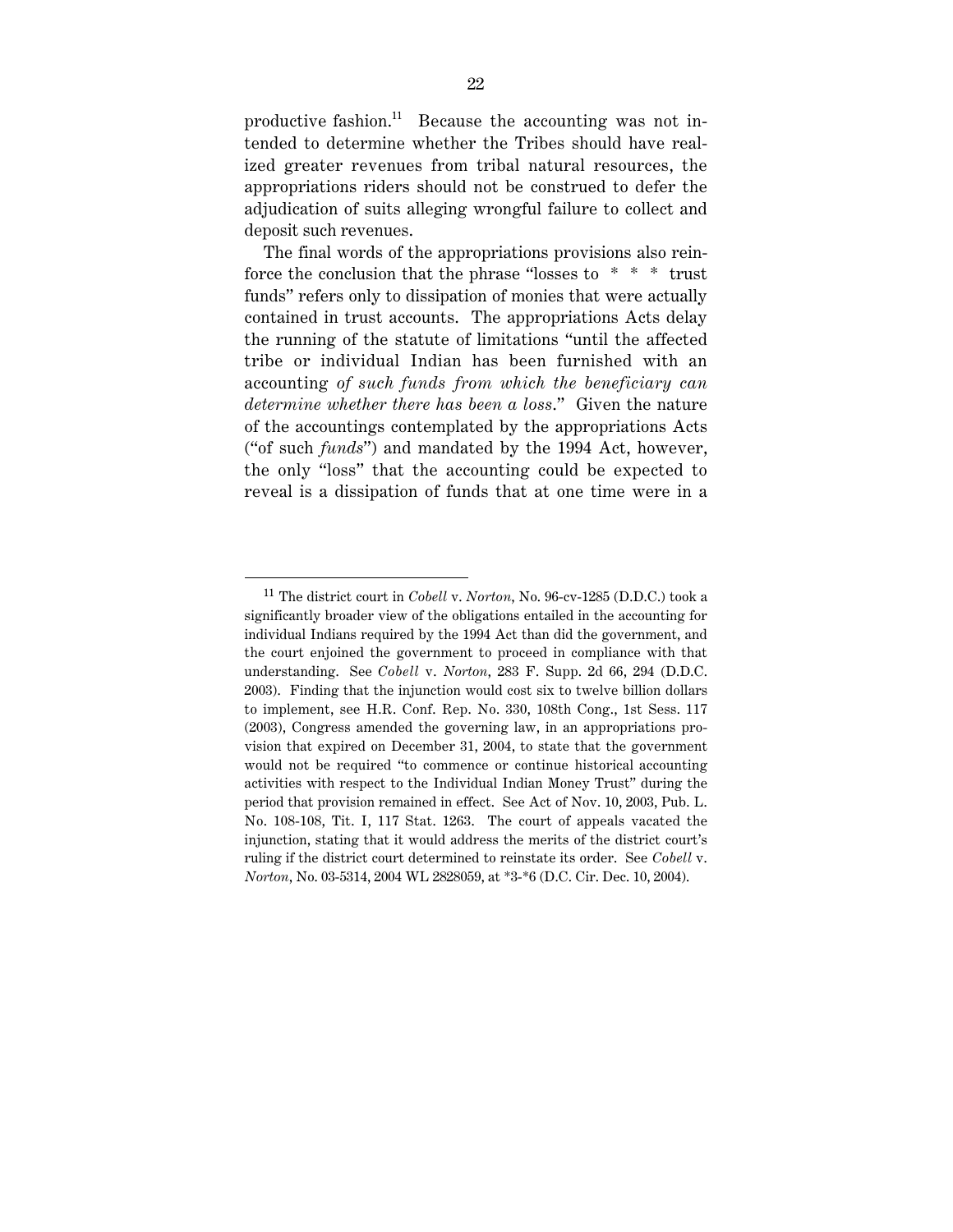tribal trust account. The word "losses" in the earlier clause of the same sentence should be construed in a like manner.<sup>12</sup>

## **II. THIS COURT SHOULD ALSO REVIEW THE COURT OF APPEALS' ERRONEOUS HOLDING ON PRE-JUDGMENT INTEREST**

The court of appeals also erred in holding that the Tribes could recover prejudgment interest on funds that were never made part of the relevant trust accounts in the Treasury but that respondents allege the government would have obtained if it had properly managed the Tribes' sand and gravel resources. In resolving this issue, it is critical to recognize that (1) the funds held in trust in Treasury accounts, and (2) land and other natural resources held in trust by the United States, constitute separate assets that are held in legally distinct trusts subject to different statutory schemes. The statutes applicable to funds deposited in the Treasury, including those requiring the payment of interest on such funds, govern the former type of trust.

With respect to the latter type of trust, although the United States may sometimes hold land and its associated natural resources nominally in trust for a Tribe or individual Indian, a statute or treaty creating such a passive trust imposes no duty on the United States to manage the land and resources productively for the Tribe or individual

<sup>&</sup>lt;sup>12</sup> The House Report accompanying the 1993 appropriations Act states that the relevant provision "extends the Statute of Limitations with relation to Indian trust fund management, to protect the rights of tribes and individuals until the reconciliation and audit of their accounts has been completed." H.R. Rep. No. 158, 103d Cong., 1st Sess. 57 (1993). That description suggests a focus on claims as to which the statute of limitations had not yet expired (so that the limitations period could be "extend[ed]"), and on claims concerning management of "Indian trust fund[s]" (as distinct from Indian natural resources). The House Report thus supports the government's position with respect to both contested issues concerning the interpretation of the relevant appropriations Acts.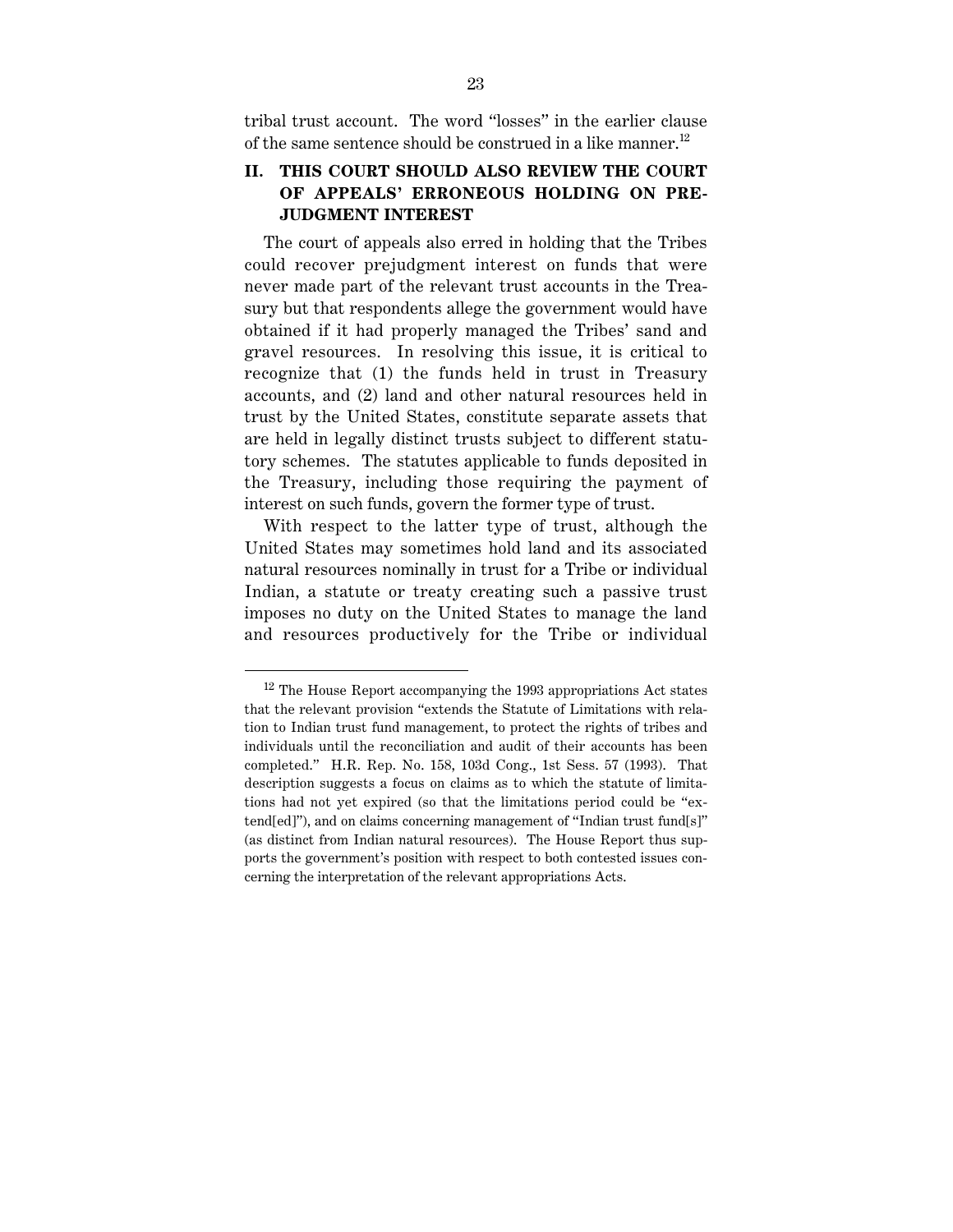Indian, and therefore cannot give rise to a suit for damages under the Tucker Act or Indian Tucker Act. See *United States* v. *Mitchell*, 445 U.S. 535, 540-544 (1980); *Cobell* v. *Norton*, No. 03-5314, 2004 WL 2828059, at \*8 (D.C. Cir. Dec. 10, 2004). Rather, a suit for damages against the United States will lie only for violations of a particular statute requiring the government to undertake specific duties with respect to Indian land or resources, and only if that statute can fairly be interpreted to mandate compensation for a violation. See *United States* v. *Navajo Nation*, 537 U.S. 488, 503, 506 (2003). And if a Tribe or individual Indian recovers damages based on the violation of such a statute, the Tribe or individual Indian could recover interest in connection with the damages award only if an Act of Congress *expressly* provides for the payment of prejudgment interest in connection with the mismanagement claim. Here, the respondent Tribes have pointed to no Act of Congress expressly providing for the payment of interest on amounts that allegedly should have been, but were not, collected and deposited from leases of Indian lands under the Indian Mineral Leasing Act.

A. Prejudgment interest is presumptively unavailable as an element of relief against the United States. That presumption rests both on general principles of sovereign immunity (see p. 14, *supra*), and on 28 U.S.C. 2516(a), which states that "[i]nterest on a claim against the United States shall be allowed in a judgment of the United States Court of Federal Claims only under a contract or Act of Congress expressly providing for payment thereof." This Court has made clear that Section 2516(a) imposes a substantial burden on a party seeking an award of prejudgment interest against the United States:

[T]here can be no consent by implication or by use of ambiguous language. Nor can an intent on the part of the framers of a statute or contract to permit the recovery of interest suffice where the intent is not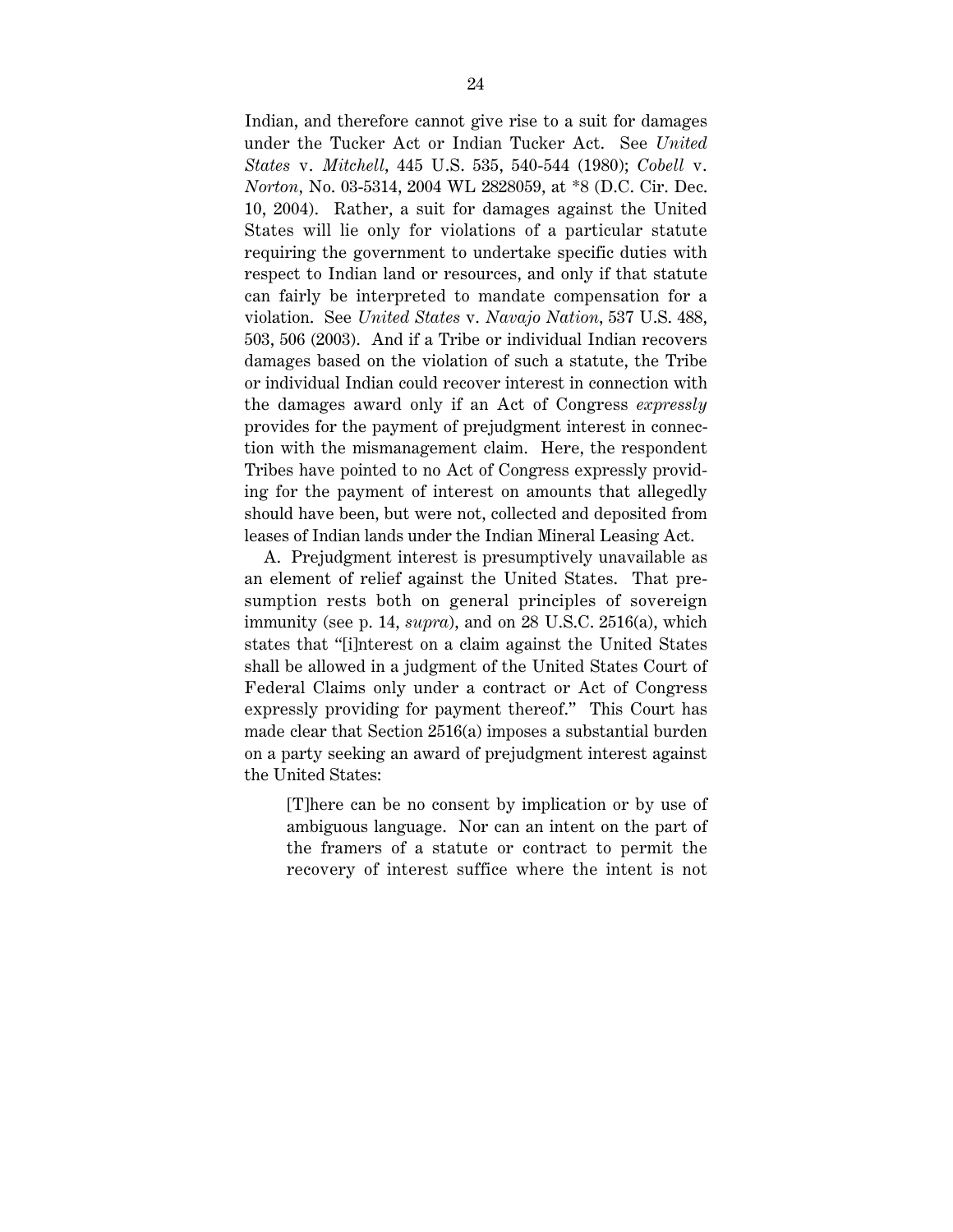translated into affirmative statutory or contractual terms. The consent necessary to waive the traditional immunity must be express, and it must be strictly construed.

*Library of Congress* v. *Shaw*, 478 U.S. 310, 318 (1986) (citations and internal quotation marks omitted). Similarly, in *United States* v. *Thayer-West Point Hotel Co.*, 329 U.S. 585, 588-589 (1947), the Court stated that

[i]t is not enough that the term [in a contract] might be construed to include the payment of interest. That provision must be affirmative, clear-cut, unambiguous \* \* \*. Likewise, where a statute is relied upon to overcome the force of [the predecessor of 28 U.S.C. 2516], the intention of Congress to permit the recovery of interest must be expressly set forth in the statute.

B. The court of appeals identified no law "expressly providing" (28 U.S.C. 2516(a)) for awards of prejudgment interest in suits alleging breach by the United States of a duty to collect revenues from Indian mineral leases. Rather, the court of appeals looked to a statute, 25 U.S.C. 612, that does not govern the management of Indian *lands*, but instead governs a distinct trust consisting of *funds* in an account held in the United States Treasury. Even then, the Federal Circuit acknowledged that 25 U.S.C. 612 "does not use the express term 'pre-judgment interest,'" but the court "interpret[ed] th[at] statute as providing a substantive basis for the award of interest as part of the Tribes' damages." App. 22a. Section 612's only references to "interest" of any sort, however, are contained in the directive that "interest shall accrue on the principal fund only, at the rate of 4 per centum per annum, and shall be credited to the interest trust fund accounts established by this section." 25 U.S.C. 612. The statutory mandate that interest be earned "on the principal fund"—the corpus of the distinct monetary trust account in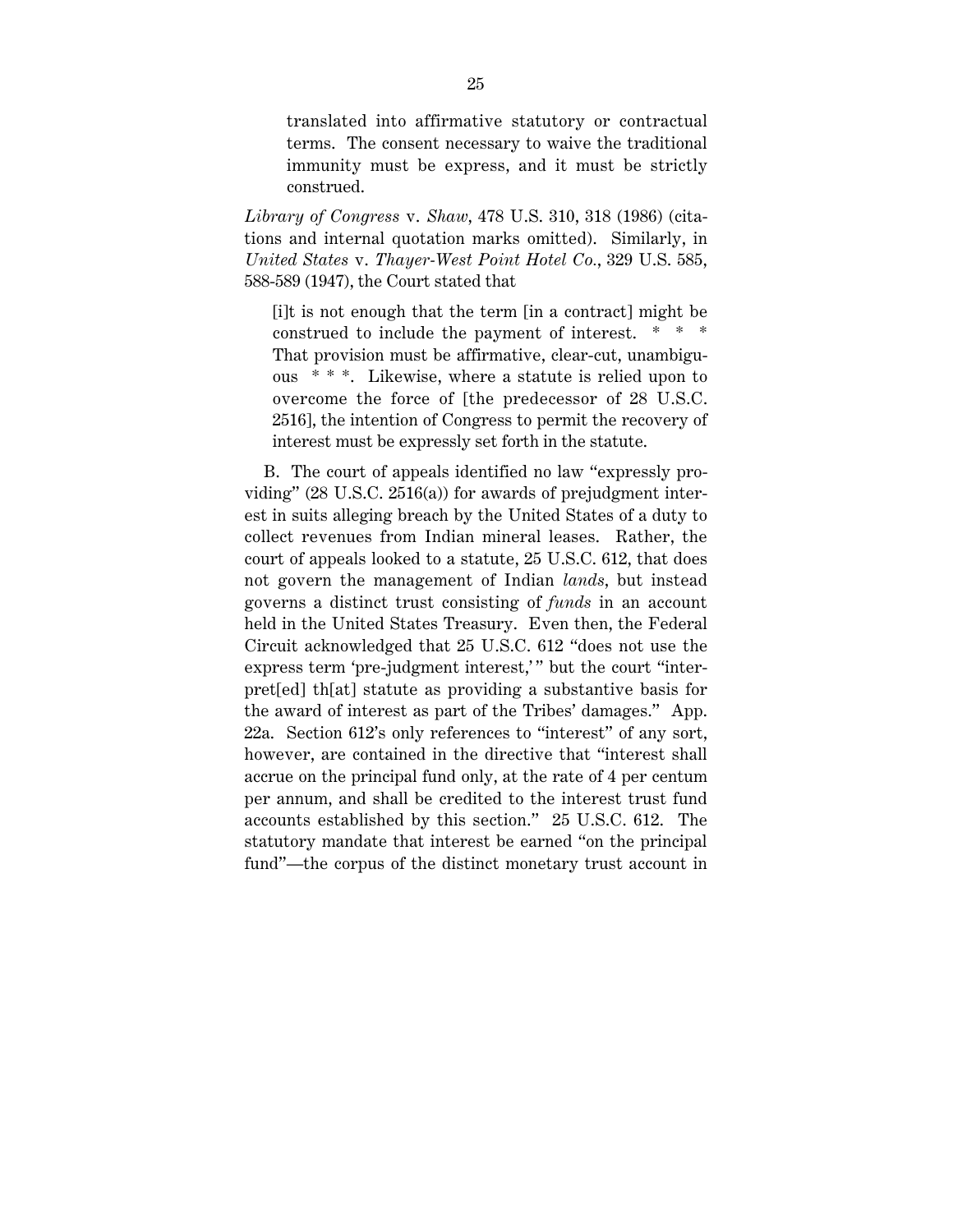the Treasury—provides no basis for requiring the government to pay interest on hypothetical receipts that might have been generated if the Tribes' natural resources had been better managed, but that in fact were never collected and deposited into any tribal trust account.

The court of appeals "also f[ou]nd merit in the Tribes' argument that the general provisions for tribal trust management and interest accrual found in 25 U.S.C. §§ 161a, 161b, and 162a mandate the payment of interest." App. 26a. As with Section 612, however, those provisions by their terms require the accrual of interest on monies that are *actually deposited* in Indian trust accounts or actually derived from Indian irrigation projects.13 None of the statutory provisions on which the court of appeals relied refers specifically to "prejudgment interest" or contains any suggestion that the United States may be compelled to pay interest on funds that *ought to have been* collected under a distinct obligation with respect to natural resources. Indeed, as Judge Rader explained in his dissent below (see App. 30a-

 $13$  See 25 U.S.C. 161a(a) ("All funds held in trust by the United States and carried in principal accounts on the books of the United States Treasury to the credit of Indian tribes shall be invested" in interest-bearing public debt securities); 25 U.S.C. 161a(b) (same for funds held in trust for individual Indians); 25 U.S.C. 161b ("All tribal funds \* \* \* included in the fund 'Indian Money, Proceeds of Labor', shall \* \* \* be carried on the books of the Treasury Department in separate accounts for the respective tribes, and all such funds with account balances exceeding \$500 shall bear simple interest at the rate of 4 per centum per annum."); 25 U.S.C. 162a(a) (authorizing Secretary of the Interior to withdraw tribal and individual Indian trust funds from the United States Treasury and to deposit those funds in interest-bearing bank accounts); 25 U.S.C. 162a(b) (authorizing Secretary of the Interior to invest "operation and maintenance collections from Indian irrigation projects and revenue collections from power operations on Indian irrigation projects" in interest-bearing bonds, notes, or other obligations); 25 U.S.C. 162a(c) (authorizing Secretary of the Interior, upon request by a Tribe or individual Indian, to invest that beneficiary's trust fund in public debt obligations or in mutual funds).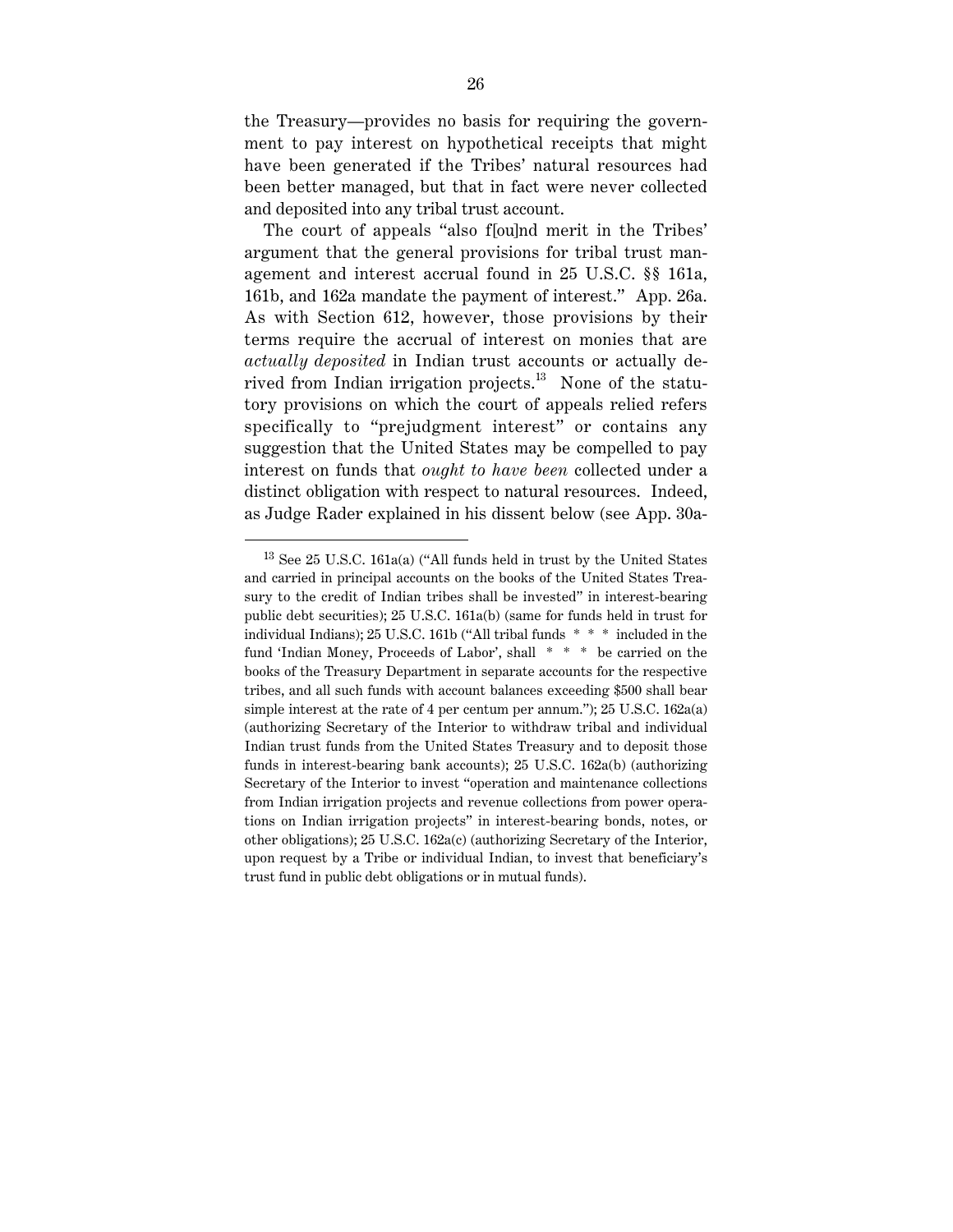31a), the Federal Circuit's predecessor Court of Claims previously held in its en banc decision in *Mitchell II* that the Indian plaintiffs were not entitled to the payment of interest in connection with their damage claims for mismanagement of tribal resources. And in so holding, the Court of Claims specifically rejected the contention that 25 U.S.C. 161a, 161b, and 162a supported an award of interest. See *Mitchell* v. *United States*, 664 F.2d 265, 274-275 (1981), aff'd on other grounds, 463 U.S. 206 (1983).

C. In holding that the Tribes were entitled to prejudgment interest on funds that had never entered their trust accounts, the court of appeals relied substantially on this Court's decision in *Peoria Tribe*. See App. 25a-26a. In that case the Court construed a treaty between the United States and the Peoria Tribe that (a) required the government to sell a particular tract of land at public auction for the Tribe's benefit and (b) directed that any portion of the receipts not immediately paid to the Tribe "shall be invested in safe and profitable stocks, the interest to be annually paid to [the Tribe]." *Peoria Tribe*, 390 U.S. at 469 (quoting Treaty of May 30, 1854, Art. 7, 10 Stat. 1082). The United States sold the land at private sales rather than at public auction as the treaty required, and the Indian Claims Commission found that the government "received for the lands \$172,726 less than it would have received if the sales had been made as required by the treaty." *Id*. at 470. This Court held that the United States was liable in damages not only for that amount, but also for the income that the \$172,726 would have produced if that sum had been invested as the treaty required. *Id*. at 471-473. The instant case is distinguishable from *Peoria Tribe* in three crucial respects.

1. The court of appeals erred in concluding that the United States was subject to a legal duty, comparable to the treaty obligation to conduct public auction sales in *Peoria Tribe*, to collect funds owed the Tribes from the sale of their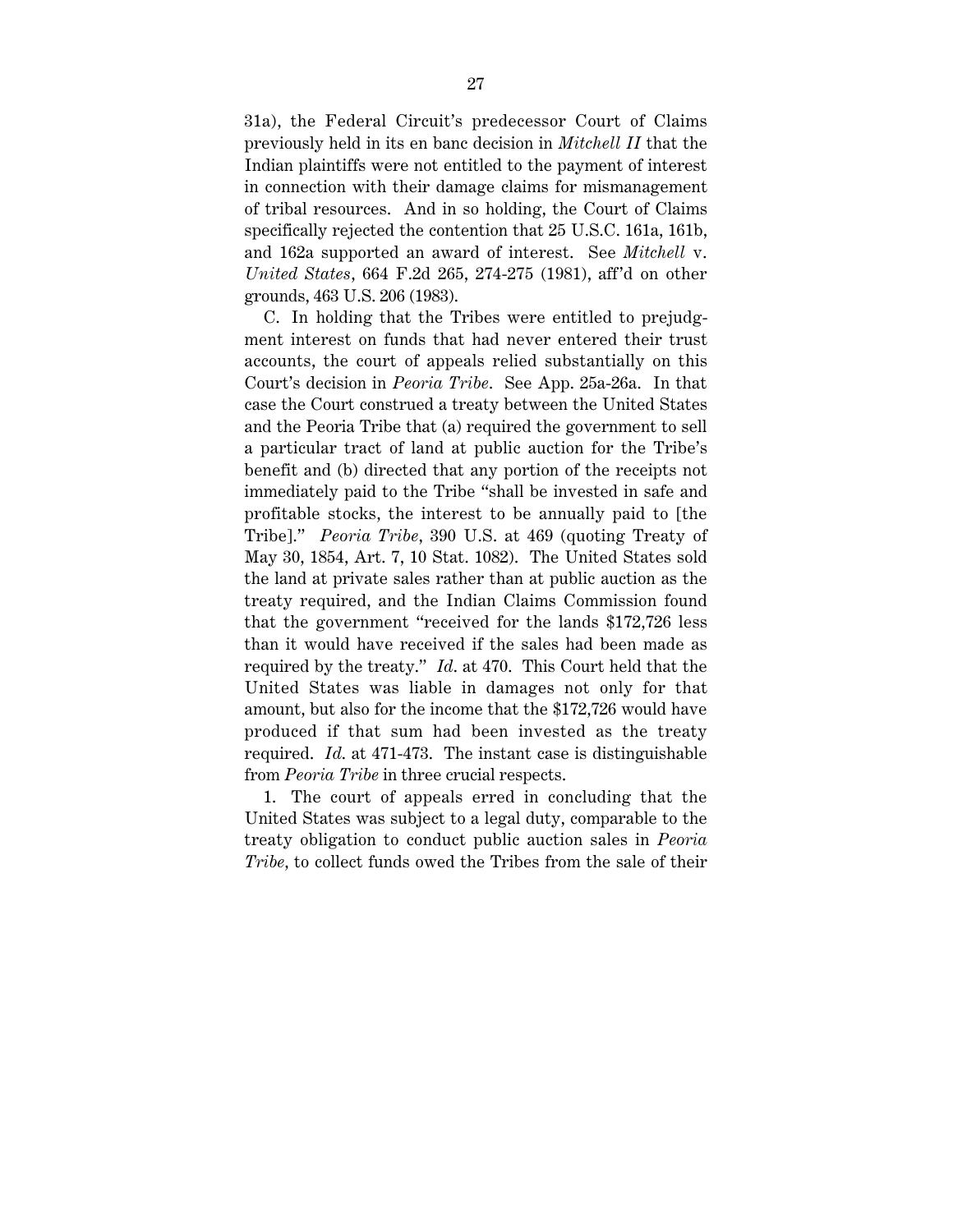natural resources. As this Court recognized in *Navajo Nation*, IMLA serves "to foster tribal self-determination by giving Indians a greater say in the use and disposition of the resources found on Indian lands." 537 U.S. at 494 (citation, brackets, and internal quotation marks omitted). That "greater say" includes the power to direct that lease payments will be made to the Indian mineral owner or to another designated recipient. See 25 C.F.R. 211.40 ("Unless otherwise specifically provided for in a lease, once production has been established, all payments shall be made to the MMS [Mineral Management Service] or such other party as may be designated."). Moreover, even where payments under a lease are to be made to MMS, Section 211.40 directs the lessee to make the payments, but it does not impose specific duties on MMS with respect to their collection. Absent a duty on the part of the government to collect payments owed on tribal mineral leases, the predicate for the interest award in *Peoria Tribe* is lacking in this case.<sup>14</sup>

2. In *Peoria Tribe*, the government's obligation to sell land at public auction and its duty to pay interest on the proceeds of the auction sale both arose from the same source of law—the treaty between the Peoria Tribe and the United States. See 390 U.S. at 469. In determining "the measure of

<sup>&</sup>lt;sup>14</sup> The court of appeals erred in suggesting (App. 22a-23a, 28a) that  $25$ U.S.C. 612 requires the government to collect lease payments on behalf of the respondent Tribes. Section 612 states "[t]hat all future revenues and receipts derived from the Wind River Reservation under any and all laws, \* \* \* shall be \* \* \* credited to the principal trust fund accounts established herein." 25 U.S.C. 612. Section 612 thus requires that all funds actually received by the United States Treasury must be credited to specified accounts, but it does not obligate the government to collect funds for the Tribes. The court of appeals also suggested that Interior Department "regulations in 30 C.F.R., Subchapters A and D" imposed such a duty on the United States. App. 20a. No such duty is mentioned in 30 C.F.R. Ch. II, Subch. A, which concerns the operations of the Mineral Management Service; and there is no Subchapter D within that Chapter.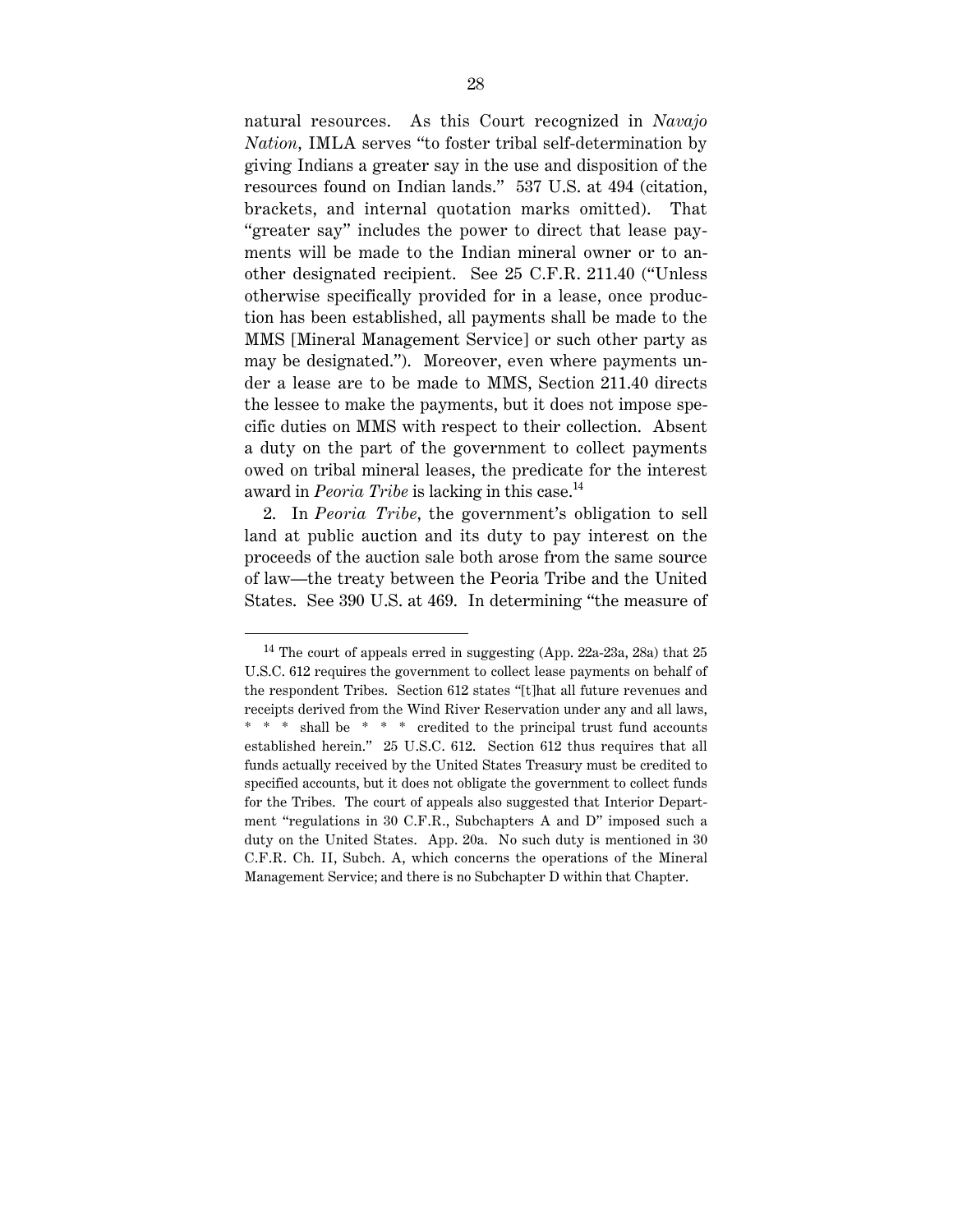damages for the treaty's violation in the light of the Government's obligations under that treaty," *id*. at 471, the Court treated those treaty provisions as part of a unified whole. In the instant case, by contrast, even if IMLA imposed a duty on the United States to collect lease payments for the Tribes' sand and gravel resources, nothing in that statute mandates the payment of interest on the money collected, or provides for the payment of prejudgment interest in connection with an award of money damages for a violation of that duty.

The court of appeals sought to fill that gap by relying on 25 U.S.C. 612. As explained above, however, that statute spells out the government's duties with respect to a legally distinct trust consisting of the accounts in the Treasury for the benefit of the Tribes, not with respect to the management of Indian lands and natural resources. And the only obligation with respect to the payment of interest imposed by 25 U.S.C. 612 and other statutes (25 U.S.C. 161a, 161b, and 162a) is the direction to the government to place the funds that are actually held in trust for Indians in interestbearing accounts. For the foregoing reasons, an award of interest on funds that were not collected under a lease—and therefore were never deposited into the Treasury—would be *in addition to*, rather than a part of, the Tribes' damages for any breach of the government's alleged duty under the IMLA or its implementing regulations to collect revenues that may have been committed in this case.

3. In *Peoria Tribe*, this Court stated that, under applicable canons of construction, Indian treaties must "be construed, so far as possible, in the sense in which the Indians understood them, and in a spirit which generously recognizes the full obligation of this nation to protect the interests of a dependent people." 390 U.S. at 472-473 (internal quotation marks omitted); accord, *e.g.*, *Washington* v. *Washington State Commercial Passenger Fishing Vessel Ass'n*, 443 U.S.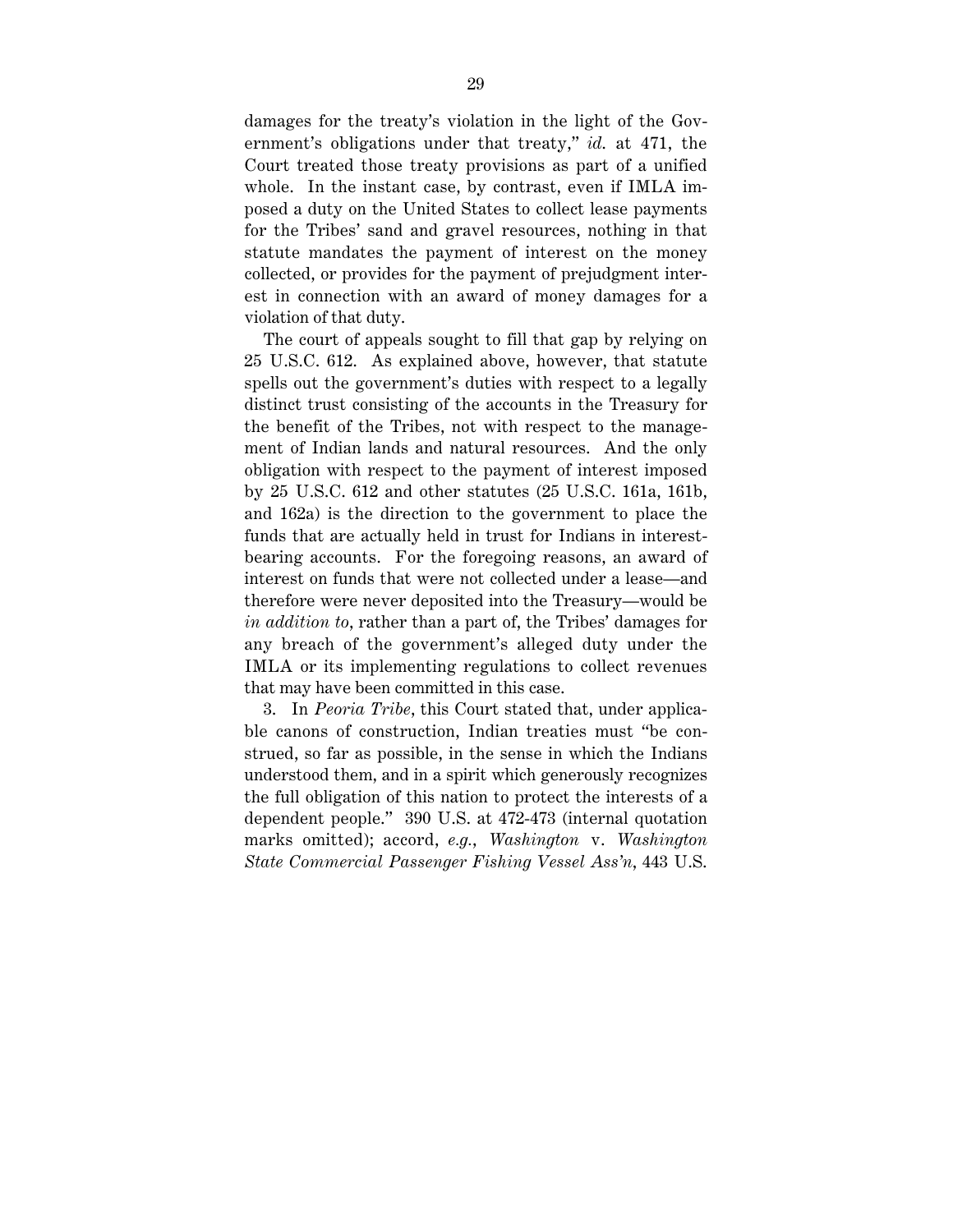658, 675 (1979). The instant case, by contrast, involves the interpretation not of a treaty but of federal *statutes*, which must be construed so as to give effect to the intent of Congress. See *United States* v. *First National Bank*, 234 U.S. 245, 259 (1914) (holding that Indian treaties must be interpreted to conform to the Indians' understanding of their terms, while statutes are not subject to the same canon of construction). There is consequently no countervailing rule of interpretation in this case that could justify an award of prejudgment interest against the United States in the absence of express statutory language authorizing that form of relief.

### **CONCLUSION**

The petition for a writ of certiorari should be granted. Respectfully submitted.

> PAUL D. CLEMENT *Acting Solicitor General* THOMAS L. SANSONETTI *Assistant Attorney General* EDWIN S. KNEEDLER *Deputy Solicitor General* JEFFREY BOSSERT CLARK *Deputy Assistant Attorney General* MALCOLM L. STEWART *Assistant to the Solicitor General* ROBERT H. OAKLEY

*Attorney*

JANUARY 2005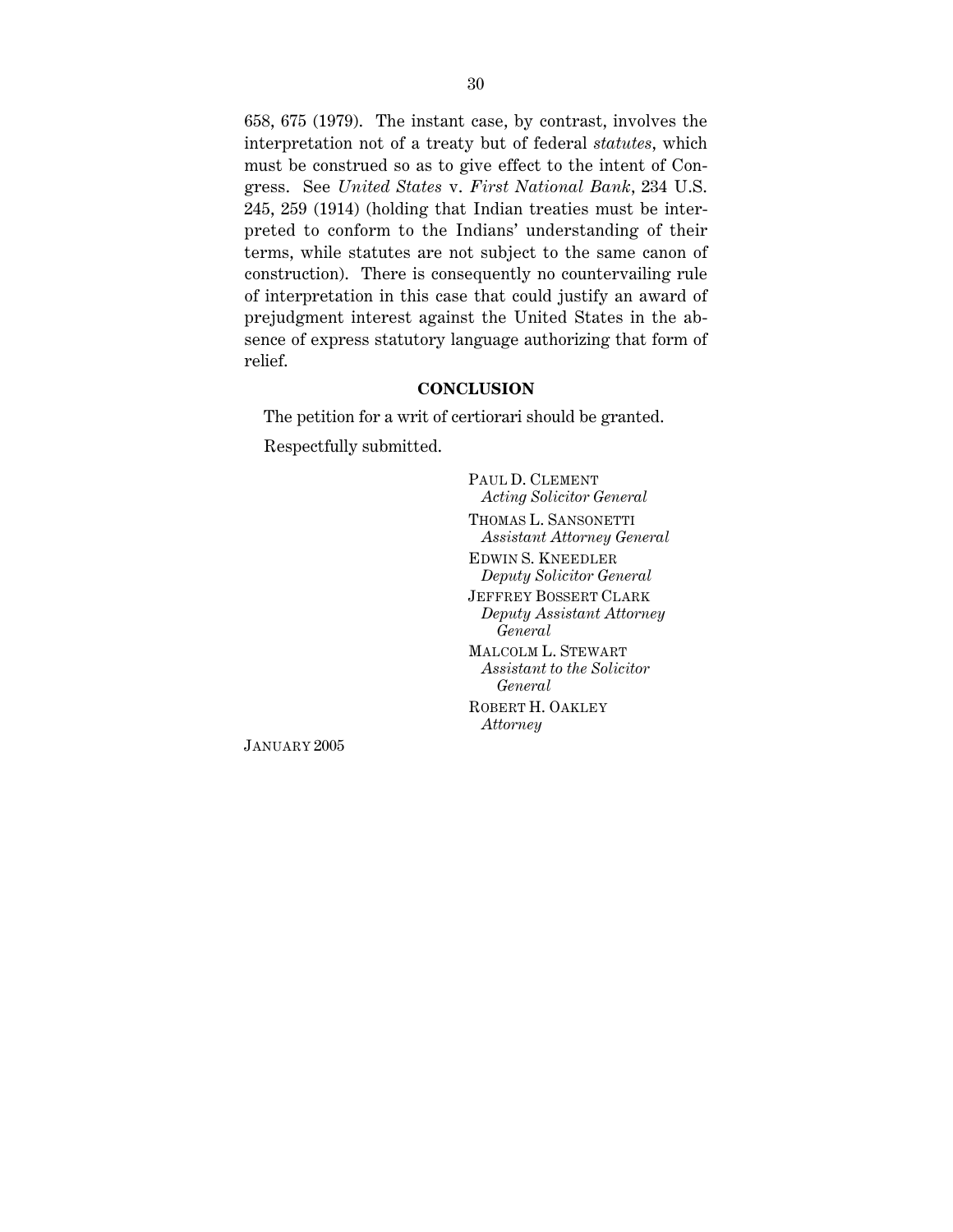# In the Supreme Court of the United States

UNITED STATES OF AMERICA, PETITIONER

*v.*

SHOSHONE INDIAN TRIBE OF THE WIND RIVER RESERVATION AND THE ARAPAHO INDIAN TRIBE OF THE WIND RIVER RESERVATION

> *ON PETITION FOR A WRIT OF CERTIORARI TO THE UNITED STATES COURT OF APPEALS FOR THE FEDERAL CIRCUIT*

# **APPENDIX TO THE PETITION FOR A WRIT OF CERTIORARI**

PAUL D. CLEMENT *Acting Solicitor General Counsel of Record* THOMAS L. SANSONETTI *Assistant Attorney General* EDWIN S. KNEEDLER *Deputy Solicitor General* JEFFREY BOSSERT CLARK *Deputy Assistant Attorney General* MALCOLM L. STEWART *Assistant to the Solicitor General* ROBERT H. OAKLEY *Attorney Department of Justice Washington, D.C. 20530-0001 (202) 514-2217*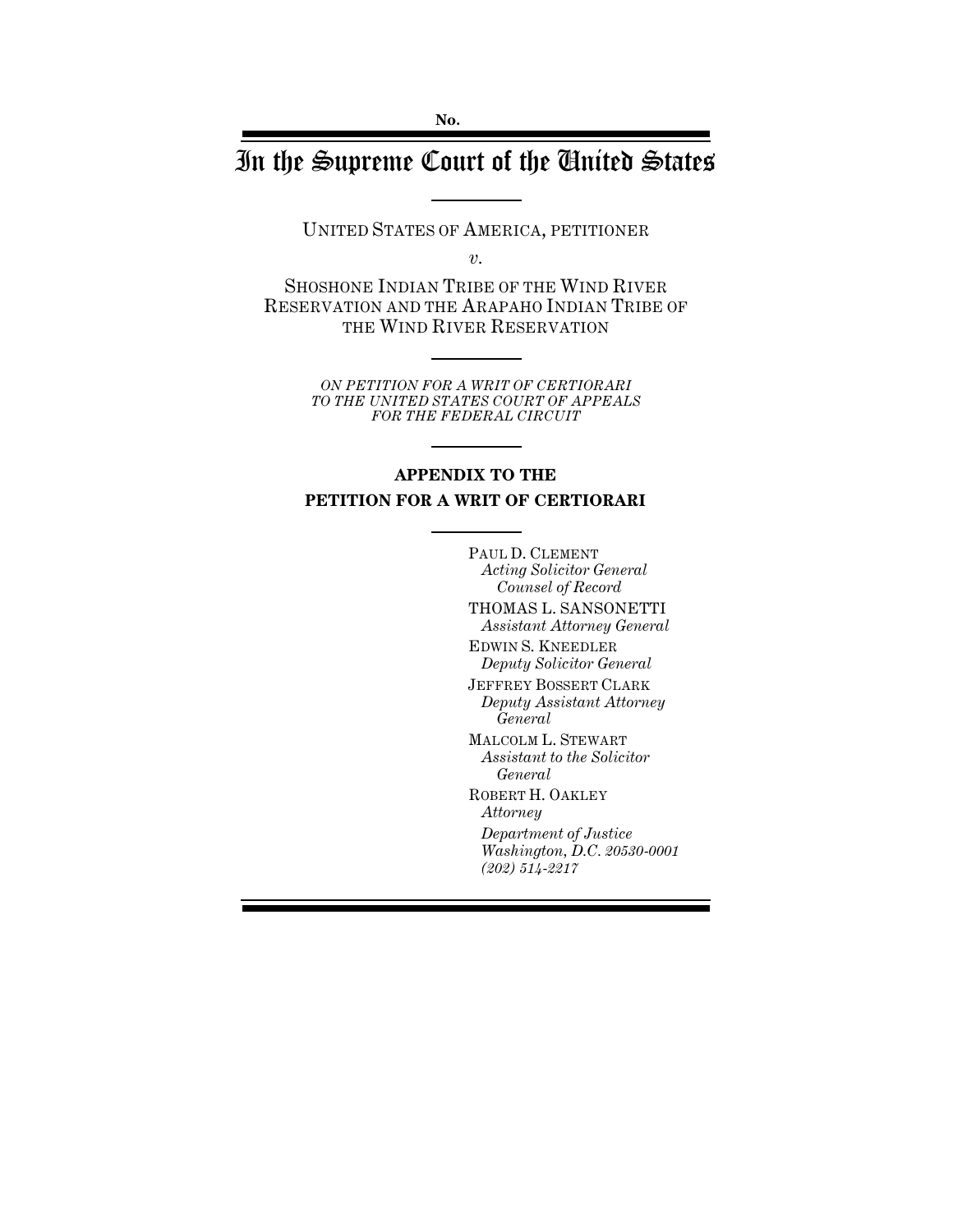# TABLE OF CONTENTS

|                                                      | Page |
|------------------------------------------------------|------|
| Appendix A (court of appeals opinion, dated          |      |
|                                                      | 1a   |
| Appendix B (court of claims opinion, dated Nov. 30,  |      |
|                                                      | 33a  |
| Appendix C (court of claims order, dated June 21,    |      |
|                                                      | 55а  |
| Appendix D (court of claims order, dated Oct. 4,     |      |
|                                                      | 61a  |
| Appendix E (court of claims judgment, dated Oct. 10, |      |
|                                                      | 63а  |
| Appendix F (court of claims settlement agreement,    |      |
|                                                      | 65а  |
| Appendix G (court of appeals order, dated Aug. 26,   |      |
|                                                      | 72a  |

(I)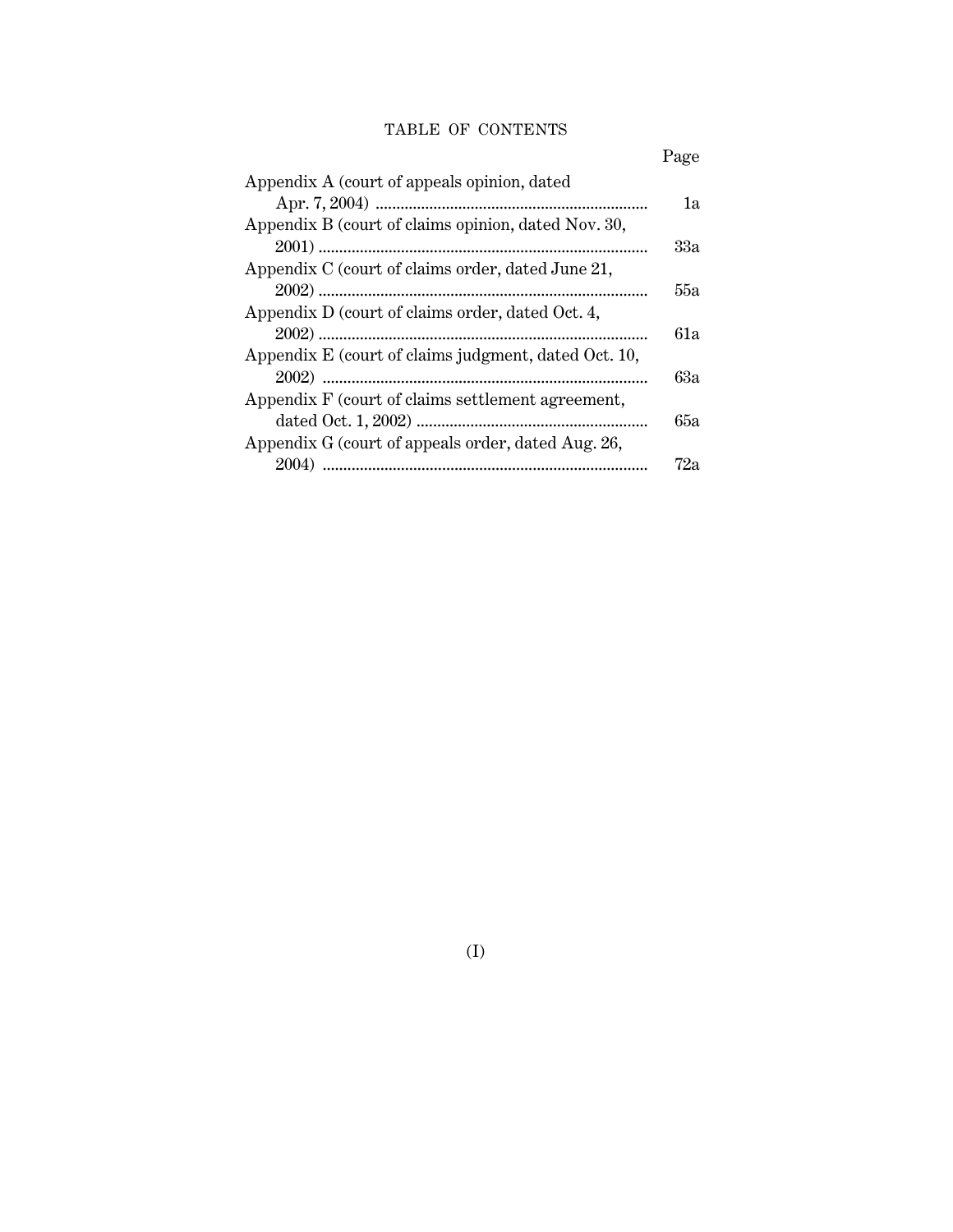### **APPENDIX A**

# UNITED STATES COURT OF APPEALS FEDERAL CIRCUIT

Case Nos. 03-5036, 03-5037

THE SHOSHONE INDIAN TRIBE OF THE WIND RIVER RESERVATION, PLAINTIFF-CROSS APPELLANT

AND

THE ARAPAHO INDIAN TRIBE OF THE WIND RIVER RESERVATION, PLAINTIFF-CROSS APPELLANT

*v.*

UNITED STATES, DEFENDANT-APPELLANT

Decided: Apr. 7, 2004

Before RADER, Circuit Judge, ARCHER, Senior Circuit Judge, and GAJARSA, Circuit Judge.

Opinion for the court filed by Circuit Judge GAJARSA. Opinion dissenting-in-part filed by Circuit Judge RADER.

GAJARSA, Circuit Judge.

The United States government appeals from the decision by the Court of Federal Claims permitting the Shoshone and Arapaho Indian Tribes of the Wind River Reservation (the "Tribes") to bring allegedly untimely claims relating to the Government's management of sand and gravel resources on the reservation. *The Sho-*

(1a)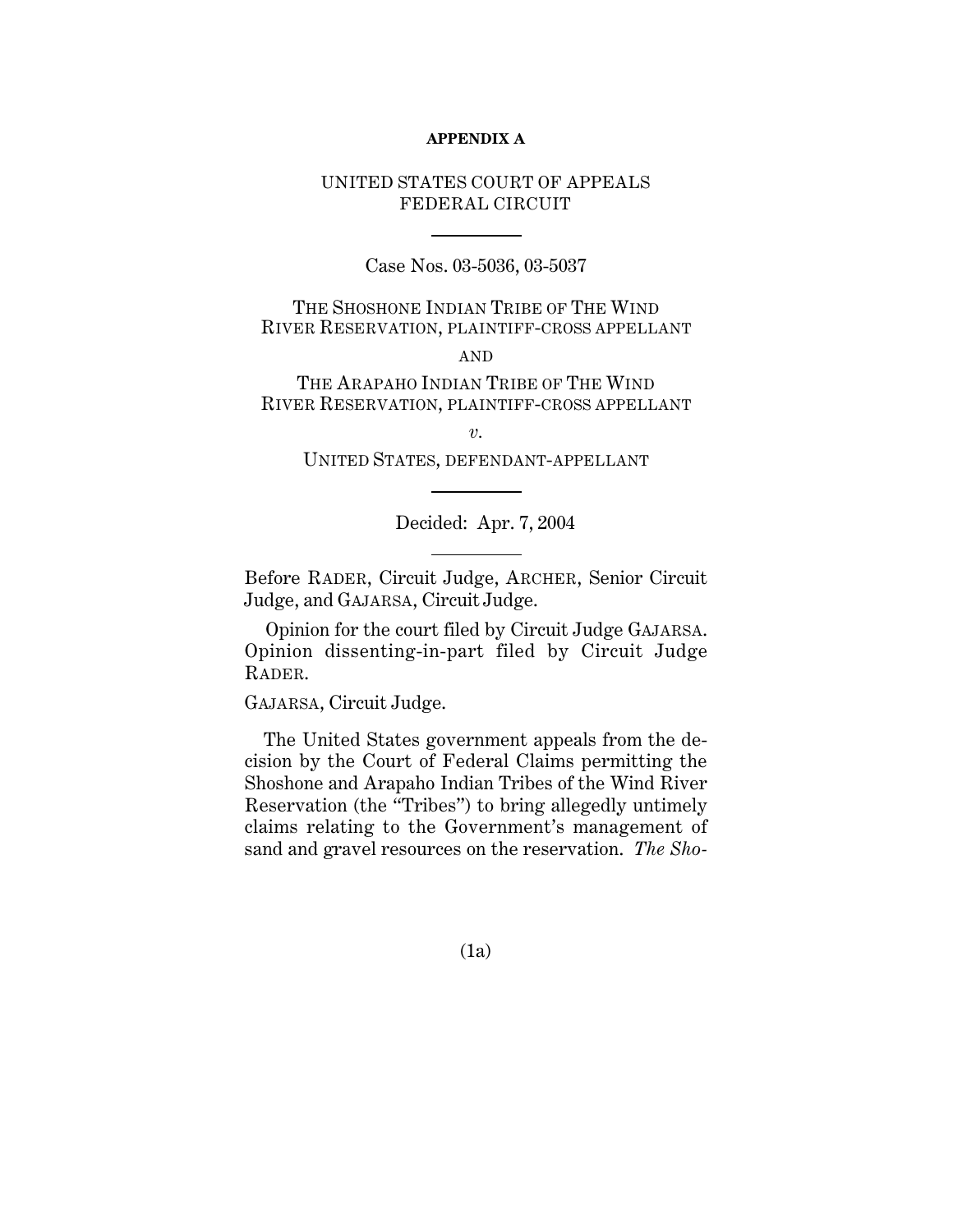*shone Indian Tribe of the Wind River Reservation v. United States,* No. 458a-79L, 459a-79L (Fed. Cl. Oct. 10, 2002) (order providing for final judgment on the issues of the statute of limitations and applicable interest) (the "*Shoshone Final Judgment Order*"); *see also The Shoshone Indian Tribe of the Wind River Reservation v. United States,* 51 Fed. Cl. 60 (2001). In addition, the Tribes submit a cross-appeal, arguing that the Court of Federal Claims erred in denying the Tribes interest on money that the Government should have, but did not, collect from the sale and leasing of sand and gravel deposits. *Shoshone Final Judgment Order,* at 1; *see also The Shoshone Indian Tribe of the Wind River Reservation v. United States,* No. 458a-79L, 459a-79L (Fed. Cl. June 21, 2002) (order denying interest to Tribes) (the "*Shoshone Interest Order* ").

Because the Department of the Interior and Related Agencies Appropriations Act, Public Law No. 108-7, permits the Tribes to bring their trust management claims after they receive an accounting—regardless of when such claims accrued—this court affirms the Court of Federal Claims' decision on direct appeal. We limit, however, the claims that may be brought to those relating to (1) the Government's mismanagement of tribal trust funds after their collection and (2) losses to the trust resulting from the Government's failure to timely collect amounts due and owing to the Tribes under its sand and gravel contracts.

With respect to the Tribes' cross-appeal, we reverse the Court of Federal Claims' denial of interest and hold that the Tribes are entitled to interest on monies that the Government was contractually obligated to collect, but did not collect or delayed in collecting, on behalf of the Tribes.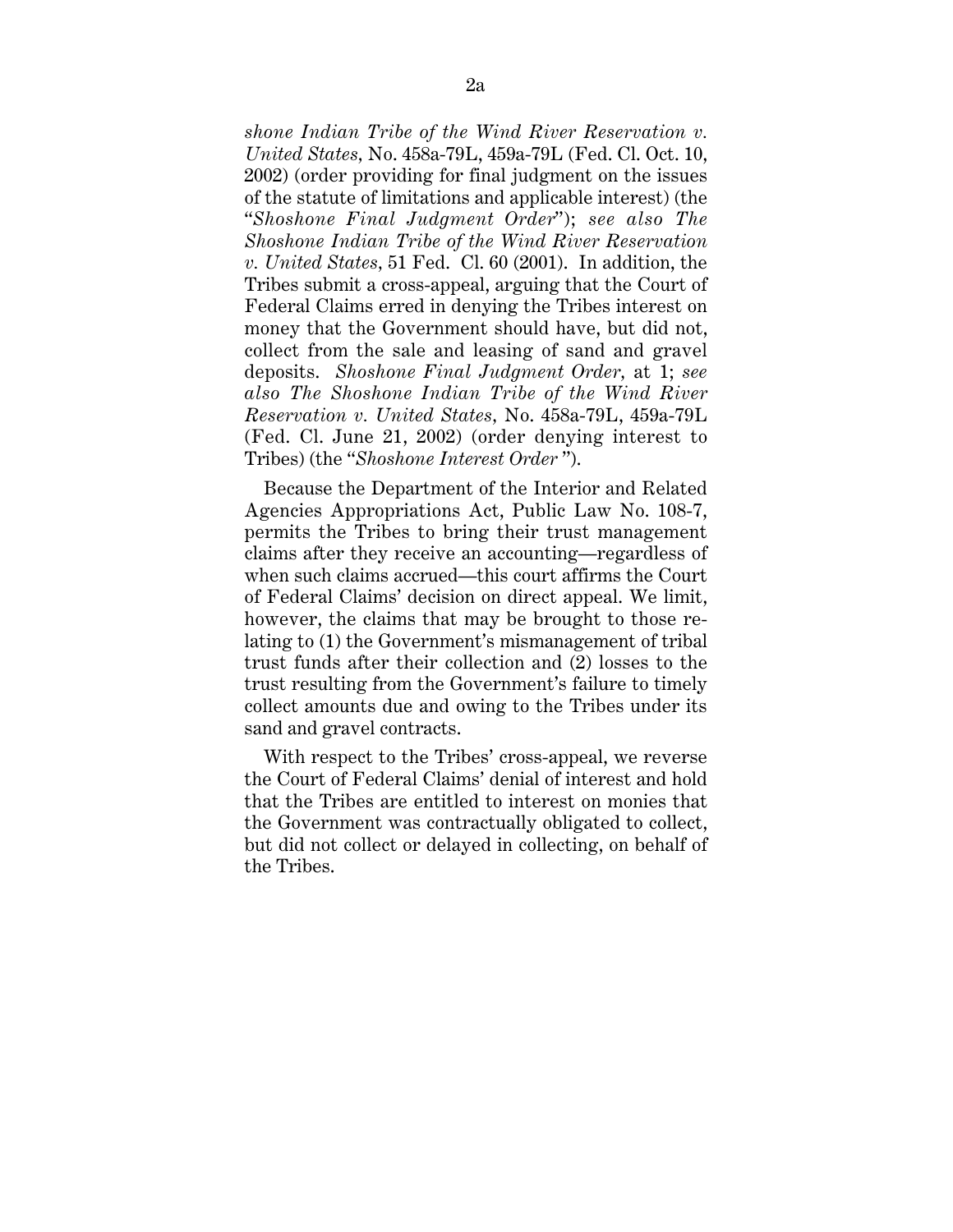We thus affirm-in-part, reverse-in-part, and remand the case for further proceedings.

# **I. BACKGROUND**

## A. *The Wind River Reservation*

The Eastern Shoshone Tribe (the "Shoshone") and the Northern Arapaho Tribe (the "Arapaho") share an undivided interest in the Wind River Indian Reservation (the "Wind River Reservation" or the "reservation") in Wyoming. *Shoshone Indian Tribe,* 51 Fed. Cl. at 61. The Shoshone originally occupied approximately 44,672,000 acres across Wyoming, Colorado, Idaho, and Utah. In 1868, the Shoshone signed a treaty with the United States (the "Treaty of 1868") and agreed to relinquish their aboriginal lands and relocate onto a reservation established for their benefit. In this treaty, the Government agreed that the reservation would be:

set apart for the absolute and undisturbed use and occupation of the Shoshonee Indians herein named, . . . and henceforth *they will and do hereby relinquish all title, claims, or rights in and to any portion of the territory of the United States,* except such as is embraced within the limits aforesaid.

Treaty between the United States and the Eastern Band of Shoshonees and the Bannack Tribe of Indians, July 3, 1868, art. II, 15 Stat. 673 (emphasis added). By signing the Treaty of 1868, the Shoshone relinquished to the Government title to their aboriginal lands and reserved a right of occupancy and use to the Wind River Reservation. *Shoshone Tribe of Indians v. United States,* 299 U.S. 476, 496, 57 S. Ct. 244, 81 L.Ed. 360 (1937); *cf. United States v. Creek Nation,* 295 U.S.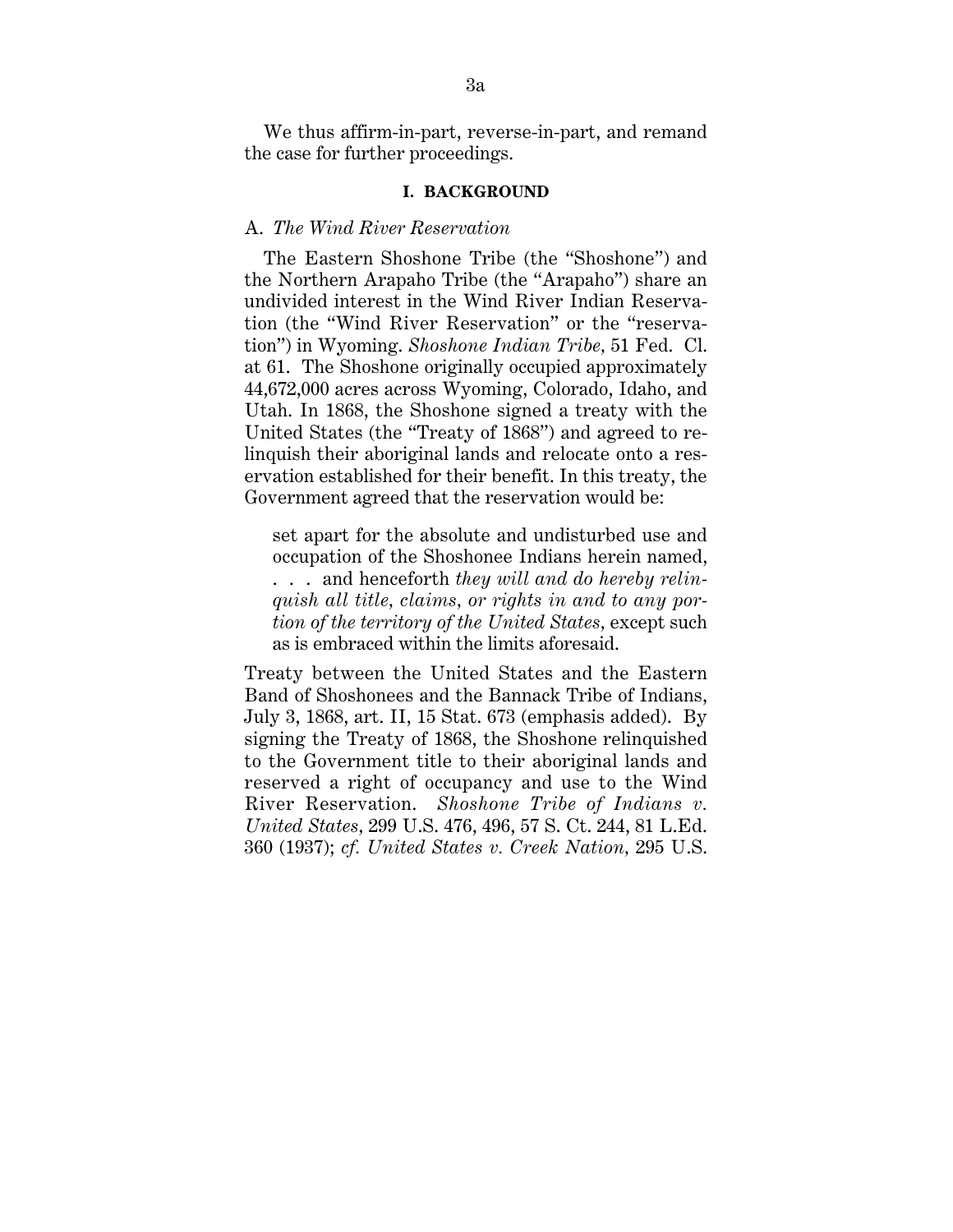103, 109, 55 S. Ct. 681, 79 L.Ed. 1331 (1935) (discussing the right of occupancy as compared to a fee simple).

In 1878, the United States military escorted the Arapaho onto the Wind River Reservation, where the Arapaho were settled by the Government on the Wind River Reservation despite protests by the Shoshone. *Shoshone,* 299 U.S. at 494, 57 S. Ct. 244. Against their respective wishes, the Shoshone and Arapaho Tribes were made owners in common of the Wind River Reservation, with undivided rights to the land and its accompanying mineral resources, by Congressional act. Act of Mar. 3, 1927, §§ 1, 3, 44 Stat. 1349, 1350; *Shoshone,* 299 U.S. at 494, 57 S. Ct. 244. Both Tribes continue to occupy the Wind River Reservation, which consists primarily of the reservation lands created by the Treaty of 1868, minus certain lands sold to the United States in 1872 and 1896.

In addition to establishing co-ownership of the Wind River Reservation, the Act of March 3, 1927 also permitted the Shoshone to bring claims against the Government in the Court of Claims arising from the settlement of the Arapaho. Until the passage of the Indian Claims Commission Act in 1946 (the "ICC Act"), tribes could not litigate claims against the United States without specific Congressional permission. Act of Mar. 3, 1927, §§ 1, 3, 44 Stat. 1349, 1350; *Shoshone,* 299 U.S. at 494, 57 S. Ct. 244; see also *Navajo Tribe of Indians* v. *State of New Mexico*, 809 F.2d 1455, 1460 (10th Cir. 1987) (discussing the history of the ICC Act). After receiving access to the Court of Claims, the Shoshone filed suit and were eventually awarded damages for the taking of the Shoshone's right of occupancy under the Treaty of 1868. *Shoshone,* 299 U.S. at 497-98, 57 S. Ct. 244.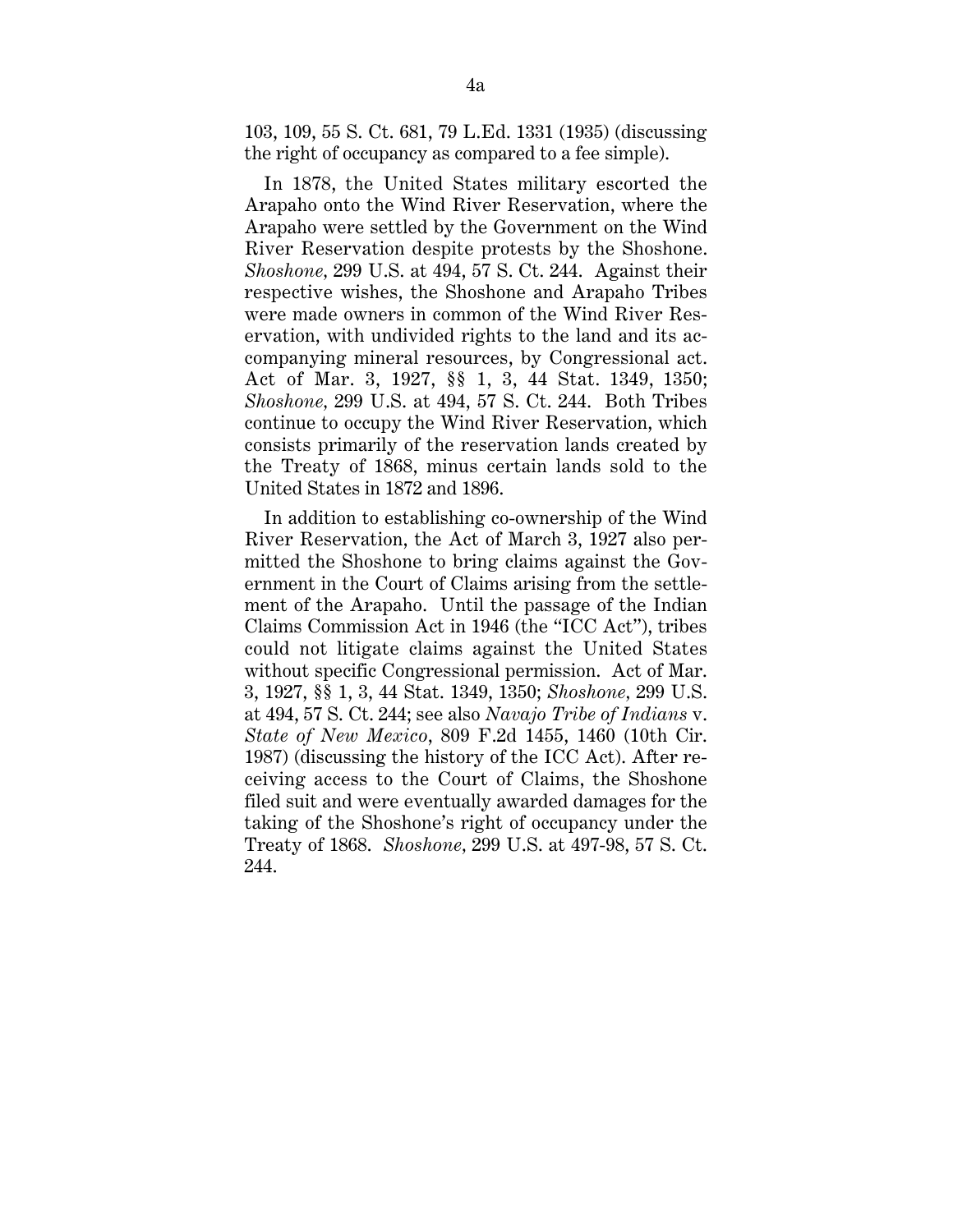On October 10, 1979, the Tribes brought suit in the United States Court of Claims, alleging that the Government breached fiduciary and statutory duties owed to the Tribes from August 14, 1946 onward by mismanaging the reservation's natural resources and the income derived from such resources. The date of August 14, 1946 chosen by the Tribes coincides with the passage of the ICC Act. The ICC Act provided a five-year window of time during which tribes could submit to the Indian Claims Commission all of their claims against the Government that accrued before August 13, 1946. Courts have therefore held that claims "accruing before August 13, 1946" that were not filed with the Commission by August 13, 1951 cannot be submitted to any court, administrative agency, or the Congress. 60 Stat. 1052 (formerly 25 U.S.C. § 70k); *Navajo Tribe,* 809 F.2d at 1461; *Catawba Indian Tribe of S.C. v. United States,* 24 Cl.Ct. 24, 29 (1991).

The Court of Federal Claims severed the Tribes' present action into four segments: (1) claims relating to mineral rights, including sand and gravel resources; (2) claims relating to royalties associated with oil and gas deposits; (3) all other claims relating to oil and gas extraction; and (4) claims relating to trust fund mismanagement. *Shoshone Indian Tribe,* 51 Fed. Cl. at 62.

# B. *Sand and Gravel Litigation*

The current appeal stems from the first segment of litigation and involves the alleged mismanagement of sand and gravel resources by the Government. The sand and gravel claims of the Tribes were severed from the rest of the claims by order of the Court of Federal Claims. *The Shoshone Indian Tribe of the Wind River*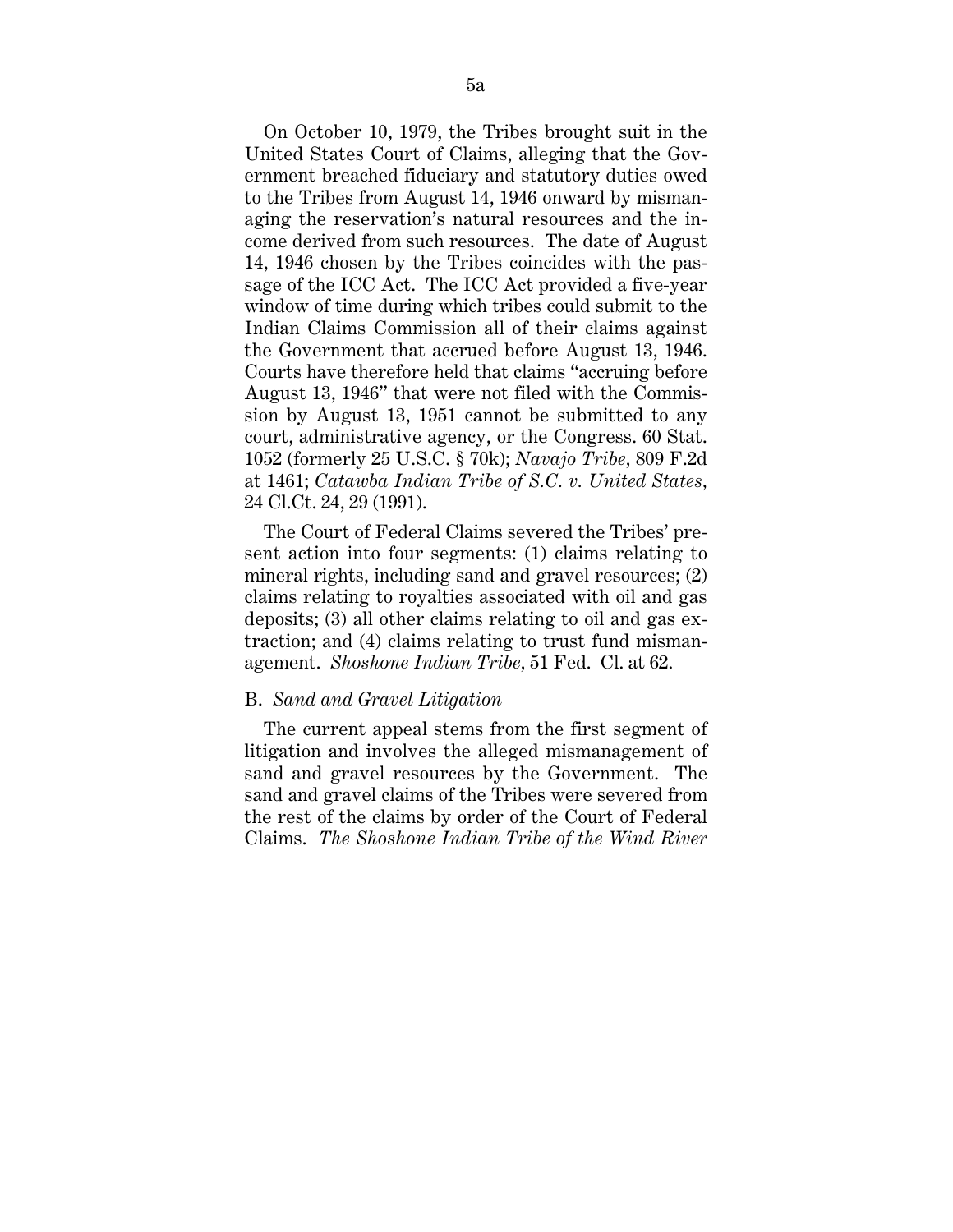*Reservation v. United States,* No. 458a-79-459a-79L  $(Fed. \text{ Cl. June 13, } 2001)$  (order severing claims).<sup>1</sup>

In its pre-trial motions related to the sand and gravel claims, the Government moved the Court of Federal Claims to bar any claim by the Tribes that accrued prior to October 10, 1973, the date that corresponds to six years before the Tribes' complaint was filed. *Shoshone Indian Tribe,* 51 Fed. Cl. at 61. The Government argued that 28 U.S.C. § 2501, which imposes a six-year statute of limitations on claims brought against the United States, should apply to limit the Tribes' ability to recover for alleged injuries occurring between 1946 and 1973. *Id.* at 61-62.

In response, the Tribes cited the Department of the Interior and Related Agencies Appropriations Act, Public Law No. 108-7 (the "Act"), which provides in pertinent part:

[N]otwithstanding any other provision of law, the statute of limitations *shall not commence to run* on any claim, including any claim in litigation pending on the date of the enactment of this Act, concerning *losses to or mismanagement of trust funds,* until the affected tribe or individual Indian has been furnished with an accounting of such funds from which the beneficiary can determine whether there has been a loss.

Pub.L. No. 108-7 (2003) (emphasis added). An earlier version of the Act was first adopted in 1990 and has

<sup>&</sup>lt;sup>1</sup> The litigation regarding the management of oil and gas reserves on the Wind River Reservation is still pending in the Court of Federal Claims. *See The Shoshone Indian Tribe of the Wind River Reservation v. United States,* 58 Fed. Cl. 542 (2003) (interim order on motions in limine).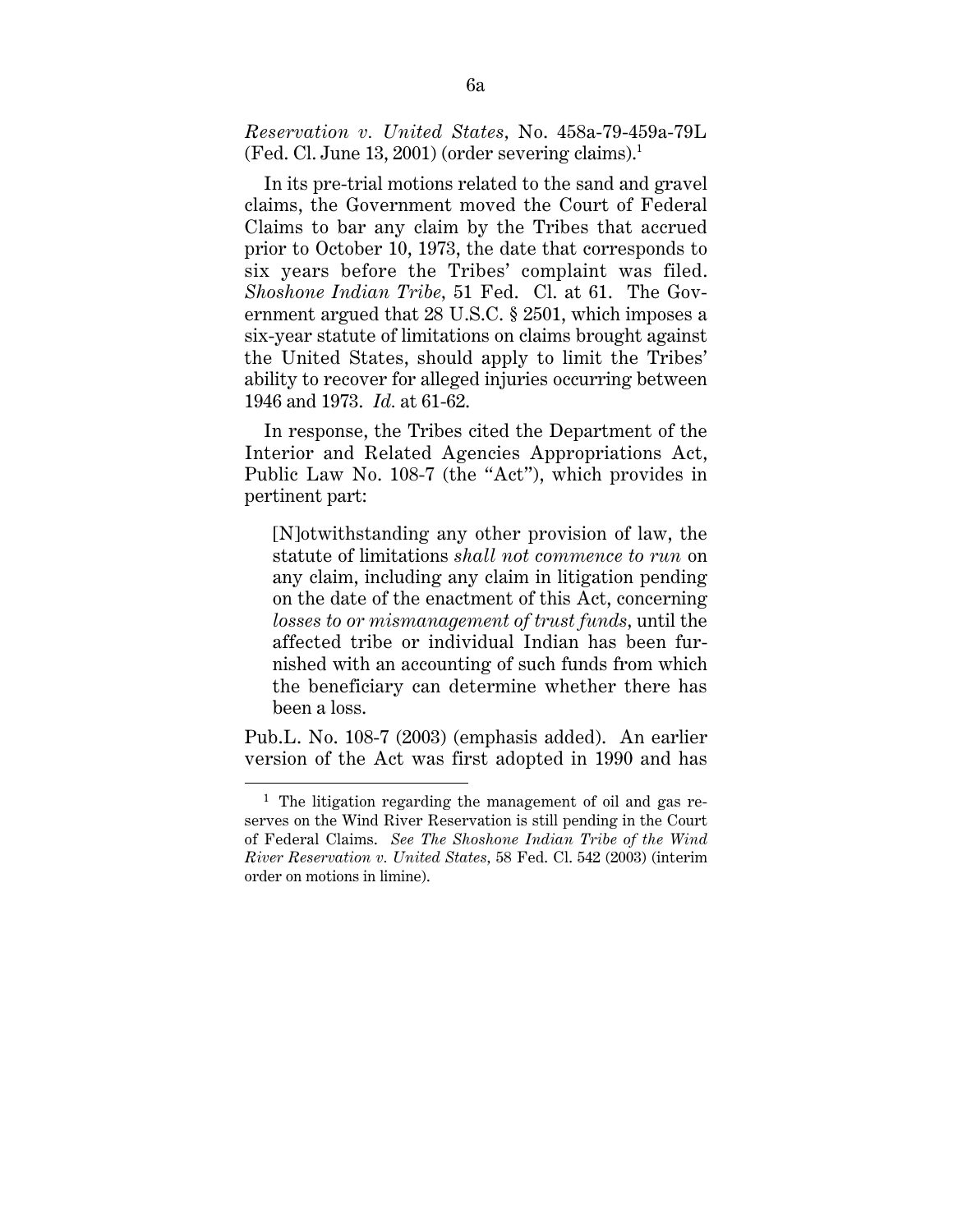been adopted each year thereafter, with minor changes in 1991 and 1993.<sup>2</sup>

The Court of Federal Claims denied the Government's motion on November 30, 2001. *Shoshone Indian Tribe,* 51 Fed. Cl. at 61. The gravamen of the Government's motion was that the six year statute of limitations on claims against the Government provided by 28 U.S.C. § 2501 had already run on many of the Tribes' claims and that the Act therefore did not reach such claims. Relying on the plain language of the Act, the court determined that claims falling within the scope of the Act do not *accrue* until an accounting "concerning losses to or mismanagement of trust funds" is provided. Because the Tribes had not received an accounting, the Court of Federal Claims thus permitted the Tribes to present evidence of economic losses resulting from the Government's mismanagement of tribal trust funds and sand and gravel resources from 1946 onward.

The Tribes' cross-appeal concerns the Court of Federal Claims' decision denying the Tribes interest on monies that the Government failed to collect with respect to the sand and gravel mining leases on the reservation. The Tribes argued before the Court of Federal

 $2$  Pub.L. No. 101-512 (1990) originally provided:

<sup>[</sup>N]otwithstanding any other provision of law, the statute of limitations shall not commence to run on any claim concerning losses to or mismanagement of trust funds, until the affected tribe or individual Indian has been furnished with the accounting of such funds.

In 1991, the clause "from which the beneficiary can determine whether there has been a loss" was added to the end of the provision. Pub.L. No. 102-154 (1991). In 1993, Congress added "including any claim in litigation pending on the date of this Act." Pub.L. No. 103-138 (1993).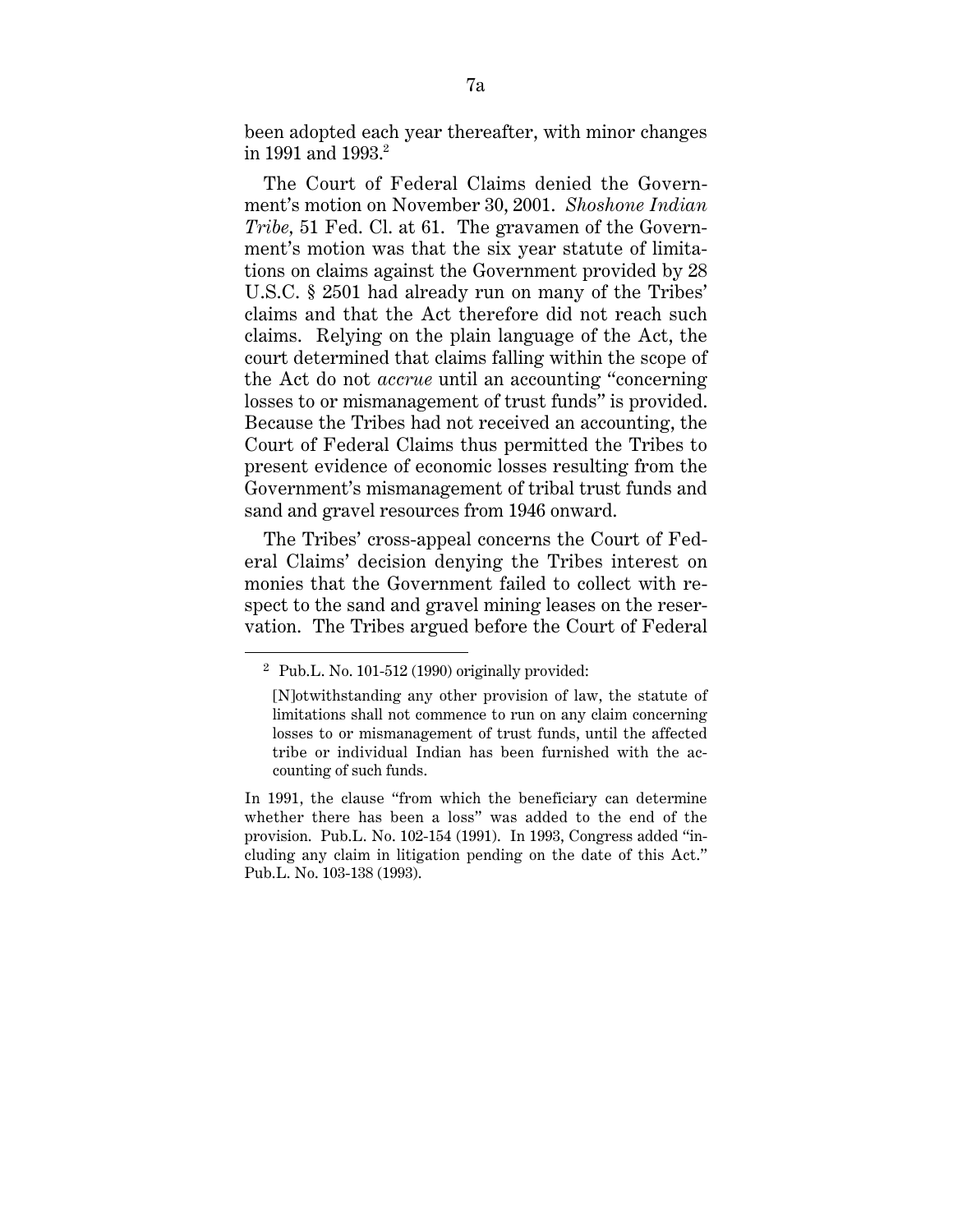Claims that 25 U.S.C. § 612, which establishes a trust for the Shoshone and Arapaho Tribes, requires the Government to pay interest on funds that the Government should have, but did not, collect and deposit in the tribal trust. In pertinent part, 25 U.S.C. § 612 provides:

The Secretary of the Treasury, upon request of the Secretary of the Interior, is authorized and directed to establish a trust fund account for each tribe and shall make such transfer of funds on the books of his department as may be necessary . . .: Provided, *That interest shall accrue on the principal fund only, at the rate of 4 per centum per annum,* and shall be credited to the interest trust fund accounts established by this section: Provided further, That *all future revenues and receipts derived from the Wind River Reservation under any and all laws,* and the proceeds from any judgment for money against the United States hereafter paid jointly to the Shoshone and Arapahoe Tribes of the Wind River Reservation, shall be divided [between the Tribes] and *credited to the principal trust fund accounts* established herein; and the proceeds from any judgment for money against the United States hereafter paid to either of the tribes singly shall be credited to the appropriate principal trust fund account.

25 U.S.C. § 612 (2000) (emphasis added). The Tribes further argued that the general statutes governing Indian trust fund management, 25 U.S.C. §§ 155, 161a, 161b, and 162a, mandate the payment of interest. Under 25 U.S.C. § 155, miscellaneous revenues derived from tribal resources are to be deposited with the Treasury, and under 25 U.S.C. §§ 161a, 161b, and 162a,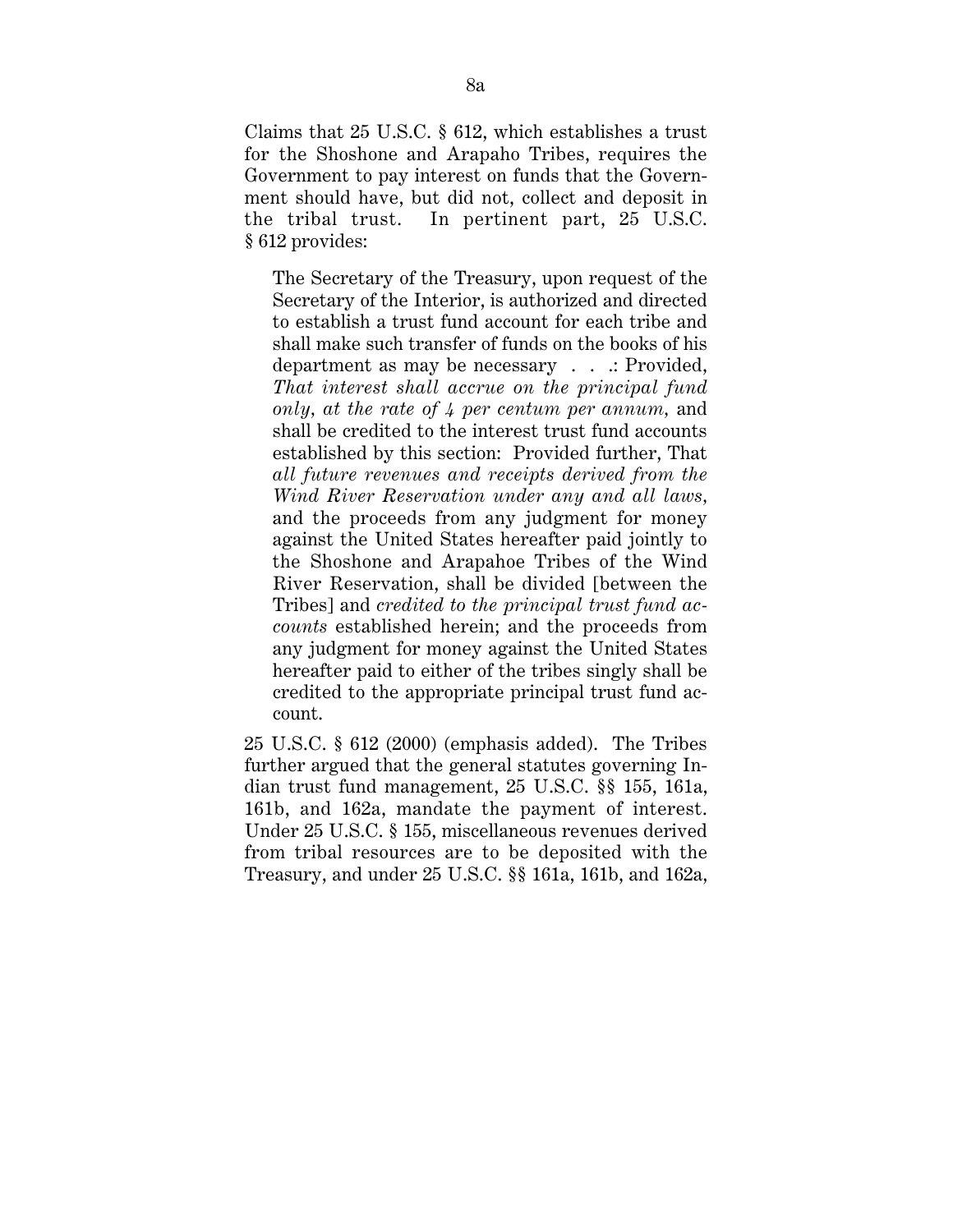simple interest must be collected on such accounts. *See* 25 U.S.C. §§ 155, 161a, 161b, 162a.

On June 21, 2002, the Court of Federal Claims determined that the Government would not be responsible for interest on any damages awarded to the Tribe for trust fund mismanagement. *Shoshone Interest Order,* at 2. In its order, the court reasoned that 25 U.S.C. § 612 did not provide the "necessary 'hook' " to award interest damages against the United States under the Supreme Court's decision in *United States v. Mitchell,* 463 U.S. 206, 103 S. Ct. 2961, 77 L.Ed.2d 580 (1982) ("*Mitchell II"* ). *Shoshone Interest Order,* at 2. The court did not address the availability of 25 U.S.C. §§ 155, 161a, 161b, and 162a to require the payment of interest.

On the basis of its orders of November 30, 2001 and June 21, 2002, the Court of Federal Claims (1) granted judgment in favor of the Tribes on the issue of the statute of limitations and (2) granted judgment in favor of the Government on the issue of interest. *Shoshone Final Judgment Order,* at 1. Except for these two issues, the parties have settled the claims concerning the sand and gravel resource management. *The Shoshone Indian Tribe of the Wind River Reservation v. United States,* No. 458a-79L, 459a-79L (Fed. Cl. Oct. 4, 2002) (order approving partial settlement).

This Court has jurisdiction of the appeal and crossappeal pursuant to 28 U.S.C.  $\S$  1295(a)(3).

#### **II. DECISION**

# A. *Standard of Review*

The issue before us is one of statutory construction. This court reviews the construction and interpretation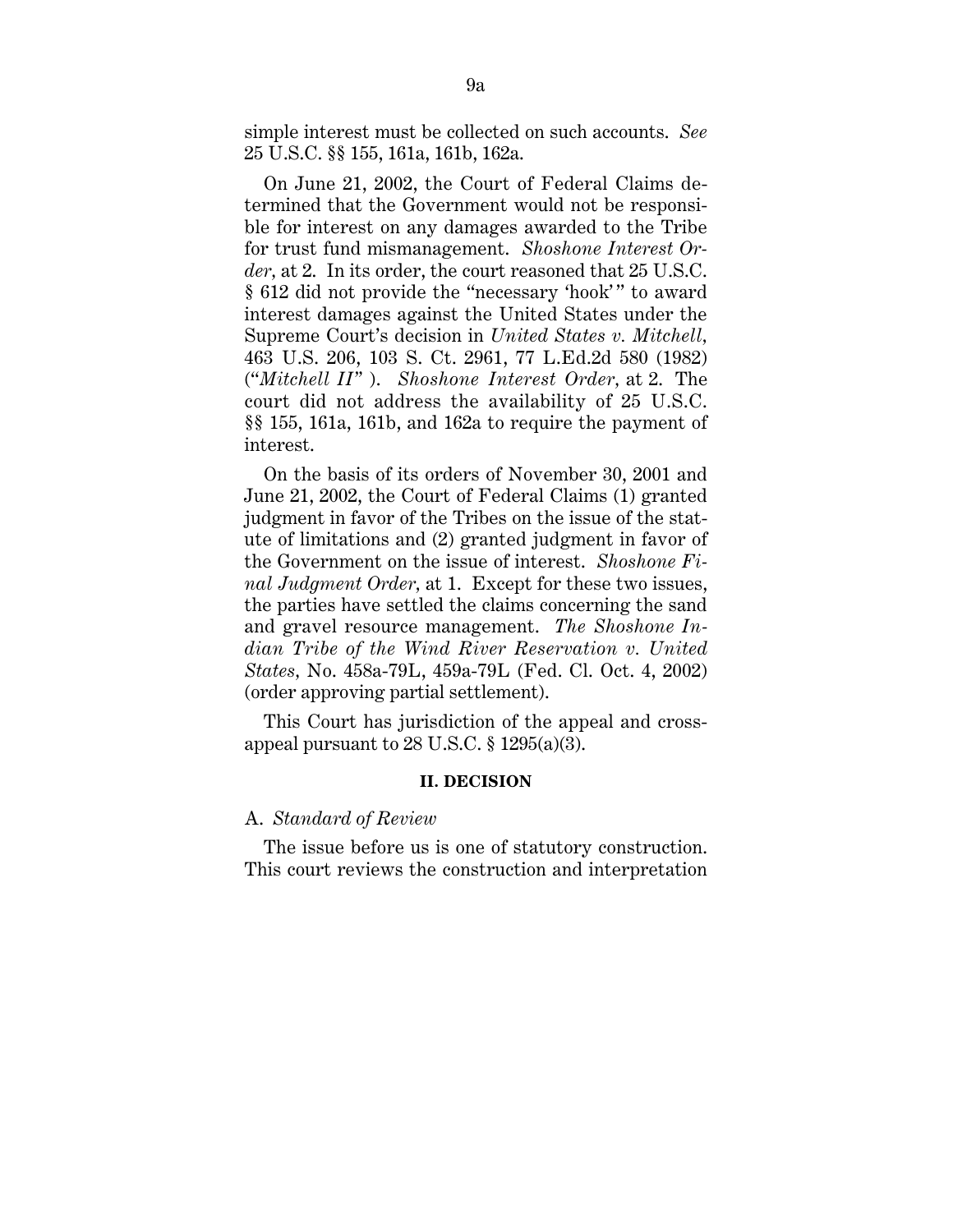of governing statutes *de novo. Massie v. United States,* 166 F.3d 1184, 1187 (Fed. Cir. 1999); *Dock v. United States,* 46 F.3d 1083, 1086 (Fed. Cir. 1995). The plain language of a statute is controlling. *Int'l Bus. Machs. Corp.* v. *United States*, 201 F.3d 1367, 1373 (Fed. Cir. 2000).

# B. *The Act*

1

# 1. Statute of Limitations

In challenging the Court of Federal Claims' decision concerning the statute of limitations for the Tribes' claims, the Government relies on the ambiguous language of the House and Senate Reports associated with the Act, rather than on the language of the statute itself. The language of the statute is the best indication of Congress's intent. *Consumer Prod. Safety Comm'n v. GTE Sylvania, Inc.,* 447 U.S. 102, 118, 100 S. Ct. 2051, 64 L.Ed.2d 766 (1980). When the language of a statute is plain on its face, it is inappropriate to turn to the legislative history.3 *Dep't of Hous. & Urban Dev. v.*

<sup>3</sup> Only two courts have interpreted the Act prior to this appeal. In the unpublished decision of *Assinboine & Sioux Tribes of the Fort Peck Indian Reservation,* No. 773-87L (Fed. Cl. 1995), the Court of Federal Claims found that the Act deferred the accrual of the statute of limitations until an accounting was provided. That court cited the legislative history surrounding the Act's renewal in 1993, specifically a House Report that provided that the purpose of the Act was to "protect the rights of tribes and individuals until reconciliation and audit of their accounts has been completed." H.R.Rep. No. 103-158, at 57 (1993).

In *Cobell v. Babbitt,* a district court determined that the Act merely tolls the statute of limitations. 30 F. Supp.2d 24 (D. D. C. 1998). Citing the same sentence from the House Report relied on in *Assinboine,* the District Court came to the opposite conclusion from the legislative history. *Id*. at 44.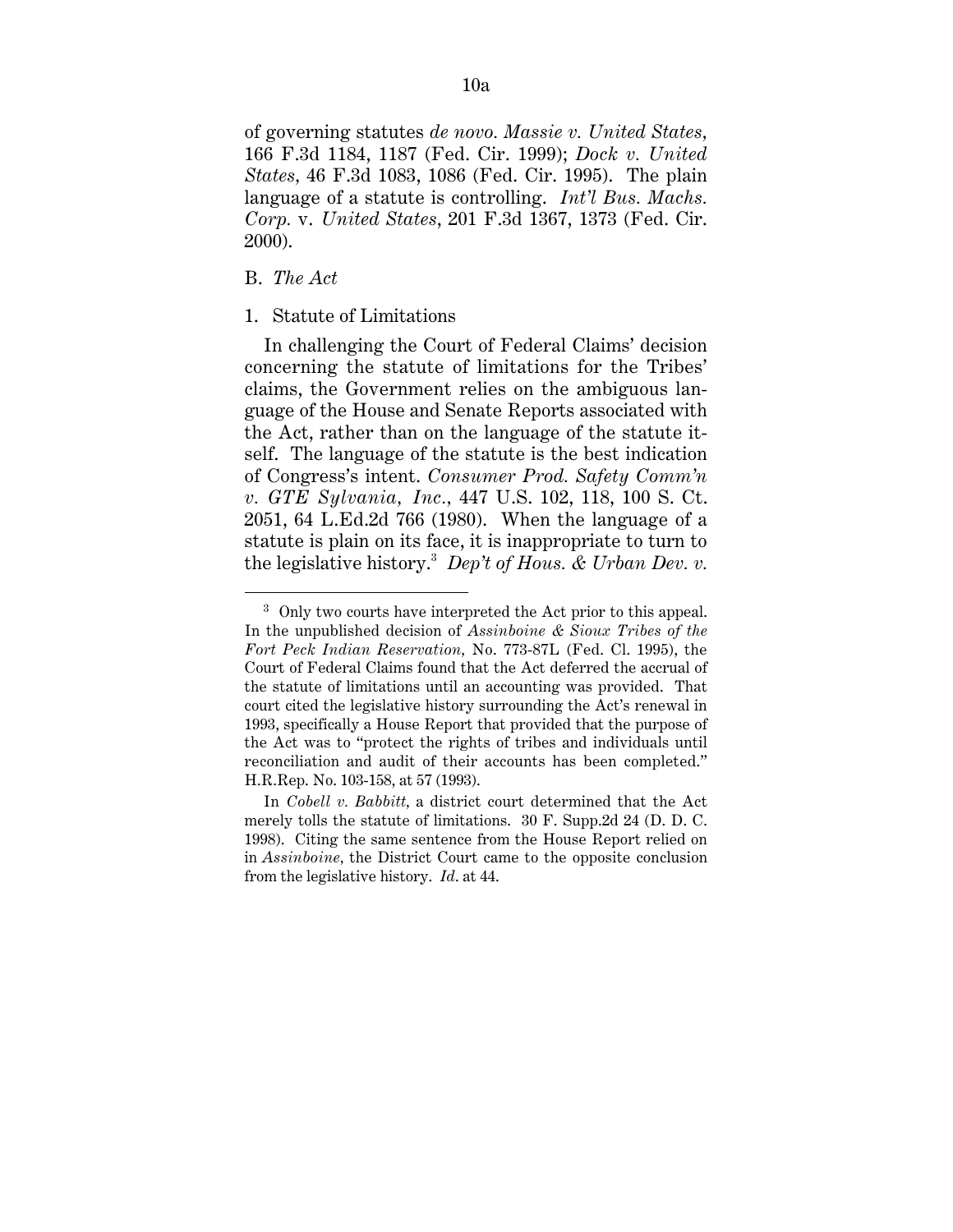*Rucker,* 535 U.S. 125, 132, 122 S. Ct. 1230, 152 L.Ed.2d 258 (2002).

The statute of limitations provision of 28 U.S.C. § 2501 places an express limit on the Government's waiver of sovereign immunity for every claim within the jurisdiction of the Court of Federal Claims. *Soriano v. United States,* 352 U.S. 270, 273, 77 S. Ct. 269, 1 L.Ed.2d 306 (1957); *Hart v. United States,* 910 F.2d 815, 817 (Fed. Cir. 1990). Statutes that toll the statute of limitations, resurrect an untimely claim, defer the accrual of a cause of action, or otherwise affect the time during which a claimant may sue the Government also are considered a waiver of sovereign immunity. *See Martinez v. United States,* 333 F.3d 1295, 1316 (Fed. Cir. 2003) (noting that exceptions to statutes of limitations on suits against the Government are not to be implied); *see also Soriano,* 352 U.S. at 276, 77 S. Ct. 269. Such statutes must be construed strictly and must clearly express the intent of Congress to permit a suit against the Government. *Dep't of the Army v. Blue Fox, Inc.,* 525 U.S. 255, 261, 119 S. Ct. 687, 142 L.Ed.2d 718 (1999) ("We have frequently held, however, that a waiver of sovereign immunity is to be strictly construed, in terms of its scope, in favor of the sovereign. . . . Such a waiver must also be 'unequivocally expressed' in the statutory text." (citations omitted)); *United States v. Mottaz,* 476 U.S. 834, 841, 106 S. Ct. 2224, 90 L.Ed.2d 841 (1986); *Bath Iron Works Corp. v. United States,* 20 F.3d 1567, 1572 (Fed. Cir. 1994). By the plain language of the Act, Congress has expressly waived its sovereign immunity and deferred the accrual of the Tribes' cause of action until an accounting is provided.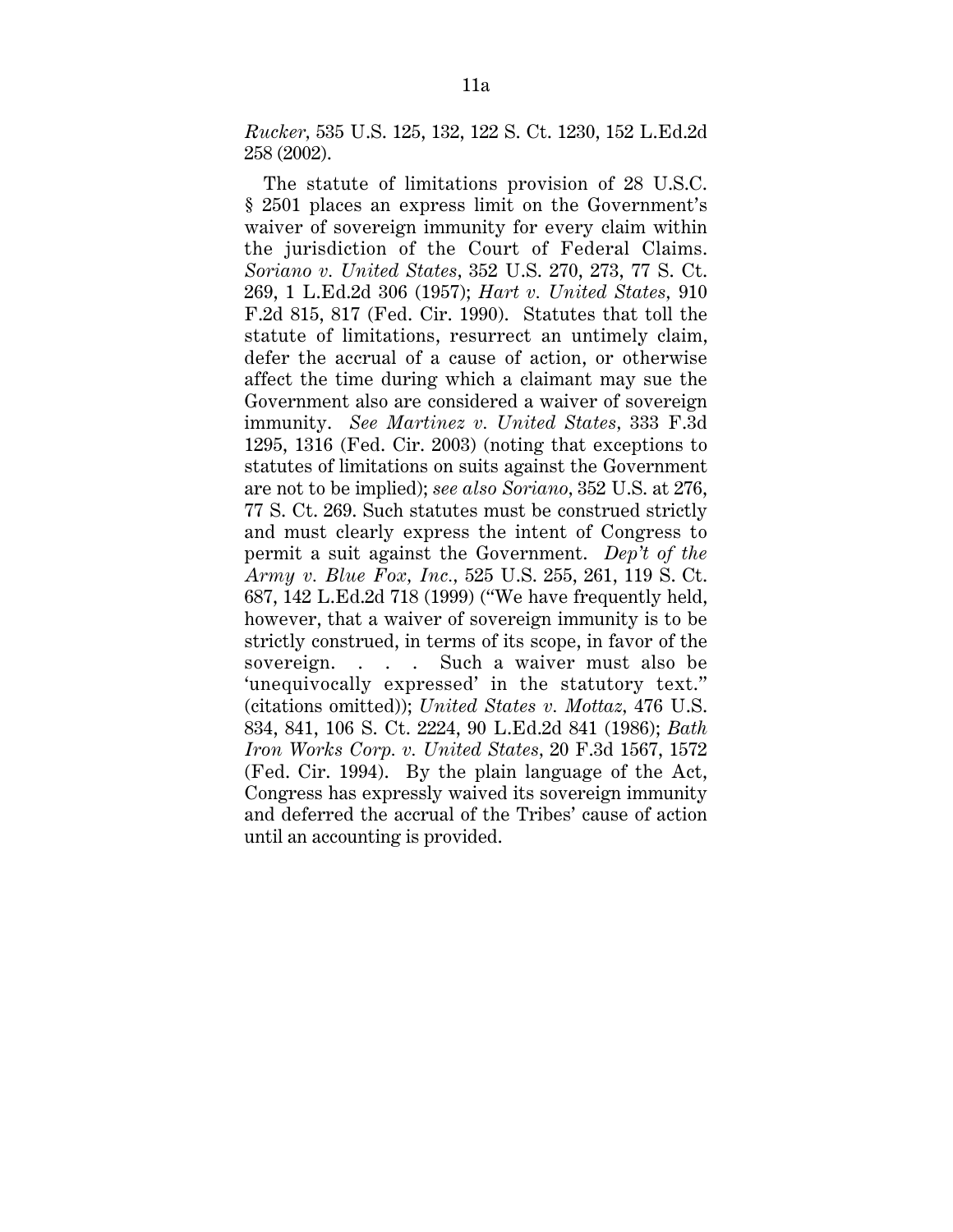The operative language of the Act is the combination of the phrases "[n]otwithstanding any other provision of law" and the directive that the statute of limitations "shall not commence to run" on any claim until an accounting is provided from which the Tribes can discern whether any losses occurred which would give rise to a cause of action against the trustee. The introductory phrase "[n]otwithstanding any other provision of law" connotes a legislative intent to displace any other provision of law that is contrary to the Act, including 28 U.S.C. § 2501. *See, e.g., Marcello v. Bonds,* 349 U.S. 302, 310-11, 75 S. Ct. 757, 99 L.Ed. 1107 (1955) (finding the inclusion of the phrase "Notwithstanding any other provision of law" in earlier drafts of a bill enough to show the intent of Congress to supersede § 5(c) of the Administrative Procedure Act even though the final bill deleted the language); *Watt v. Alaska,* 451 U.S. 259, 280, 101 S. Ct. 1673, 68 L.Ed.2d 80 (1981) (Stewart, J., dissenting) (stating that Congress "ideally" would have used the phrase "notwithstanding any other provision of law" to express its intent to have the Wildlife Refuge Revenue Sharing Act of 1964 supersede the Mineral Leasing Act of 1920).

The next important phrase of the Act, "shall not commence to run," unambiguously delays the commencement of the limitations period until an accounting has been completed that reveals whether a loss has been suffered. As the Tribes point out, most statutes use the word "toll" when the purpose of the statute is to interrupt the statute of limitations. *See, e.g.,* 12 U.S.C. § 3419 (2000); 15 U.S.C. § 6606(e)(4) (2000); 21 U.S.C. § 1604(b)(3)(C) (2000); 29 U.S.C. § 1854(f) (2000). Congress's choice of the phrase "shall not commence to run" instead of "tolls" should be given effect. There exists a strong presumption that "Congress expresses its intent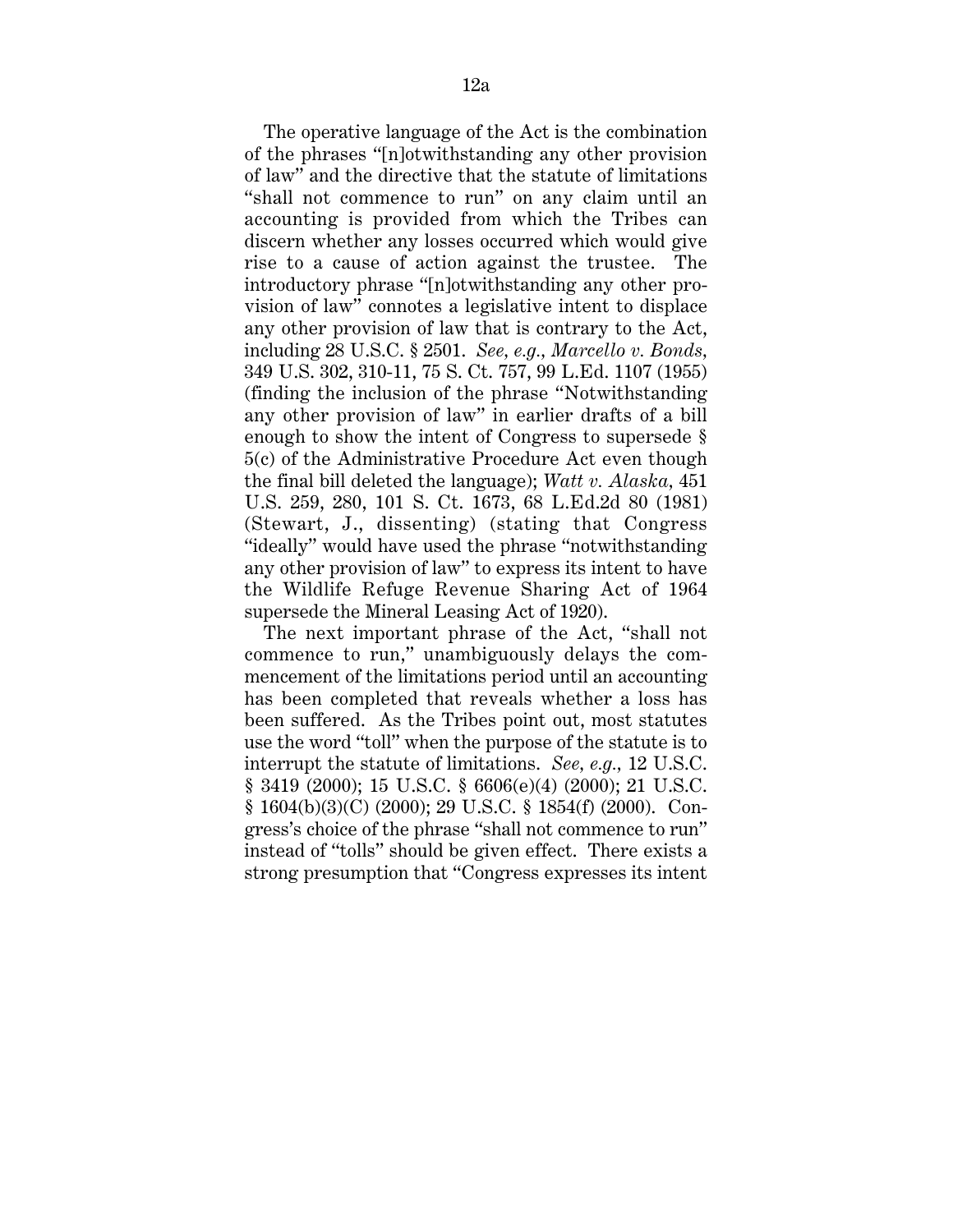through the language it chooses" and that the choice of words in a statute is therefore deliberate and reflective. *INS v. Cardoza-Fonseca,* 480 U.S. 421, 433 n. 12, 436, 107 S. Ct. 1207, 94 L.Ed.2d 434 (1987); *see also Offshore Logistics, Inc. v. Tallentire,* 477 U.S. 207, 223, 106 S. Ct. 2485, 91 L.Ed.2d 174 (1986) ("Normal principles of statutory construction require that we give effect to the subtleties of language that Congress chose to employ. . . ."); *N. Haven Bd. of Educ. v. Bell,* 456 U.S. 512, 521, 102 S. Ct. 1912, 72 L.Ed.2d 299 (1982) (refusing to give a restrictive meaning to the word "person" because Congress could have, but did not, use more particular language).

Unlike the Government, we see no ambiguity in the language used by Congress. The clear intent of the Act is that the statute of limitations will not begin to run on a tribe's claims until an accounting is completed. We therefore hold that the Act provides that claims falling within its ambit shall not accrue, i.e., "shall not commence to run," until the claimant is provided with a meaningful accounting.4 This is simple logic—how can a

<sup>4</sup> Our interpretation of the Act also comports with an examination of other statutes that affect the accrual of a cause of action. For example, the Court of Federal Claims is permitted to hear claims by the Pueblo of Isleta tribe regardless of the time incurred. The applicable statute provides:

Notwithstanding sections 2401 and 2501 of title 28, United States Code, and section 12 of the Act of August 13, 1946 (60 Stat. 1052), or any other law which would interpose or support a defense of untimeliness, jurisdiction is hereby conferred upon the United States Court of Federal Claims to hear, determine, and render judgment on any claim by Pueblo of Isleta Indian Tribe of New Mexico against the United States with respect to any lands or interests therein the State of New Mexico or any adjoining State held by aboriginal title or otherwise which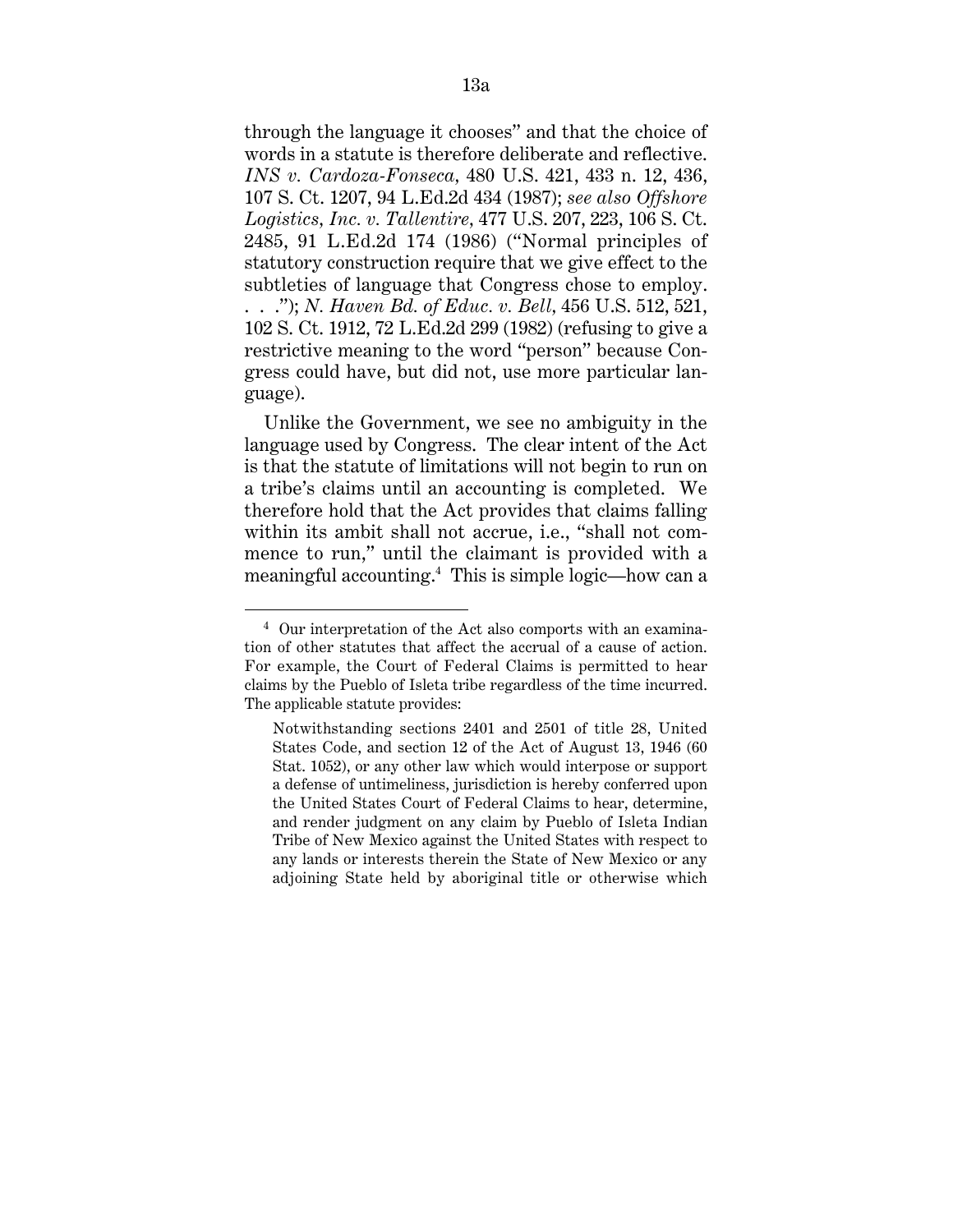beneficiary be aware of any claims unless and until an accounting has been rendered?

The interpretation of the Act provided by this court also comports with fundamental trust law principles. Beneficiaries of a trust are permitted to rely on the good faith and expertise of their trustees; because of this reliance, beneficiaries are under a lesser duty to discover malfeasance relating to their trust assets. *Loudner v. United States,* 108 F.3d 896, 901 (8th Cir.1997); *Cobell v. Norton,* 260 F. Supp.2d. 98, 104 (D.D.C.2003); *Manchester Band of Pomo Indians v. United States,* 363 F.Supp. 1238 (N.D.Cal.1973). As the Supreme Court explained in *Mitchell II,* "[a] trusteeship would mean little if the beneficiaries were required to supervise the day-to-day management of their estate by their trustee or else be precluded from recovery for mismanagement." 463 U.S. at 227, 103 S. Ct. 2961.

A cause of action for breach of trust traditionally accrues when the trustee "repudiates" the trust and the beneficiary has knowledge of that repudiation. *Hopland Band of Pomo Indians v. United States,* 855

Pub.L. No.104-198 (1996).

were acquired from the tribe without payment of adequate compensation by the United States.

The Act's introductory phrase "notwithstanding any other provision of law" parallels the above recitation listing a number of statute of limitations provisions and declaring that they are inapplicable. Moreover, like the passage quoted, the Act specifically outlines the types of claims that are exempted from the standard statute of limitations. In the case of the Pueblo of Isleta tribe, the claims involve the Government's payment of inadequate compensation for tribal lands. In the case before this court, the claims are limited to those "concerning losses to or mismanagement of trust funds." We address the interpretation of that phrase *infra* at Part II.B.2 of this opinion.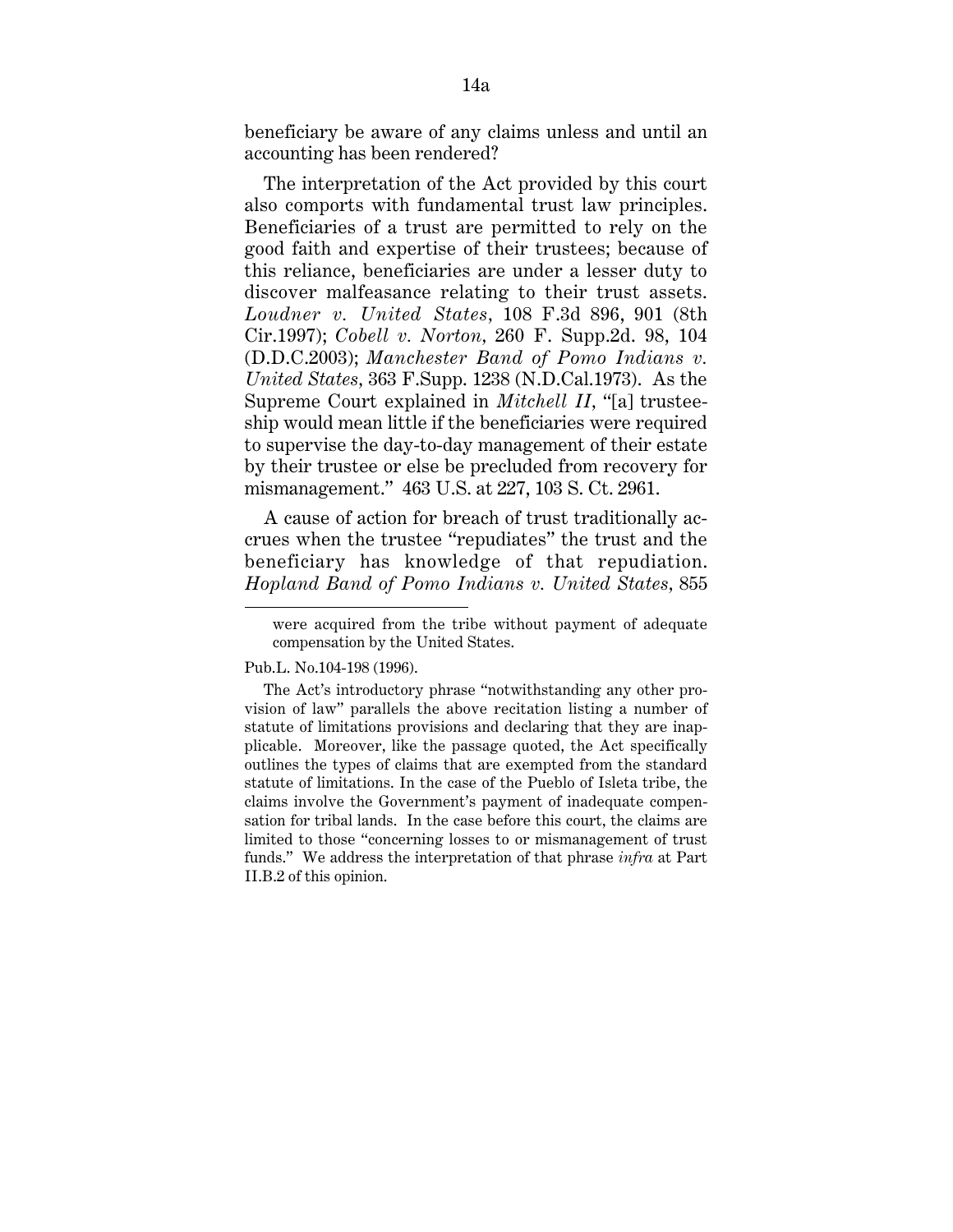F.2d 1573 (Fed. Cir.1988); *Restatement (Second) of Trusts* § 219 (1992); *Cobell,* 260 F. Supp.2d at 105; *Manchester Band of Pomo Indians,* 363 F. Supp. at 1249. A trustee may repudiate the trust by express words or by taking actions inconsistent with his responsibilities as trustee. *Jones v. United States,* 801 F.2d 1334, 1336 (Fed. Cir. 1986); *Philippi v. Philippe,* 115 U.S. 151, 5 S. Ct. 1181, 29 L.Ed. 336 (1885). The beneficiary, of course, may bring his action as soon as he learns that the trustee has failed to fulfill his responsibilities. 3 *Scott on Trusts* §§ 199.3, 205 (2001). It is often the case, however, that the trustee can breach his fiduciary responsibilities of managing trust property without placing the beneficiary on notice that a breach has occurred. It is therefore common for the statute of limitations to not commence to run against the beneficiaries until a final accounting has occurred that establishes the deficit of the trust. 76 *Am.Jur.2d Trusts* § 440 (2000); *McDonald v. First Nat'l Bank of Boston,* 968 F. Supp. 9, 14 (D.Mass. 1997).

In this case, the United States is the trustee for the Tribes, having assumed the relationship of trusteebeneficiary pursuant to treaties and statutes. That a general trustee relationship exists between the Government and tribal nations has long been recognized by the Supreme Court. *Cherokee Nation v. Georgia,* 30 U.S. (5 Pet.) 1, 8, 8 L.Ed. 25 (1831) (describing the relationship of tribes with the United States as that of a "ward to his guardian"); *Worcester v. Georgia,* 31 U.S. (6 Pet.) 515, 557, 8 L.Ed. 483 (1832) (elaborating on a duty of protection undertaken by the United States with respect to the native tribes); *Mitchell II,* 463 U.S. at 225, 103 S. Ct. 2961 (noting the "undisputed exis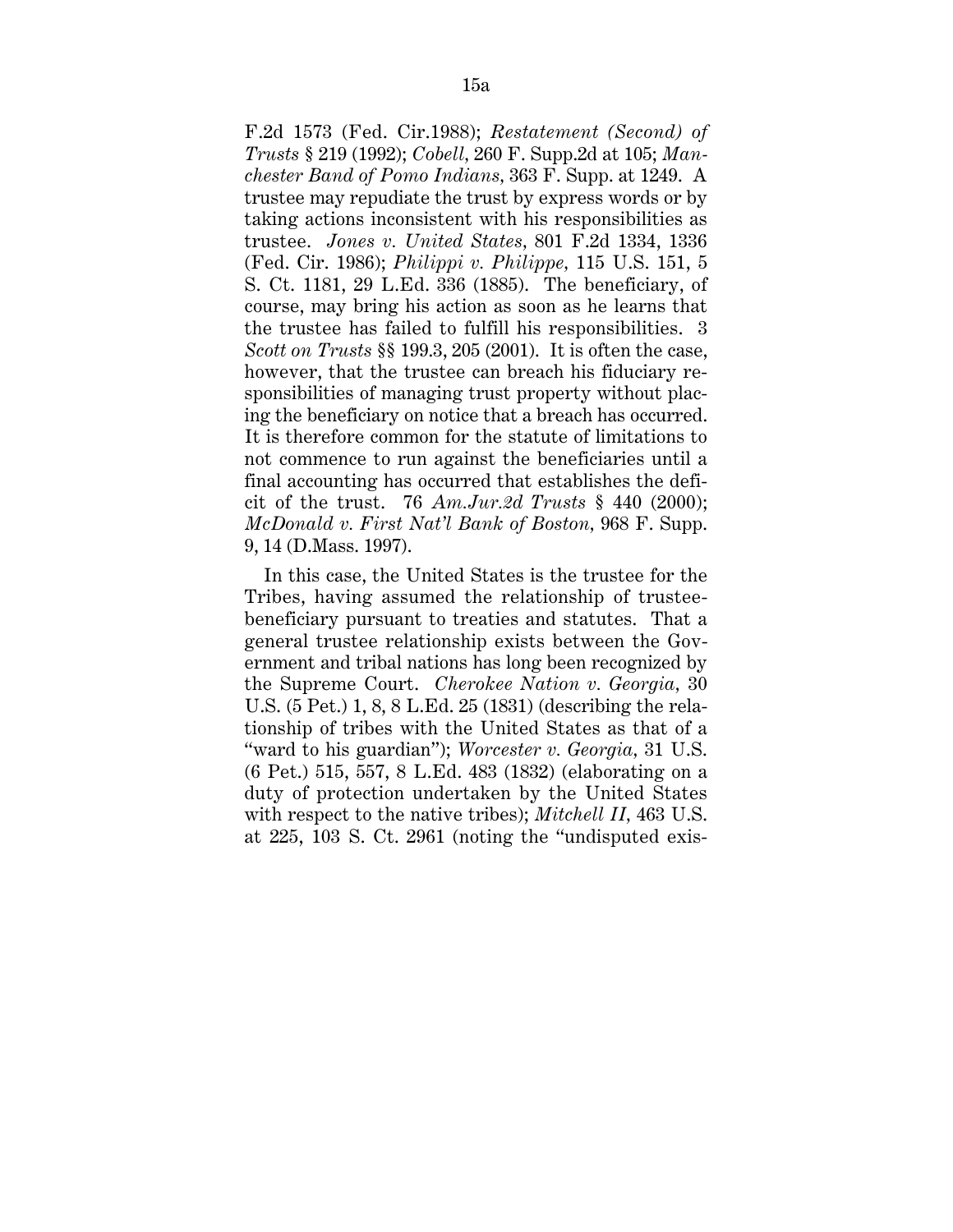tence of a general trust relationship between the United States and the Indian people").

Because of its treaty and statutory obligations to tribal nations, the United States must be held to the "most exacting fiduciary standards" in its relationship with the Indian beneficiaries. *Coast Indian Cmty. v. United States,* 213 Ct. Cl. 129, 550 F.2d 639, 652 (1977). The Indian Tribes, as domestic dependent nations, were subjected to the imposition of the trustee-beneficiary relationship and have become reliant upon their trustee to carry out trustee responsibilities. *Mitchell II,* 463 U.S. at 225, 103 S. Ct. 2961.

# 2. *The Scope of the Act*

In addition to interpreting the Act's effect on the statute of limitations, this Court must determine which claims are within the scope of the Act. The Act postpones the commencement of the statute of limitations for "any claim . . . concerning *losses to or mismanagement of trust funds.*" (emphasis added). In its interpretation of the Act, the Court of Federal Claims focused on the disjunctive term "or" between the two phrases "losses to" and "mismanagement of" tribal trust funds. *Shoshone Indian Tribe,* 51 Fed. Cl. at 68. The court determined that "mismanagement of trust funds" plainly covers a breach of fiduciary duty in the management of money already received in the trust. *Id.* The court then interpreted "losses to . . . trust funds" as corresponding to the Government's mismanagement of trust assets and the "breach of its trust duty to 'make the trust property productive'. . . ." *Id.* The interpretation by the court below thus permitted the Tribes to bring claims from 1946 onward relating to the Government's management of the sand and gravel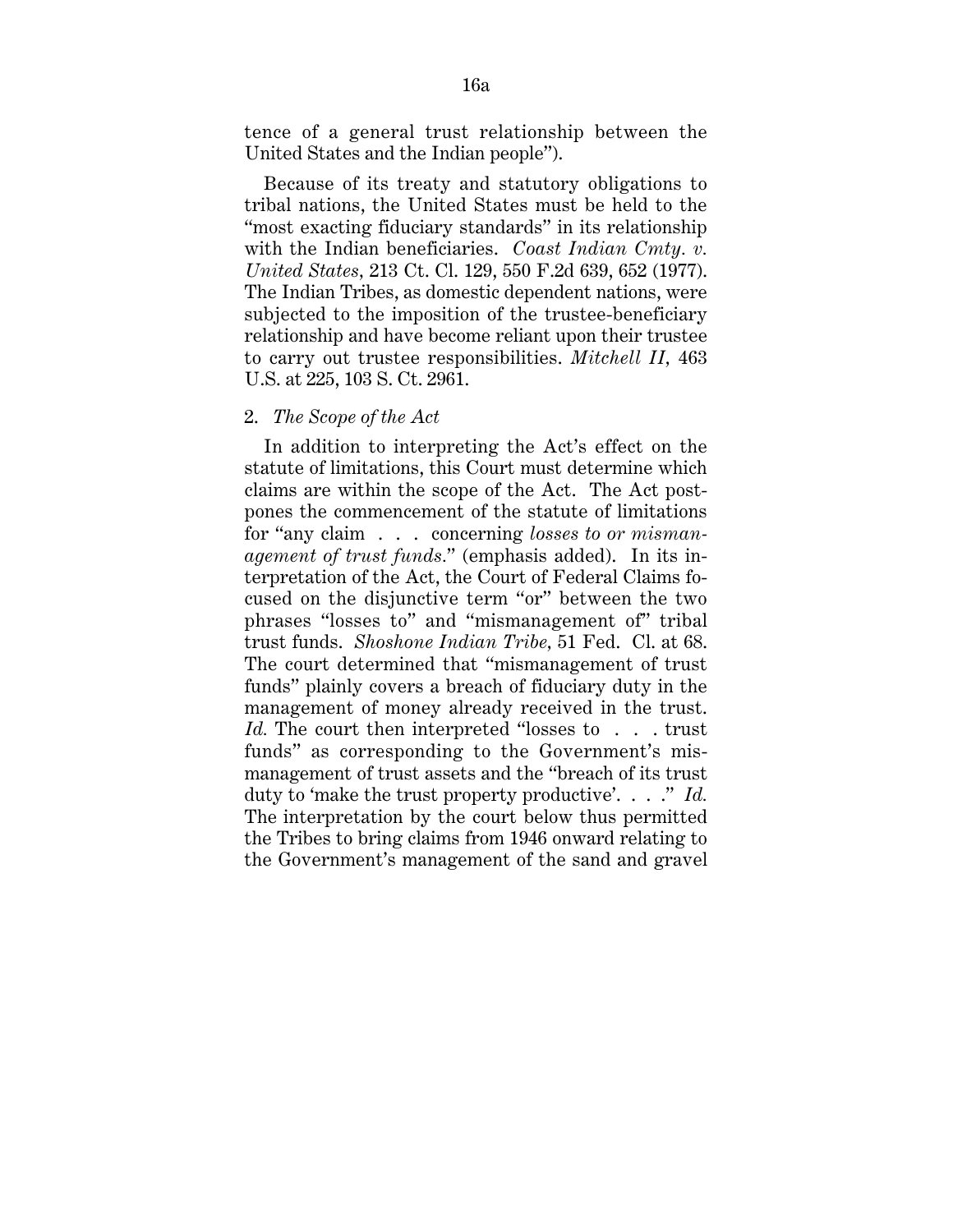leasing, including claims that the Government did not receive the best possible price for the leases negotiated. *Id.*

As part of its appeal, the Government argues that the Act applies only to claims for the mismanagement or loss of tribal funds that were actually collected and deposited into the tribal trusts by the Government. Under the Government's proposed interpretation of "losses to or mismanagement of trust funds," the phrase "mismanagement of trust funds" would connote active misconduct relating to the tribal funds and "losses to . . . trust funds" would apply to "purely passive behavior" resulting in a decrease in the trust funds. Under the Government's theory of liability, the Act would not apply to losses that the Tribes alleged occurred because of the Government's failure to collect rents or to collect rents in a timely manner or to timely deposit such rents into the tribal trust accounts.

We reject the Government's narrow reading of the Act. If the Government's interpretation were adopted, the term "losses to" would be redundant—the mismanagement of trust funds after their collection necessarily results in a loss to such funds. *Shoshone Indian Tribe,* 51 Fed. Cl. at 68. Accepted rules of statutory construction suggest that we should attribute meaning to all of the words in the Act if possible. *Montclair v. Ramsdell,* 107 U.S. 147, 152, 2 S. Ct. 391, 27 L.Ed. 431 (1882) ("It is the duty of the court to give effect, if possible, to every clause and word of a statute. . . ."); *TRW Inc. v. Andrews,* 534 U.S. 19, 31, 122 S. Ct. 441, 151 L.Ed.2d 339 (2001); Norman J. Singer, *Sutherland on Statutory Construction* § 46.06, at 181-96 (6th ed. 2000).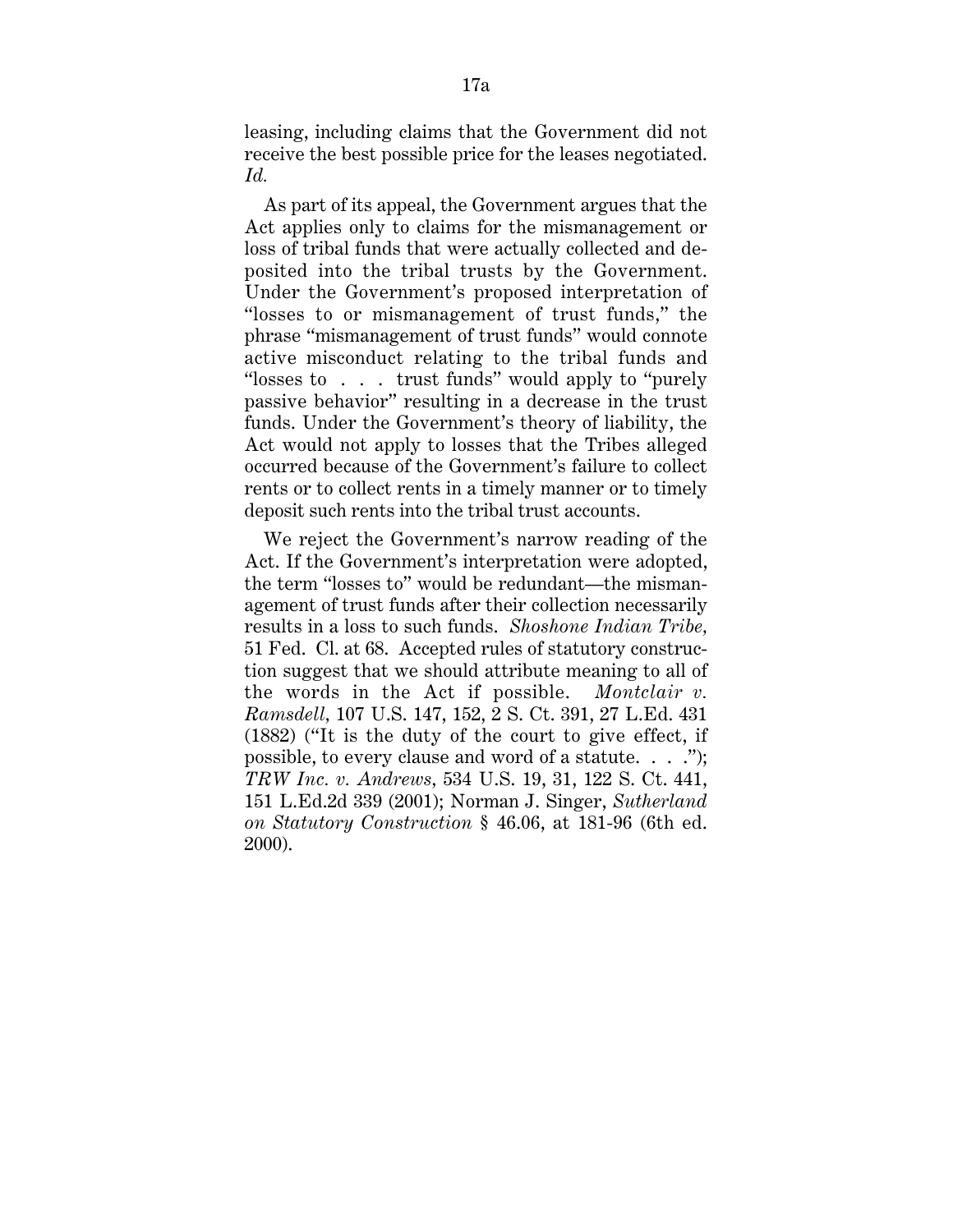At the same time, the Court of Federal Claims' interpretation of the Act's language is overly expansive. We first must note that the Supreme Court's recent decision in *United States v. Navajo Nation* may moot the Tribes' claims relating to a breach of trust for *asset* mismanagement pursuant to the Indian Mineral Leasing Act ("IMLA") of 1938, i.e., claims that the Government failed to obtain the best possible market rates for the sand and gravel contracts. *See United States v. Navajo Nation,* 537 U.S. 488, 123 S. Ct. 1079, 155 L.Ed.2d 60 (2003). In *Navajo Nation,* the Supreme Court held that the IMLA does not impose a fiduciary obligation on the Government to manage the negotiation of tribal coal leases and maximize the lease revenues received. *Id.* at 507, 123 S. Ct. 1079. Reviewing the responsibilities owed by the Government to the Navajo under the IMLA, the Court determined that the Government was charged with approving mineral leases and regulating mining operations, but was not otherwise responsible for obtaining the highest and best price for the leases of tribal coal deposits. *Id.* at 507-08, 123 S. Ct. 1079; *see also* 25 U.S.C. § 396a (requiring that the Secretary of the Interior approve mineral leases); 25 U.S.C. § 396d (providing that the Secretary promulgate regulations relating to mining operations). While the Court in *Navajo Nation* specifically limited its holding to coal leasing, 537 U.S. at 508 n. 11, 123 S. Ct. 1079, the IMLA alone does not impose any additional responsibilities on the Government relating to the management of sand and gravel leases.5 *See* 25 U.S.C. § 396a *et seq.; see also*

<sup>5</sup> We do not, in this opinion, reach the question of whether a claim for asset mismanagement under statutes other than the IMLA is viable. *See Navajo Nation v. United States,* 347 F.3d 1327, 1332 (Fed. Cir.2003). The issue of whether "a network of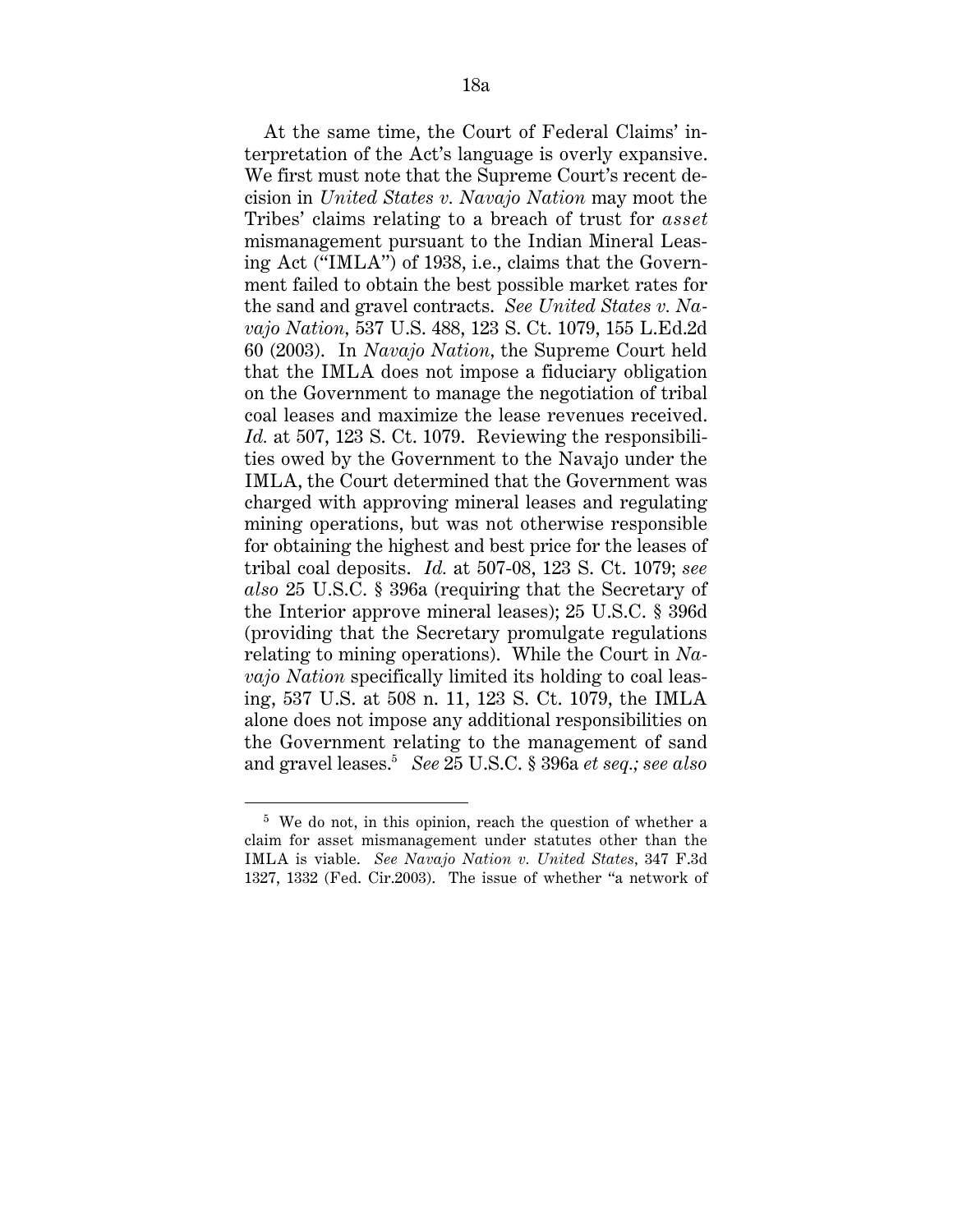25 C.F.R. § 211.3 (defining mineral to include sand and gravel resources, thus establishing that such resources are subject to the IMLA). Like the coal leases at issue in *Navajo Nation,* the Government's responsibilities relating to the management of mineral assets such as sand and gravel is limited to the general obligation to approve leases and regulate removal operations under 25 U.S.C. § 396a and § 396d respectively. In light of *Navajo Nation,* we are compelled to find that the Tribes' argument that the Government mismanaged its sand and gravel assets is not a valid claim for relief given that the Government did not have a fiduciary or statutory duty to maximize the prices obtained under the leases entered into between the tribes and third parties. As such, the language in the Act "losses to or mismanagement of trust funds" cannot be used to delay the accrual of a cause of action for failure to obtain a maximum price of the mineral assets since such an action is not within the contemplated scope of the IMLA.

Even if a claim for a breach of the fiduciary duty to obtain a maximum return from the mineral assets had been available, however, the plain language of the Act excludes such a claim. The Act covers claims concerning "losses to . . . trust *funds* " rather than losses to mineral trust *assets.* While it is true that a failure to obtain a maximum benefit from a mineral asset is an example of an action that will result in a loss to the trust, the Act's language does not on its face apply to claims involving trust *assets.* The Court of Federal Claims therefore erred in equating the mismanagement of trust *assets* with "losses to . . . trust *funds.*"

other statutes and regulations" may create a trust obligation for tribal asset management on the part of the Government is currently on remand to the Court of Federal Claims. *Id.*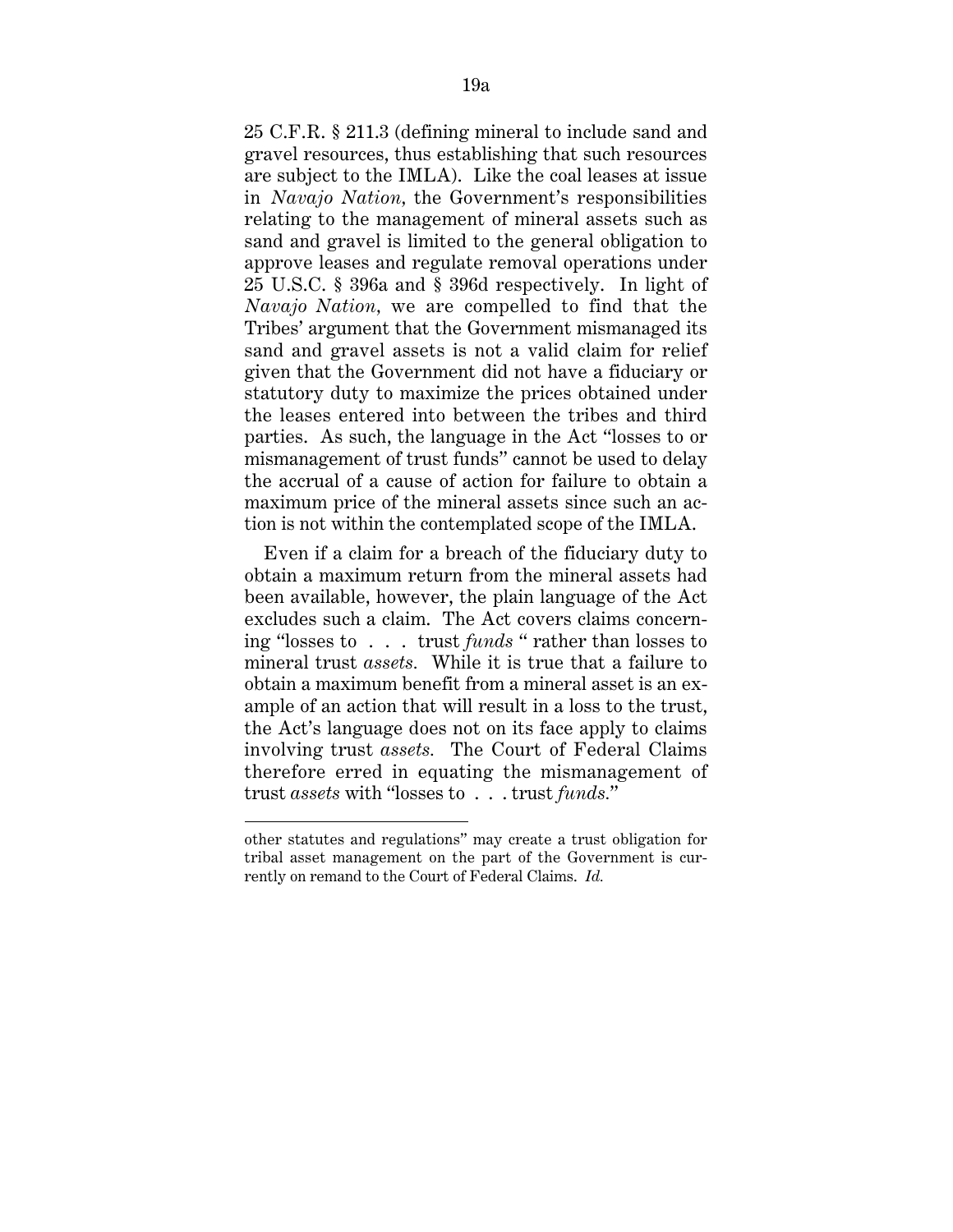While *Navajo Nation* forecloses holding the United States responsible for allegedly failing to maximize the return from the Tribes' sand and gravel mining leases, it does not foreclose liability for failing to manage or collect the *proceeds* from the approved mining contracts in violation of the trust responsibilities owed under the implementing regulations of the IMLA. Pursuant to 25 C.F.R. § 211.40 and related regulations in 30 C.F.R., Subchapters A and D, the Government collects and manages all payments relating to the mineral leases unless such leases specify otherwise. The Government then must deposit and accrue interest on such proceeds pursuant to the general trust provisions of 25 U.S.C. §§ 161a, 161b, and 162a, and, in the case of the Tribes, pursuant to 25 U.S.C. § 612. It therefore is clear that the Tribes have a possible claim against the United States for the alleged breach of the Government's fiduciary duty to manage and collect revenues derived from the mining leases.

A review of the language of the Act confirms that the Act defers the accrual of a cause of action relating to the Government's fiduciary duties to collect revenue for the Tribes' leases. In the context of the Act, "losses to . . . trust funds" may be understood to cover losses resulting from the Government's failure to timely collect amounts due and owing to the Tribes under its sand and gravel contracts. We therefore interpret the phrase "losses to . . . trust funds" to mean losses resulting from the Government's failure or delay in (1) collecting payments under the sand and gravel contracts, (2) depositing the collected monies into the Tribes' interestbearing trust accounts, or (3) assessing penalties for late payment. Fiduciary breaches such as these result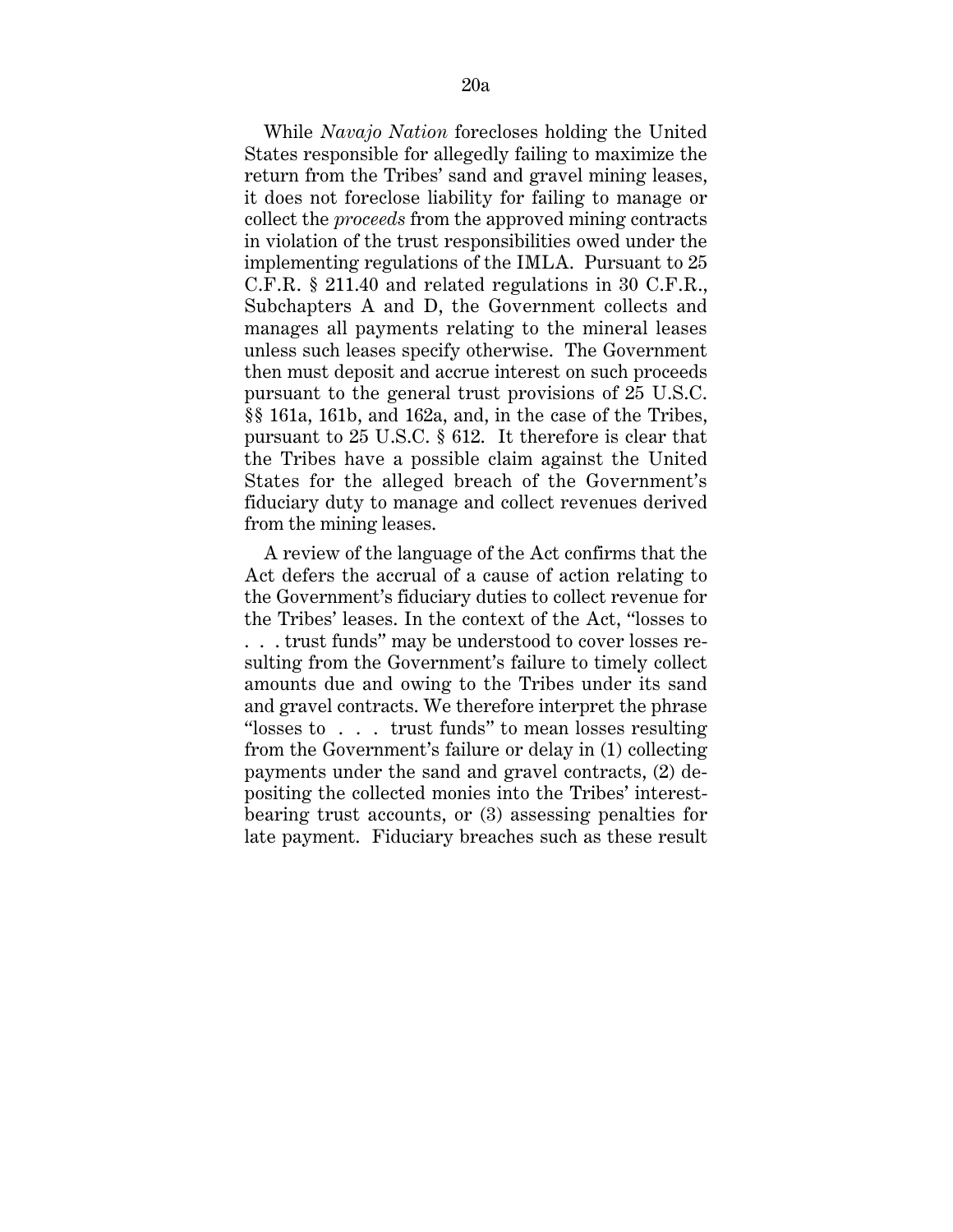in losses to trust funds that are separate and distinct from the mismanagement of trust funds once collected.

We finally note that the interpretation of "losses to . . . trust funds" as accounts receivable due and owing to the Tribes has certain evidentiary advantages. As part of its duties, a trustee must keep clear and accurate accounts, showing what he has received, what he has expended, what gains have accrued, and what losses have resulted. 2A *Scott on Trusts* § 172 (2001). An accounting alone will not reveal the mismanagement of tribal assets; a comparison with historical market prices is required, creating a large burden on the parties and the courts. In contrast, the comparison of pertinent mining contracts with the results of an accounting will reveal what income was required to be received by the Government but was either not received or was received late.

Based on the language of the Act and statutory rules of construction, we conclude that the Act covers any claims that allege the Government mismanaged funds after they were collected, as well as any claims that allege the Government failed to timely collect amounts due and owing to the Tribes under its sand and gravel contracts.

## C. *Interest*

On cross-appeal, the Tribes argue that the Government should pay interest on amounts that it should have received, but did not receive, as a result of sales of the reservation's sand and gravel interests. We hold that the Tribes are permitted to receive interest on monies that the Government was obligated to collect on behalf of the Tribes under the leases, but did not collect or delayed in collecting.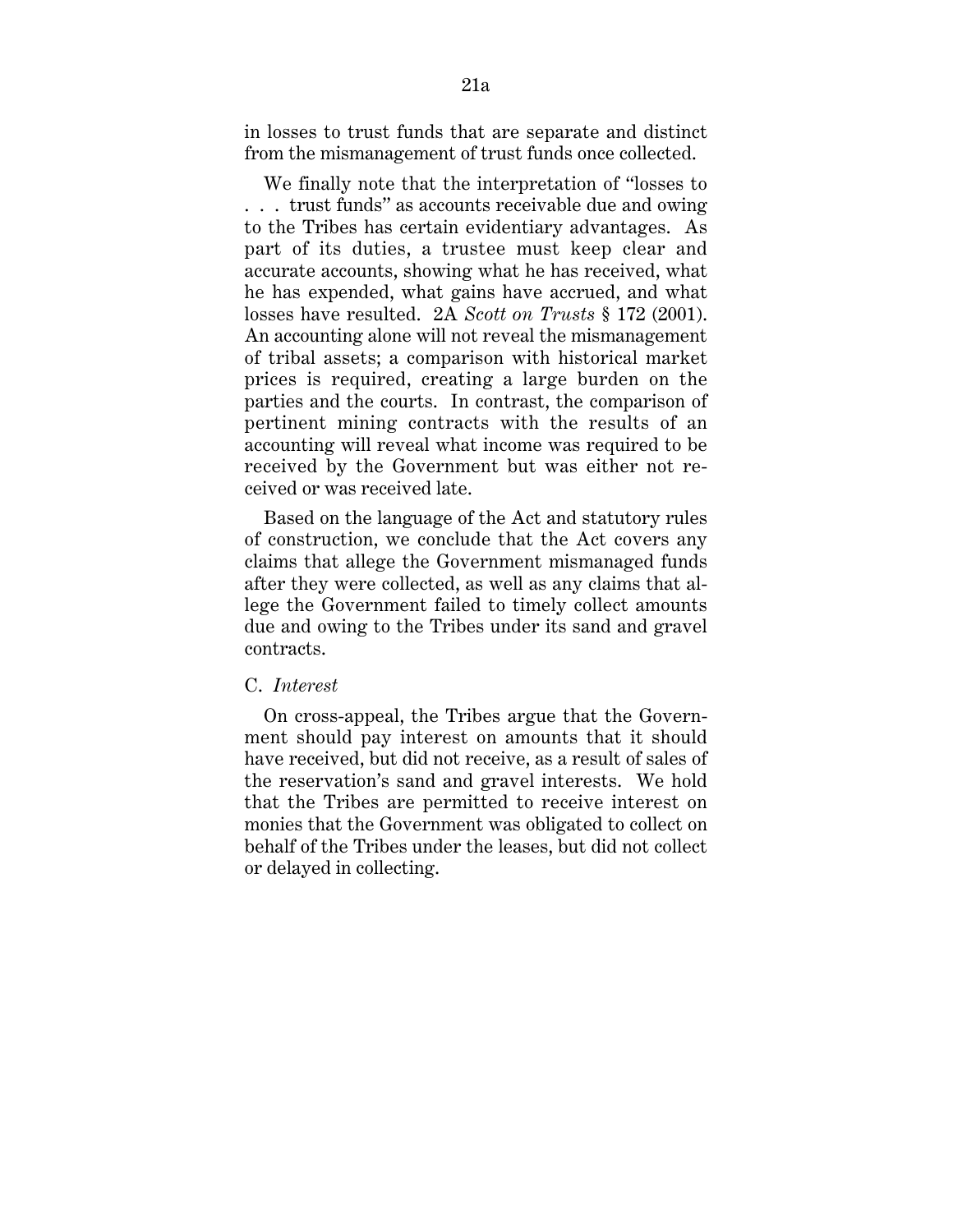Pursuant to 28 U.S.C. § 2516, a court is prohibited from awarding prejudgment interest against the United States unless such interest is specifically authorized by a contract or act of Congress. 28 U.S.C. § 2516 (2000). In addition, the Supreme Court held in *Mitchell II* that a claimant may recover against the United States only if he or she demonstrates that a source of substantive law can "fairly be interpreted as mandating compensation by the Federal Government for the damage sustained." 463 U.S. at 216-17, 103 S. Ct. 2961.

In denying interest to the Tribes, the Court of Federal Claims determined that 25 U.S.C. § 612, which specifically requires interest to accrue on proceeds deposited in trust accounts for the Shoshone and Arapaho Tribes, is not money-mandating under *Mitchell II. Shoshone Interest Order,* at 2. To support its decision, the court stated that because 25 U.S.C. § 612 requires the payment of interest on post-judgment awards but is silent as to pre-judgment interest awards, prejudgment interest is not contemplated under the statute. *Id.*

The Court of Federal Claims erred in its analysis of the language of 25 U.S.C. § 612. Although the court was correct that the statute does not use the express term "pre-judgment interest," we interpret the statute as providing a substantive basis for the award of interest as part of the Tribes' damages. *See Short v. United States,* 50 F.3d 994, 998 (Fed. Cir.1995). Under 25 U.S.C. § 612, the Government is obligated to pay interest on *all* revenues derived from the Wind River Reservation, not just the revenues that the Government collected. Specifically, 25 U.S.C. § 612 requires the Secretary of the Treasury to credit to a principal trust fund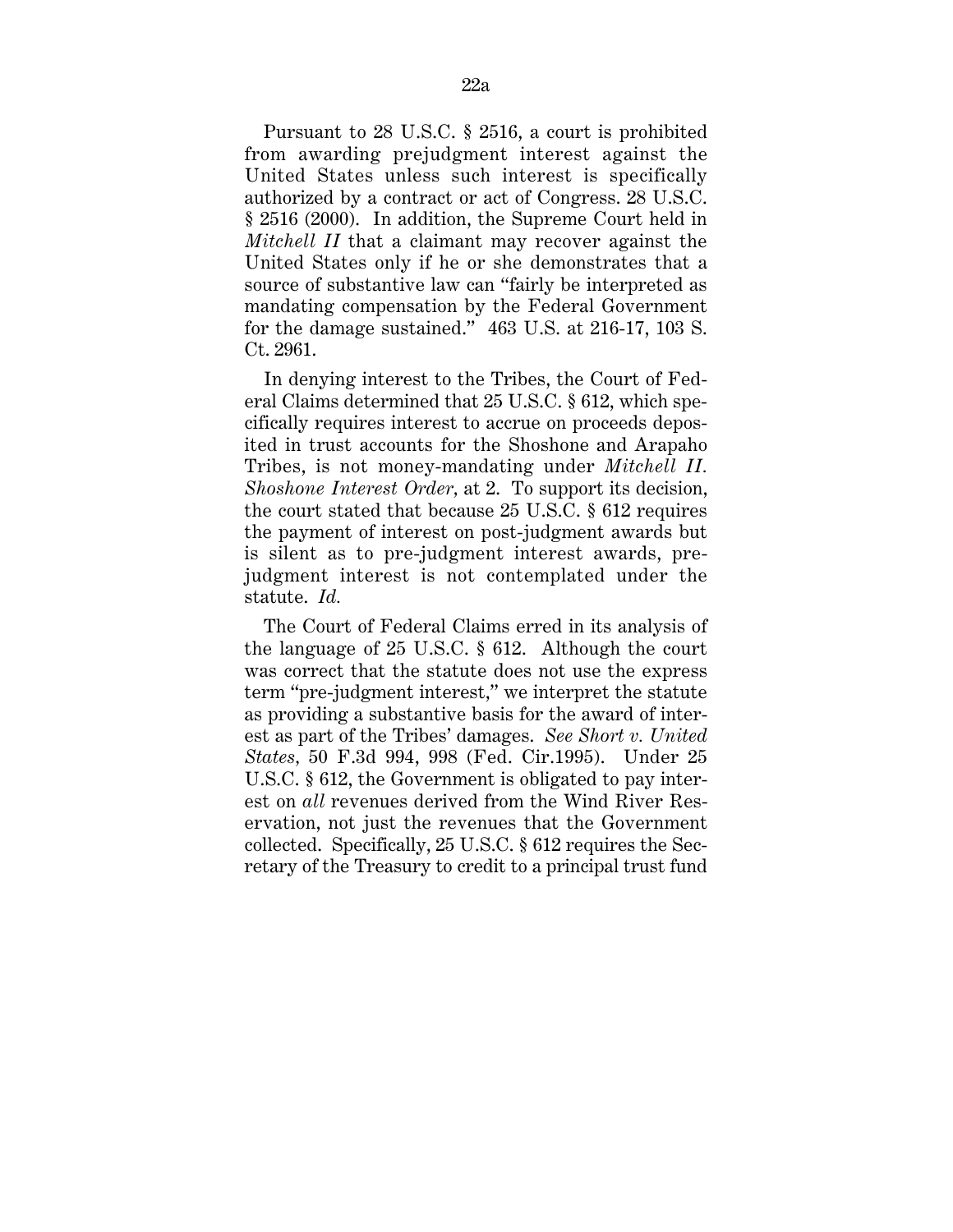for the Tribes "*all* future revenues and receipts derived from the Wind River Reservation under any and all laws." (emphasis added). In addition, 25 U.S.C. § 612 provides that "interest shall accrue on the principal fund only, at the rate of 4 per centum per annum." To the extent that the Government did not deposit "*all* future revenues and receipts derived from the Wind River Reservation," which in the present case would include revenues and receipts derived from the sand and gravel contracts, it has breached the provisions of 25 U.S.C. § 612.6 The direct consequence of this breach is that the Tribes were denied interest on the full amount that should have been, but was not, collected under their sand and gravel contracts.

Because the Government was obligated under 25 U.S.C. § 612 to both credit the principal account with *all* future revenues and receipts and to accrue interest at the stated rate, the provisions of 25 U.S.C. § 612 are therefore clear and unambiguous and are interpreted to permit recovery for interest on revenues and receipts that the Government failed to collect or delayed in collecting under the Tribes' sand and gravel contracts.<sup>7</sup>

 <sup>6</sup> The legislative history of 25 U.S.C. § 612 also reveals that Congress anticipated that most of the funds to be deposited in the trust would come from the mineral resources on the reservation. *See* H.R. Rep. No. 80-172, at 2 (1947); S. Rep. No. 80-117, at 2 (1947).

<sup>7</sup> The dissent erroneously considers the interest that the Government is required to pay on the Tribes' trust principal under 25 U.S.C. § 612 to be a form of pre-judgment interest. Unlike the situation in *Mitchell II,* however, the Government had an obligation to collect the payments from the Tribes' sand and gravel leases and deposit such payments in interest-bearing trust accounts. By failing to reasonably manage the collection of lease payments, the Government deprived the Tribes of not only trust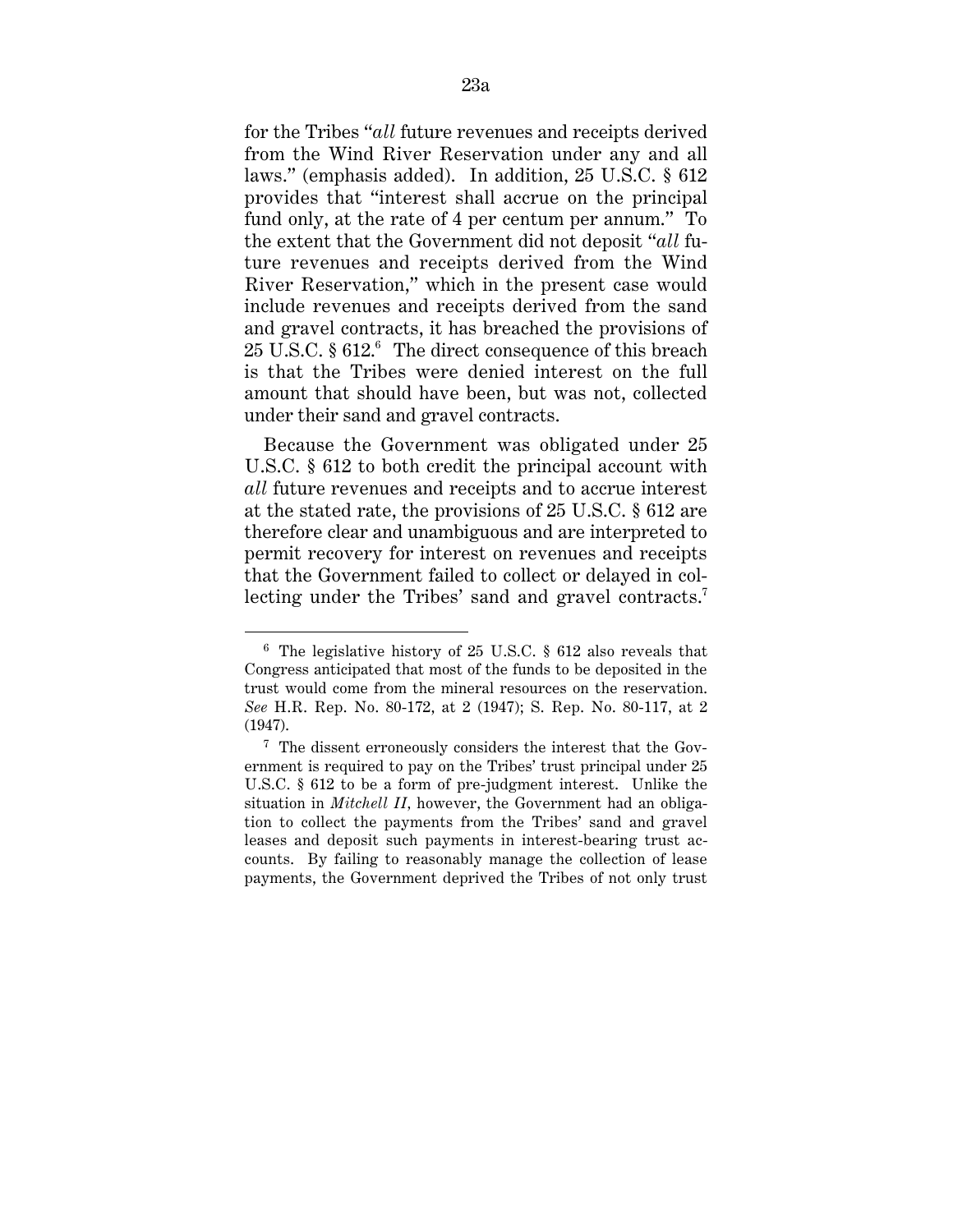Adding even further support for this interpretation is the long-standing canon of statutory construction that "statutes are to be construed liberally in favor of the Indians. . . ." *Montana v. Blackfeet Tribe of Indians,* 471 U.S. 759, 766, 105 S. Ct. 2399, 85 L.Ed.2d 753 (1985); *Winters v. United States,* 207 U.S. 564, 576, 28 S. Ct. 207, 52 L.Ed. 340 (1908) (stating that ambiguities should be resolved "from the standpoint of the Indians"); *Choate v. Trapp,* 224 U.S. 665, 675, 32 S. Ct. 565, 56 L.Ed. 941 (1912) (stating that pro-Indian statutory construction has been a canon of construction used since the early 1800s); *see Chickasaw Nation v. United States,* 534 U.S. 84, 93-95, 122 S. Ct. 528, 151 L.Ed.2d 474 (2001) (recognizing the pro-Indian canon of construction, which "assumes Congress intends its statutes to benefit the tribes"); *see also Thompson v. Cherokee Nation of Okla.,* 334 F.3d 1075, 1090 (Fed. Cir. 2003) (finding it unnecessary to utilize the Indian canon of construction because the statute at issue was not ambiguous). We therefore hold that 25 U.S.C. § 612 mandates the payment of interest on monies that the Gov-

principal, but also the interest that would have been generated on that principal had the Government not breached its fiduciary responsibilities. This decision therefore does not award pre-judgment interest, but rather awards interest as a part of the damages sustained by the Government's breach. *See Short v. United States,* 50 F.3d 994, 999-1000 (Fed. Cir.1995). Under the analysis set forth by the dissent, if the Government failed to collect any payments despite being under an obligation to do so, the Government would experience no liability whatsoever for lost interest. If the Government mismanaged principal, however, it would be liable for interest. Such a distinction is untenable; it would perversely (and proportionally) reward the Government for inaction that violates the Government's fiduciary duties to collect funds and accrue interest.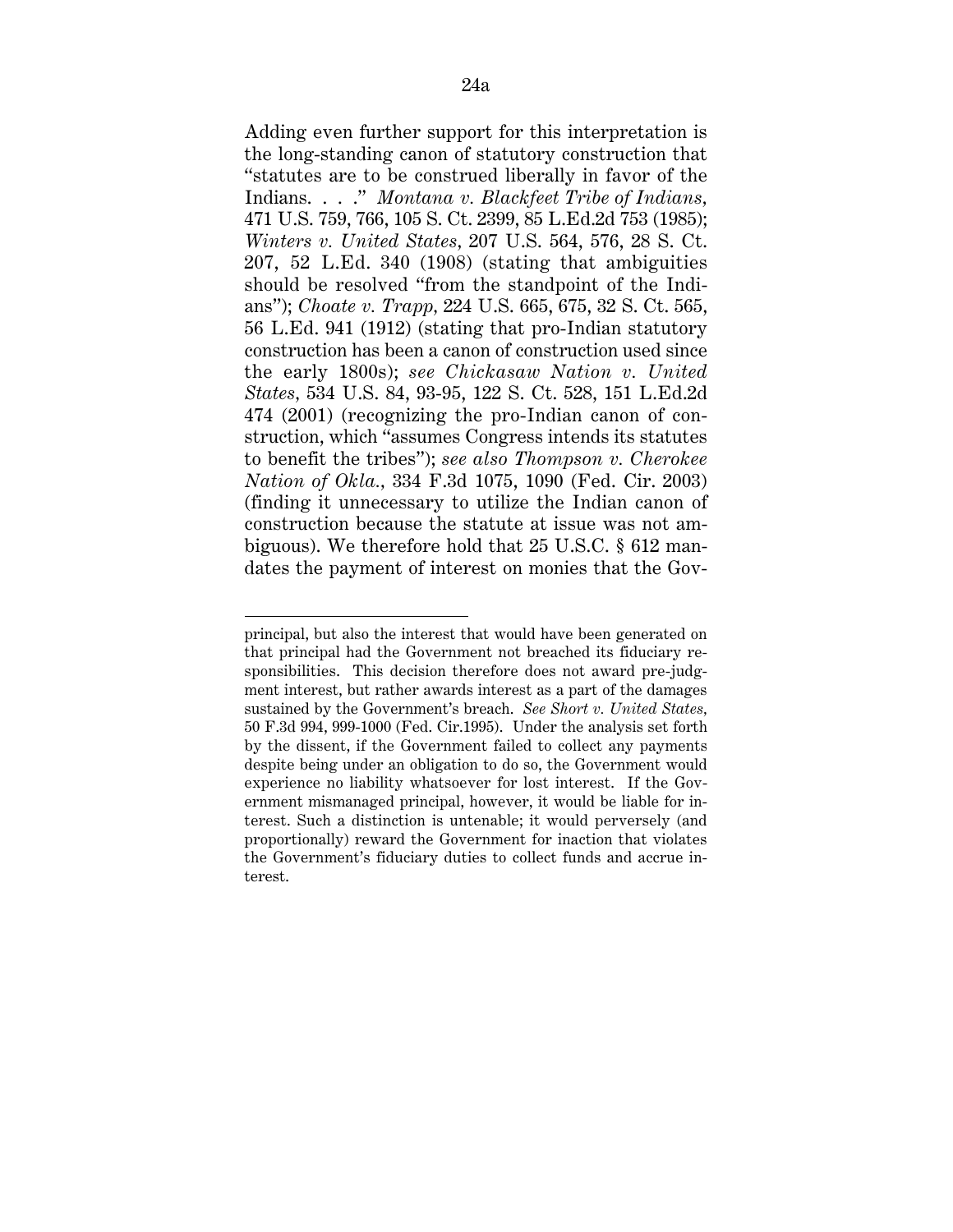ernment was contractually obligated to collect, but failed to collect or delayed in collecting.

The Supreme Court's decision in *Peoria Tribe of Indians of Oklahoma v. United States* further supports this court's reversal of the Court of Federal Claims' decision. In *Peoria Tribe,* the Government entered into a treaty that required it to sell tribal lands at public auctions and accrue interest on the proceeds for the benefit of the tribe. 390 U.S. 468, 469, 88 S. Ct. 1137, 20 L.Ed.2d 39 (1968). The Government sold tribal lands at private sales instead, resulting in lower prices received for the property. *Id.* The Court of Claims and the Indian Claims Commission denied the tribe damages for the failure to invest the proceeds that "would have been received had the United States not violated the treaty." *Id.* at 473, 88 S. Ct. 1137. The Supreme Court reversed, holding that the Government had an obligation to invest the money that should have, but was not, collected from the sale of land. *Id.* at 472-73, 88 S. Ct. 1137. Accordingly, the Supreme Court held that the Government was required to pay interest on the potential, rather than actual, proceeds of the sales as part of the damages for breach of the treaty. *Id.* at 470, 88 S. Ct. 1137; *see also United States v. Blackfeather,* 155 U.S. 180, 193, 15 S. Ct. 64, 39 L.Ed. 114 (1894) (permitting interest to be paid on amounts that should have been, but were not, collected upon the sale of the tribes' lands).

*Peoria Tribe* is directly on point. The Government has a binding obligation to collect revenues from the sand and gravel contracts and earn interest on the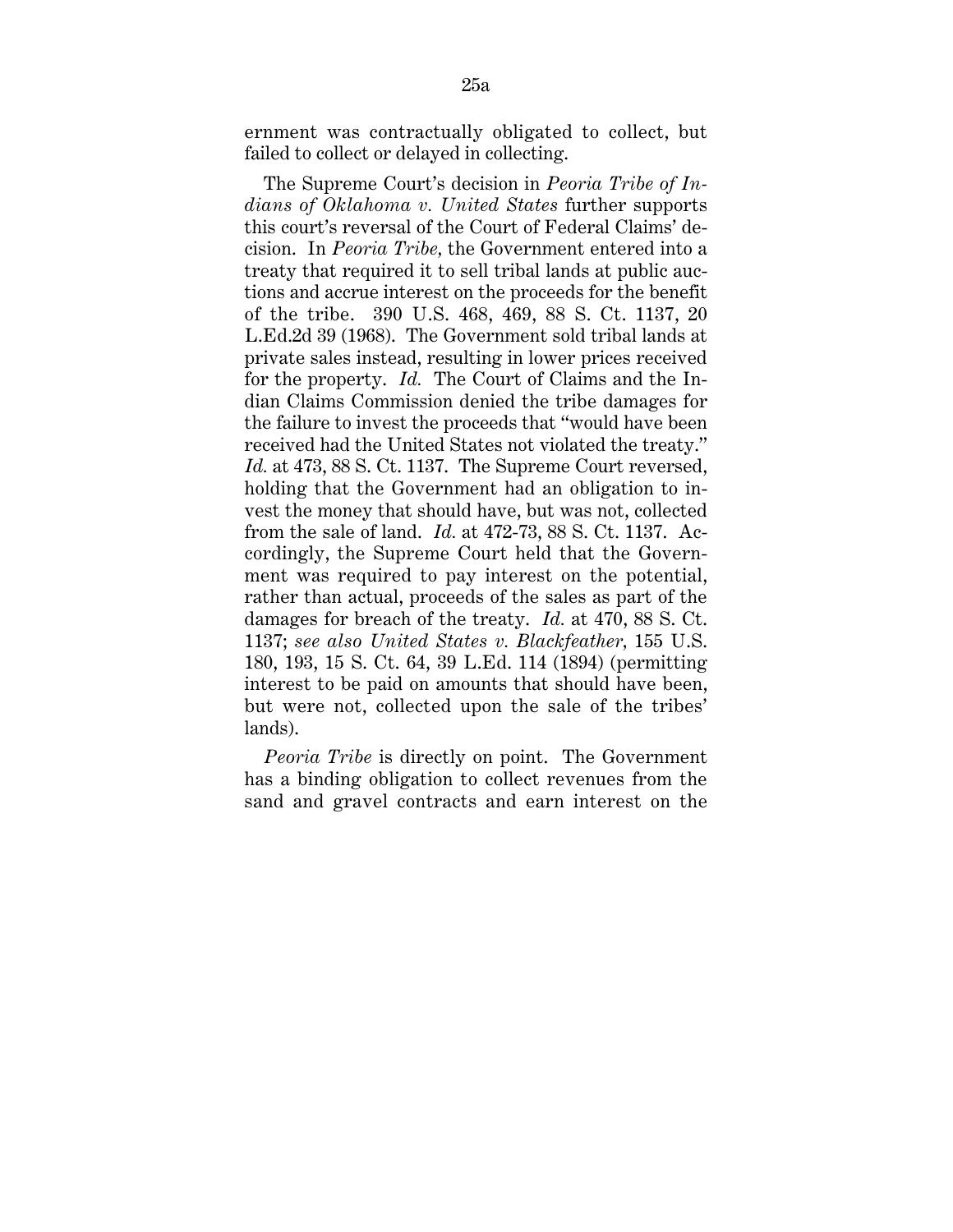revenues derived. *See* 25 U.S.C. § 612.<sup>8</sup> On the basis of *Peoria Tribe,* damages are therefore due to the Tribes for the failure to invest proceeds that "would have been received had the United States not violated" its fiduciary obligation to collect amounts due under the sand and gravel leases. *Peoria Tribe,* 390 U.S. at 473, 88 S. Ct. 1137.

We also find merit in the Tribes' argument that the general provisions for tribal trust management and interest accrual found in 25 U.S.C. §§ 161a, 161b, and 162a mandate the payment of interest. When considered in conjunction with the Government's fiduciary duty to collect revenue from mineral leases under regulations implementing the IMLA, these trust fund statutes create an obligation for the Government to pay interest on amounts that the Government failed to collect. IMLA, 52 Stat. 347, 25 U.S.C. § 396 *et seq.* (2000); 25 C.F.R. § 211.40.

This court has previously held that 25 U.S.C. §§ 161a, 161b, and 162a mandate the payment of interest under certain circumstances. In *Short v. United States,* the Government held in trust profits generated from the sale of certain natural resources on the Hoopa Valley Reservation and therefore had an obligation to accrue interest on those amounts according to 25 U.S.C. §§ 161a, 161b, and 162a. 50 F.3d at 999-1000. The Government wrongfully disbursed certain funds to one tribe on the reservation to the detriment of the other

<sup>8</sup> As discussed in Part II.B.2, the Government did not have a trust responsibility to obtain the best possible market rates for the sand and gravel contracts. It therefore is obvious that the Tribes cannot recover interest on the amounts that the Tribes did not receive because of the Government's alleged failure to obtain the maximum price for the sand and gravel assets.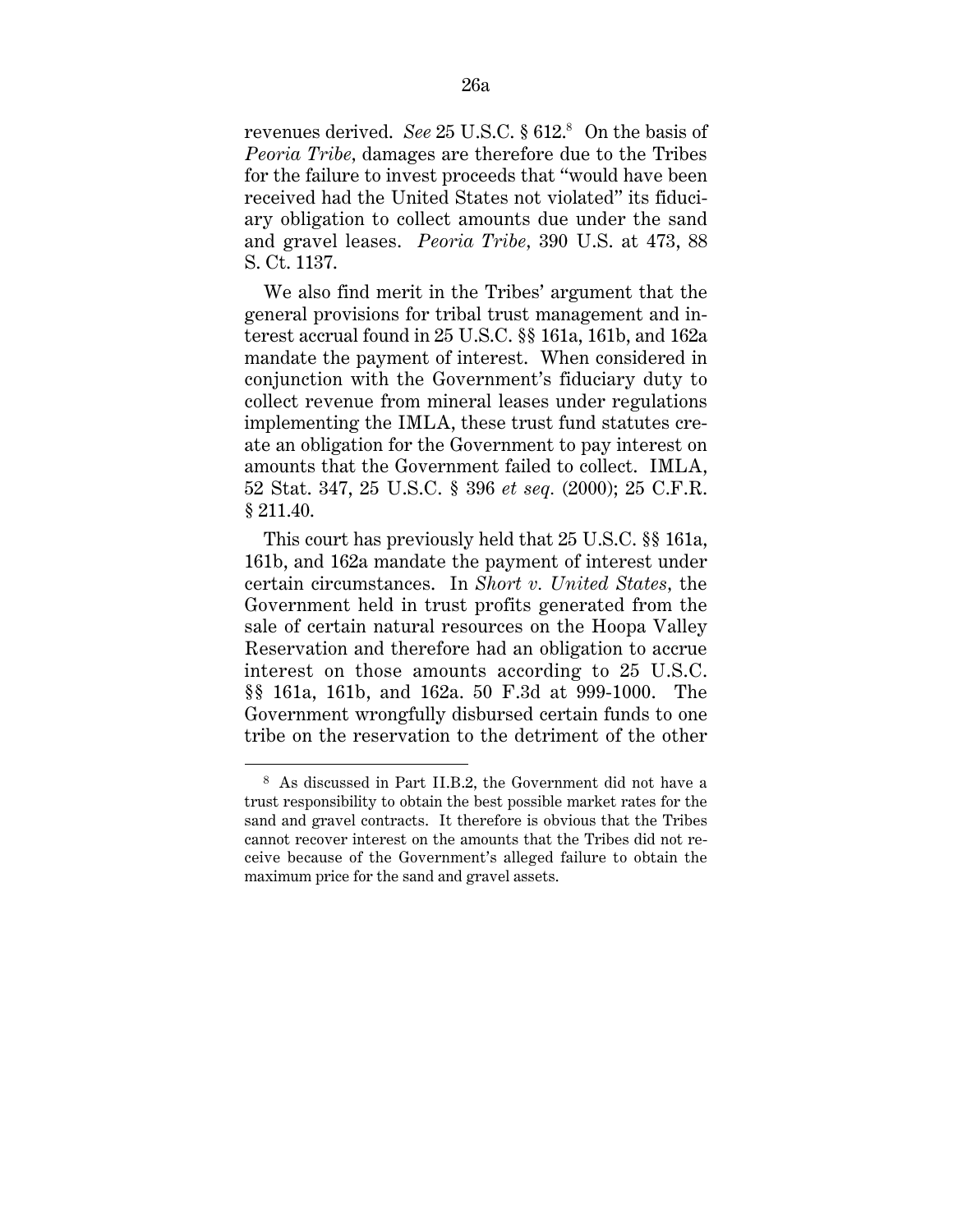tribe coexisting on the reservation. Relying on *Peoria Tribe,* the Court granted interest based on 25 U.S.C. §§ 161a, 161b, and 162a, not as an award on damages, but "as part of the damages award itself." *Id.*

Under *Short* and *Peoria Tribe,* when the Government has a clear statutory fiduciary duty to collect or manage funds and further undertakes the duty to earn interest on those funds, the failure of the Government to collect or manage such funds in accordance with its obligations will result in an award of damages for that failure and an award of interest on the amount mismanaged or not collected. As was the case in *Short* and *Peoria Tribe,* the Government here has a separate and distinct statutory fiduciary obligation to pay the interest on the funds it failed to collect or otherwise mismanaged.

The Government argues that reliance on *Short* would conflict with the Court of Claims decision in *Mitchell v. United States,* 229 Ct. Cl. 1, 664 F.2d 265 (1981). That decision, which led to the Supreme Court decision in *Mitchell II,* is also binding on this court. In *Mitchell,* the Court of Claims held that the mismanagement of timberlands by the United States would give rise to a damages award, but not to an award of interest on monies that plaintiffs might recover for the mismanagement of trust assets. In its decision, however, the court did not discuss or reconcile its decision with the binding Supreme Court precedent of *Peoria Tribe.* In affirming the Court of Claims' decision, the Supreme Court in *Mitchell II* also did not address the denial of interest.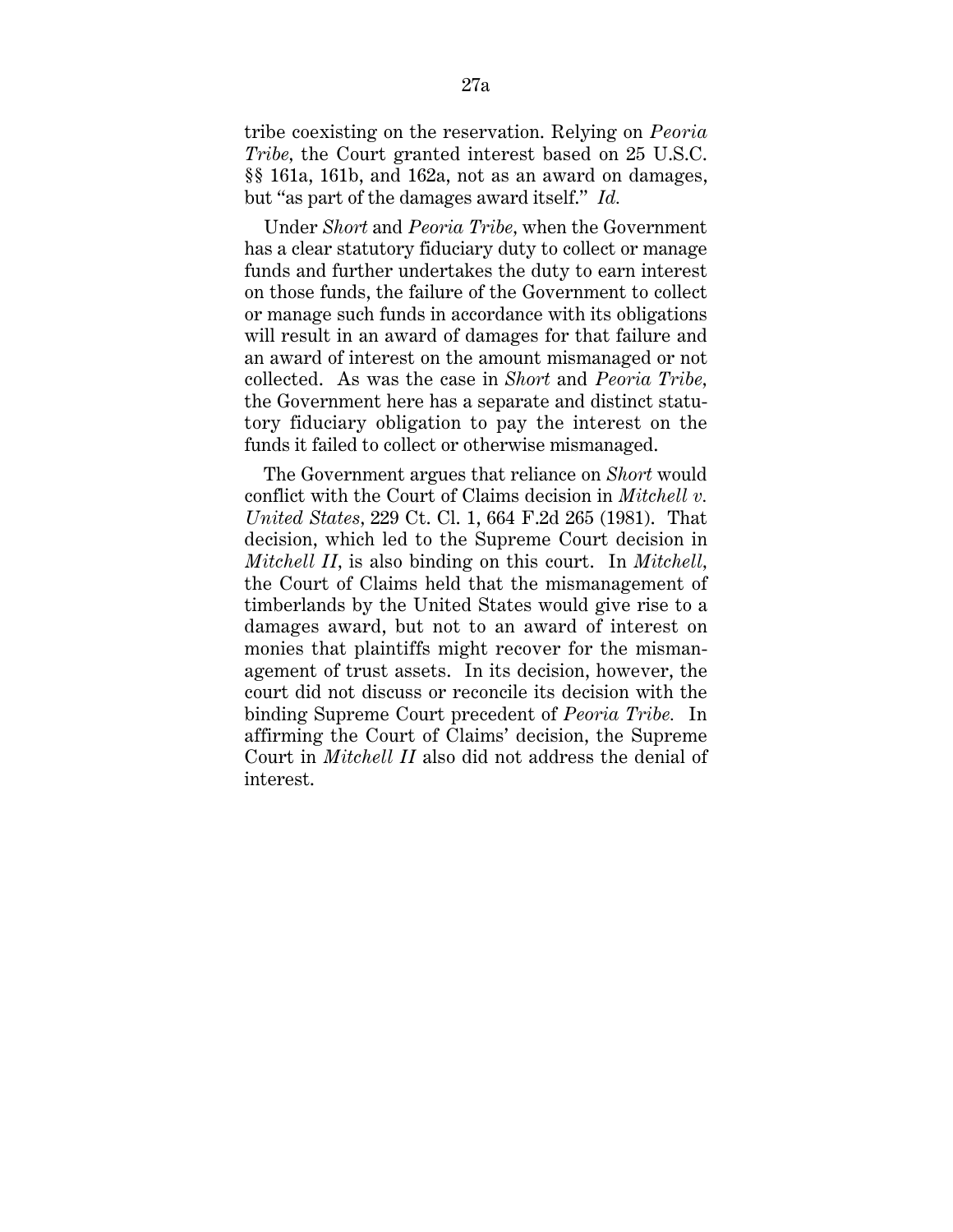In any event, the present case is distinguishable from *Mitchell.* The Tribes point to a definitive requirement<sup>9</sup> that the Government credit its trust accounts with its sand and gravel proceeds and earn interest on those trust funds. *See* 25 U.S.C. § 612; *see also* 25 C.F.R. § 211.40; 25 U.S.C. §§ 161a, 161b, and 162a. In *Mitchell,* however, the Government's duties arose from a network of statutes relating to timber management, none of which required the Government to deposit the proceeds into an interest-bearing tribal trust account. *See* 25 U.S.C. § 406 (providing that payment for timber sales should be made to the owner of the land or disposed of for their benefit); 25 U.S.C. § 407 (providing that timber sale proceeds from unallotted lands should be dispersed "as determined by the governing bodies of the tribes concerned and approved by the Secretary"); 25 U.S.C. §§ 323-325 (providing that compensation received for rights of way should be disposed of in accordance with enacted regulations of the Secretary, which in turn provide that the consideration be paid to the landowner under 25 C.F.R. § 169.14 (2003)).<sup>10</sup> Unlike *Short* or *Peoria Tribe,* the Government in *Mitchell* never placed the proceeds into a trust to earn interest (*Short*) or even had the obligation to do so (*Peoria Tribe*).

In light of *Peoria Tribe* and the statutory language of 25 U.S.C. § 612, we hold that the Tribes are entitled to

1

<sup>&</sup>lt;sup>9</sup> A general requirement to deposit miscellaneous funds in trusts, such as 25 U.S.C. § 155, would be unlikely to fulfill the standards required in *Mitchell II.*

<sup>10</sup> Other statutes listed in *Mitchell* do not involve the sale or leasing of tribal assets. 25 U.S.C. § 466 (requiring sustainable yield harvesting); 25 U.S.C. § 318a (authorizing the appropriation of money for reservation roads).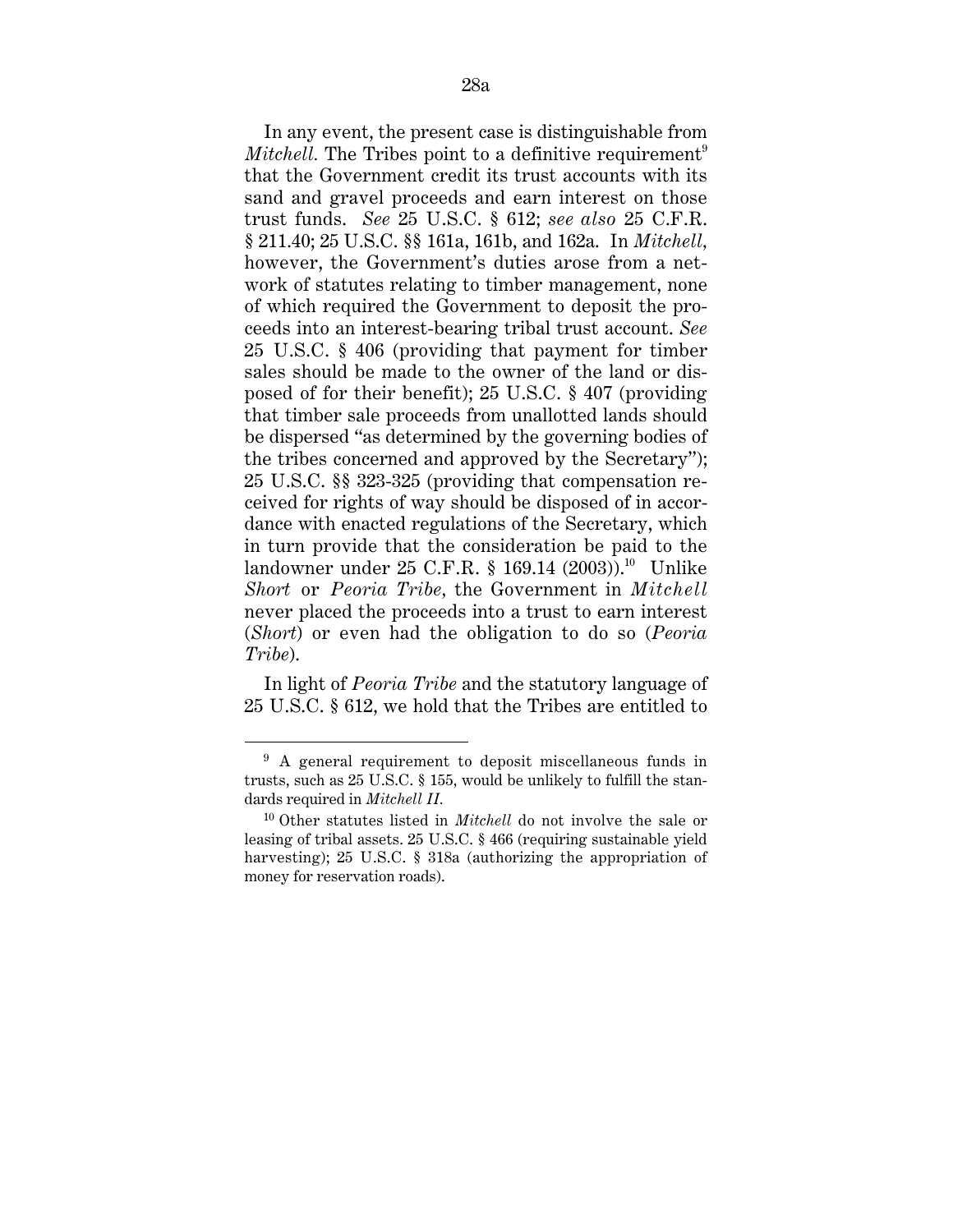interest on monies that the Government was contractually obligated to collect, but did not collect or delayed in collecting, on behalf of the Tribes. We further hold that the same interest obligation arose under the Government's duty to collect mineral royalties pursuant to 25 C.F.R. § 211.40 and to pay interest on such royalties pursuant to the general trust management statutes of 25 U.S.C. §§ 161a, 161b, and 162a.

### **III. CONCLUSION**

We hold that the Department of the Interior and Related Agencies Appropriations Act, Public Law No. 108-7, suspends the statute of limitations for certain trust claims until an accounting of the trust is received. The claims covered by the Act include claims relating to the Government's mismanagement of tribal trust funds after funds are deposited in trust and claims relating to the Government's failure to timely collect amounts due and owing to the Tribes under its sand and gravel contracts.

We further hold that the Tribes are entitled to interest on amounts that the Government was contractually obligated to collect, but did not collect or delayed in collecting on behalf of the Tribes under both 25 U.S.C. § 612 and the combination of 25 C.F.R. § 211.40 and 25 U.S.C. §§ 161a, 161b, and 162a. We remand for further proceedings consistent with this opinion. Based on the foregoing, we

*AFFIRM-IN-PART, REVERSE-IN-PART, AND RE-MAND.*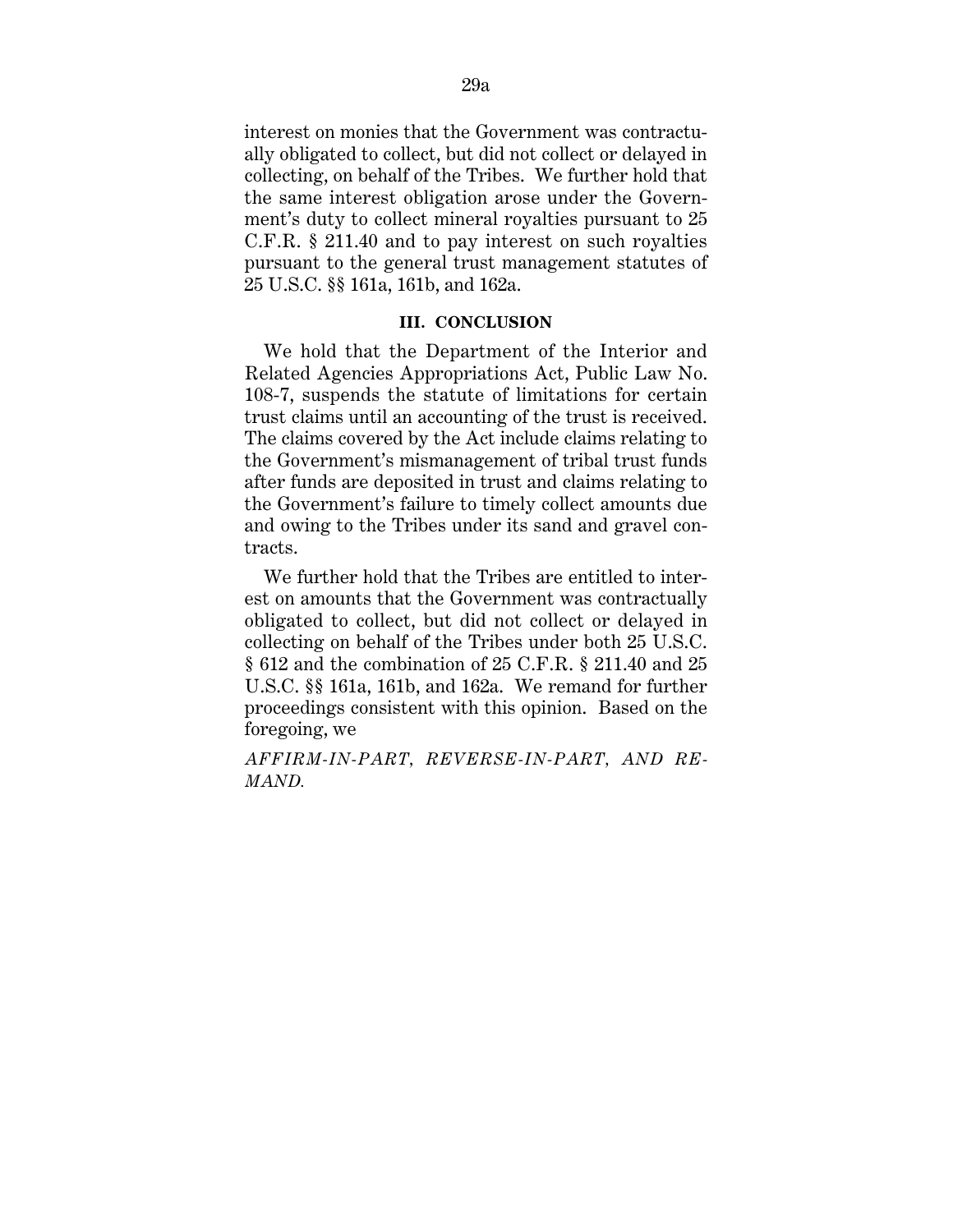No costs.

RADER, Circuit Judge, dissenting-in-part.

Although I agree with the court on the statute of limitations and the liability for mismanagement of trust funds but not assets, I respectfully disagree with its construction of 25 U.S.C. § 612. As a general proposition, 28 U.S.C. § 2516 relieves the United States of any liability for prejudgment interest, except where Congress has expressly authorized that payment. *See Library of Congress v. Shaw,* 478 U.S. 310, 318, 106 S. Ct. 2957, 92 L.Ed.2d 250 (1986) ("The consent necessary to waive the traditional immunity [against liability for prejudgment interest] must be express, and it must be strictly construed.") (quoting *United States v. N.Y. Rayon Importing Co.,* 329 U.S. 654, 659, 67 S. Ct. 601, 91 L.Ed. 577 (1947)). Section 612, to my eyes, does not expressly authorize awarding prejudgment interest as a part of the damages.

That section places "all revenues and receipts derived from the Wind River Reservation under any and all laws" in a trust account where interest would accrue on the principal at four percent per year. *See* 25 U.S.C. § 612. Section 612 thus makes the United States responsible only for interest on funds actually collected and deposited in the trust account. This language does not obligate interest on funds that the United States should have collected or should have deposited. Accordingly, I do not read § 612 to overcome the general proscription against prejudgment interest.

For the same reason, the Court of Claims' en banc decision in *Mitchell v. United States,* 229 Ct. Cl. 1, 664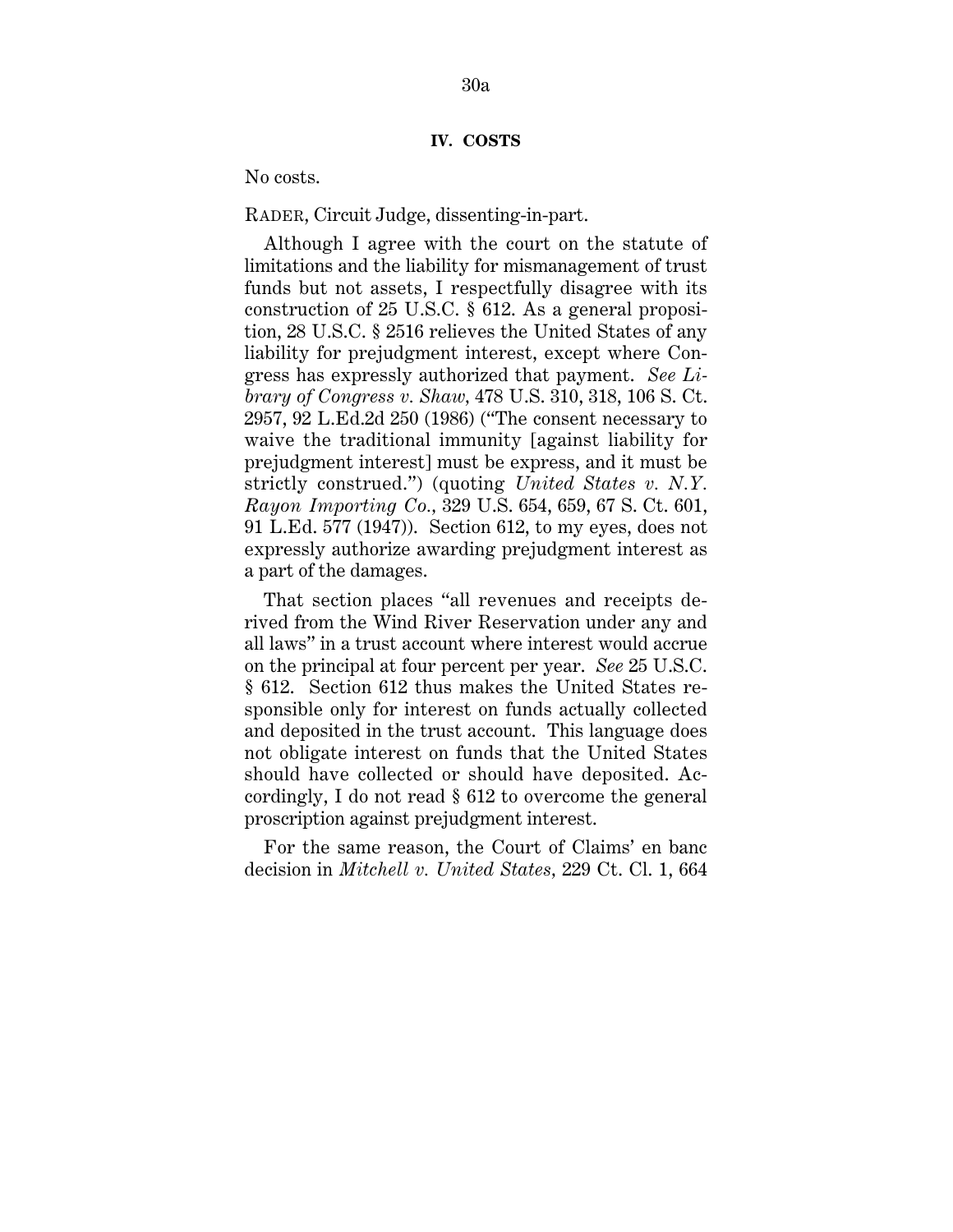F.2d 265 (1981), *aff'd,* 463 U.S. 206, 103 S. Ct. 2961, 77 L.Ed.2d 580 (1983) (*Mitchell II* ), governs this case. In *Mitchell II,* the court read Indian trust fund statutes of general applicability—25 U.S.C. §§ 161a, 161b, and 162 (similar in many respects to  $\S 612$ )—to deny the Indian tribes interest on claims stemming from mismanagement of trust assets. The court stated unequivocally that the tribes "are not entitled, however, to such interest on any unpaid amounts they may now recover in the present suit.  $\ldots$  . Those [unpaid] sums or their equivalent were never held by the Government for plaintiffs, were not subject to the specific interest provisions . . . and there is no statute awarding back-interest on such unpaid compensation now awarded by the court in this suit." *Mitchell II,* 664 F.2d at 275. Accordingly, the *Mitchell II* court denied those tribes, very similarly situated to the tribes in this case, interest on uncollected funds.

The court today distinguishes *Mitchell II* because it reads § 612 to create a definitive requirement that the United States deposit proceeds in an interest-bearing trust. The court observes that *Mitchell II* evinces no requirement to deposit proceeds into an interest-bearing account. To the contrary, *Mitchell II* makes clear that "tribal trust funds and proceeds of the sale of Indian lands must be held in the Treasury at interest under 25 U.S.C. §§ 161a and 161b (1976), but an alternative under § 162a is deposit in banks" and that the United States "must as trustee exercise reasonable management zeal to get for the Indians the best rate, the statutory 4% being but a floor, not a ceiling." *Mitchell II,* 664 F.2d at 274. Thus, the statutes in *Mitchell II*, like section 612 in this case, required de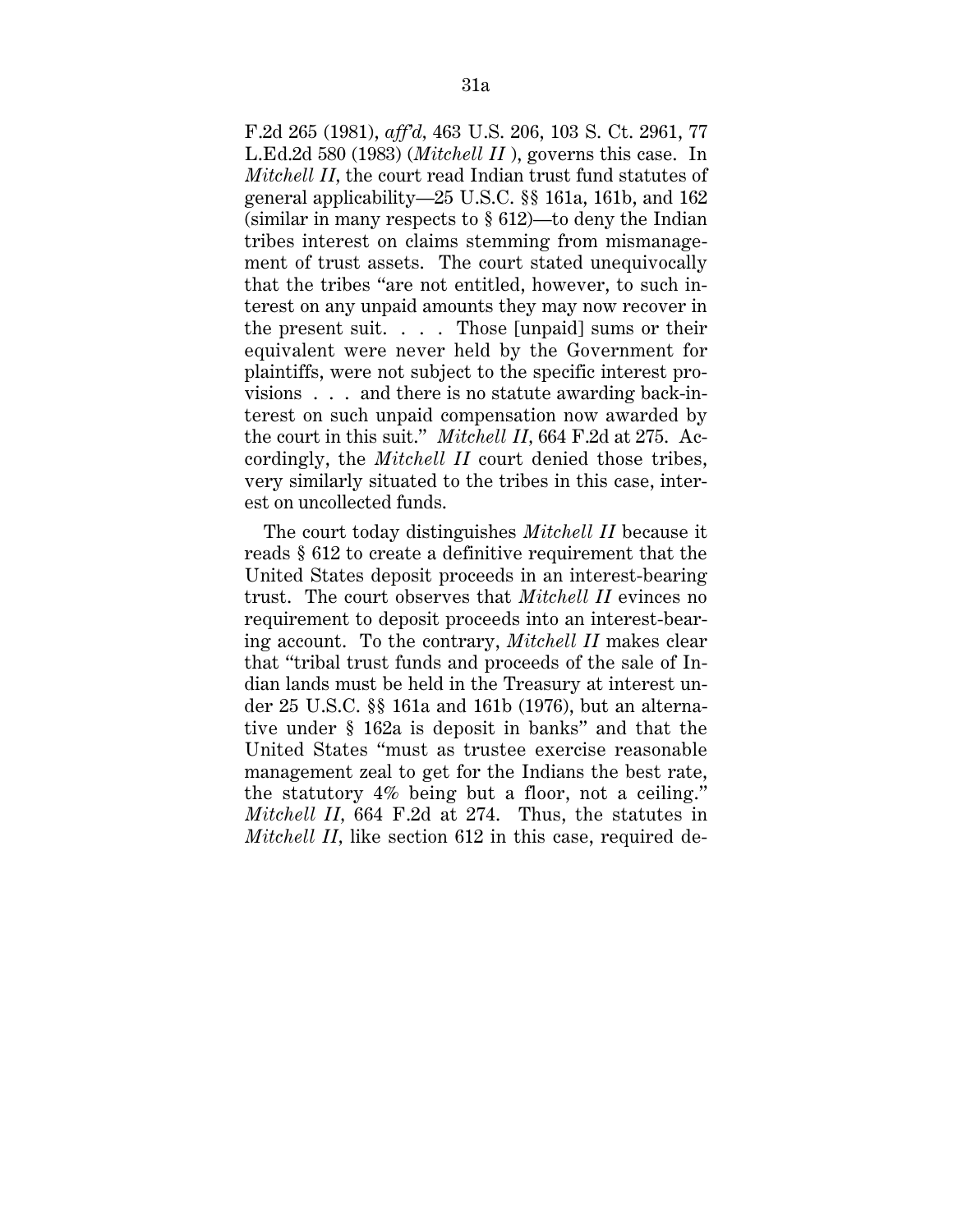posit and interest on the trust proceeds. On such compellingly similar facts, *Mitchell II* governs this case.

Moreover, *Peoria Tribe of Indians of Oklahoma v. United States,* 390 U.S. 468, 88 S. Ct. 1137, 20 L.Ed.2d 39 (1968), does not change the holding in *Mitchell II.* The Supreme Court in *Peoria Tribe* awarded interest on damages for malfeasance because the United States violated a treaty by selling some of the land ceded by the Indians to the United States "not by public auction, but by private sales at appraised prices lower than would have prevailed at public auction." *Peoria Tribe,* 390 U.S. at 469-70, 88 S. Ct. 1137. *Peoria Tribe* thus remedies the breach of a very specific duty, not negligence in general administration of a trust. In this case, on the other hand, the United States' liability stems from nonfeasance or negligence.

Similarly, *Short v. United States,* 50 F.3d 994 (Fed. Cir. 1995), does not (and could not) override the holding of *Mitchell II.* In *Short,* this court held the government liable for interest on funds actually held but wrongfully disbursed. That, like *Peoria,* is malfeasance. In this case, the United States never collected the monies and, thus, never placed them in any account to bear interest. Accordingly, *Short* does not apply. Indeed, the proper reconciliation of the binding precedent of *Short* and *Mitchell II* yields the following: If funds are wrongfully disbursed after deposit, the United States is liable for interest on the missing funds. But if funds have not been collected and deposited in a trust account even due to negligence, the United States is *not* liable for interest on the missing funds. Accordingly, the United States should not be liable for prejudgment interest in the present case.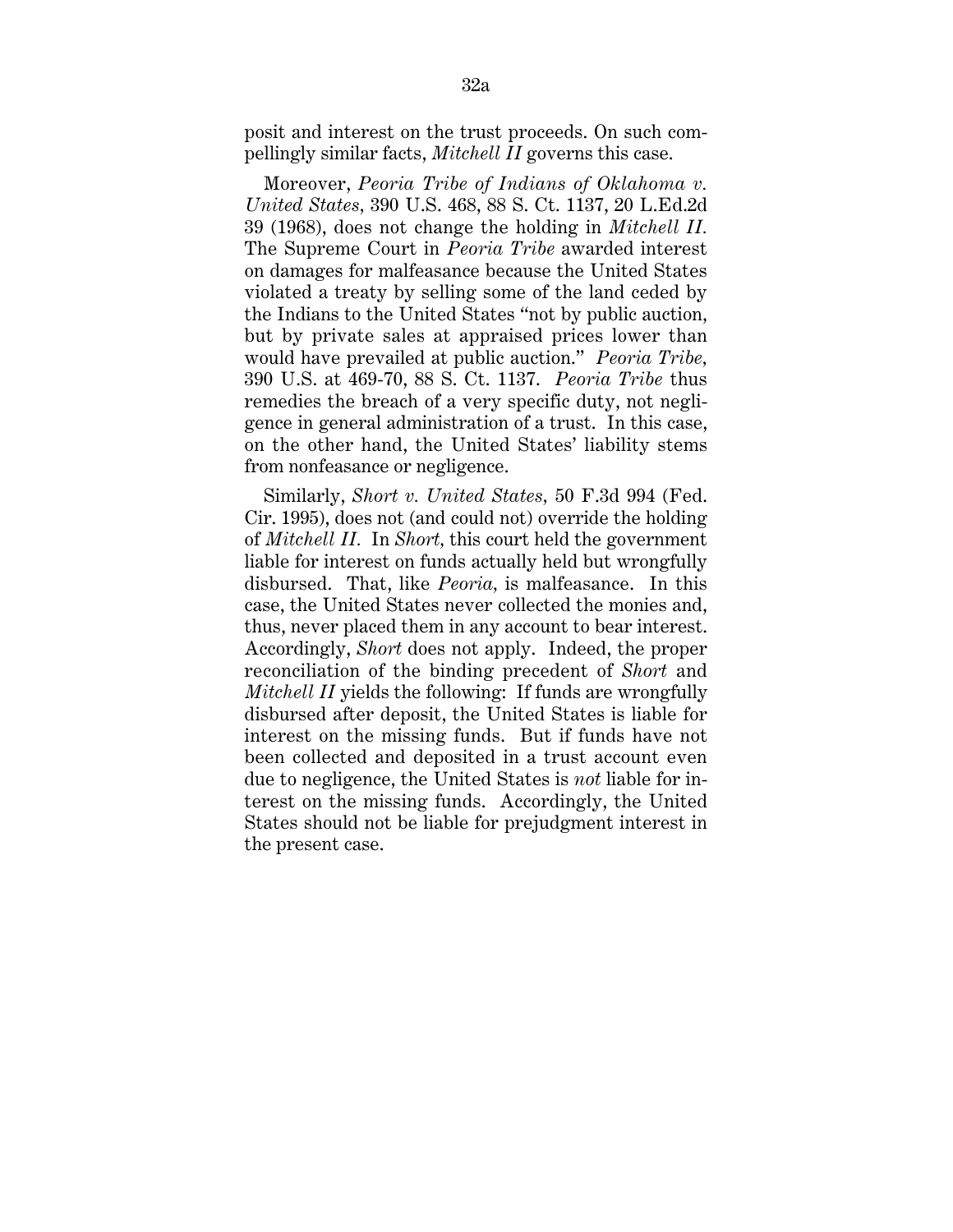#### **APPENDIX B**

#### UNITED STATES COURT OF FEDERAL CLAIMS

Nos. 79-458a L, 79-459a L**<sup>1</sup>**

THE SHOSHONE INDIAN TRIBE OF THE WIND RIVER RESERVATION, WYOMING, PLAINTIFF

*v.*

THE UNITED STATES, DEFENDANT

THE ARAPAHO INDIAN TRIBE OF THE WIND RIVER RESERVATION, WYOMING, PLAINTIFF

*v.*

THE UNITED STATES, DEFENDANT

Filed: Nov. 30, 2001

#### *OPINION AND ORDER*

HEWITT, Judge.

 $\overline{a}$ 

This is an action by the Eastern Shoshone Tribe (the Shoshone) and the Northern Arapaho Tribe (the Arapaho) (collectively, the Shoshone and Arapaho are re-

**<sup>1</sup>**There are presently two separate dockets for these consolidated cases. Sand and gravel claims are docketed as 79-458a L & 79-459a L (referred to as the subdocket). All other claims are docketed as 79-458 L & 79-459 L (referred to as the main docket). The pending motion was filed in both dockets. The court is entering an order in the main docket providing that proceedings in the main docket shall also be subject to this order.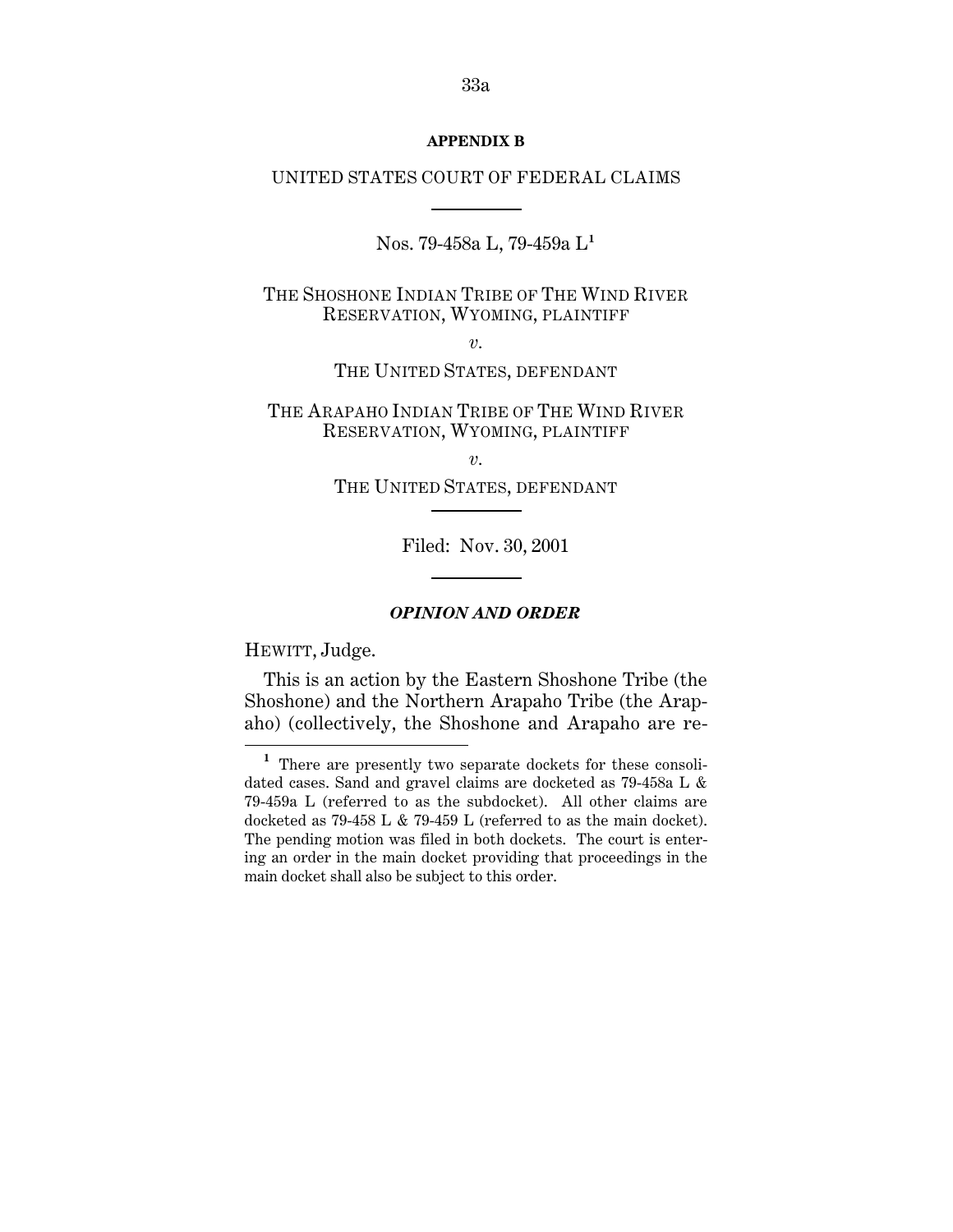ferred to as the Tribes) for damages based on the United States' alleged breach of trust for mismanagement of the Tribes' natural resources up to the point of collection and with respect to defendant's handling of Tribal funds post-collection. *See* Eastern Shoshone and Northern Arapaho Tribes' Legal Bases for the Tribes' Theories of Recovery for Breach of Trust (Tribes' Bases) at 1. The Tribes in this consolidated action share an undivided interest in the Wind River Indian Reservation (the Reservation) in Wyoming including, but not limited to, the mineral and other resources on and under the Reservation. *Id.*

Before the court is Defendant's Motion and Supporting Memorandum Re: Statute of Limitations Issues (Def.'s Mot.) and the responsive briefing. Defendant asserts that the applicable statute of limitations, 28 U.S.C. § 2501, limits plaintiffs' recovery to a period of time beginning no earlier than October 10, 1973, that is, six years prior to the filing of the complaint in this action. The Tribes oppose defendant's motion on the basis that the statute of limitations is tolled as to their claims until defendant provides an accounting of their trust property as required by a series of appropriations enactments (the Acts).<sup>2</sup> See Response of the Eastern Shoshone and Northern Arapaho Tribes to United

 $^{\rm 2}$  The following is a complete list of the Acts since 1990: Act of November 5, 1990, Pub.L. No. 101-512, 104 Stat. 1915; Act of November 13, 1991, Pub.L. No. 102-154, 105 Stat. 990; Act of October 5, 1992, Pub.L. No. 102-381, 106 Stat. 1374; Act of November 11, 1993, Pub.L. No. 103-138, 107 Stat. 1379; Act of September 30, 1994, Pub.L. No. 103-332, 108 Stat. 2499; Act of April 26, 1996, Pub.L. No. 104-134, 110 Stat. 1321; Act of September 30, 1996, Pub.L. No. 104-208, 110 Stat. 3009; Act of November 14, 1997, Pub.L. No. 105-83, 11 Stat. 1543; Act of October 11, 2000, Pub.L. No. 106-291, 114 Stat. 922.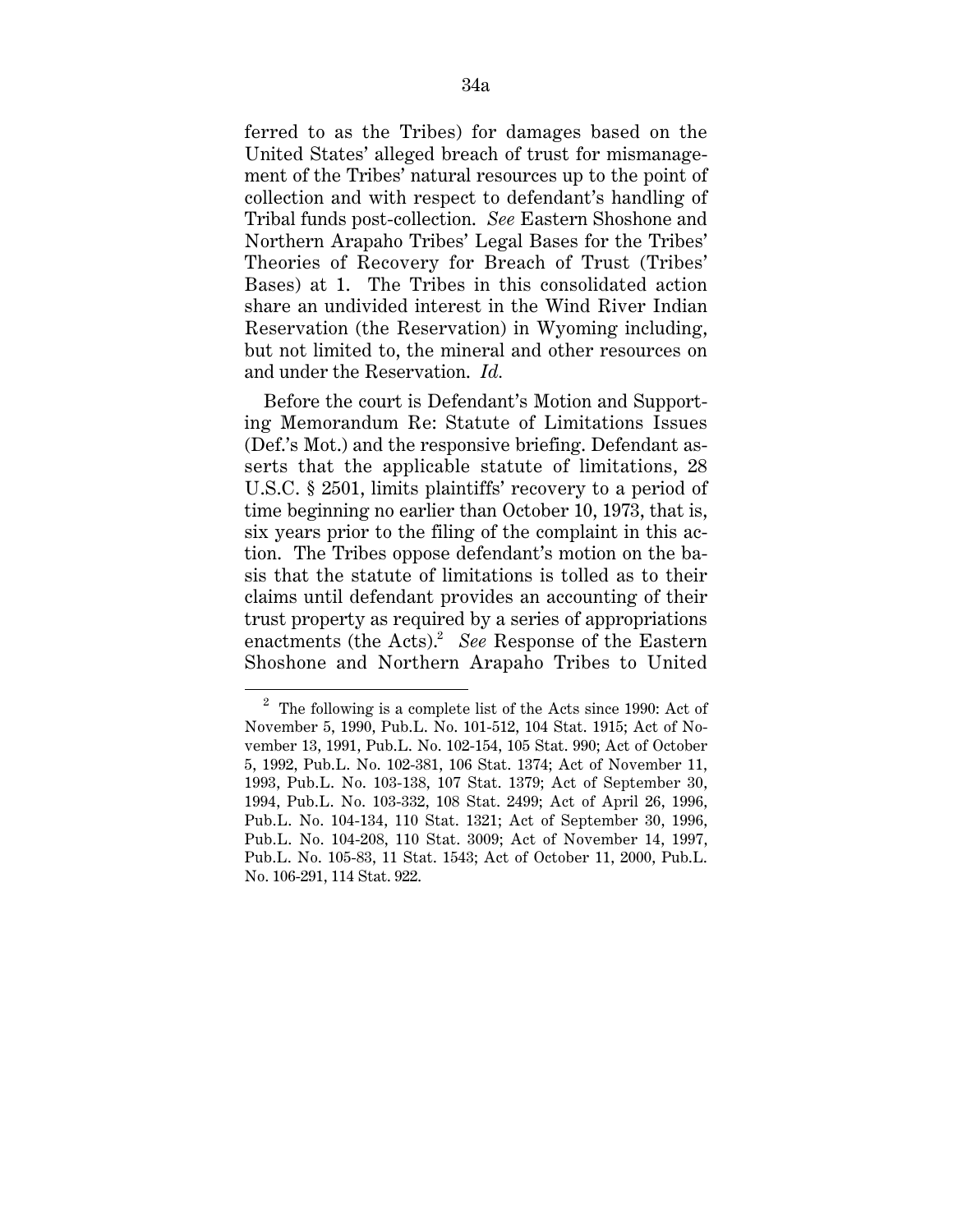States' Motion RE Statute of Limitations Issues (Pls.' Resp.) at 10-11. For the following reasons, defendant's motion is DENIED.

## I. Background

The litigation in this case is currently divided into four phases for adjudication. The first phase, as to which trial will be held beginning June 17, 2002, involves the Tribes' mineral trespass claims, as well as other claims, relating to specific sand and gravel pits on the Reservation. Pls.' Resp. at 2. The second phase involves extraction issues relating mostly to royalty accounting as to specific oil and gas deposits. *Id.* The third phase involves residual issues relating to oil and gas extraction, such as the failure to monitor leases. *Id.* at 2-3. The fourth phase involves the Tribes' trust money mismanagement claims. *Id.* at 3. The litigation is in various stages of discovery as to each of the phases; however, the legal questions raised in defendant's motion are ripe for judicial resolution at this juncture. Defendants Reply to Plaintiffs' Response to Defendant's Motion and Supporting Memorandum Re: Statute of Limitations Issues (Def.'s Reply) at 2.

Defendant's motion seeks to limit damages to a period of time beginning no earlier than October 10, 1973, that is, six years prior to the filing of the complaint in this action as provided by this court's statute of limitations. Def.'s Mot. at 2; 28 U.S.C. § 2501. Plaintiffs seek recovery for breaches of trust beginning in 1946 and continuing to the present date. *See* Petition filed October 10, 1979 at ¶¶ 10-11; Tribes' Bases at 29-30. Plaintiffs argue that the Acts, a series of Department of the Interior appropriations enactments listed above in note 2, toll the statute of limitations as to the entirety of the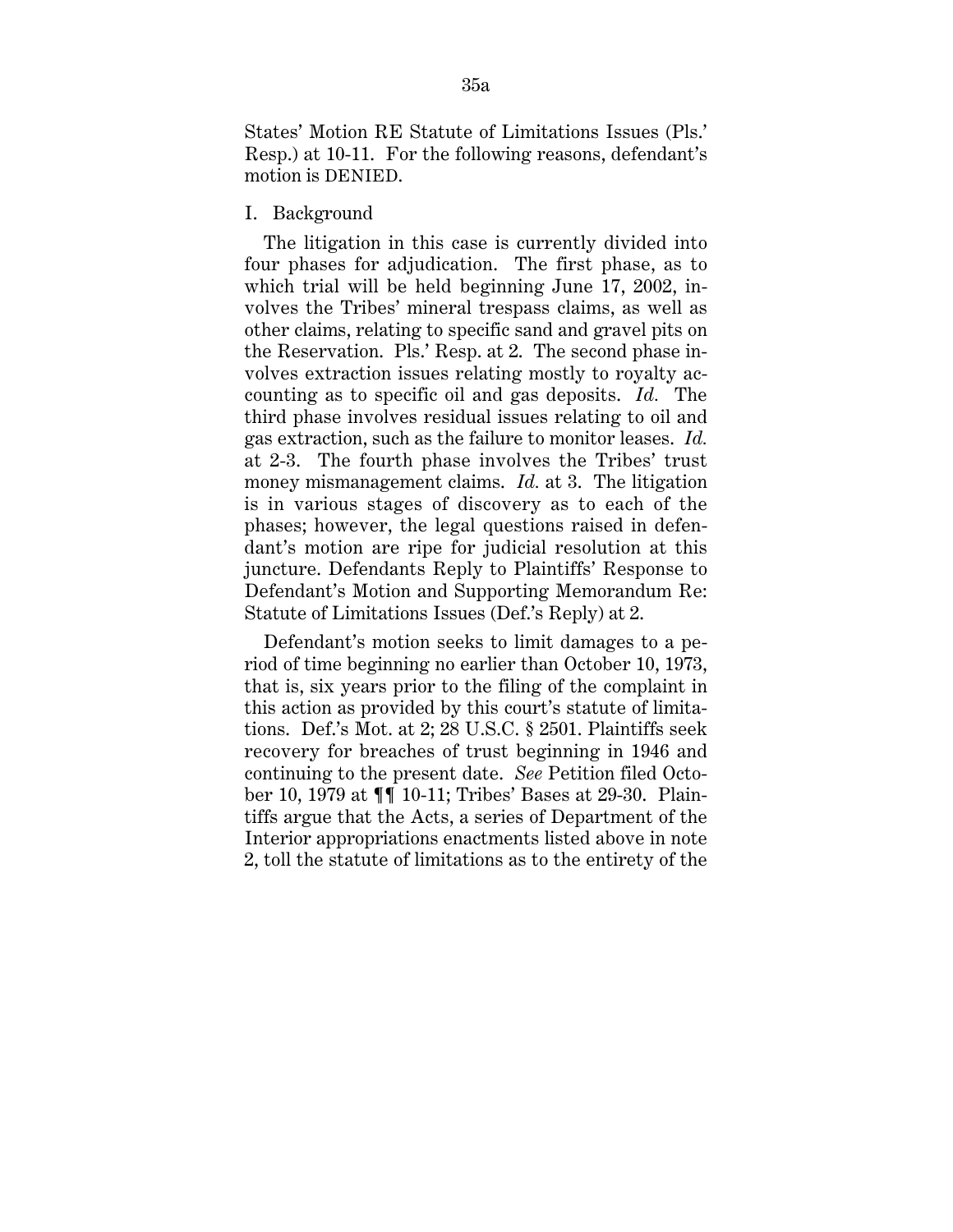Tribes' claims, and particularly as to those claims arising out of events prior to October 10, 1973, until the Tribes receive an accounting of their trust monies and property. *See* Tribes' Bases at 30. Resolution of the legal questions raised in defendant's motion, namely, the interaction between the Acts and the court's statute of limitations, will define both the scope of testimony to be received in the sand and gravel trial and the scope of discovery and testimony in the remaining phases of the litigation.

### II. Discussion

## A. Jurisdiction

The United States Court of Federal Claims has jurisdiction over the Tribes' claims pursuant to 28 U.S.C. § 1491 (1976) (the Tucker Act), and 28 U.S.C. § 1505 (1976) (the Indian Tucker Act). The Tucker Act and Indian Tucker Act waive the United States' sovereign immunity as to claims within their scope. *United States v. Mitchell,* 463 U.S. 206, 211-216, 103 S. Ct. 2961, 77 L.Ed.2d 580 (1983) (*Mitchell II* ). It is established law that the United States is vested with a general trust responsibility with respect to tribal monies or properties "where the federal government takes on or has control or supervision over" such "monies or property." *Id.* at 225, 103 S. Ct. 2961 (quoting *Navajo Tribe of Indians v. United States,* 224 Ct. Cl. 171, 183, 624 F.2d 981  $(1980)$ .<sup>3</sup> The statutes and regulations in the area of

. . . .

 <sup>3</sup> *See also, e.g.,* 25 U.S.C. § 162a(d), which provides in part:

The Secretary's proper discharge of the trust responsibilities of the United States shall include (but are not limited to) the following: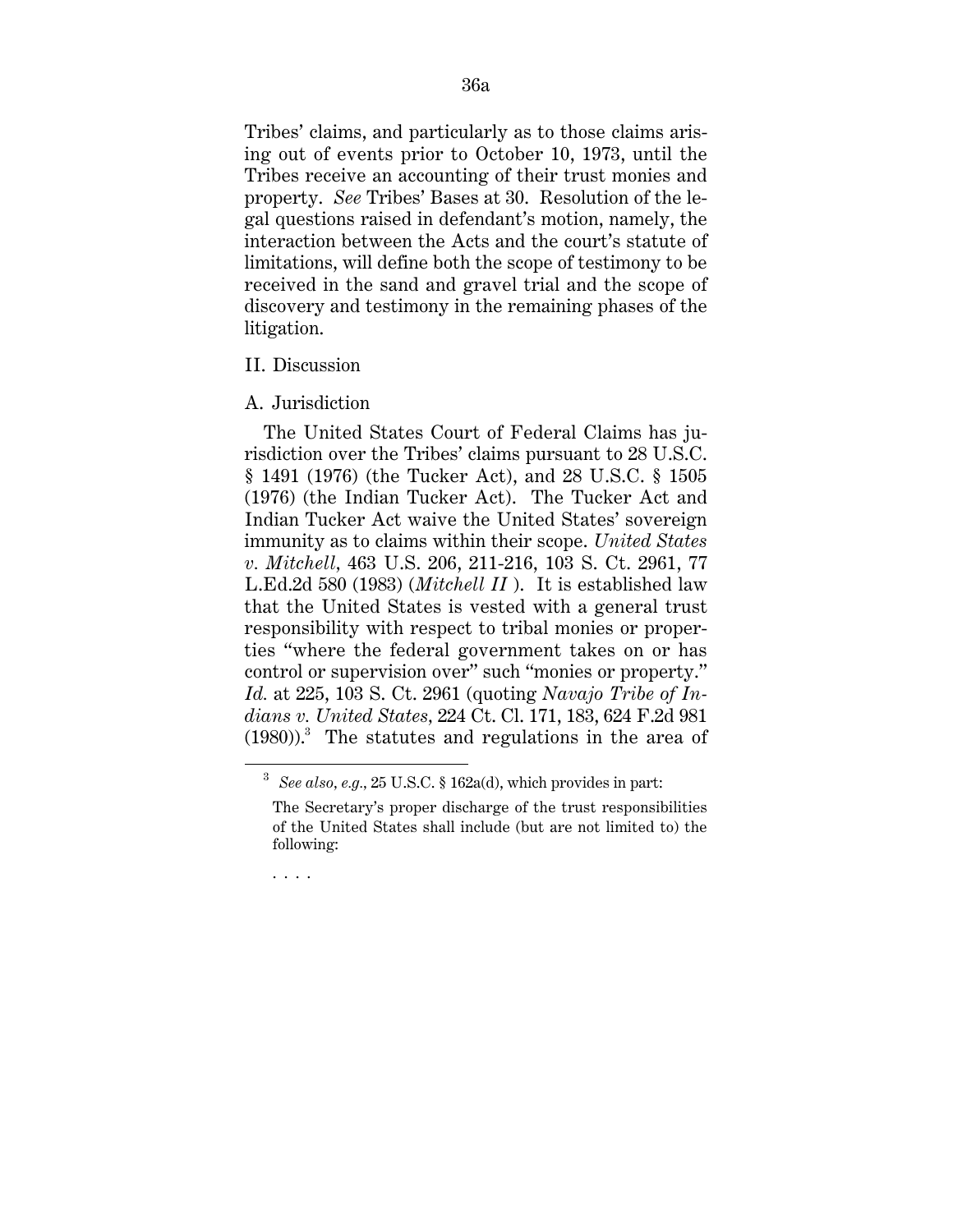mineral resources, the subject matter of this litigation, provide sufficient control to vest the defendant with a fiduciary duty with respect to the Tribes' monies and properties. It is undisputed that this court has jurisdiction over the Tribes' claims that accrued after October 10, 1973; however, jurisdiction is disputed as to the Tribes' claims that might have accrued prior to October 10, 1973. *See* Defendant's Answer (Def.'s Ans.) at 1; *see also* Def.'s Mot. at 7-10.

- B. The Impact of the Acts on the Statute of Limitations
- 1. The Issues

The principal legal issue to be resolved by the court is the precise impact of the Acts on the statute of limitations. The general statute of limitations, 28 U.S.C. § 2501, provides that "[e]very claim of which the United States Court of Federal Claims has jurisdiction shall be barred unless the petition thereon is filed within six years after such claim first accrues." The most recent of the Acts states:

[N]otwithstanding any other provision of law, the statute of limitations shall not commence to run on any claim, including any claim in litigation pending on the date of the enactment of this Act, concerning losses to or mismanagement of trust funds, until the affected tribe or individual Indian has been fur-

25 U.S.C. § 162a(d)(6), (8).

 $\overline{a}$ 

<sup>(6)</sup> Establishing consistent, written policies and procedures for trust fund management and accounting. . . .

<sup>(8)</sup> Appropriately managing the natural resources located within the boundaries of Indian reservations and trust lands.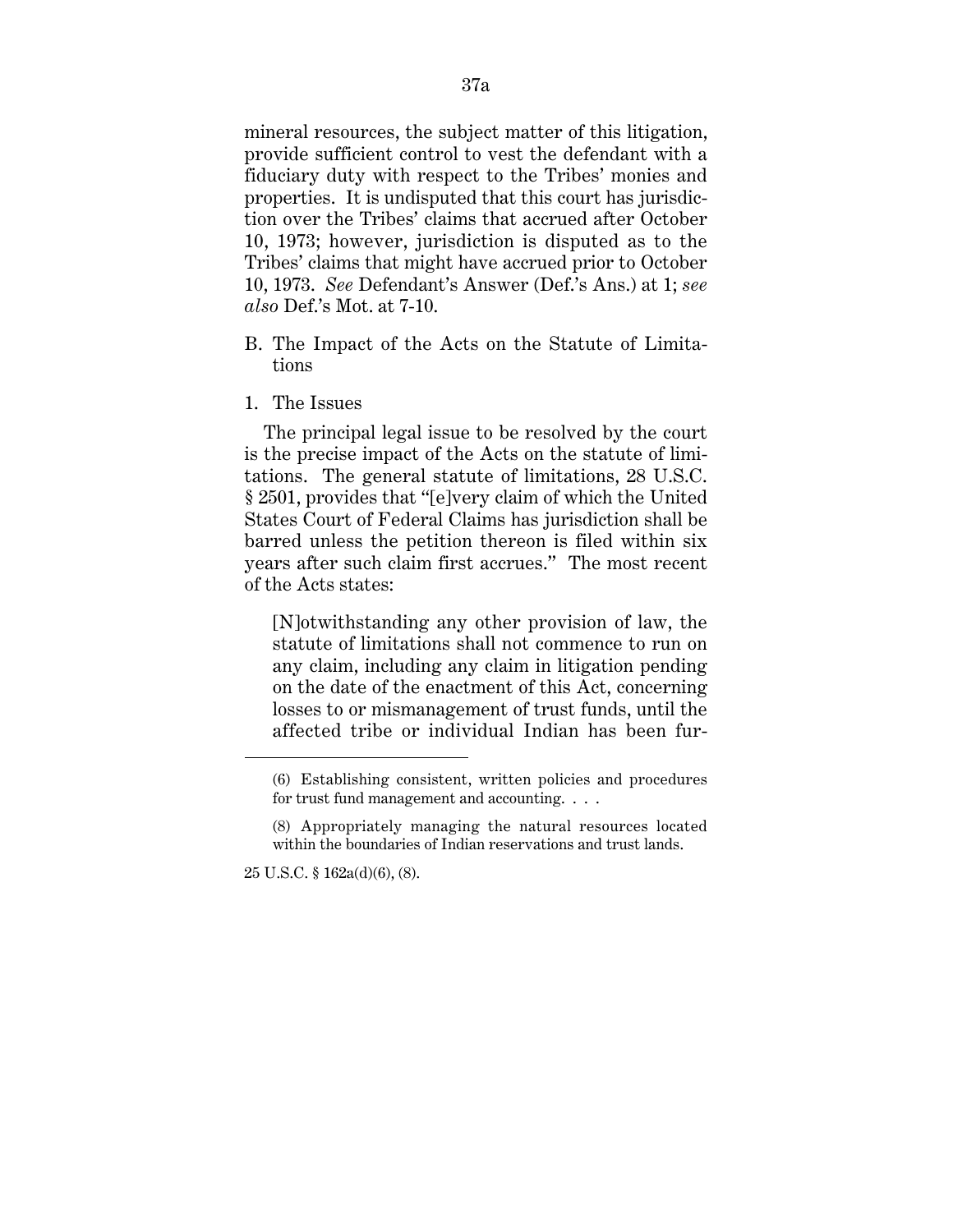nished with an accounting of such funds from which the beneficiary can determine whether there has been a loss. . . .

Department of the Interior and Related Agencies Appropriations Act, 2001, Pub.L. No. 106-291, 114 Stat. 922, 939 (2000).

It is undisputed that plaintiffs' claims involve trust funds and that the Tribes have yet to receive an accounting of their trust monies or property. The parties, however, disagree as to the precise impact of the Acts on the statute of limitations: whether the Acts preserve claims time-barred before the passage of the first of Acts and, if so, whether the Acts preserve only claims related to money already received by defendant or also preserve claims for monies that should have been received by the trust but were not received because of mismanagement of the Tribes' resources. Therefore, the legal arguments in defendant's motion and the responsive briefing can be divided into two main categories. First, the parties have made arguments as to whether the Acts preserve claims that, in absence of the Acts, might otherwise be time barredthat is, arguments with respect to time. Second, the parties have made arguments with respect to the types of claims that Congress intended the Acts to cover.

The canons of statutory interpretation require the court to consider first the text of the Acts and any binding authority interpreting the text. *See* 2A Norman J. Singer, *Sutherland Statutory Construction* § 46.01, at 113-129 (6th ed. 2000) (Singer); *Consumer Prod. Safety Comm'n v. GTE Sylvania, Inc.,* 447 U.S. 102, 108, 100 S. Ct. 2051, 64 L.Ed.2d 766 (1980) ("[T]he starting point for interpreting a statute is the language of the statute itself."). The second step of statutory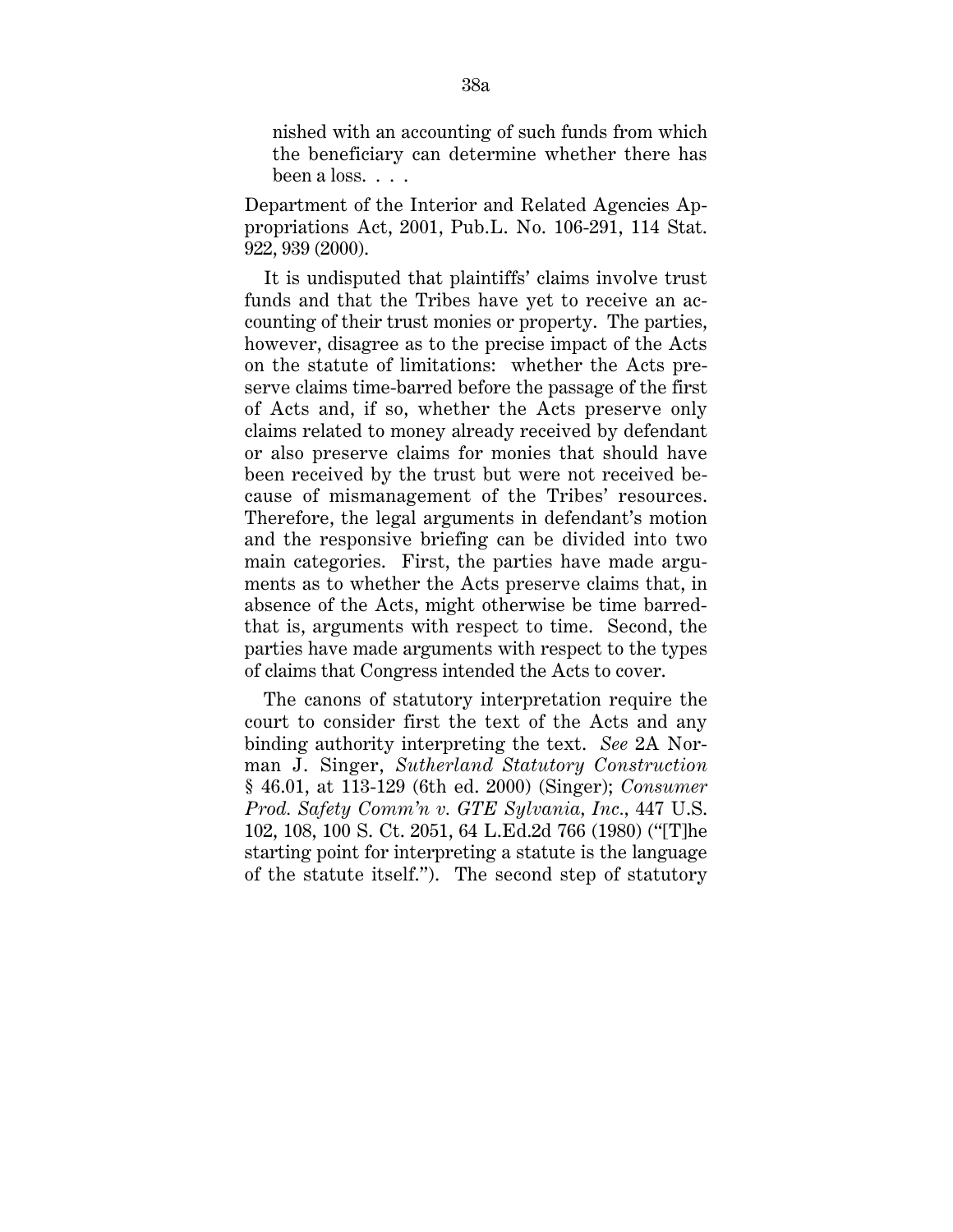construction, which is to be employed only in the case of ambiguity in the text of the statute and in the absence of binding interpretive authority, is to consider whether guidance is afforded by relevant legislative history. *See* 2A Singer, *supra,* § 48.01 at 411-415. The parties also argue various authorities and policies which may affect the court's reliance on one or another canon of construction or aspect of the legislative history. *See* Def.'s Reply at 7-10; Pls.' Resp. at 11.

The court notes at the outset that only two courts have ruled on the impact of the Acts on a general statute of limitations. In *Assiniboine and Sioux Tribes of the Fort Peck Indian Reservation, et al.,*<sup>4</sup> No. 773-87L (Ct. Cl. 1995), Order of April 11, 1995, to which plaintiffs refer, this court held in an unpublished order that the Acts toll the statute of limitations, even as to claims otherwise time-barred under 28 U.S.C. § 2501, until the plaintiff receives an accounting. *Id.* at 6-7. *Assiniboine,* however, is silent as to the types of claims that are tolled by the Acts. Defendant relies on *Cobell v. Bab-*

 <sup>4</sup> The parties contest the legal authority of *Assiniboine,* which is an unpublished order. *See* Def.'s Reply at 7 (arguing that Rule 52.1 of RCFC prohibits citing unpublished orders as authority). Rule 52.1 does, however, permit a party to cite an unpublished opinion as "persuasive authority." *Bennett v. United States,* 30 Fed. Cl. 396, 400 n. 7 (1994), rev'd on other grounds, 60 F.3d 843 (Fed. Cir. 1995). Given the lack of prior judicial interpretation of the Acts as they affect the statute of limitations, the court finds that *Assiniboine* offers useful guidance in considering the legal issues raised by defendant's motion. The court also notes that this court's proposed revised rules (available at the court's website: http://www.uscfc.uscourts.gov) do not propose to carry forward the prohibition on citation of unpublished opinions and orders that is contained in Rule 52.1 of the court's current rules.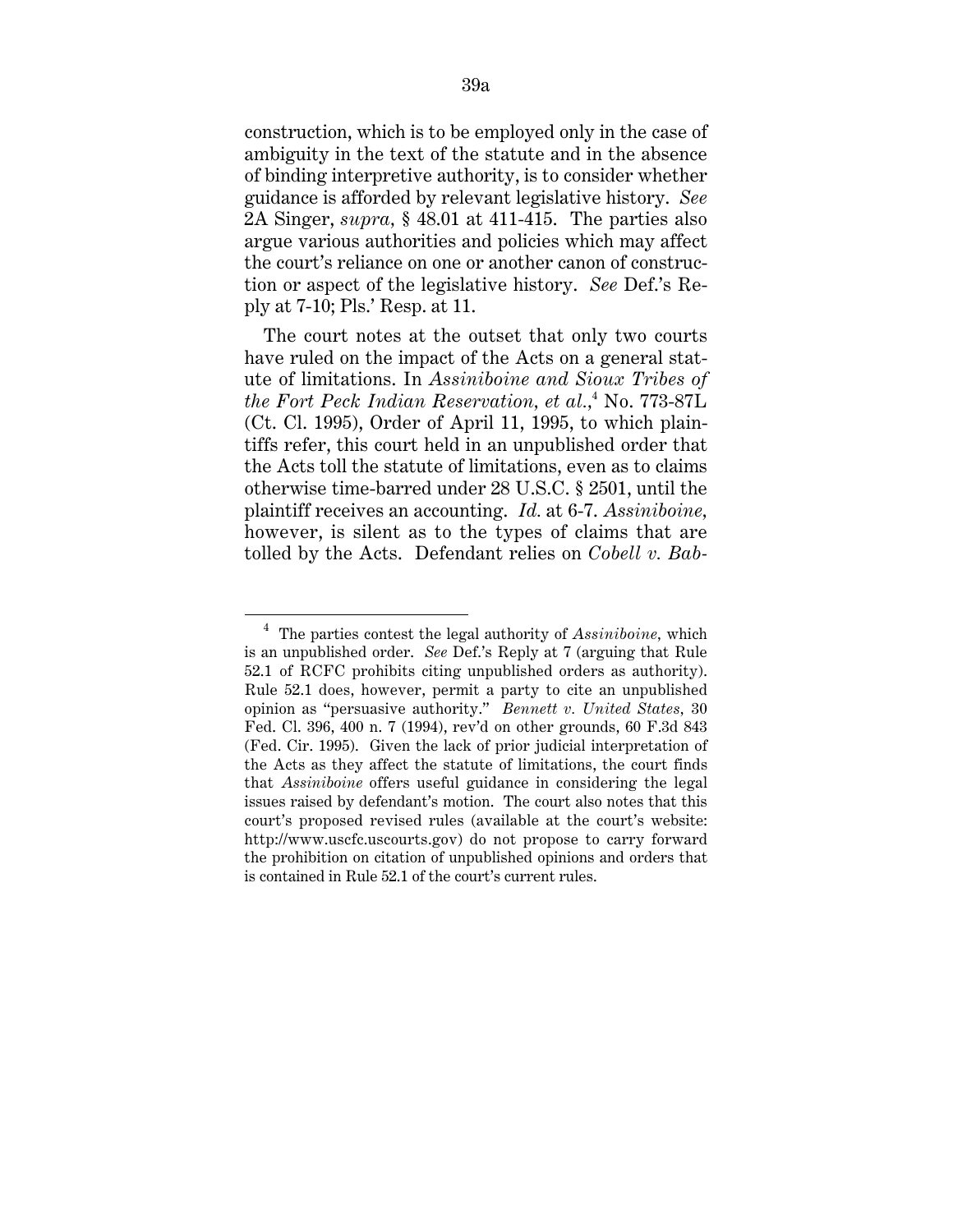$bitt$ , 30 F. Supp.2d 24 (D.D.C. 1998),<sup>5</sup> which disagreed with the decision in *Assiniboine* and held that the Acts do not revive claims already barred by the statute of limitations, but only "toll" the statute of limitations as to existing claims: claims arising no earlier than October 1, 1984, that is, six years prior to the passage of the first of the Acts. *Id.* at 43-44. The United States, in this case as well as in *Cobell,* concedes implicitly that the Acts may toll claims that have accrued within the period of time six years prior to the passage of the first of the Acts (1990). *See* Def.'s Reply at 4; *Cobell, supra,* 30 F. Supp.2d at 44 n. 25.

### 2. Defendant's Arguments

The central theme of defendant's argument is that this court has no jurisdiction to consider the Tribes' claims that involve alleged breaches of trust accruing prior to the court's six year statute of limitations. Def.'s Mot. at 7. The statute of limitations is a threshold jurisdictional question that cannot be waived. *See Hart v. United States,* 910 F.2d 815, 817 (Fed. Cir. 1990); *Camacho v. United States,* 204 Ct. Cl. 248, 494 F.2d 1363, 1368 (1974). Defendant argues that preserving claims that accrued prior to the six year statute of limitations is tantamount to a waiver of sovereign immunity and that, as waivers of sovereign immunity, the Acts must be strictly construed. *See* Def.'s Reply at 5-6.

 <sup>5</sup> The applicable statute of limitations in *Cobell* was 28 U.S.C. § 2401. An appeal in *Cobell* did not address the impact of the Acts on the statute of limitations; defendant's motion to dismiss in that case was denied on other grounds. *See generally Cobell v. Norton,* 240 F.3d 1081 (2001).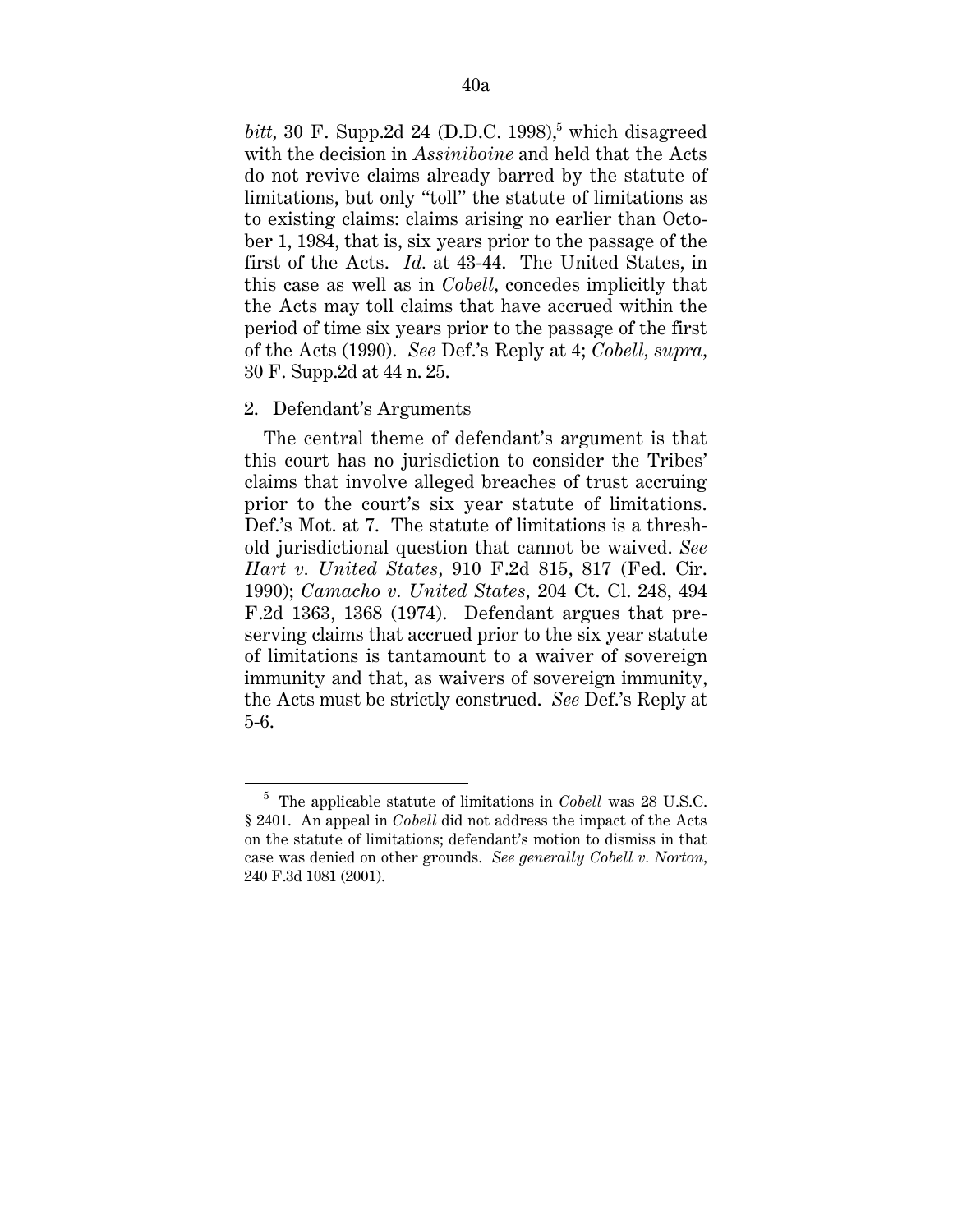The court agrees that waivers of sovereign immunity "cannot be implied but must be unequivocally expressed." *United States v. King,* 395 U.S. 1, 4, 89 S. Ct. 1501, 23 L.Ed.2d 52 (1969). Defendant asserts that the burden of proof is on the Tribes' to justify "tolling" of the statute of limitations. Def.'s Mot. at 9 (citing *Cochran v. United States,* 19 Cl. Ct. 455, 458 (1990)). *Cochran,* however, discusses the burden a plaintiff must meet in order to show that its claim has not yet accrued, but provides no guidance as to the interpretation of the text of any particular law, such as the Acts invoked by plaintiffs in this case, in relation to the statute of limitations. *See Id.*

With regard to the text of the statute, defendant argues that " '[a]bsent some clear, contrary expression of congressional intent that would lead to the conclusion that Congress meant to revive stale claims' ", plaintiffs' interpretation of the Acts is overbroad. Def.'s Reply at 7, (quoting *Cobell,* 30 F. Supp.2d at 44 (holding that "[n]either the plain language nor the legislative history of the tolling provision can support the plaintiffs' sweeping interpretation")). However, defendant provides no examples of cases where Congress did intend to revive "stale" claims as a means of comparison. Defendant simply states, "Had Congress had [sic] intended to revive old, time-barred claims it had more obvious ways of making that intent express. . . ." Def.'s Reply at 7.

Defendant in several places, does quote the language of the statute, but then stops short of addressing the meaning of the words contained in its quotation. For example, defendant characterizes the Acts as "tolling statutes" by quoting the following language from the Acts: " 'shall not commence to run on any claim con-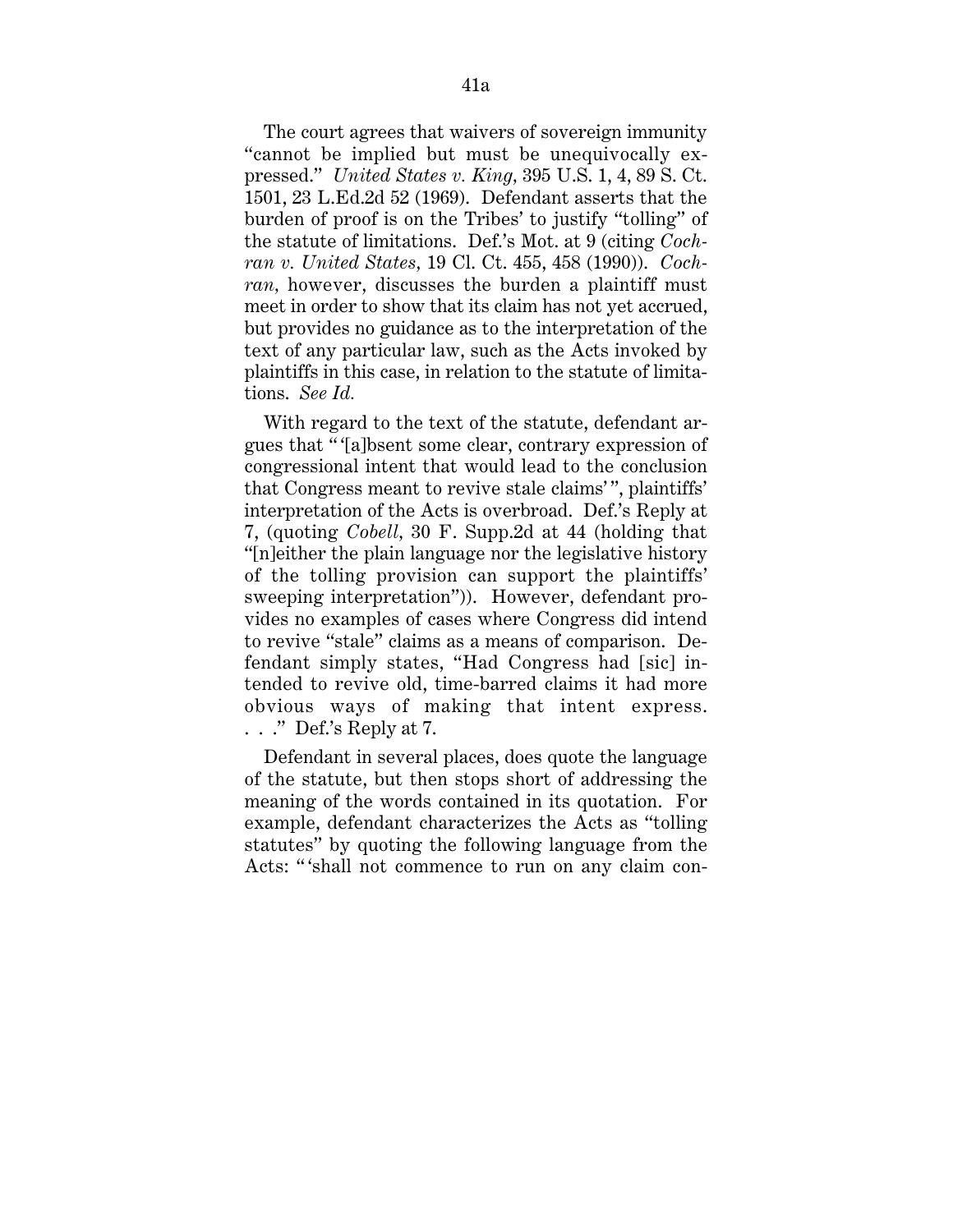cerning loss to or management of trust funds.'" Def.'s Mot. at 14. This bare characterization, absent an explanation of the meaning of the words (or citation to authority explaining the meaning of the words), provides the court with little assistance in its main task: determining congressional intent from, in the first instance, the language of the statute.

Defendant argues that not only the "plain language" of the Acts but also their legislative history bars the revival of "stale" claims. Def.'s Reply at 8-9. According to defendant, Sen. Rep. No. 101-534, 101st Cong., 2d Sess. (relating to the initial enactment in 1990) expresses clear congressional intent to that effect. Senate Report No. 101-534 provides:

Since the audit and reconciliation of such funds, as directed by the Committee, will require at least 5 years to complete, it is possible that the statute of limitations for any significant discrepancies uncovered during this process may have expired by the time such audits are completed.

*Id.* at 65. Defendant argues that this language, and especially the short number of years ("5"), shows the limited reach of the Acts: to toll the statute of limitations as to existing claims but not to revive already timebarred claims. *Id.* at 18.

With regard to the types of claims preserved by the Acts, defendant argues that the Tribes' interpretation of the tolling provision in the Acts is also overbroad in the sense that the tolling provisions only apply to ac-

 $6$  Defendant does not cite to a specific bill in which this language appears; but, the court notes that this language is common to all of the Acts.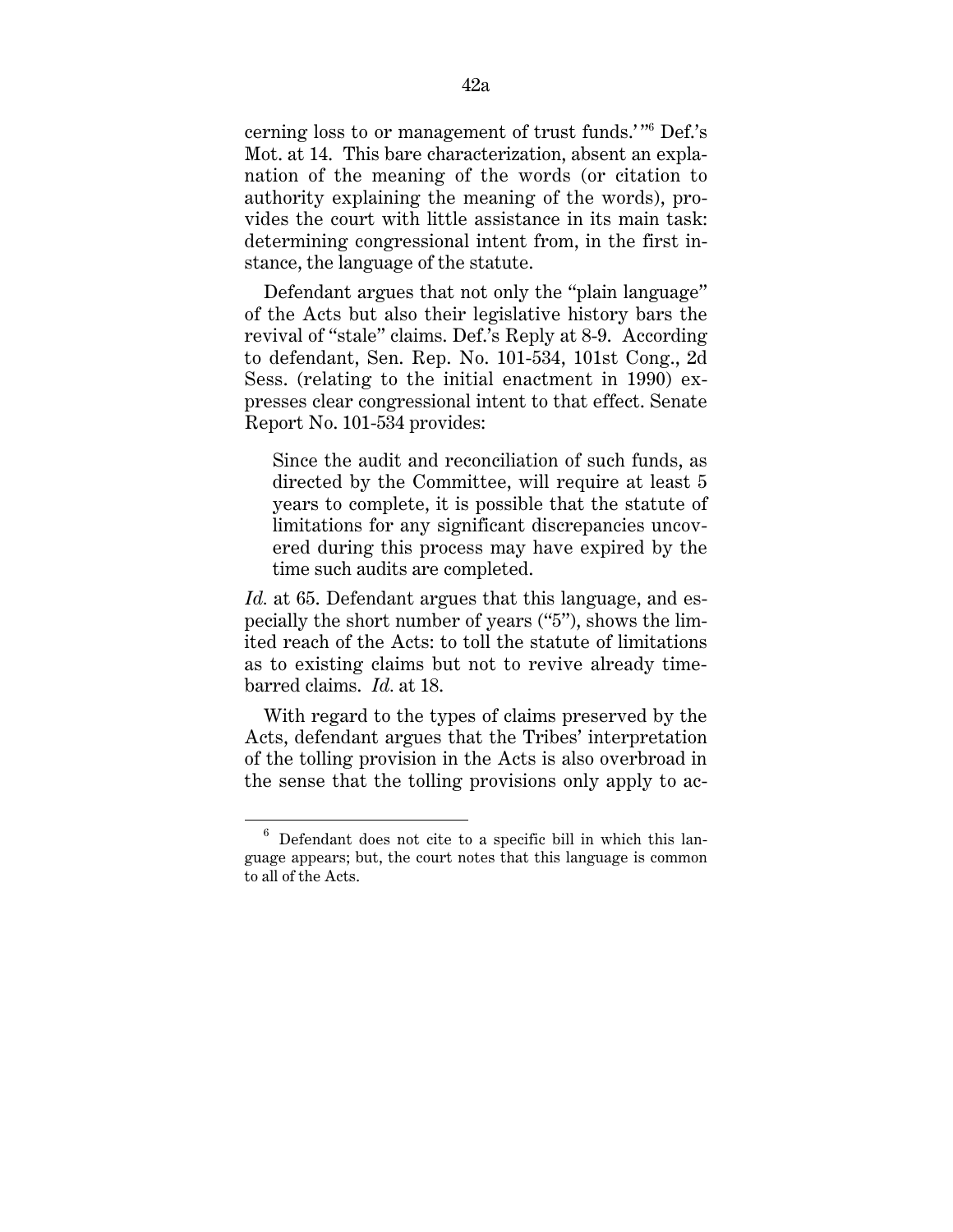counting claims and not to resource management claims. Def.'s Reply at 11. Defendant quotes the words "any claim, including any claim in litigation pending on the date of the enactment of the Act, concerning loss to or mismanagement of trust funds" and the words "until the affected tribe or individual Indian has been furnished with an accounting of such funds from which the beneficiary can determine whether there has been a loss." *Id.* Defendant then states that "mismanagement" and "accounting" are the "key terms," but provides neither rationale nor authority for identifying those words as the "key terms" in the quoted text. *Id.* Nor does defendant explain how the words "losses to or" or the words "whether there has been a loss" function in the text of the statute. *Id.* at 10.

Defendant argues generally that the legislative history of the Acts supports its argument that the language should be strictly interpreted to exclude resource management claims from its coverage. Without analyzing particular examples, defendant states that "plaintiffs' recitation of the legislative history of relatively contemporaneous enactments . . . demonstrates that when Congress wishes to treat the trust management issue broadly, it knows how to do so." Def.'s Reply at 11.

Defendant largely relies on a policy argument for interpreting the Acts to exclude trust funds from resource mismanagement: that such a broad reading of the statute will result in "untoward consequences." *See* Def.'s Reply at 12. According to defendant, if the United States is put in a position of having to furnish an accounting for all of the Tribes' claims, "these accountings could never be completed in a reasonable time frame." *Id.* In response to defendant's policy concerns,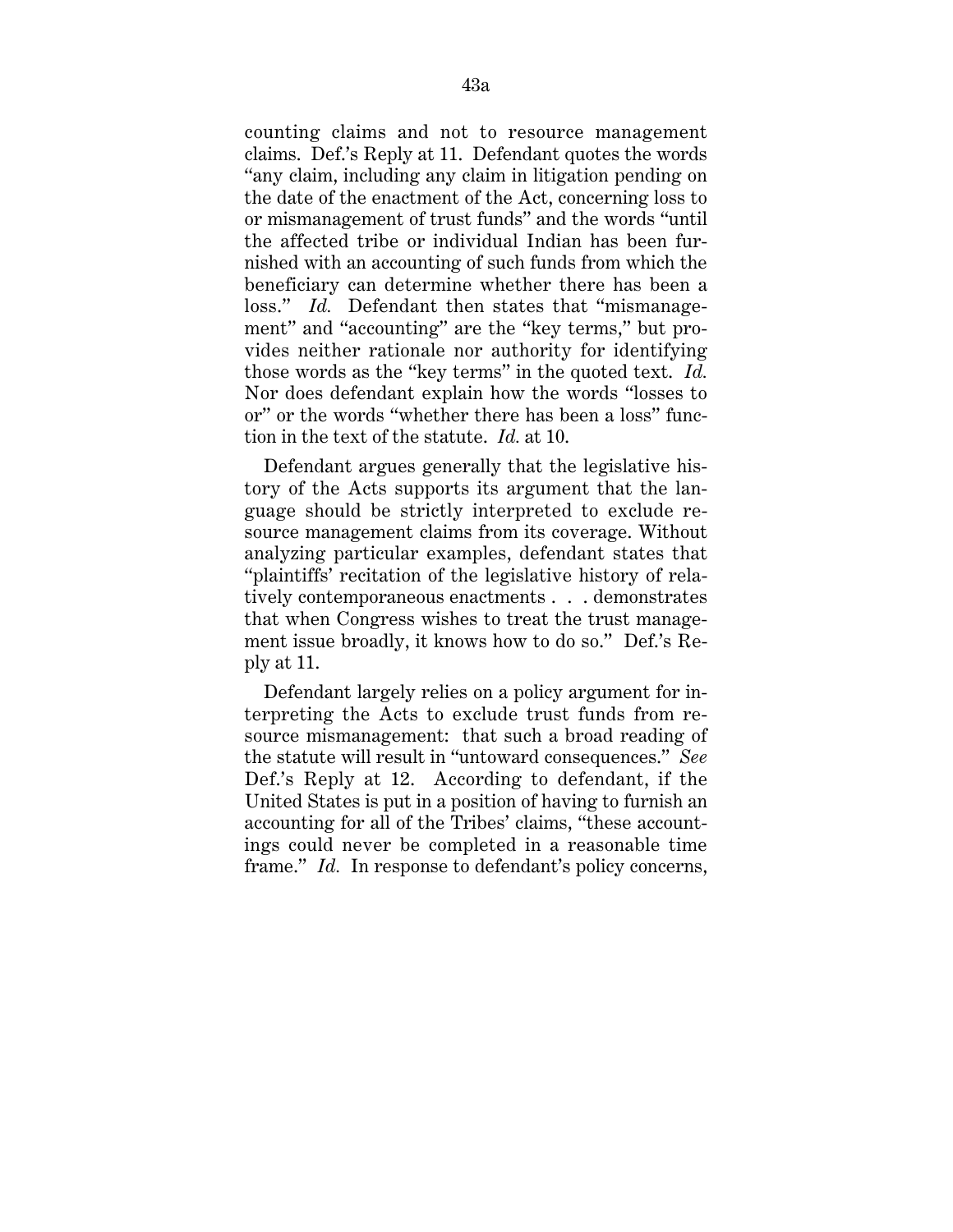the court notes that the United States has been under an obligation to provide such an accounting for more than a decade and the Tribes have yet to receive an accounting even limited to money actually collected by the defendant as trustee. The court is not in a position, on the basis of this briefing, to decide what is, or is not, a "reasonable time frame" for the furnishing of an accounting in these circumstances, except to note that ten years is already a fairly long time, and the Tribes can hardly be faulted as unreasonable for seeking what they view as their entire entitlement even if that might now take a bit longer.

### 3. Plaintiffs' Arguments

Plaintiffs counter defendant's central theme that this court lacks jurisdiction by arguing that the Acts are not waivers of sovereign immunity, but are merely "tolling statutes," thus permitting other than strict interpretation. Pls.' Resp. at 11. Further to this point, plaintiffs argue that where language in a statute contains "doubtful expressions" (which plaintiffs suggest is the case here), any ambiguity is to be resolved in favor of the Indians. *See id.* (citing *Montana v. Blackfeet Tribe of Indians,* 471 U.S. 759, 766, 105 S. Ct. 2399, 85 L.Ed.2d 753 (1985)) (stating that "standard principles of statutory construction do not have their usual force in cases involving Indian law").

As to the plain language of the statute, plaintiffs argue that the phrase "notwithstanding any other provision of law" appearing in Pub.L. No. 101-512, 104 Stat. 1915, 1929-1930 (1990) is a conclusive indication of congressional intent to remove sovereign immunity until the Tribes receive an accounting. *See* Tribes' Bases at 31-32, (citing *Ridgway v. Ridgway,* 454 U.S. 46, 73 n. 5,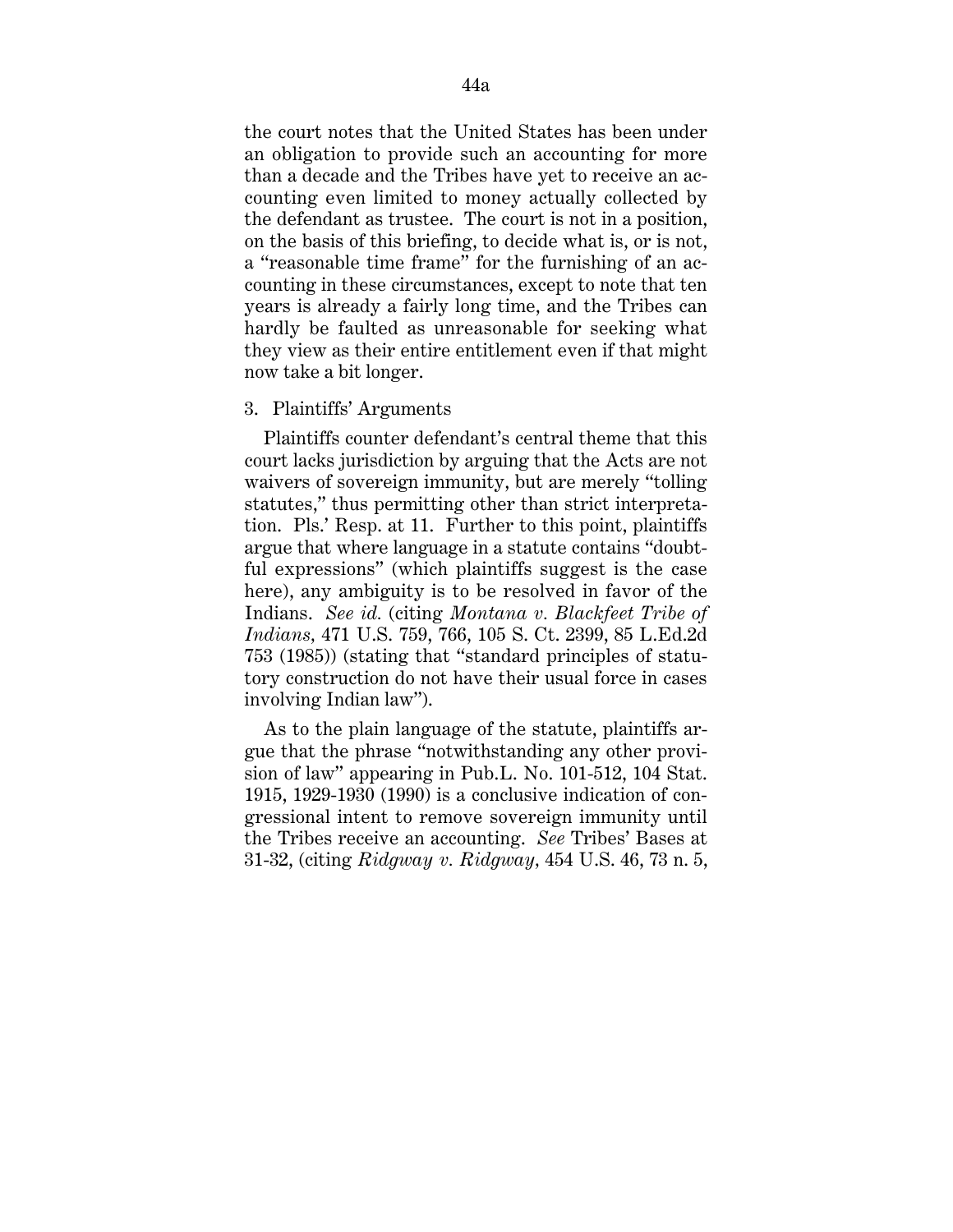102 S. Ct. 49, 70 L.Ed.2d 39 (1981)). Plaintiffs then argue that statutory language appearing just before the contested language in Pub.L. No. 101-512 (addressing the preservation of claims) expresses clear congressional intent that "the accounting is to extend to the earliest possible date." *See* Tribes' Bases at 33 (quoting Pub.L. No. 101-512 104 Stat. at 1929 ("until the funds held in trust for all such tribes or individuals have been audited and reconciled to the earliest possible date")). Under the canons of statutory construction, this language, while not dispositive, is intrinsic evidence that may assist the court in interpreting the overall context of the legislation. *See* 2A Singer, *supra,* § 47.02 at 211-  $12<sup>7</sup>$ 

With respect to the types of claims covered by the Acts, plaintiffs argue that the language "any claim" in the Acts "could not be broader." Pls.' Resp. at 12. Plaintiffs also argue that the plain meaning of the term "accounting" is not limited to bookkeeping claims; rather, the term is a condition precedent to accrual of any of its claims, including trust management claims. Id. at 12. Arguing for a broad interpretation of the term accounting, plaintiffs highlight a Black's Law Dictionary definition of "accounting" as a "report of all items of property, income, and expenses prepared by a personal representative, trustee, or guardian and given to heirs, beneficiaries, and the probate court." *Id.* (quoting Black's Law Dictionary 19 (7th ed.1999)). Plaintiffs contend that Congress' use of the phrases "loss to or mis-

 $\phantom{i}^7$  Plaintiffs cite no legislative history that applies exclusively to their argument that the Acts preserve previously time-barred claims. Plaintiffs' arguments based on legislative history are discussed below in relation to the types of claims that Congress intended to be within the puview of the Acts.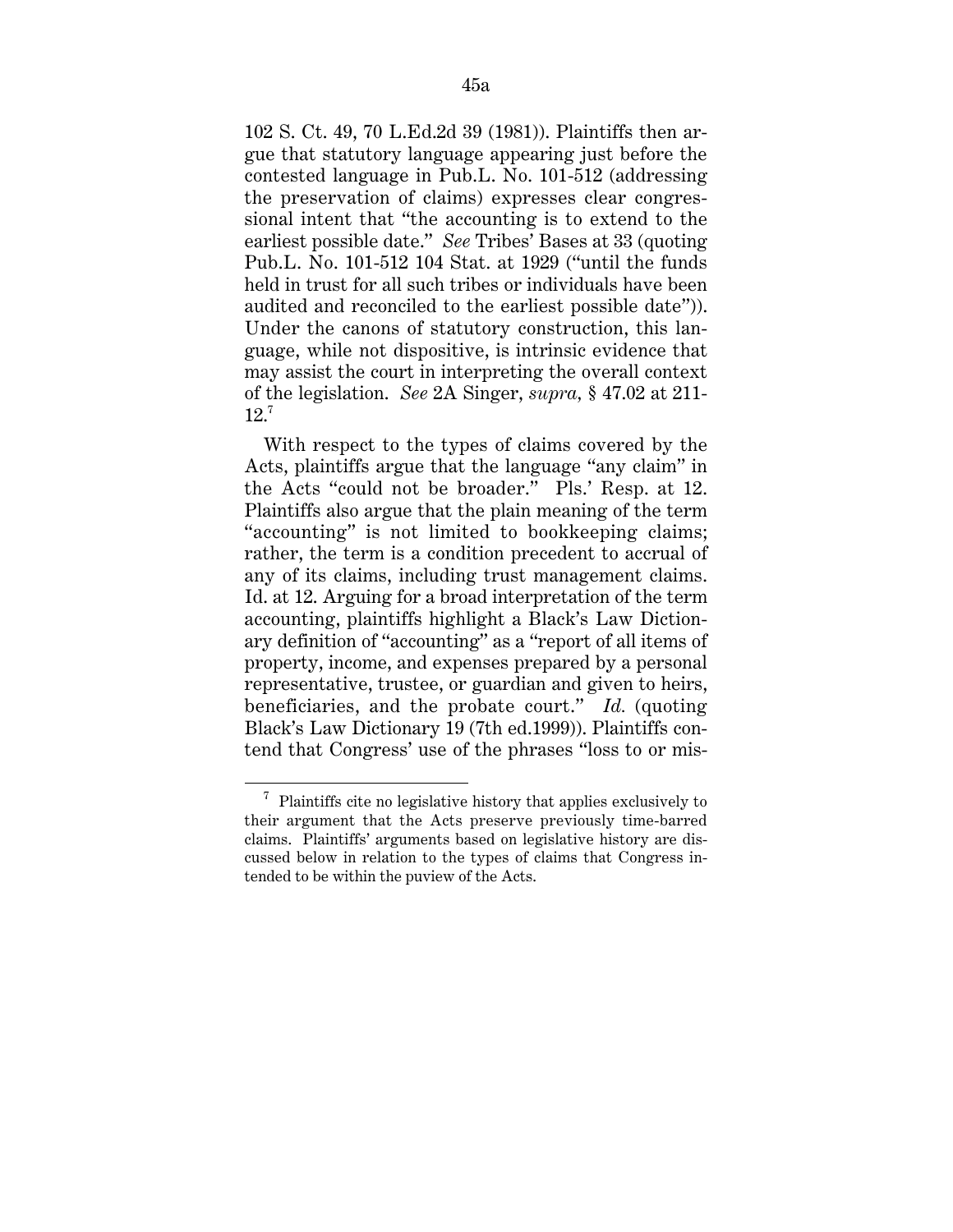management of trust funds" and "such funds from which the beneficiary can determine whether there has been a loss" in the statute indicates that the United States is under a trust obligation to provide the Tribes with, "in essence, a determination of accounts receivable." Pls.' Resp. at 12.

Plaintiffs also suggest that legislative history of the Acts relating to the improvement in trust accounting supports the Tribes' argument that the Acts pertain also to resource management claims. Plaintiffs argue that a reading that excludes resource management claims from the Acts' coverage is inconsistent with the remedial purpose of the legislation demonstrated by the Acts' legislative history. Pls. Resp. at 13. In support of this argument, plaintiffs cite H.R. Rep. No. 103-158, 103rd Cong., 1st Sess. (1993), a House report leading up to the passage of Pub.L. No. 103-138, 107 Stat. 1379 (1994), providing:

With regard to the systems development effort, the Committee is aware that the General Accounting Office and the Intertribal Monitoring Association are analyzing *trust fund management functions* with the purpose of identifying functions that could be handled by an outside entity and those that should be conducted in house by the Bureau. This analysis is to include all Bureau and Departmental functions that affect trust accounts *including trust resource management, billing and collections,* investments, and accounting and reporting.

*See* Pls.' Resp. at 14 (quoting H.R. Rep. No. 103-158, at 55 (1993)).

Plaintiffs suggest also that (H.R. Rep. No. 102-499, 102nd Cong., 2d. Sess. 1992) demonstrates congres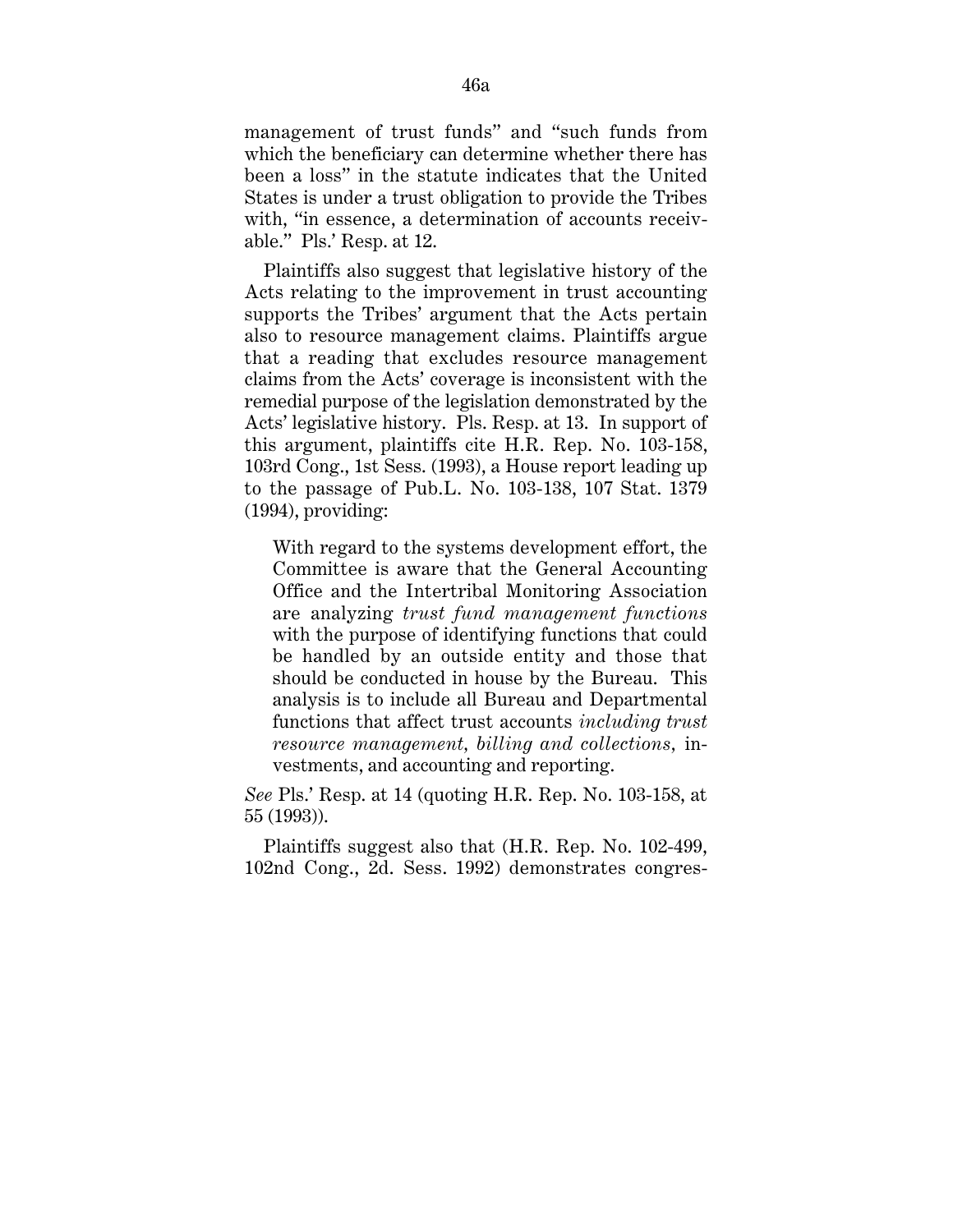sional awareness of and overall discontent with "the United States' failure to lease lands, to reissue leases, to obtain fair market value, to collect delinquent rents, and to collect interest on late rental payment as part of the financial management problems." Pls.' Resp. at 14 (citing H.R. Rep. No. 102-499, at 9 (1992)); *see also* Tribes' Bases at 36.

The court notes that H.R. Rep. No. 102-499 is a general report that was compiled as part of the broader package of legislation aimed at reforming the government's discharge of its Indian trust responsibilities. *See* H.R.Rep. No. 102-499, at 1-5 (1992). This general report does not specifically deal with the adoption of any of the language in the Acts. Plaintiffs' citations to H.R. Rep. No. 102-499, therefore, do not assist the court in determining the meaning of the language contained in the Acts. However, H.R. Rep. No. 102-499 does provide general contextual support for plaintiffs' argument that the Acts are part of a broader remedial effort designed to alleviate long-standing problems associated with Indian trust management.

## 4. Effect of the Acts

Defendant urges that the Acts be viewed as waivers of sovereign immunity and their scope interpreted in a strictly limited manner. Def.'s Mot. at 7. Plaintiffs urge that the Acts be viewed as part of a remedial effort by Congress on behalf of tribes and interpreted broadly to support a wider congressional program to redress breaches of trust. Pl.'s Reply at 13-14. The court believes that the parties' general approaches, while relevant, are (particularly in the case of defendant's briefing) insufficiently focused on the most basic principle of statutory interpretation, the plain meaning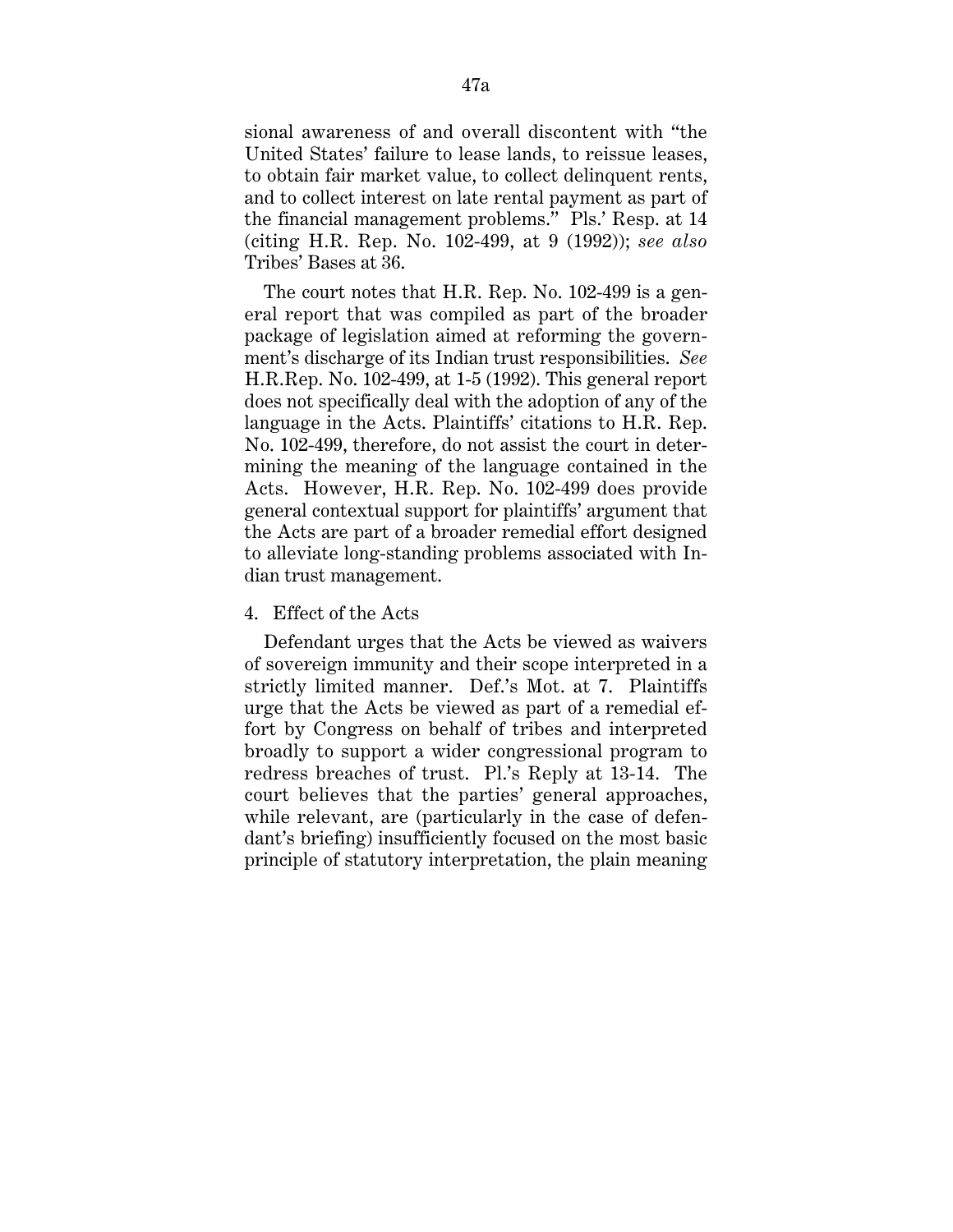of the statute. *See* 2A Singer, *supra,* § 46.01, at 113-129; *Consumer Prod. Safety Comm'n,* 447 U.S. at 108, 100 S. Ct. 2051 ("[T]he starting point for interpreting a statute is the language of the statute itself.").

With respect to the reach of the Acts back in time to preserve claims, the court finds that the words "the statute of limitations shall not commence to run on any claim . . . until the affected tribe . . . has been furnished with the accounting of such funds from which the beneficiary can determine whether there has been a loss . . ." operate to defer the accrual of "any claim . . . until . . . the accounting [is provided]." The court finds absolutely no ambiguity in the words of the statute. While both parties refer to the Acts as "tolling" enactments, the plain meaning of the text is that a claim within the scope of the Acts does not accrue until the accounting described in the Acts—that is, the accounting "concerning losses to or mismanagement of trust funds"—is provided. $8$ 

The statutory phrase "notwithstanding any other provision of law" appears to the court, as it does to plaintiffs, fully adequate to signal congressional awareness of the statutory framework, specifically 28 U.S.C. § 2501, and a corresponding determination on the part of Congress to preserve claims "notwithstanding" that

 <sup>8</sup> The distinction between "tolling" and "accrual" is evident in the definition of the words. "Accrue" is "[t]o come into existence as an enforceable claim or right." Black's Law Dictionary 21 (7th ed.1999). "The term accrue in the context of a cause of action means to arrive to commence," *id.*, whereas, a "tolling statute" is defined as a "law that interrupts the running of a statute of limitations in certain situations. . . ." *Id.* at 1495. *See generally,* 1 Calvin W. Corman, *Limitations on Actions* § 6.1, at 370-71 (1991) (Corman) *and* 2 Corman § 8.2, at 2-3.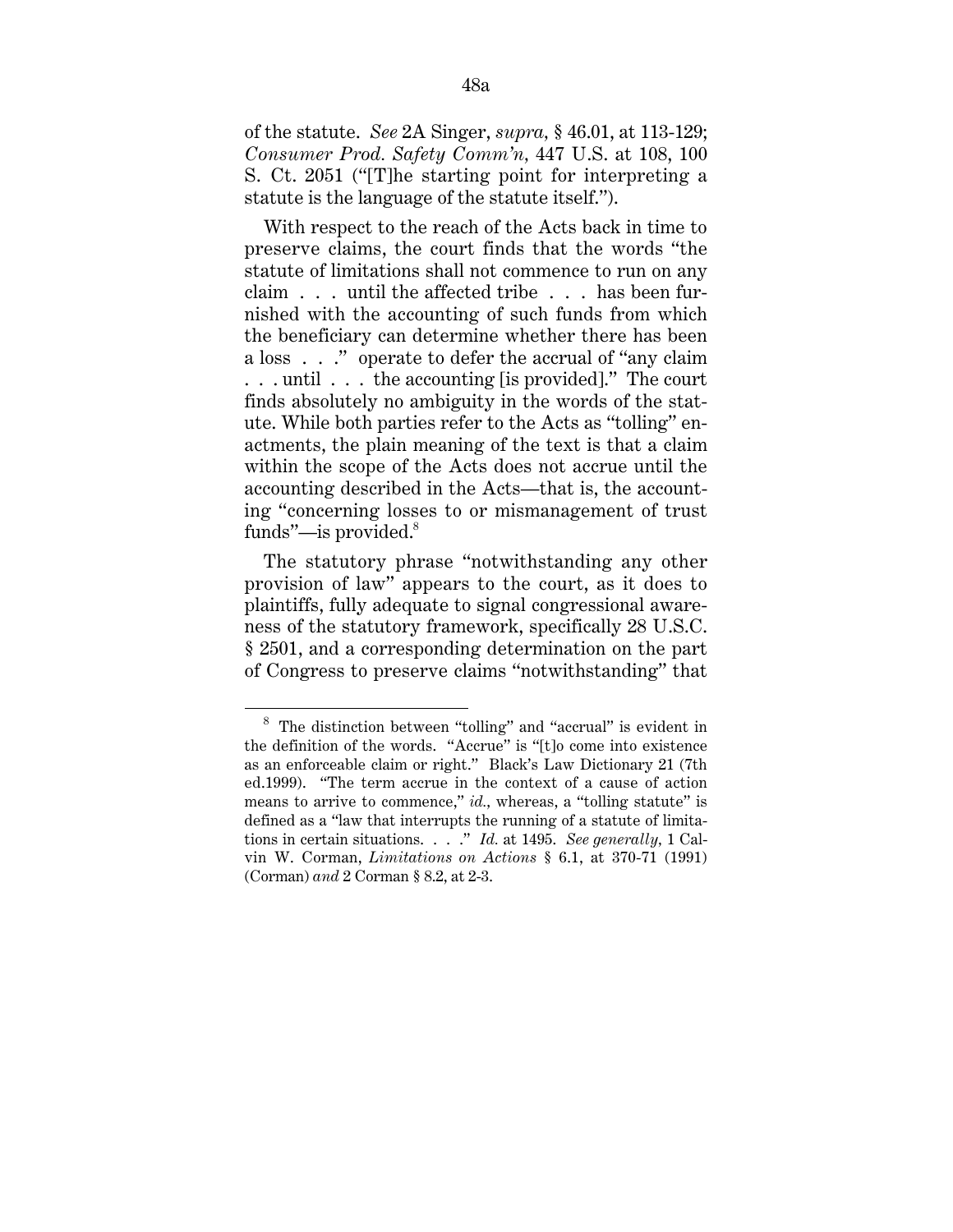framework. *See, e.g., Ridgway,* 454 U.S. at 73 n. 5, 102 S. Ct. 49.

This approach is consistent with judicial interpretation of a similarly lengthy period of claim preservation afforded by the Federal Tort Claims Act (FTCA), 28 U.S.C. § 2401  $(1994)$ ,<sup>9</sup> notwithstanding the generally applicable statute of limitations contained in 28 U.S.C. § 2401 and the context of sovereign immunity. Under the FTCA, a tort claim against the United States is barred "unless action is begun within six months . . . of notice of a final denial of the claim by the agency to which it was presented." 28 U.S.C. § 2401(b). However, the "failure of an agency to make final disposition of a claim within six months after it is filed shall, at the option of the claimant *any time thereafter,* be deemed a final denial of the claim." 28 U.S.C. § 2675(a) (emphasis added). Most courts construing this statute have found that if no final determination is rendered by the agency within six months after a claim is filed, the option to bring suit remains with the claimant and there is no time limitation on when that claimant can bring suit. *See Conn v. United States,* 867 F.2d 916, 918-19 (6th Cir.1989), *Parker v. United States,* 935 F.2d 176, 178 (9th Cir. 1991) ("[Claimant] may institute his FTCA claim 'at any time.' ").

In arriving at that interpretation, the courts looked first at the plain meaning of the statute. In *Conn v. United States,* for example, the court found that "section 2675(a) *expressly provides* that if the agency fails to finally dispose of the claim within six months after filing . . . [the claimant may exercise the option to

 $9\textdegree$  The court notes that this language was added to the statute in 1966 by Pub.L. No. 86-238, § 1(3), 73 Stat. 472 (July 18, 1966).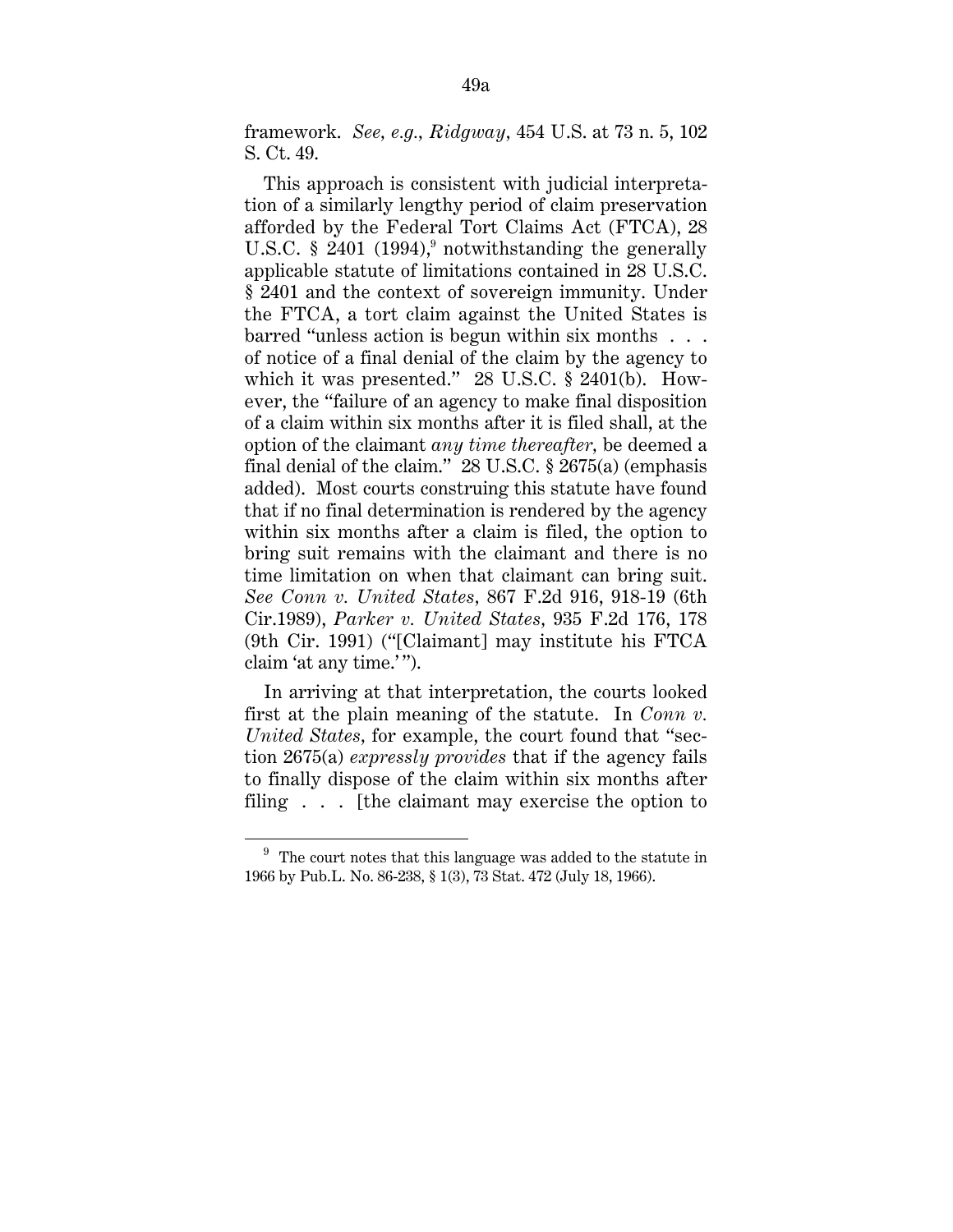bring suit] *at any time* after the six months has expired and there has been no [final] denial." 867 F.2d 916, 920- 21 (6th Cir. 1989) (emphasis added). The *Conn* court found that its interpretation did not place an unreasonable burden on administrative agencies. *Id.* at 921. "To avoid problems, an agency can simply deny the claim in such a manner as comports with [the applicable law] and thereby cause the six-month period to begin to run." *Id.* The power to begin the running of the FTCA limitation statute rests directly in the hands of the agency, similarly, defendant here has the sole power to begin the running of the statute by furnishing an accounting in accordance with the Acts.10

The Court of Appeals for the Third Circuit has observed that, given the remedial nature of the FTCA, it is " 'illogical, if not inequitable' to construe to the detriment of plaintiffs a provision designed to benefit them." *Pascale v. United States,* 998 F.2d 186, 190 (3rd Cir.1993) (quoting *Hannon v. United States Postal Service,* 701 F.Supp. 386, 389 (E.D.N.Y. 1988)). "It would be ironic if a provision designed to permit a claimant to pursue [its] remedy where the appropriate federal agency is dilatory . . . would, instead, defeat [its] claim where the government delays. . . ." *Id.* at 192. Given the remedial nature of the Acts, that observation appears applicable to this case as well.

 <sup>10</sup> In FTCA litigation in the Eighth Circuit, the government conceded that, in accordance with the plain meaning of the statute, there is no time limit for filing an FTCA action when an administrative claim is deemed to be denied under 28 U.S.C. § 2675(a) (1988) by virtue of an agency's failure to finally dispose of the claims within six months. *Taumby v. United States,* 919 F.2d 69, 70 (8th Cir. 1990) (on rehearing).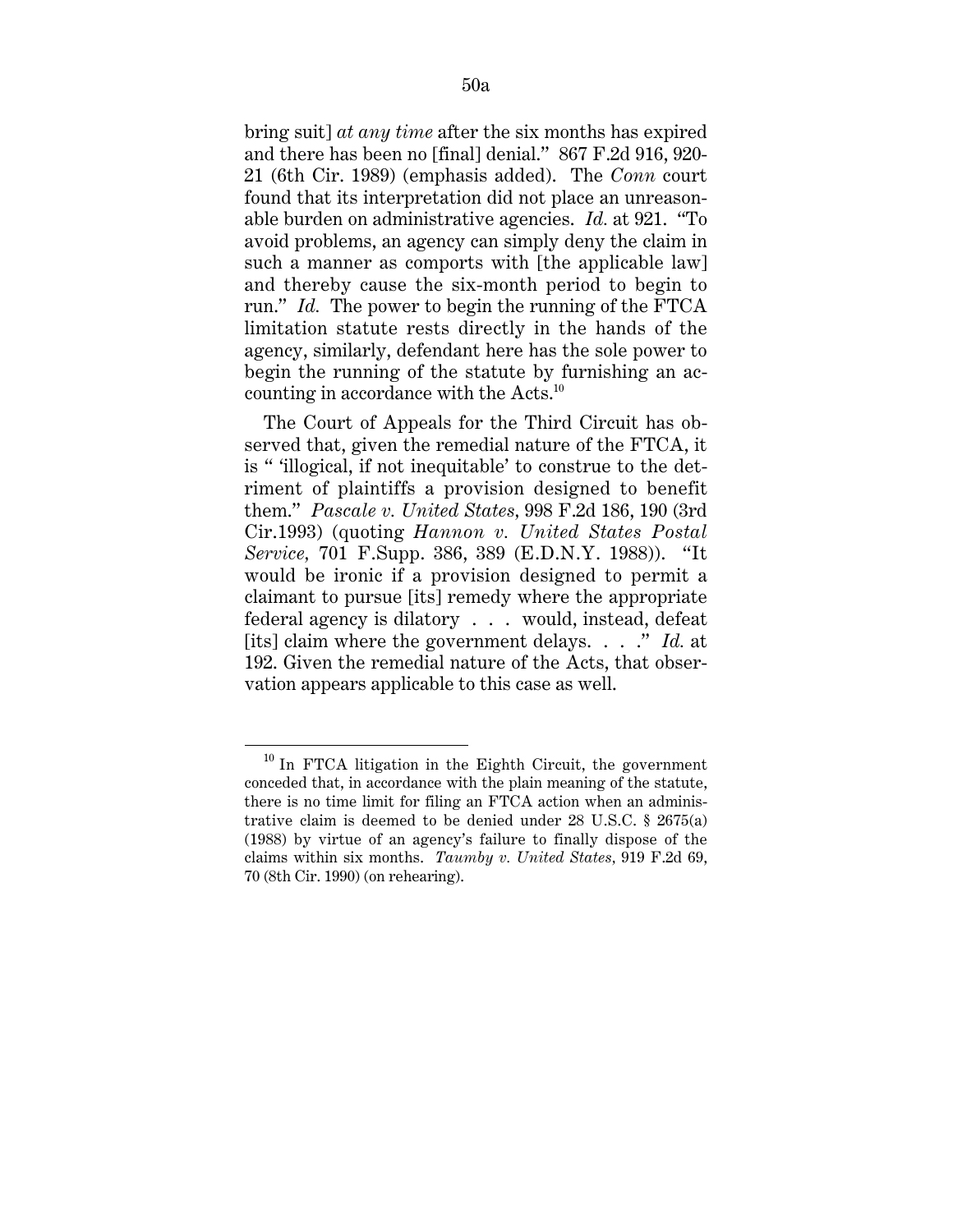This approach is also consistent with Indian trust doctrine. When the government exercises some control over the management of Indian resources, a trust relationship is created. *See generally United States v. Mitchell,* 445 U.S. 535, 100 S. Ct. 1349, 63 L.Ed.2d 607 (1980) (*Mitchell I*) and 463 U.S. 206, 103 S. Ct. 2961, 77 L.Ed.2d 580 (1983) (*Mitchell II*); *Navajo Nation v. United States,* 263 F.3d 1325, 1329 (Fed. Cir. 2001); *White Mountain Apache Tribe v. United States,* 249 F.3d 1364, 1377 (Fed.Cir.2001). "[W]hen the United States is assigned control of the management of Indian resources and the duty to manage those resources, there is created a full fiduciary relationship with respect to that management, including all appurtenant trustee duties, obligations, and liabilities." *Navajo Nation,* 263 F.3d at 1329. This fiduciary duty exists "even when the government has less than total control of management of the resources. . . ." *Id.* In *White Mountain Apache Tribe,* the Federal Circuit applied the common law of trusts to hold that the United States had a trustee's duty to preserve the trust corpus, despite absence of specific statutory or regulatory language regarding a fiduciary relationship. 249 F.3d at 1378.

With respect to the types of claims preserved by the Acts, the court finds that the Acts cover claims both for monies received in trust by defendant and thereafter mismanaged and to "losses to" the trust, including monies that should have been received by the trust but were not received because of mismanagement of the Tribes' mineral and other assets. The court's conclusion is based on the language of the Acts. The Acts preserve claims "concerning losses to or mismanagement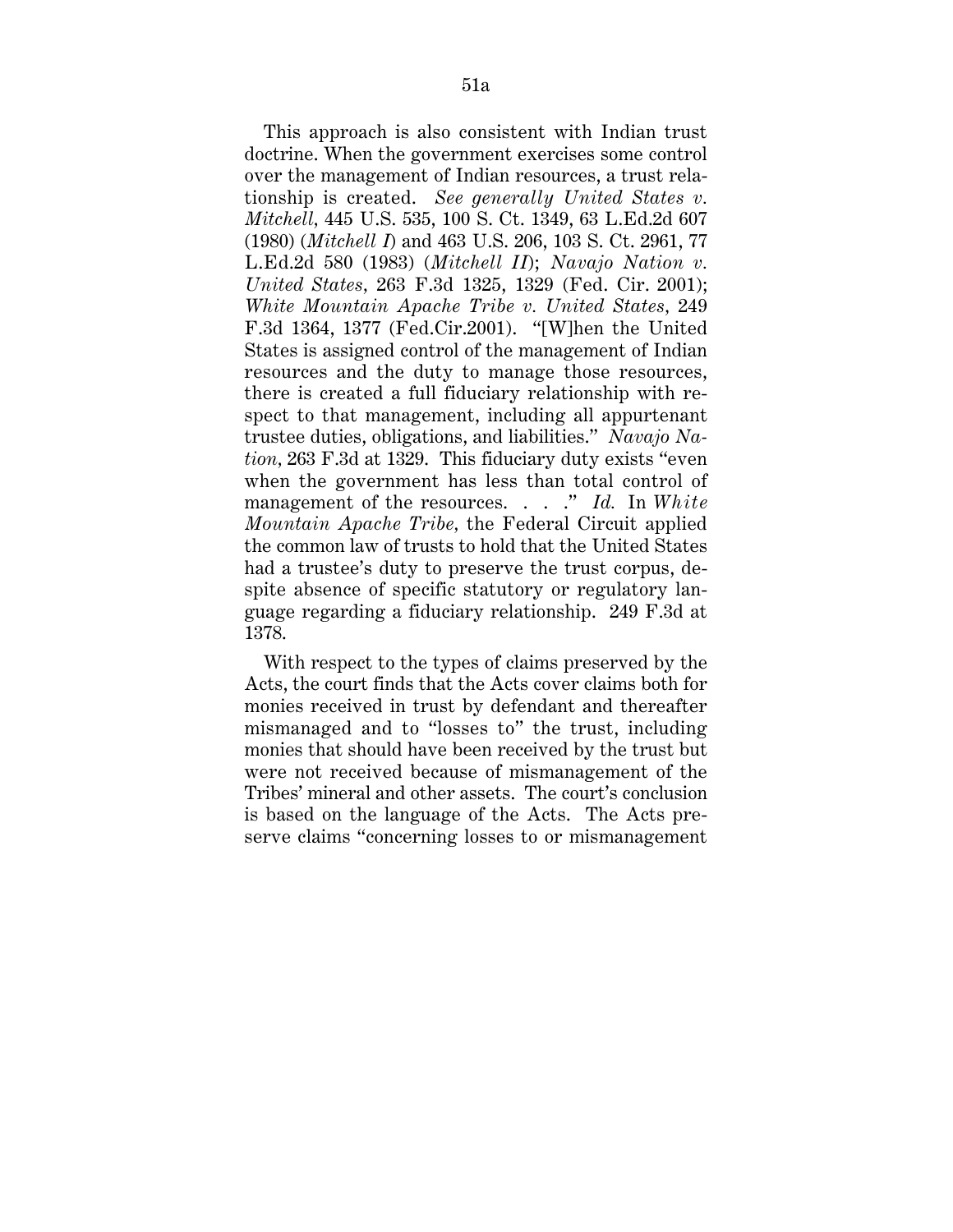of trust funds. . . ." Pub.L. No. 106-291, 114 Stat. 922, 939 (2000).

The use by Congress of the disjunctive "or" between the phrase "losses to" and the phrase "management of" the Tribes' trust funds indicates two different types of fiduciary breaches as to which Congress intended to preserve claims. It is obvious that "mismanagement of trust funds" is a particular type of fiduciary breach which would result in losses from the money already received in trust. In order to give meaning to the disjunctive phrase "losses to . . . trust funds," the court concludes that Congress thereby indicated its intent to include within the scope of the Acts claims for monies that should have been received by the trust but were not received because of defendant's breach of its trust duty to "make the trust property productive" with respect to the Tribes' mineral and other assets. *See Restatement (Second) of Trusts* § 181 (1992) ("[T]rustee is under a duty to the beneficiaries to use reasonable care and skill to make the trust property productive in a manner that is consistent with the fiduciary duties of caution and impartiality."); *see also id.* § 176 (1959) (duty to use reasonable care and skill to preserve the trust property); *Id.* § 174 (1959) (duty to exercise reasonable care and skill); *Id.* § 172 (1959) ("[T]rustee is under a duty to the beneficiary to keep and render clear and accurate accounts with respect to the administration of the trust"). If Congress had wished to limit the claims in the manner defendant suggests, it surely would have said "losses from mismanagement of trust funds" or some similar language more apt to that limited purpose.

Defendant's contrary view requires that the court focus exclusively on the words "mismanagement of trust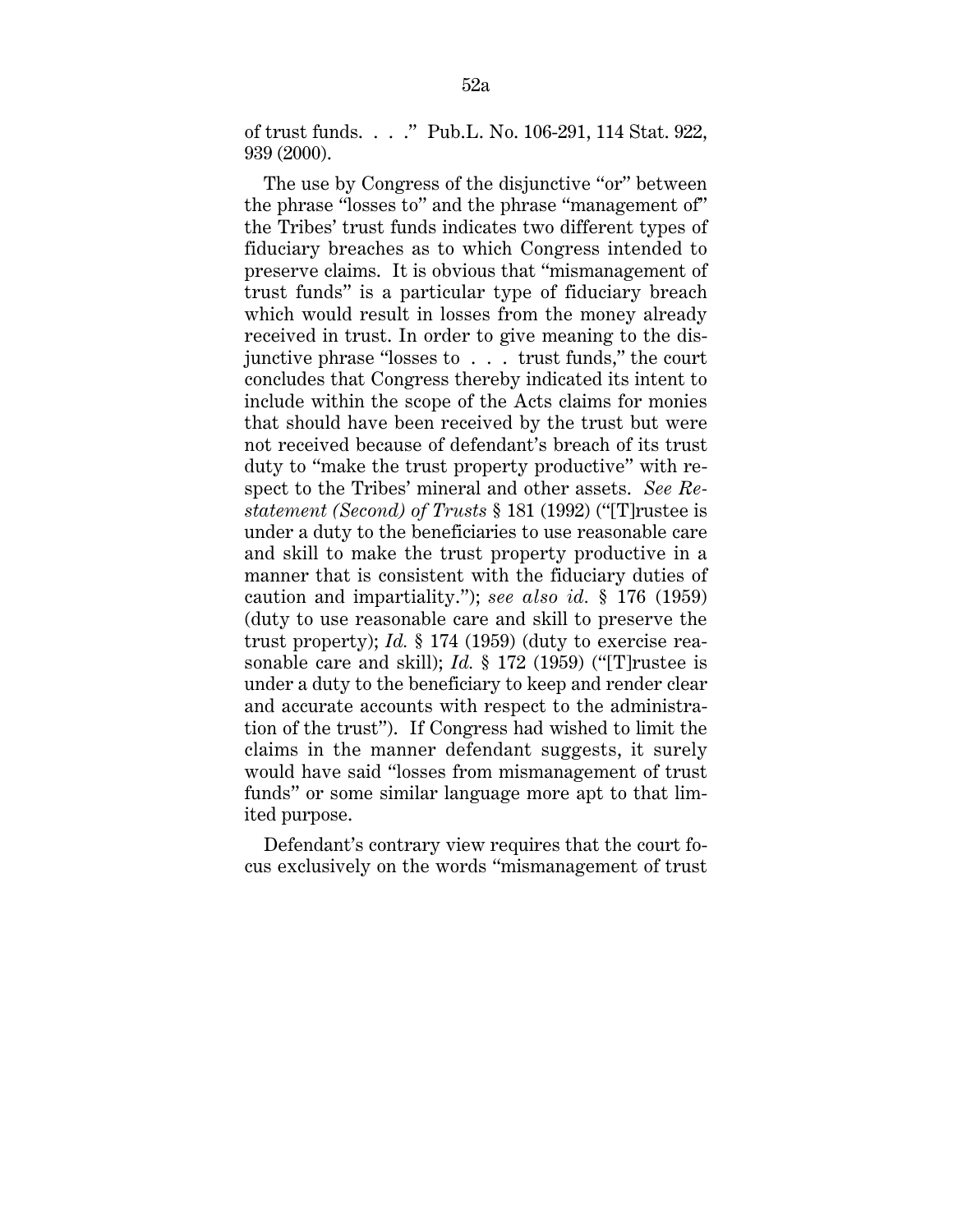funds." That approach appears to the court to be in conflict with the rule of statutory constructions that all words in a statute are to be given meaning. *See* 2A Singer, *supra,* § 46.06, at 181-196 ("It is an elementary rule of construction that effect must be given, if possible, to every word, clause and sentence of a statute.").

Although the court believes that the types of claims covered by the Acts can be discerned from the Acts' text itself, the court addresses briefly the policy arguments advanced by the parties.

In response to defendant's argument that the Acts should not be read to revive "stale" claims, the court notes that the apparent purpose of the Acts is to preserve claims otherwise stale. The court also notes that Congress has not shown itself at all unwilling to address and provide remedies for tribes even when the grievances to be redressed arose in the earliest days of this country, implicating problems of proof reaching back to the use and occupancy of aboriginal lands in centuries before Western explorations—matters potentially more complex and greatly more remote in time than the evidence in this case. *See, e.g.,* Pub.L. No. 104- 198, 110 Stat. 2418 at 418 (September 18, 1996).

The court's interpretation does not mean, of course, that the phrase "losses to . . . trust funds" in the Acts encompasses every possible fiduciary breach that could be complained of. The phrase points to the amounts of money that should have been received in trust if the trustee had performed its duties. The plaintiffs continue to carry the burden of proof as to the existence of losses within the scope of the Acts.

III. Conclusion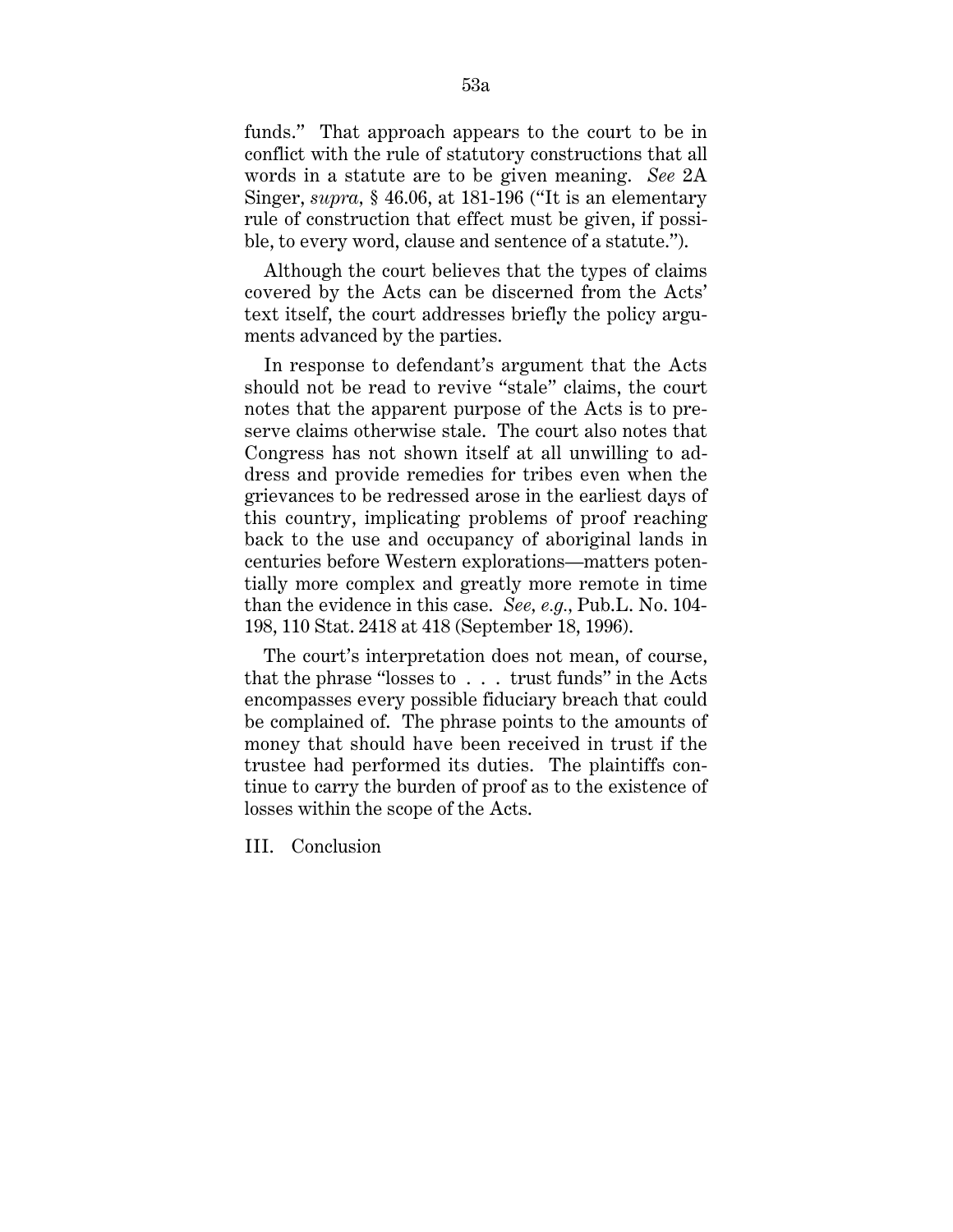For the foregoing reasons, defendant's motion is DENIED. Evidence of "losses to or mismanagement of trust funds" may be discovered and offered at trial with respect to the period 1946-1973.

IT IS SO ORDERED.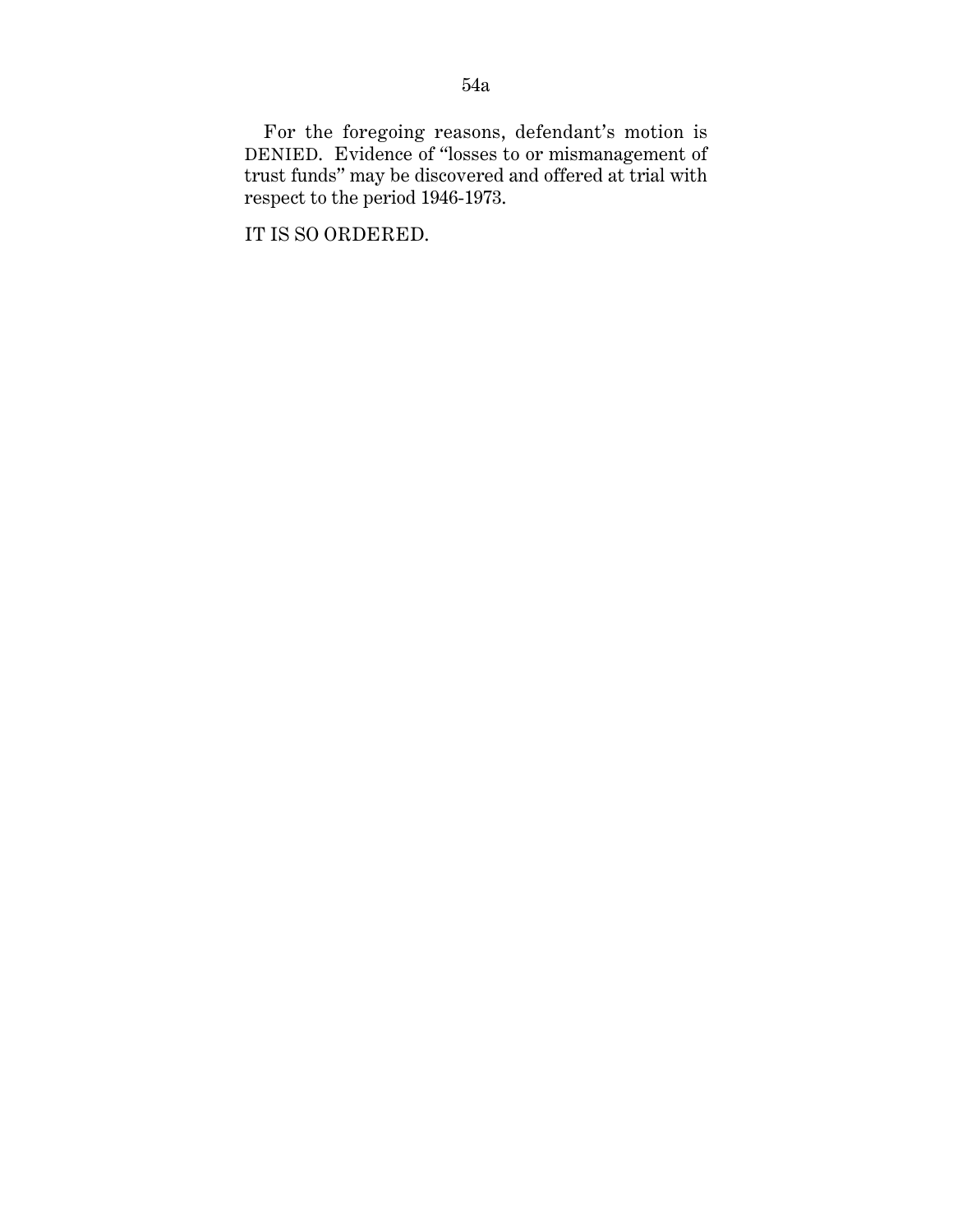#### **APPENDIX C**

## UNITED STATES COURT OF FEDERAL CLAIMS

Case Nos. 458a-79 L and 459a-79 L

THE SHOSHONE INDIAN TRIBE OF THE WIND RIVER RESERVATION, WYOMING, PLAINTIFF

*v.*

THE UNITED STATES

THE ARAPAHO INDIAN TRIBE OF THE WIND RIVER RESERVATION, WYOMING, PLAINTIFF

*v.*

THE UNITED STATES, DEFENDANT

Filed: June 21, 2002

#### **ORDER**

Further to a status conference held on the record on June 19, 2002, and the court's consideration of the motions before it, the court orders the following:

1. *Defendant's Motion to Correct Order* and *Defendant's Motion to Strike Testimony and Exhibits*. Further to a colloquy during the status conference, Dr. Tulk and Mr. Moritz will both be permitted to testify concerning volume estimates of sand and gravel taken from tribal land for the construction of the Boysen Dam and the value of such sand and gravel. The third bullet in Section 5, Exhibit B, on page 3 of the court's order of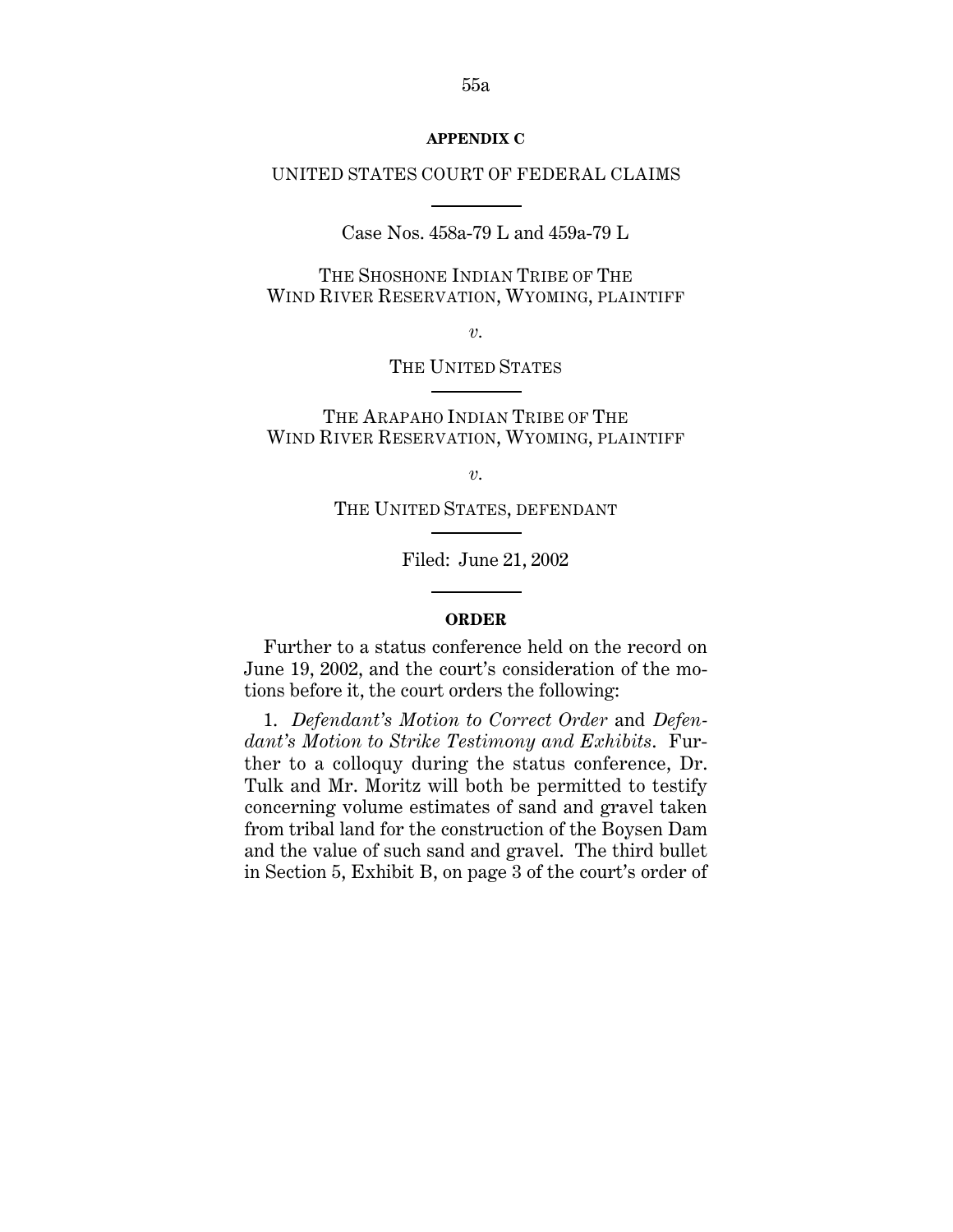June 13, 2002, is hereby AMENDED to permit Mr. Moritz to testify on volume and value with respect to the Boysen Dam and to permit him also to testify in rebuttal as an appraiser (not an economist) with respect to Dr. Tulk's expected testimony on opportunity costs.

2. *Tribes' Motion for Clarification and Amendment of the Court's June 14, 2002 Order*. The parties shall bring to trail eight copies of any exhibit they intend to move into evidence. The parties shall bring to trial four copies of oversized exhibits.

3. *Tribes' Objections to Defendant's Exhibits*. Objection sustained. The only marking or notation that may appear on any photograph contained in Defendant's Exhibit #142 is the name of the pit or site that is the subject of the photograph and/or the date the photograph was taken.

4. *Defendant's Objection to Proposed Topics of Plaintiffs' Testimony (Witnesses Hixon and Gold*). Consideration of objection deferred until time of testimony.

5. *Tribes' Revised Motion for Partial Summary Judgment Awarding Trust Earnings on Amounts That Should Have Been Deposited in Tribal Accounts and Memorandum in Support (Tribes' revised motion or Tribes' Rev. Mot.*). For the Following reasons, the Tribes' revised motion is DENIED.

The Tribes seek interest as damages relying primarily on 25 U.S.C. § 612, *United States v. Blackfeather*, 155 U.S. 180 (1894), *Peoria Tribe of Indians v. United States*, 390 U.S. 468 (1968), and *Minnesota Chippewa Tribe v. United States*, 11 Cl. Ct. 221 (1986). The Tribes argue that 25 U.S.C. § 612 obligates the government to deposit proceeds from the sale of the tribes' assets into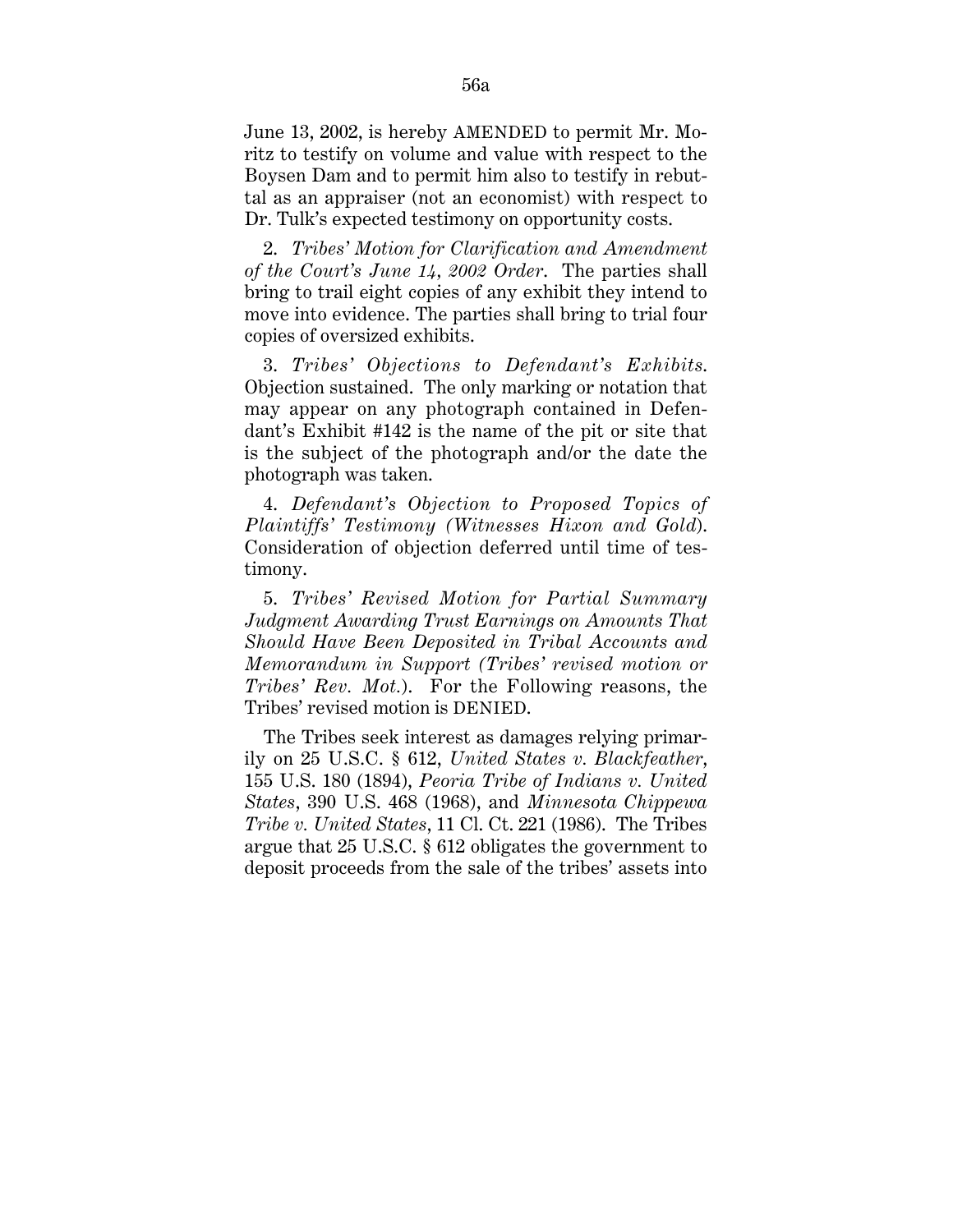the tribes' trust account and that this specific statutory obligation distinguishes the Tribes' case from *Mitchell II* and its progeny.1 *See* Tribes' Rev. Mot. at 2-4.

The court is unpersuaded that 25 U.S.C. § 612 provides the necessary "hook" which would remove this case from the general prohibition against awarding prejudgment interest against the United States under *Mitchell v. United States*, 664 F.2d 265 (Ct. Cl. 1981) (Mitchell II). In particular, the statute specifically refers to the accrual of interest on "proceeds from any judgment," thus expressly contemplating postjudgment interest but not prejudgment interest. 25 U.S.C. § 612.

In contrast to the legislation involved in *Peoria*, Section 612 focuses on the entitlement to interest *after* receipt of money.2 Section 612 does not focus on, as *Peoria* does, a more particularly stated right to interest on proceeds obtained by particular defined actions re-

1

<sup>&</sup>lt;sup>1</sup> At the pretrial confernece on June 13, 2002, the court expresed its dissatisfaction with the Tribes' original briefing on the interest issue that was filed on June 6, 2002. In particular, the Tribes' original brief had failed to address *Mitchell II* and other conerns on the interest issue raised by the court at a status conference on February 5, 2002. The court gave plaintiff an opportunity to file a revised brief on June 18, 2002.

<sup>2</sup> The court believes *Blackfeather* and *Minnesota Chippewa* are also distinguishable because those cases dealt with a specific asset, whereas Section 612 deals generally with "any receipts." The court has also looked closely at *Pueblo of San Ildefonso v. United States*, 35 Fed. Cl. 777 (1996) and *Shoshone Tribe of Indians of the Wind River Reservation v. United States*, 299 U.S. 476 (1937). *Pueblo* offers little guidance because the court did not interpret the language of the statute at issue. *Shoshone* also appears inapposite, not only because it treats a unique set of facts, but also because it predates the articulation of damages for breach of trust in *Mitchell II*.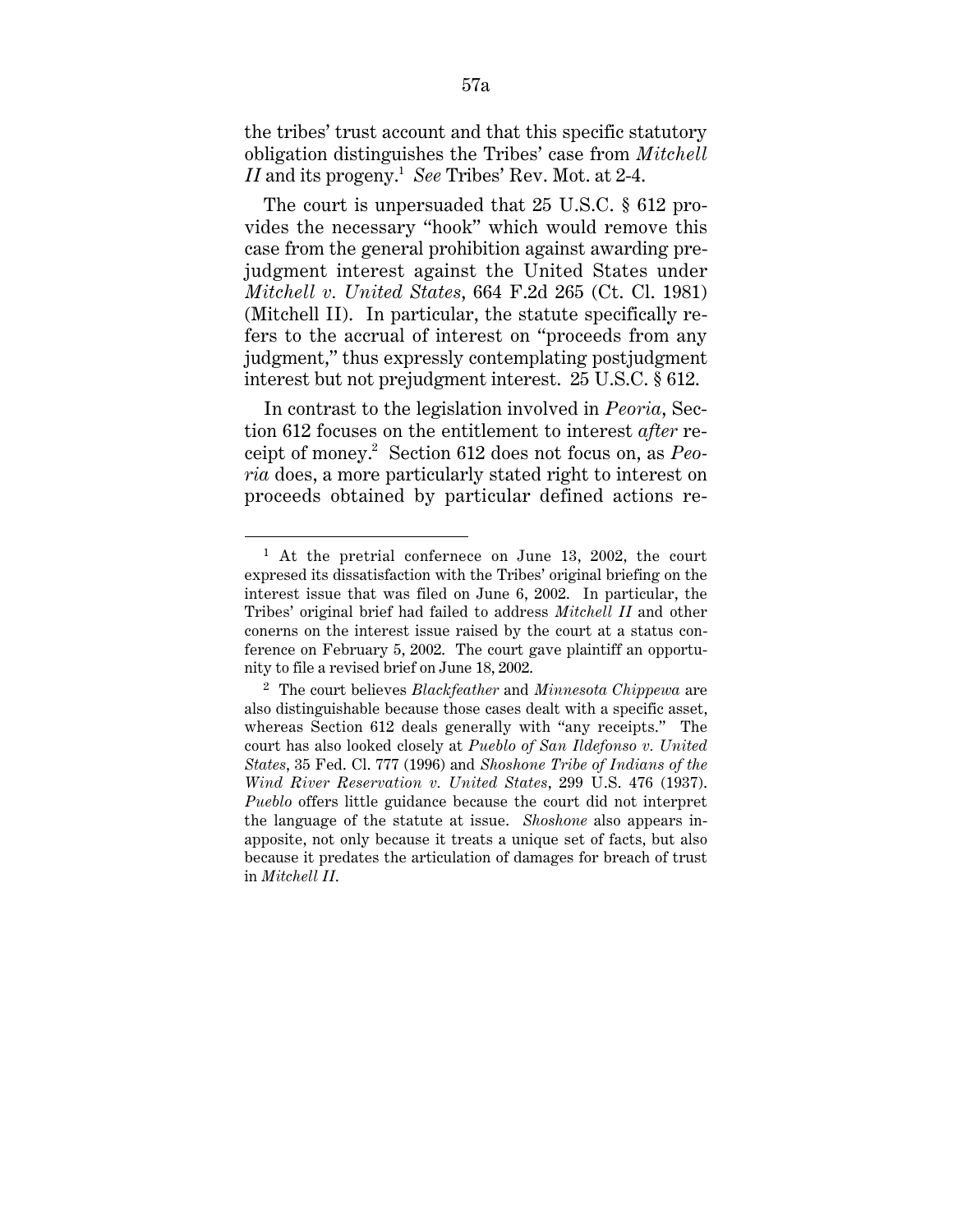quired to be performed by the United States. Section 612 does not state, as the legislation involved in *Peoria* does, that the United States shall sell land and then invest, nor does it appear to impose such a responsibility by any similar phrasing.

6. *Takings*. The court also suggested a probable resolution of the takings question, but did not rule on that issue. The parties may include arguments on the takings issue in their post-trial briefing, if they so choose. For the guidance of the parties in preparation of evidence and issues for trial, the court discusses its position, as presently advised, on the takings issue.

Under *Short v. United States*, 50 F.3d 994 (Fed. Cir. 1995), a plaintiff cannot recover under a takings claim if the court determines there was a breach of trust by the government for unauthorized behavior. In *Short*, the government managed timbering activities on the Hoopa Valley Reservation and made per capita payments from the proceeds of such activities exclusively to members of the Hoopa Valley Tribe, but not to other Indians of the Reservation. *Short*, 50 F.3d at 996. The government was found liable for breach of trust for distributing portions of the Hoopa Valley Reservation Trust Fund only to members of Hoopa Valley.

Plaintiffs also argued that, as an alternative theory of recovery, their exclusion from distributions of Hoopa Valley Reservation trust monies constituted a taking for which just compensation was required. *Short*, 50 F.3d at 1000. The court pointed out that a takings claim is premised upon authorized action, either expressly or by necessary implication by some valid enactment of Congress. *Id*. The court then characterized the exclusive payments as "unauthorized" and "illegal." *Id*. The court concluded: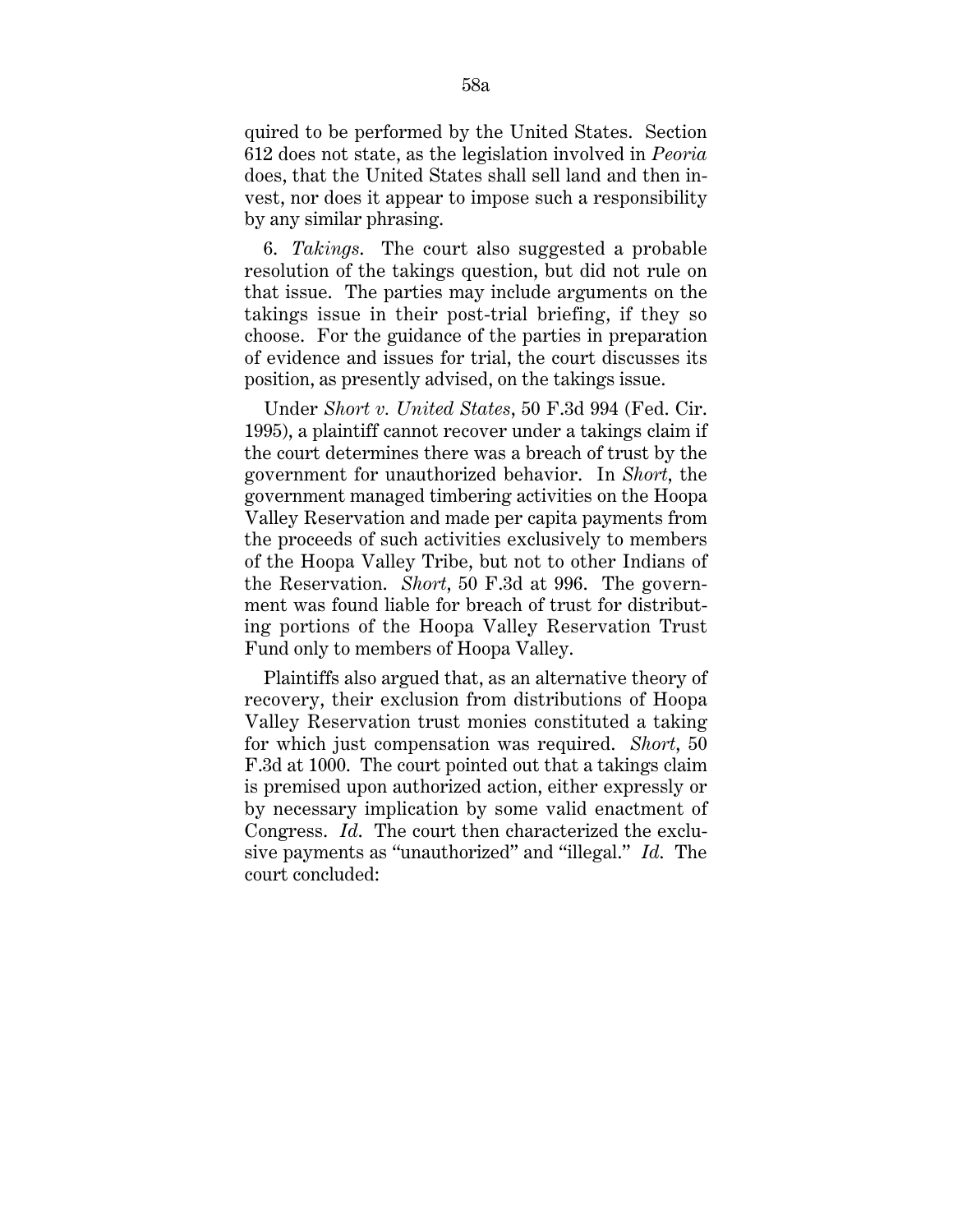The plaintiffs are entitled to the damages awarded by the Court of Federal Claims because the Secretary failed to operate within the framework established by Congress for the administration of reservation revenues. Thus, the factual predicate for the plaintiffs' Fifth Amendment argument is contradicted...

*Id*. The Federal Circuit determined that a finding that the government had breached its trust responsibilities by unauthorized exclusive distributions necessarily precluded a finding that the government had taken their property interest because the requisite element of authorized action was missing.3

Because the facts of *Short* are so closely analogous to the facts of this case and because the case has not been criticized by subsequent Supreme Court or Federal Circuit law, the court believes its holding will strongly guide the court's ruling in the takings questions in our case.

7. *Plaintiffs' Opposition to Defendant's Motion to Correct Order (Plaintiffs' Opposition*). Plaintiffs' Opposition was forwarded to the court unfiled because it did not contain Proof of Service. It appeared in the status conference that defendant has received a faxed copy of Plaintiffs' Opposition. The Clerk of the Court is directed to FILE Plaintiffs' Opposition to Defendant's Motion to Correct Order despite the deficiency.

 $\overline{a}$ 

<sup>3</sup> The court recognized that the scope of the concept of "authorized" actions for takings purposes has been affected by *Del-Rio Drilling Programs Inc. v. United States*, 146 F.3d 1358 (Fed. Cir. 1998), but does not conclude, in the light of currently existing precedents, that *Short* has ceased to be authoritative in the breach of trust context.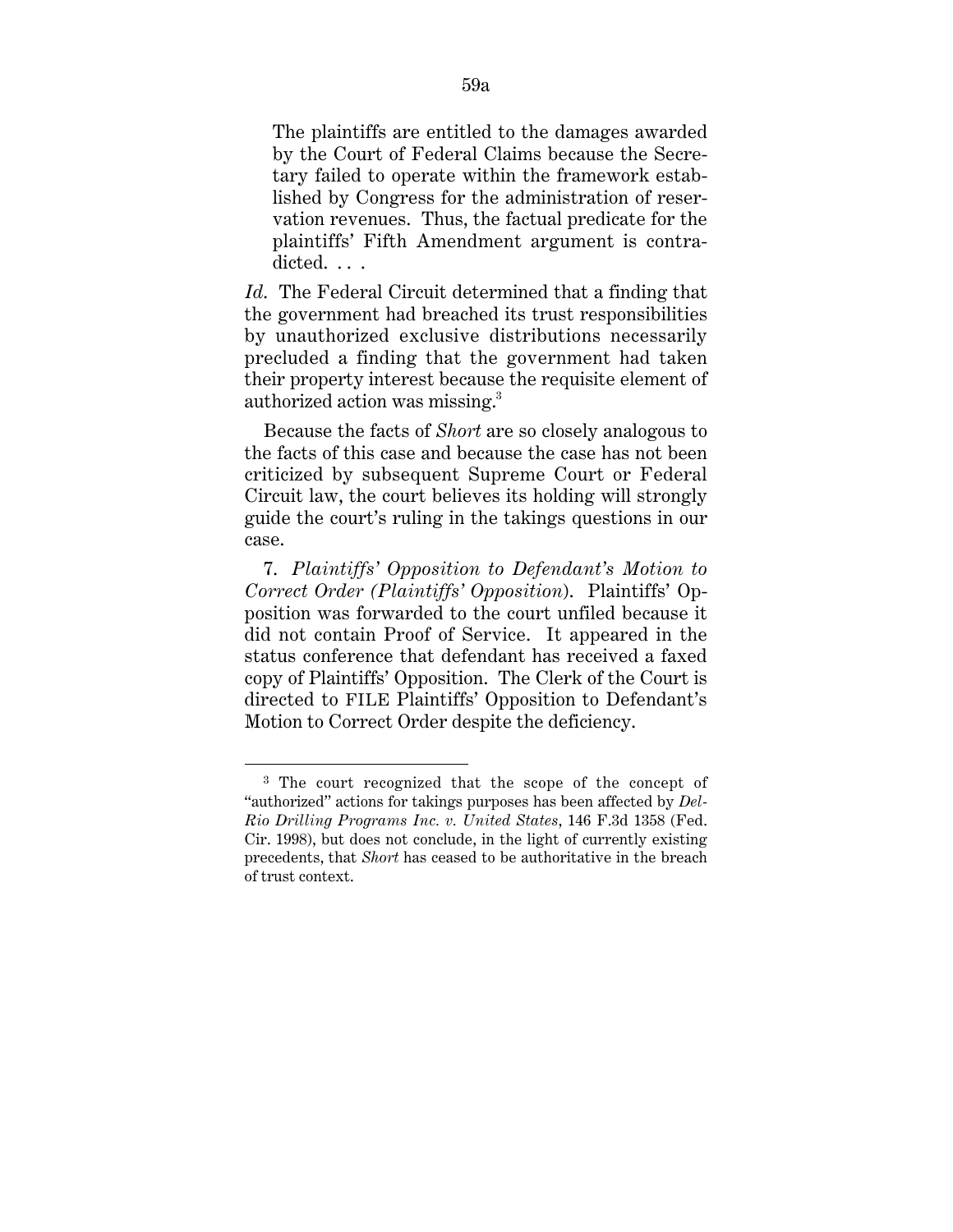IT IS SO ORDERED.

EMILY C. HEWITT Judge

\_\_\_\_\_\_\_\_\_\_\_\_\_\_\_\_\_\_\_\_\_\_\_\_\_\_\_\_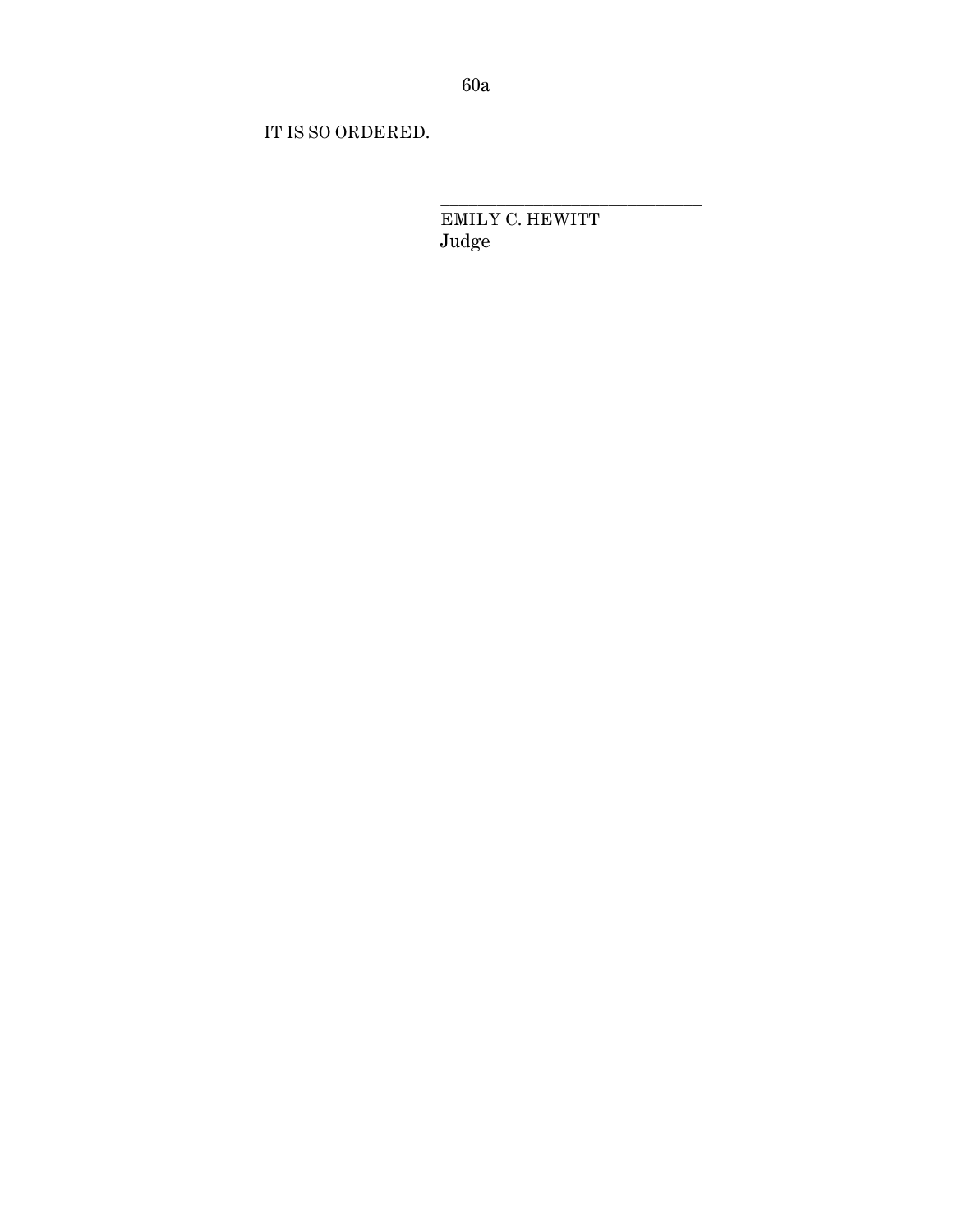### **APPENDIX D**

## UNITED STATES COURT OF FEDERAL CLAIMS

Case Nos. 458a-79 L and 459a-79 L

THE SHOSHONE INDIAN TRIBE OF THE WIND RIVER RESERVATION, WYOMING, PLAINTIFF

*v.*

THE UNITED STATES, DEFENDANT

THE ARAPAHO INDIAN TRIBE OF THE WIND RIVER RESERVATION, WYOMING, PLAINTIFF

*v.*

THE UNITED STATES, DEFENDANT

Filed: Oct. 4, 2002

### **ORDER**

The parties in Case Nos. 458a-79 L and 459a-79 L have filed with the court their Settlement Agreement, which the court approves. All issues in these cases, except for two issues specified below which the parties reserve for appeal, have been fully and finally concluded by way of compromise and settlement.

With respect to the two issues that remain before the court pursuant to the Settlement Agreement, the court hereby directs the Clerk of the Court to ENTER JUDGMENT as follows: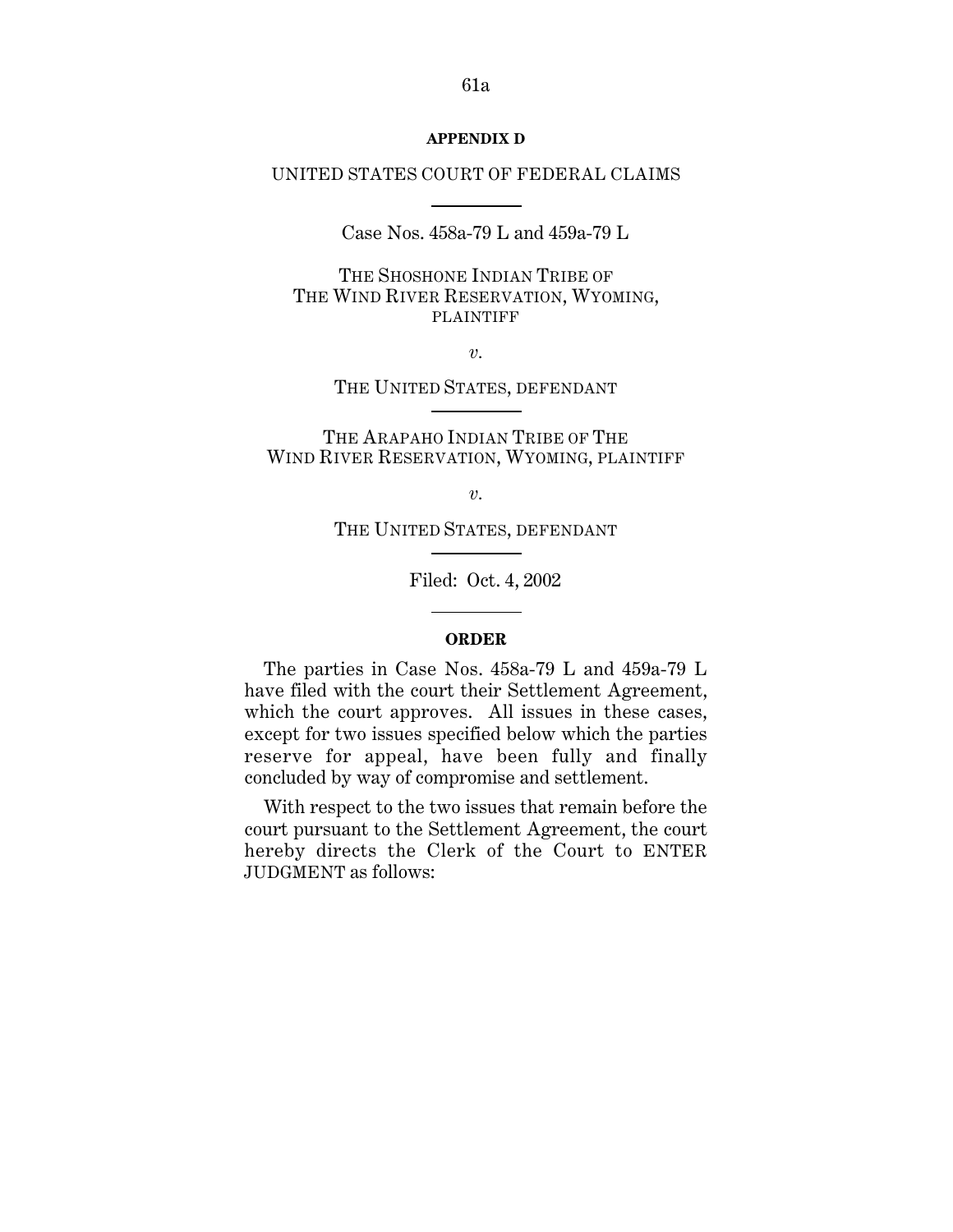(1) Pursuant to the court's Opinion and Order, filed November 30, 2001, judgment for plaintiffs on the issue of statute of limitations.

(2) Pursuant to paragraph 5 of the court's Opinion and Order, filed June 21, 2002, judgment for defendant on the issue of interest.

Each party shall bear its own costs, expenses, and fees.

IT IS SO ORDERED.

EMILY C. HEWITT Judge

\_\_\_\_\_\_\_\_\_\_\_\_\_\_\_\_\_\_\_\_\_\_\_\_\_\_\_\_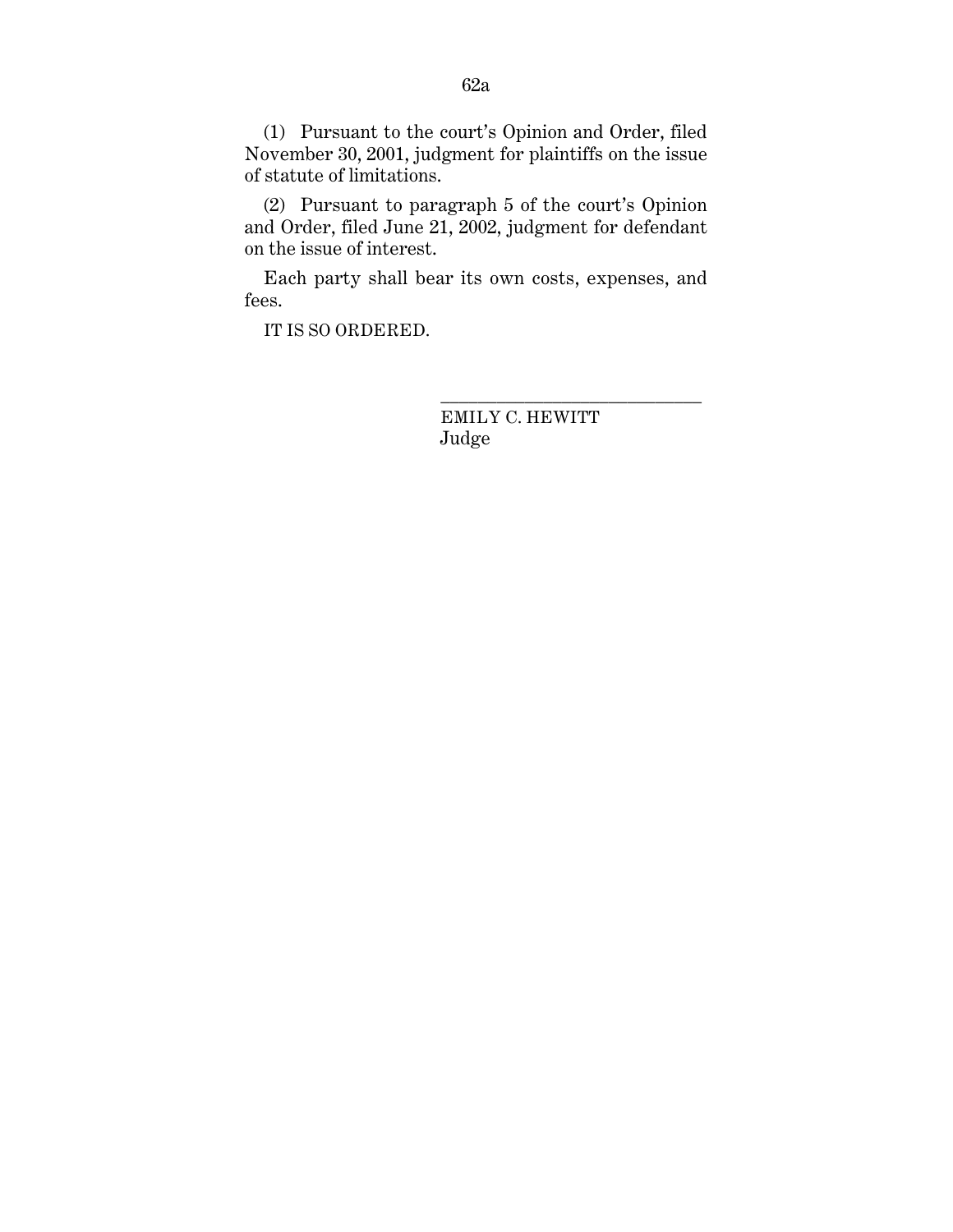#### **APPENDIX E**

## UNITED STATES COURT OF FEDERAL CLAIMS

Case Nos. 458a-79 L and 459a-79 L

THE SHOSHONE INDIAN TRIBE OF THE WIND RIVER RESERVATION, WYOMING, PLAINTIFF

*v.*

THE UNITED STATES, DEFENDANT

THE ARAPAHO INDIAN TRIBE OF THE WIND RIVER RESERVATION, WYOMING, PLAINTIFF

*v.*

THE UNITED STATES, DEFENDANT

Filed: Oct. 10, 2002

### **JUDGMENT**

Pursuant to the court's Order, filed October 4, 2002,

IT IS ORDERED AND ADJUDGED this date, pursuant to Rule 58, that:

(1) Pursuant to the court's Opinion and Order, filed November 30, 2001, judgment is for plaintiffs on the issue of statute of limitations.

(2) Pursuant to paragraph 5 of the court's Opinion and Order, filed June 21, 2002, judgment is for defendant on the issue of interest.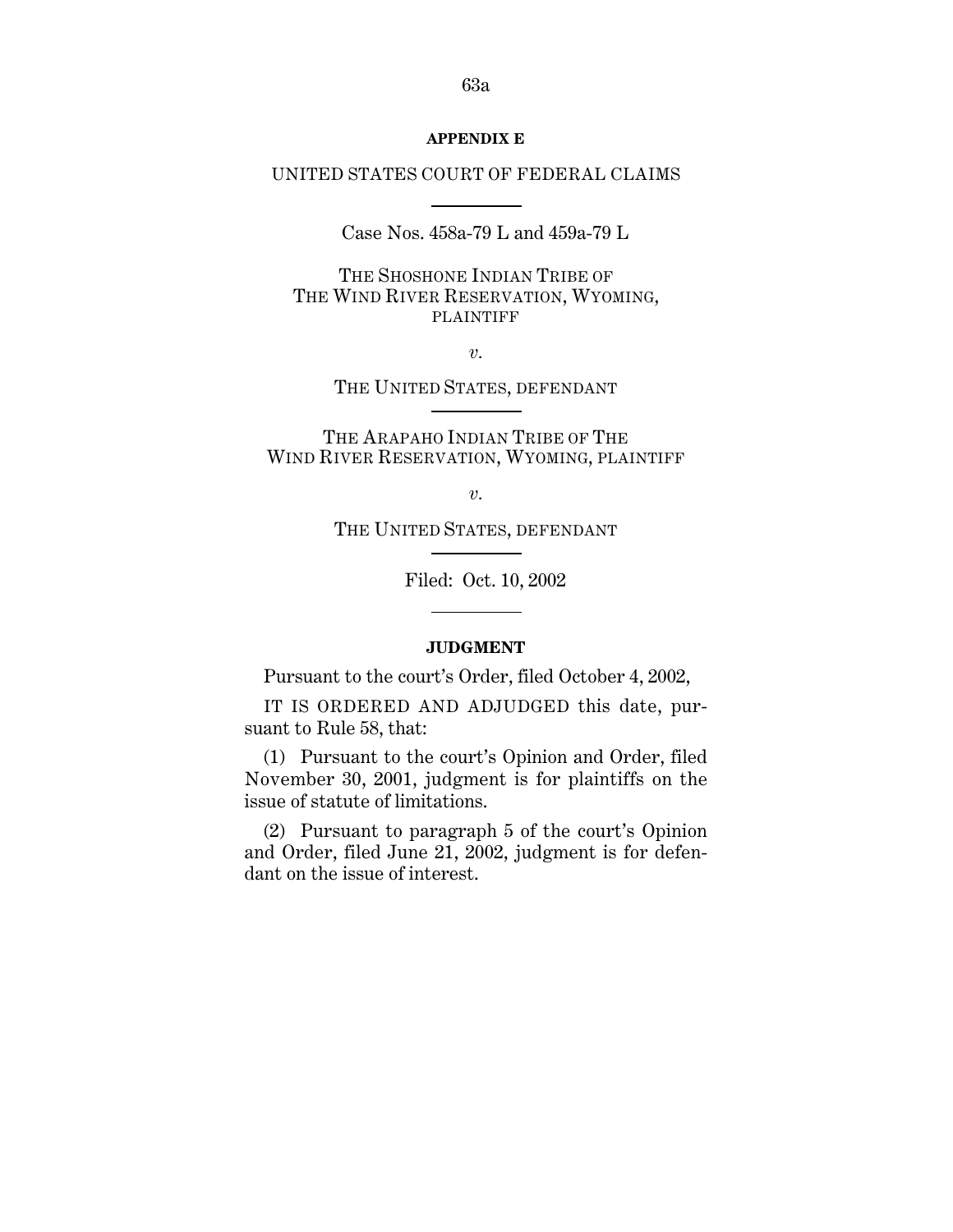Each party shall bear its own costs, expenses, and fees.

> Margaret M. Earnest Clerk of the Court

October 10, 2002 By: \_\_\_\_\_\_\_/S/\_\_\_\_\_\_\_\_ Deputy Clerk

Note: As to appeal, 60 days from this date, see RCFC 58.1, re number of copies and listing of all plaintiffs . Filing fee is \$105.00.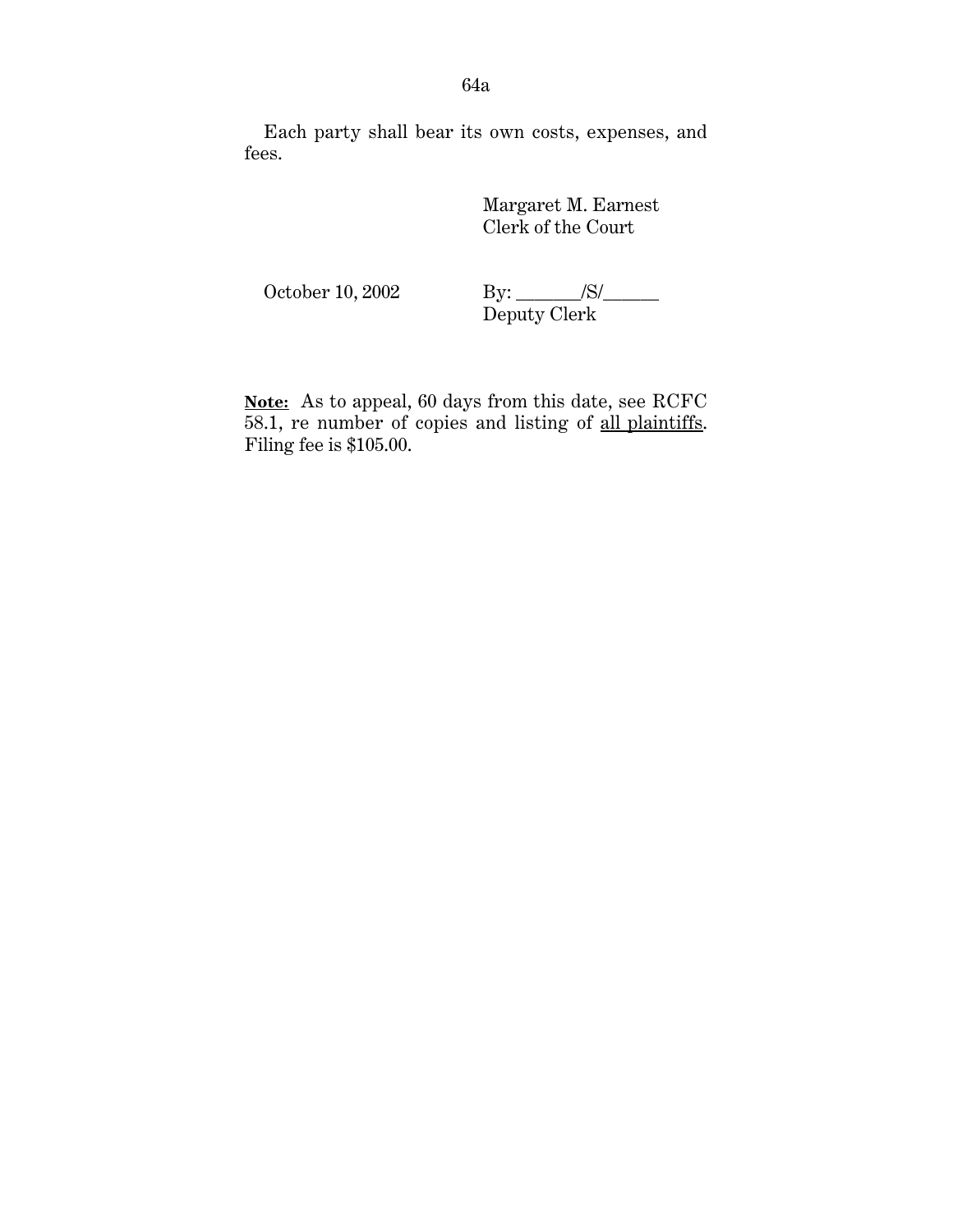#### **APPENDIX F**

# UNITED STATES COURT OF FEDERAL CLAIMS

Case Nos. 458a-79 L and 459a-79 L

THE SHOSHONE INDIAN TRIBE OF THE WIND RIVER RESERVATION, WYOMING, PLAINTIFF

*v.*

THE UNITED STATES, DEFENDANT

THE ARAPAHO INDIAN TRIBE OF THE WIND RIVER RESERVATION, WYOMING, PLAINTIFF

*v.*

THE UNITED STATES, DEFENDANT

Filed: Oct. 1, 2002

Judge: EMILY HEWITT

SETTLEMENT AGREEMENT

WHEREAS, the Eastern Shoshone Tribe of the Wind River Reservation and the Northern Arapaho Tribe of the Wind River Reservation are federally recognized Indian Tribes, sharing the Wind River Reservation; and

WHEREAS, the United States holds legal title to the real property which constitutes the Wind River Reservation ("Reservation"), including legal title to mineral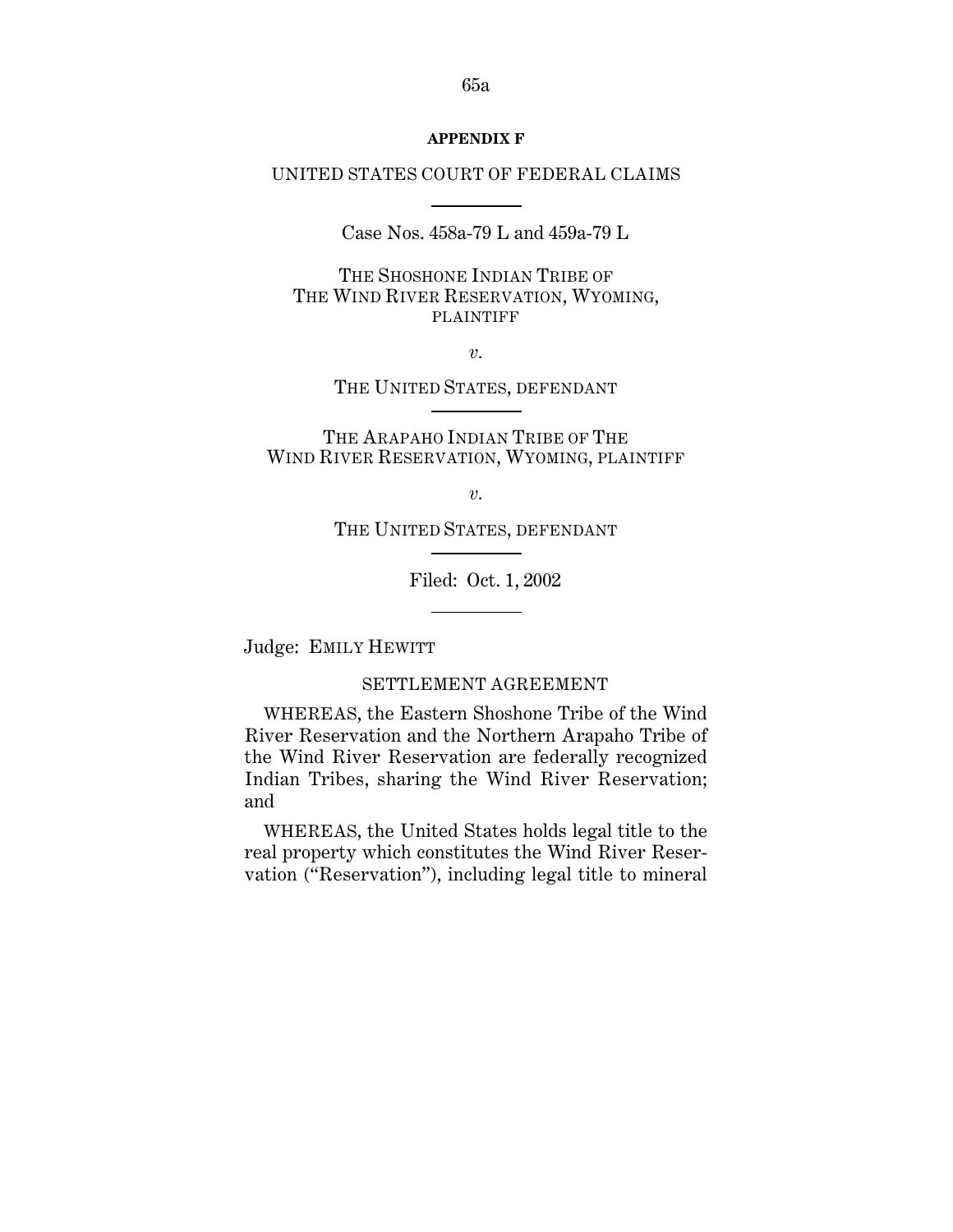rights, in trust, upon which the plaintiff hold beneficial interests; and

WHEREAS, the Tribes have asserted claims pursuant to 28 U.S.C. §§ 1491 and 1505 against the Untied States filed on October 10, 1979 in Docket Nos. 458-79 L and 459-79 L. On November 8, 1979, the two actions of the Tribes were consolidated; and

WHEREAS, all plaintiffs' claims regarding sand and gravel on the Reservation, except for oil and gas, were assigned to sub-dockets Nos. 458a-79 L and 459a-79 L by Order of June 13, 2001, paragraph 1 ("Sub-dockets"); and

WHEREAS, in these Sub-dockets, plaintiffs have alleged for the period 1946 through 2000:

- a. The United States failed to maximize the Tribes' best economic interests when permitting sand and gravel;
- b. The United States failed to assess and collect required rental payments for sand and gravel;
- c. The United States failed to require timely payment for sand and gravel removed or extracted;
- d. The United States failed to include protections in permits, to monitor the permits for violations, and to take action with respect to those violations;
- e. The United States breached its trust duty to prevent trespass of the tribes' minerals;
- f. The United States is directly liable for mineral trespass;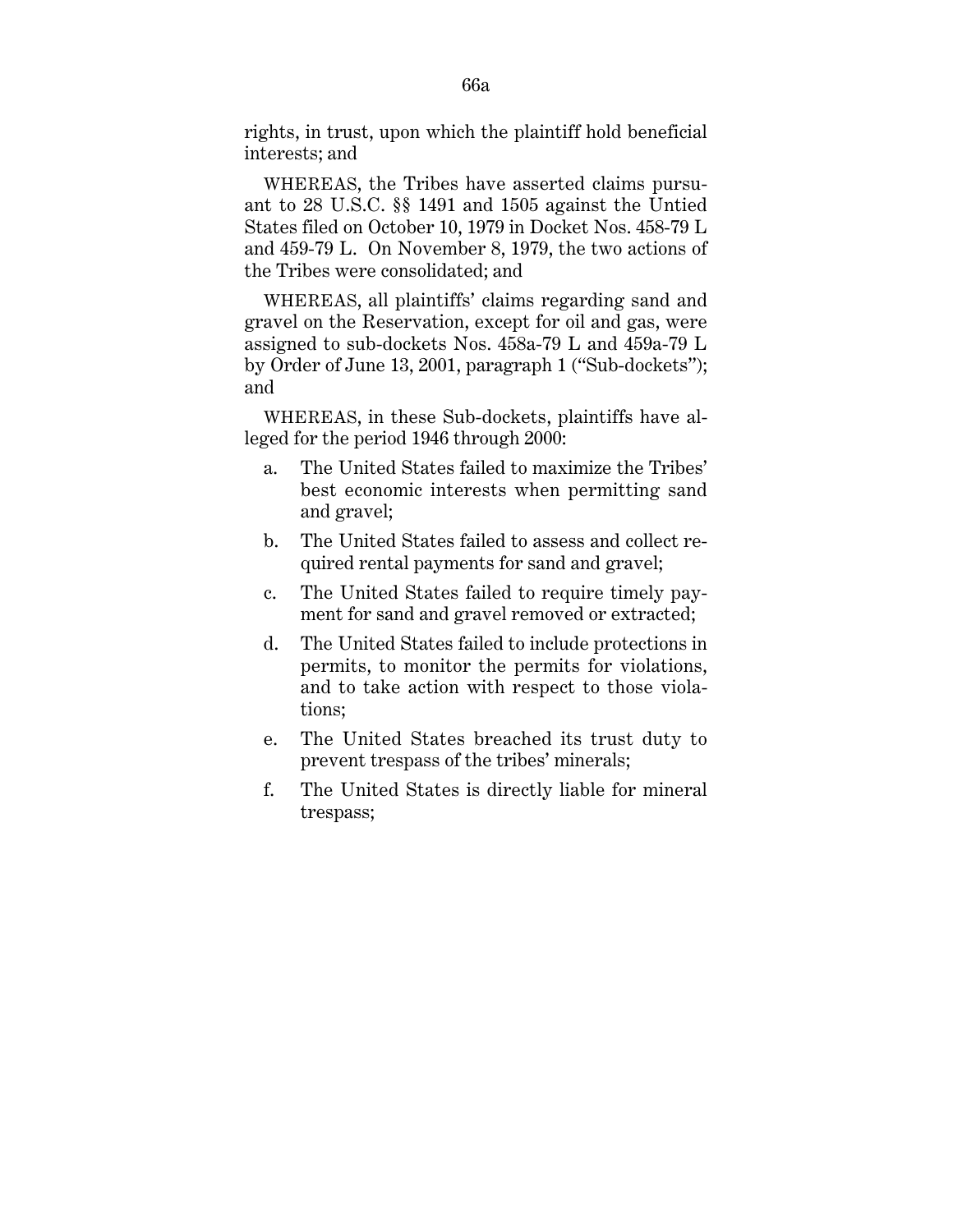- g. The United States is liable for a Fifth Amendment taking of sand and gravel for public purposes without compensation; and
- h. The United States failed to provide for proper reclamation of the sand and gravel pits; and

WHEREAS, the parties to the above-captioned action desire to settle and resolve all issues in the Sub-dockets without admitting or conceding the truth, liability, or legal effect of or for any of the matters asserted in the complaints therein; and

WHEREAS, the parties wish to preserve for possible appeal two issues only, namely;

- a. The defendant wishes to preserve for possible appeal the issue of statute of limitations more fully set forth in the Opinion and Order of the Court in the Sub-dockets of November 30, 2001; and
- b. The plaintiffs wish to preserve for possible appeal the issue of interest as set forth in Plaintiffs' Motion for Partial Summary Judgment and as further set forth in paragraph 5 of the Order of the Court in the Sub-dockets of June 21, 2002.

NOW THEREFORE, it is stipulated and agreed by and between the parties, through the undersigned counsel as follows:

1. Plaintiffs and defendant have engaged in good faith settlement negotiations to avoid further litigation in the Sub-dockets, except for the possible appeal of two issues only as delineated in paragraph 4 below.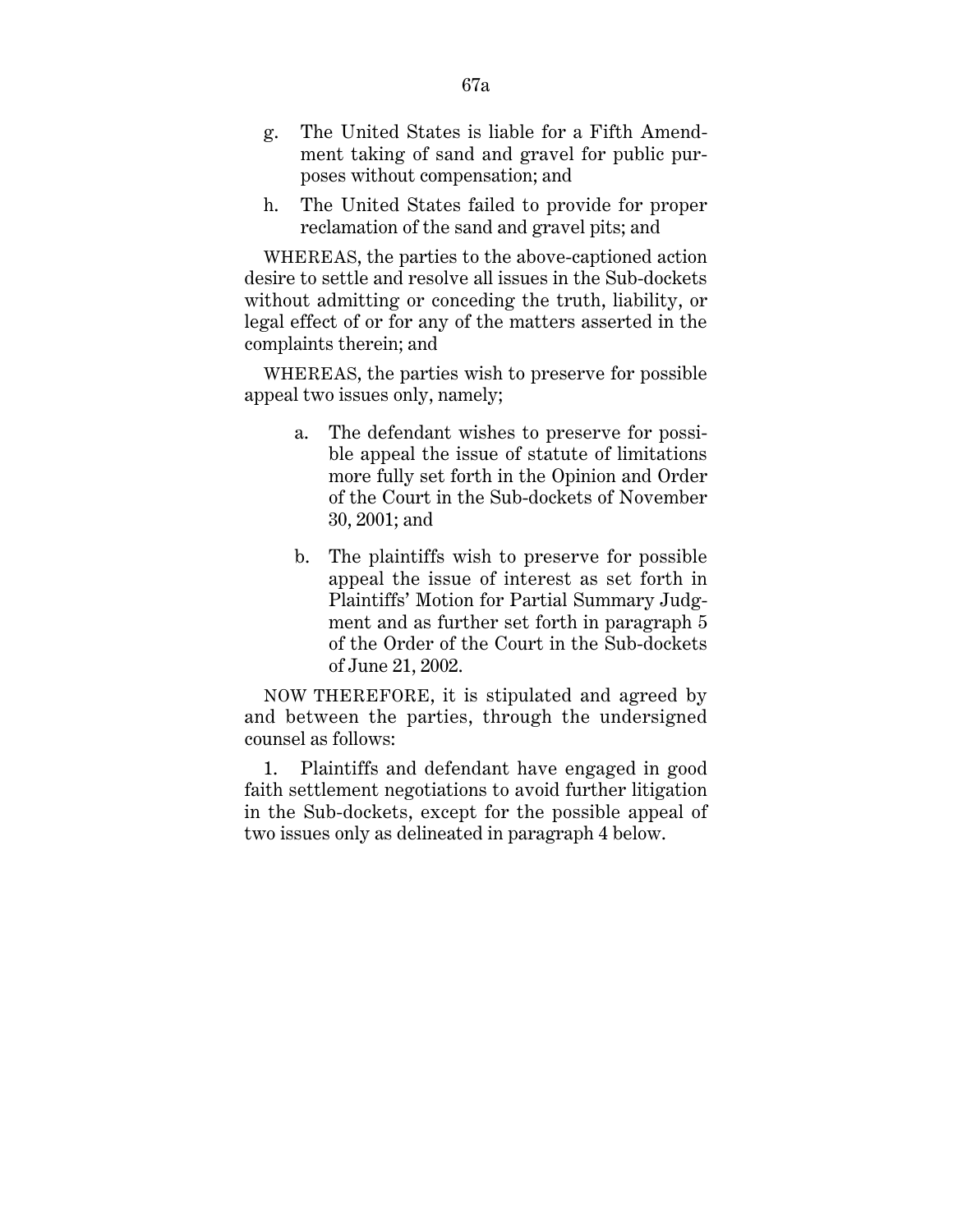2. This Agreement is the result of compromise and settlement and shall not constitute or be construed as an admission, or be utilized or admissible as precedent, evidence or argument in any other proceeding, except as may be necessary to ensure compliance with its terms or to carry out the terms hereof. However, the United States or plaintiffs may utilize this Agreement to document the fact that plaintiffs' claims were disposed of pursuant to the terms incorporated herein.

3. By way of compromise and settlement, the United States shall pay to plaintiffs the sum of Two Million Seven Hundred and Fifty Thousand Dollars (\$2.75 Million), as full and final payment of all claims which plaintiffs have asserted or could have asserted in the Sub-dockets; except as provided in paragraph 4. This compromise and settlement is inclusive of all claims for damages, expenses, costs, interest, attorneys' fees, and any other fees of any kind related to plaintiffs' claims settled in these Sub-dockets. It is agreed by the parties that this compromise and settlement shall cover all mineral issues except oil and gas claims of any kind on the Reservation, except as provided in paragraph 4 below.

4. Upon approval of the Court, a final judgment shall be entered in the Sub-dockets on:

- a. The issue of the statute of limitations as set forth in the Opinion and Order of the Court in the Sub-dockets of November 30, 2001. Defendant may appeal this issue only; and
- b. The denial of Plaintiffs' Motion for Partial Summary Judgment on the issue of interest as set forth in paragraph 5 of the Order of the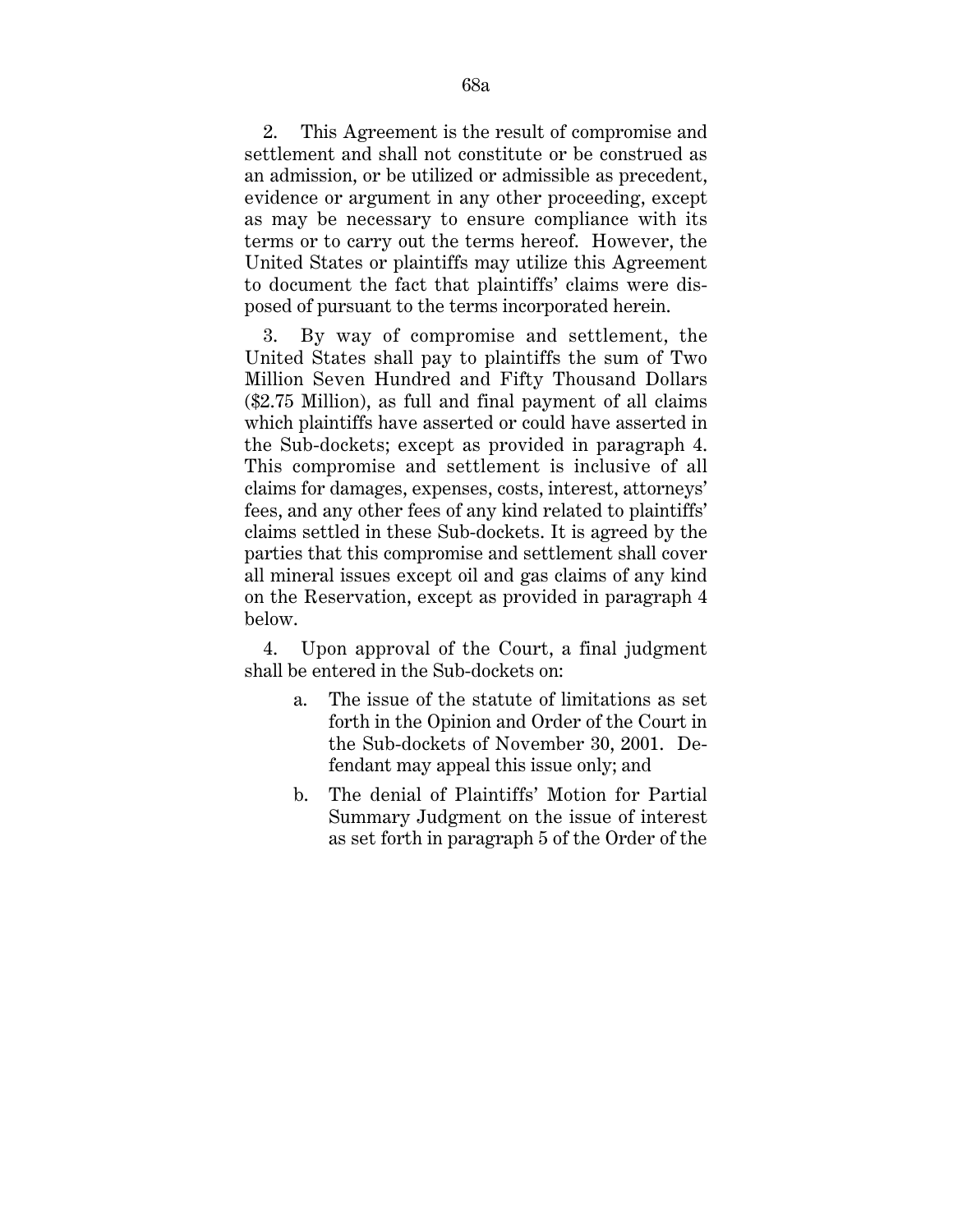Court in the Sub-dockets of June 21, 2002. Plaintiffs may appeal this issue only.

5. Appeal on any issue in the Sub-dockets not enunciated in paragraph 4 is hereby waived. The parties agree that paragraph 4 enunciates the only issues remaining in the Sub-dockets not covered by the compromise and settlement in paragraph 3.

6. If plaintiffs are successful in the final judicial determination of the statute of limitations issue as defined in paragraph 4(a), defendant will pay to plaintiffs as a compromise and settlement the sum of Fifty Thousand Dollars (\$50 Thousand) as full and final payment of all claims which plaintiffs have asserted or could have asserted in the Sub-dockets for the period proceeding October 10, 1973. If plaintiffs are not successful in the final judicial determination of the statute of limitations issue as defined in paragraph 4(a), defendant will pay nothing to plaintiffs on this issue. This compromise and settlement is inclusive of all claims for damages, expenses, costs, interest, attorneys' fees, and any other fees of any kind related to plaintiffs' claims settled in these Sub-dockets for the period specified.

7. If plaintiffs are successful in the final judicial determination of the issue as defined in paragraph 4(b), defendant will pay to plaintiffs as a compromise and settlement the sum of Five Hundred Thousand Dollars (\$500 Thousand) as full and final payment of all claims which plaintiffs have asserted or could have asserted in the Sub-dockets on the issue as defined in paragraph 4(b). If plaintiffs are not successful in the final judicial determination of the issue as defined in paragraph 4(b), defendant will pay nothing to plaintiffs on this issue. This compromise and settlement is inclusive of all claims for damages, expenses, costs, interest, attorneys'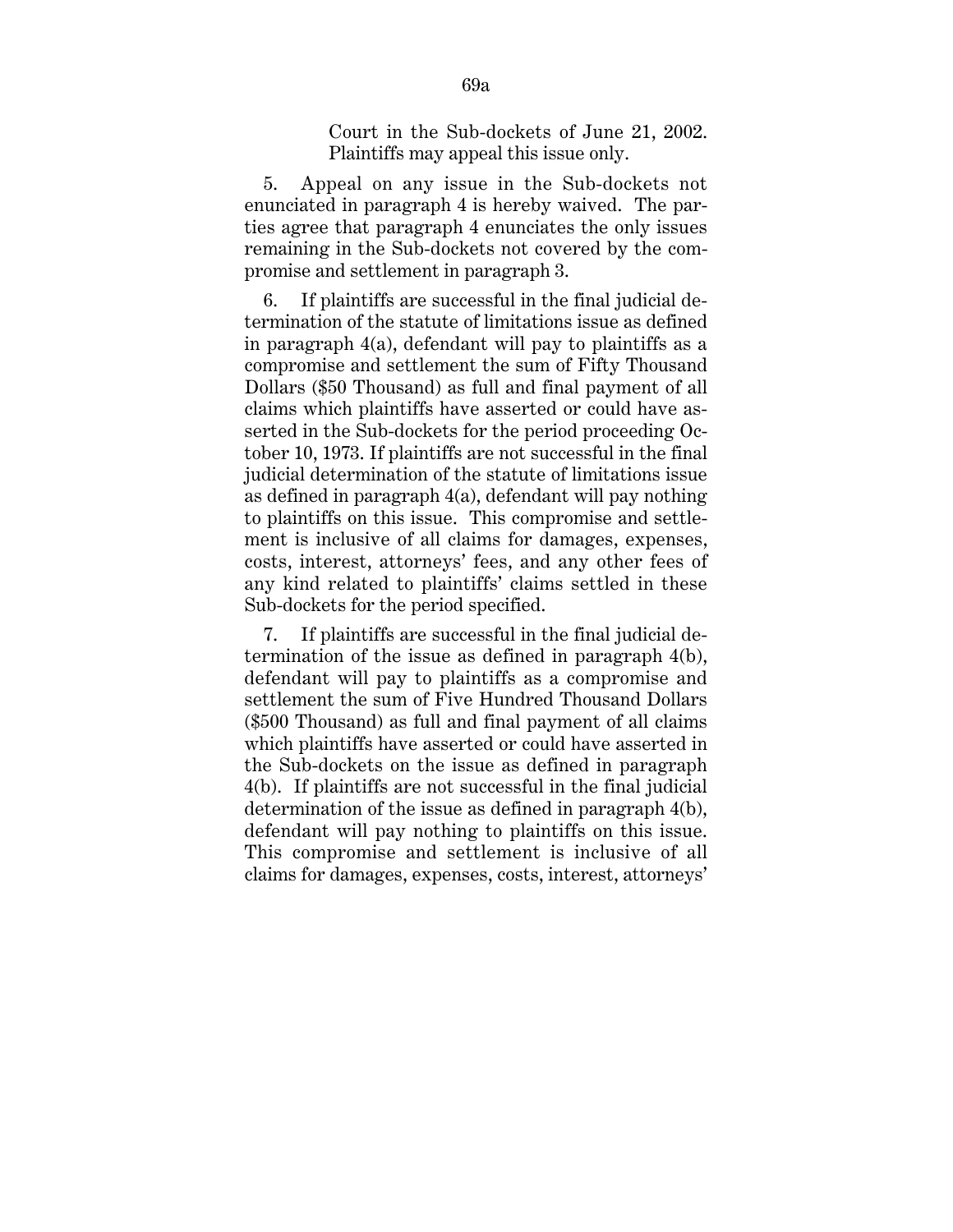fees, and any other fees of any kind related to plaintiffs' claims settled in these Sub-dockets.

8. The compromise and settlement and the entry of judgment provided herein shall finally dispose of all rights, claims or demands that plaintiffs have asserted or could have asserted against defendant within the scope of the complaint filed in this case with respect to all minerals except for oil and gas, and except for allegation concerning tribal trust funds. This compromise and settlement is inclusive of all claims for damages, expenses, costs, interest, attorneys fees, and any other fees of any kind related to plaintiffs' claims settled in these Sub-dockets. Plaintiffs shall be barred thereby from asserting any such rights, claims or demands against the United States in any future actions.

9. The execution of this Settlement Agreement by the attorneys of record shall denote each has authority to execute this Settlement Agreement on behalf of the party they represent.

10. The parties agree to execute and file with the Court a joint motion or motions for final judgment pursuant to this stipulation, if necessary, and to execute such additional documents as may be necessary to consummate this settlement.

11. The foregoing Settlement Agreement constitutes the full and complete agreement of the parties. No additional, supplemental, or ancillary agreement exists outside of the foregoing stipulations.

Respectfully submitted,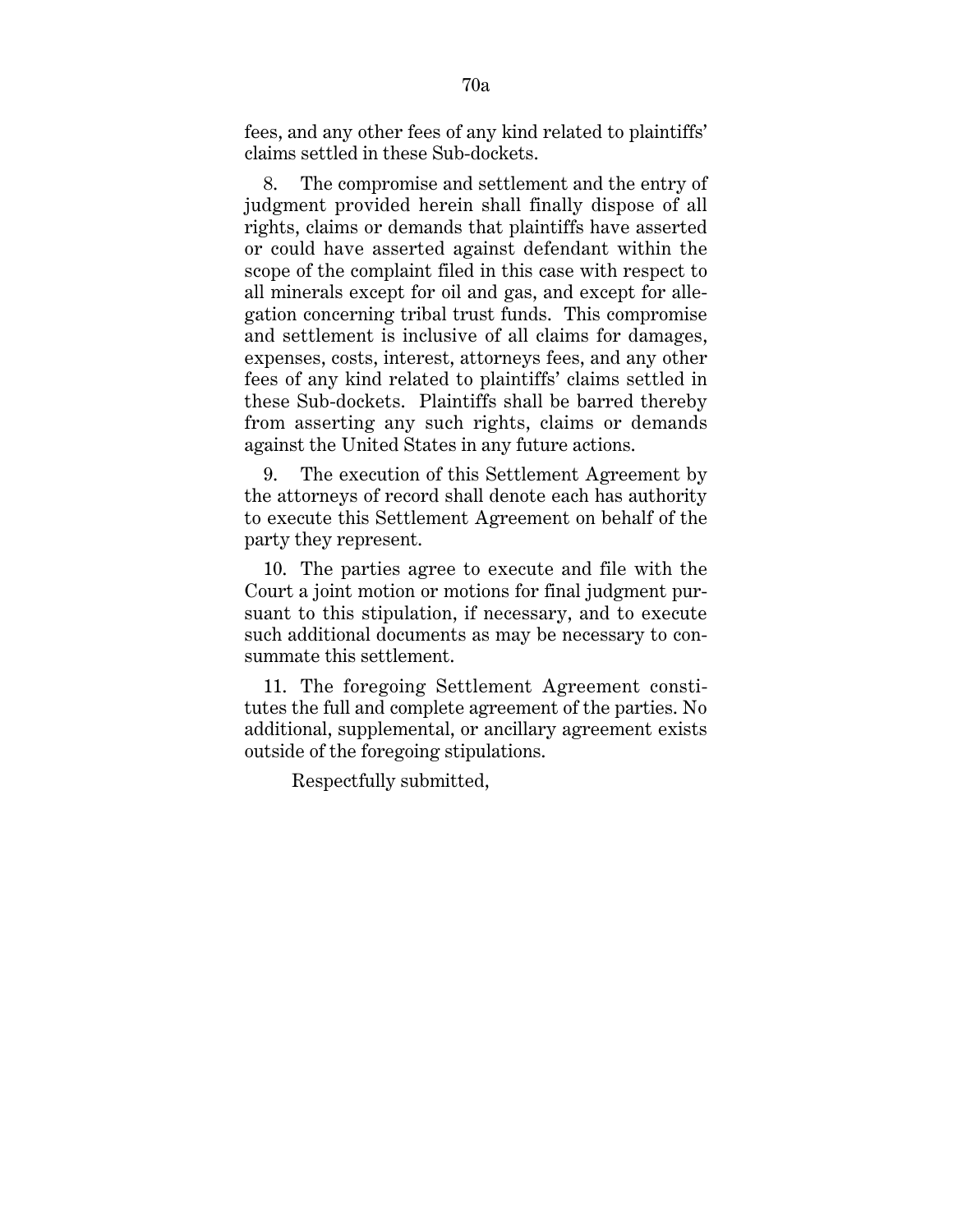Dated: 5 Aug. 2002

STEVEN S. ROSENTHAL Holland & Knight, LLP 2099 Pennsylvania Avenue, NW Suite 100 Washington, DC 20006-6801

Attorney for Eastern Shoshone Tribe

Dated: 8/2/02

TIMOTHY J. JUDSON Judson Law Firm, LLC 1444 Wazee Street, Suite 310 Denver, CO 80802

Attorney for Northern Arapaho Tribe

Dated: <u>10/1/02</u>

STUART B. SCHOENBURG General Litigation Section Environment & Natural Resources Division Department of Justice 601 D Street, N.W. Washington, D.C. 20004 Telephone: (202) 353-8839

Attorney for Defendant and authorized representative of the Attorney General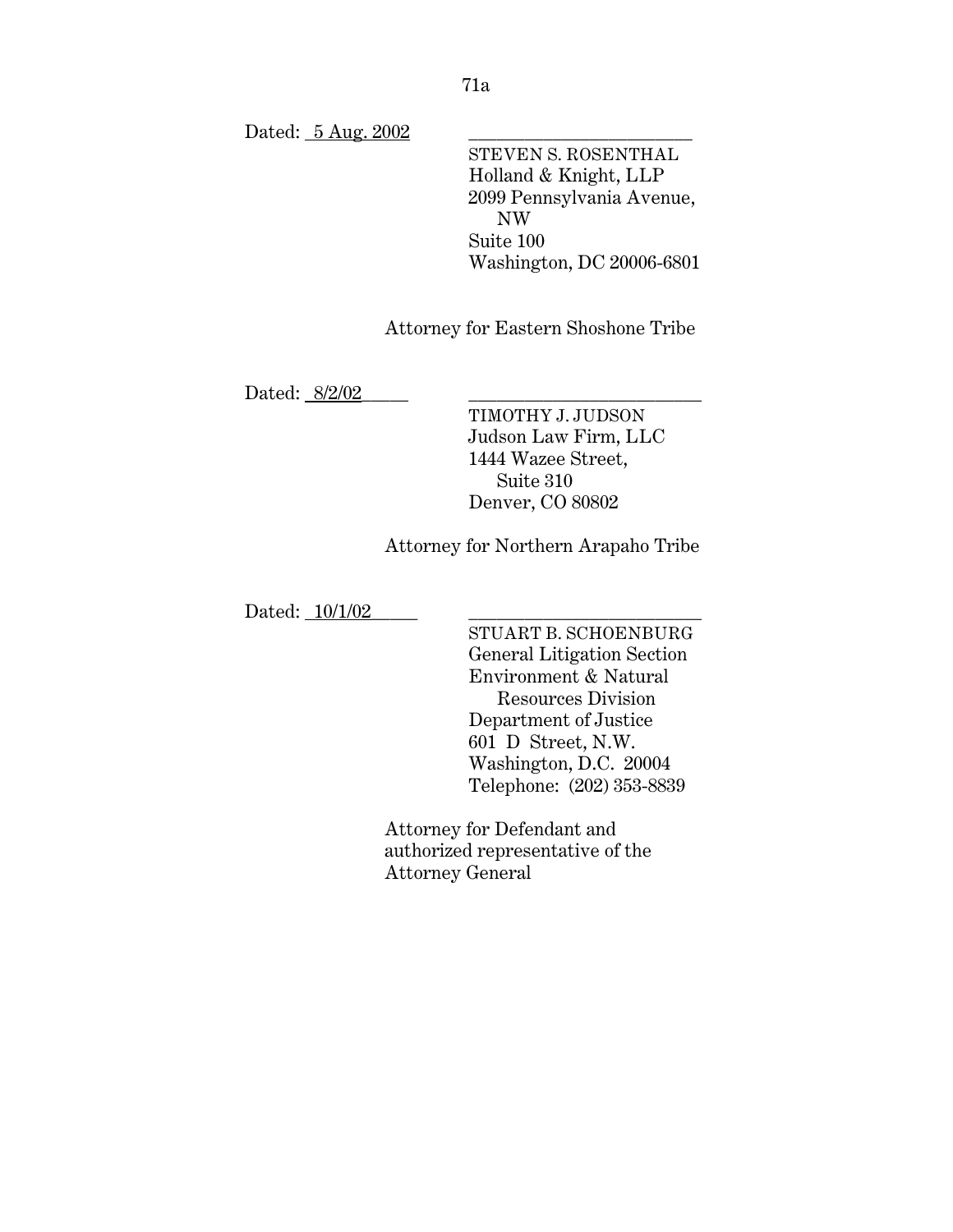#### **APPENDIX G**

# UNITED STATES COURT OF APPEALS FOR THE FEDERAL CIRCUIT

### 03-5036, -5037

THE SHOSHONE INDIAN TRIBE OF THE WIND RIVER RESERVATION, PLAINTIFF/CROSS-APPELLANT

AND

THE ARAPAHO INDIAN TRIBE OF THE WIND RIVER RESERVATION, PLAINTIFF/CROSS-APPELLANT

*v.*

UNITED STATES, DEFENDANT-APPELLANT

#### **ORDER**

A combined petition for panel rehearing and for rehearing en banc having been filed by the APPEL-LANT, and a response thereto having been invited by the court and filed by the CROSS-APPELLANTS, and the petition for rehearing having been referred to the panel that heard the appeal, and thereafter the petition for rehearing en banc and response having been referred to the circuit judges who are in regular active service,

UPON CONSIDERATION THEREOF, it is

ORDERED that the petition for panel rehearing be, and the same hereby is, DENIED and it is further

ORDERED that the petition for rehearing en banc be, and the same hereby is, DENIED.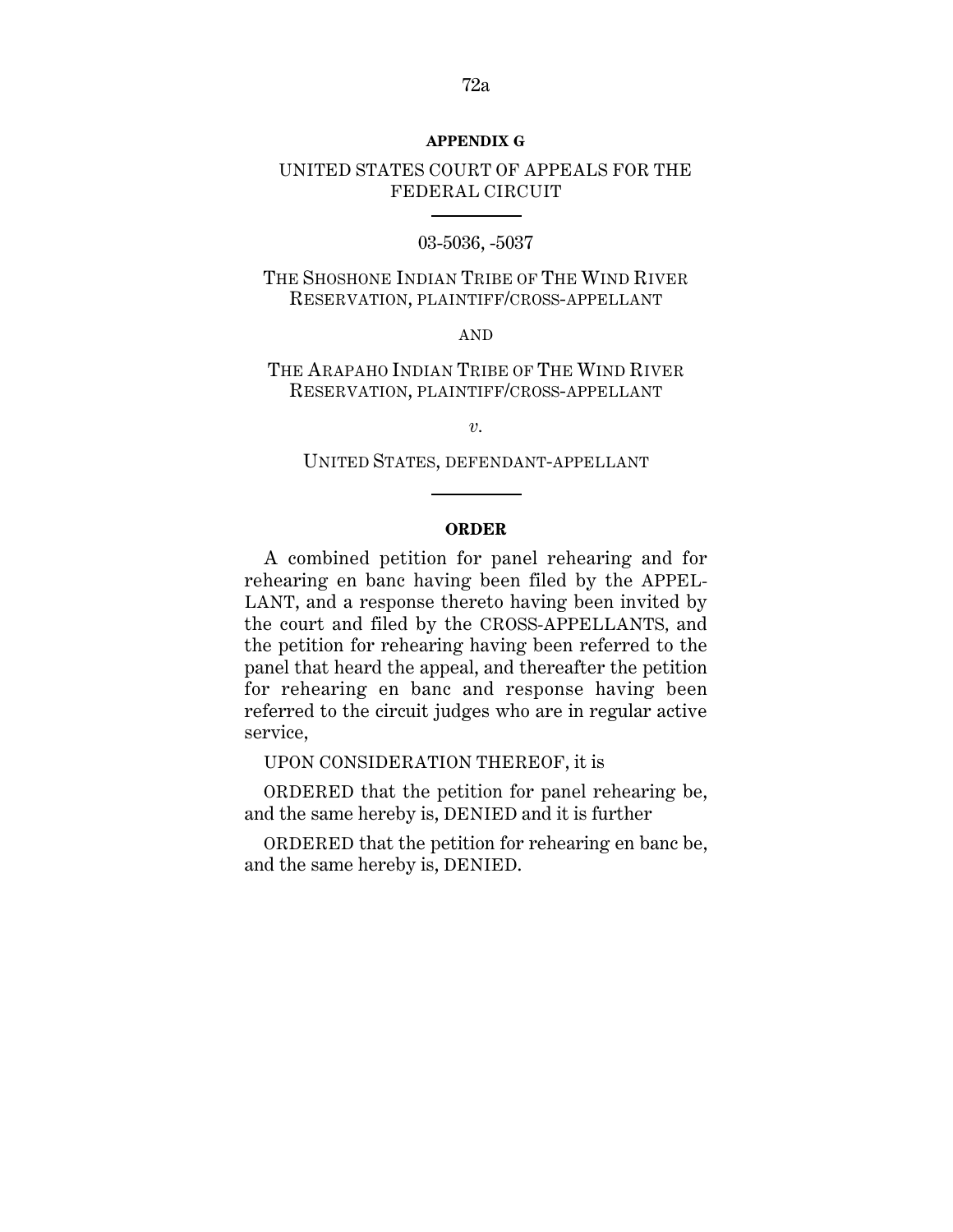The mandate of the court will issue on September 2, 2004.

FOR THE COURT,

Jan Horbaly Clerk

Dated: August 26, 2004

cc: Robert H. Oakley Steven D. Gordon, Richard M. Berley Jeanne S. Whiteing, Melody L. McCoyp

SHOSHONE INDIAN TRIBE V US, 03-5036, -5037 (CFC - 79-CV-4581)

Note: Pursuant to Fed. Cir. R. 47.6, this order is not citable as precedent. It is a public record.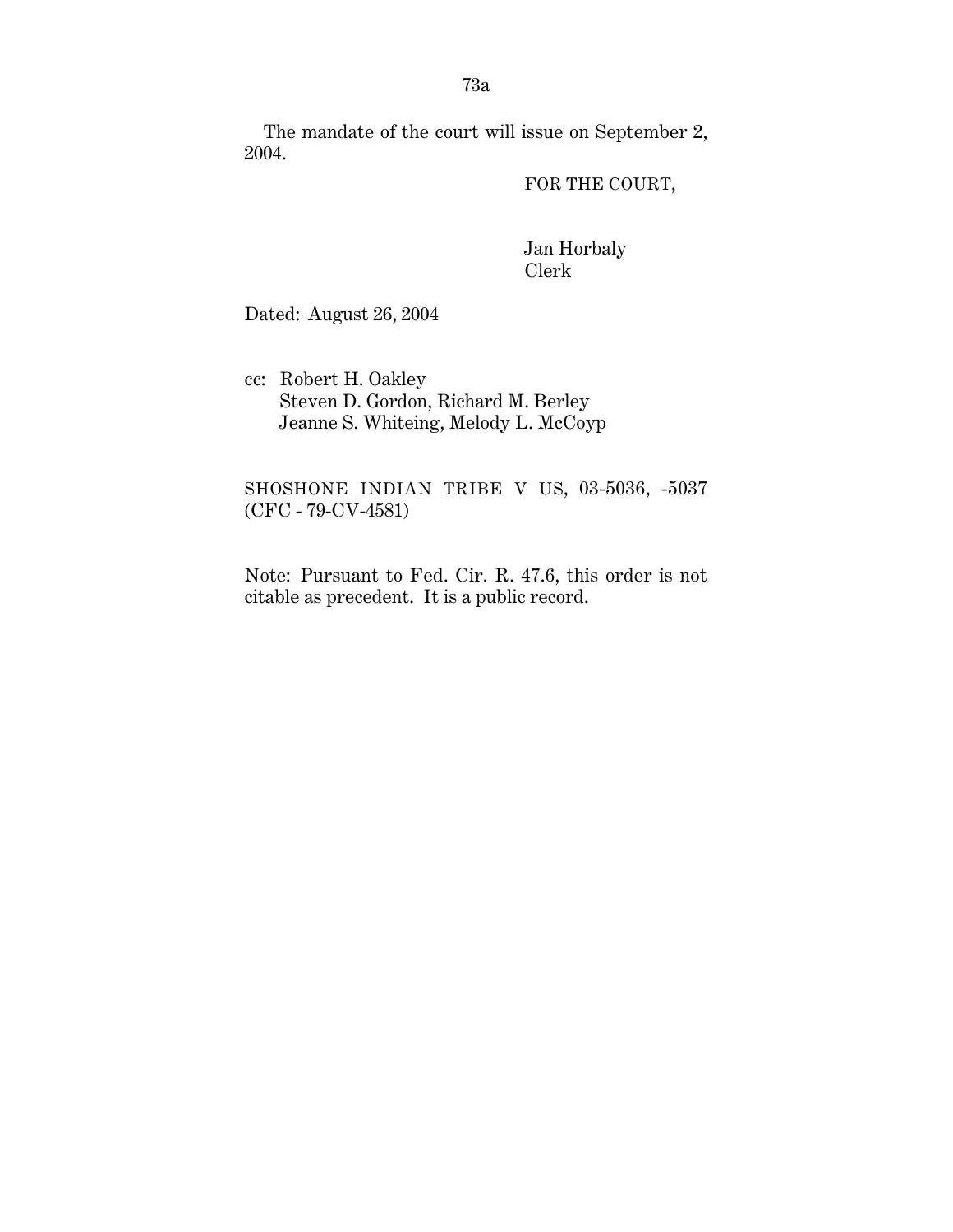# UNITED STATES COURT OF APPEALS FOR THE FEDERAL CIRCUIT

### 03-5036, -5037

# THE SHOSHONE INDIAN TRIBE OF THE WIND RIVER RESERVATION, PLAINTIFF/CROSS-APPELLANT

#### AND

## THE ARAPAHO INDIAN TRIBE OF THE WIND RIVER RESERVATION, PLAINTIFF/CROSS-APPELLANT

*v.*

### UNITED STATES, DEFENDANT-APPELLANT

### **ORDER**

Before RADER, Circuit Judge, ARCHER, Senior Circuit Judge, and GAJARSA, Circuit Judge.

A petition for rehearing having been filed by the CROSS-APPELLANTS, and a response thereto having been invited by the court and filed by the APPELLANT,

UPON CONSIDERATION THEREOF, it is

ORDERED that the petition for rehearing be, and the same hereby is, DENIED.

The mandate of the court will issue on September 2, 2004.